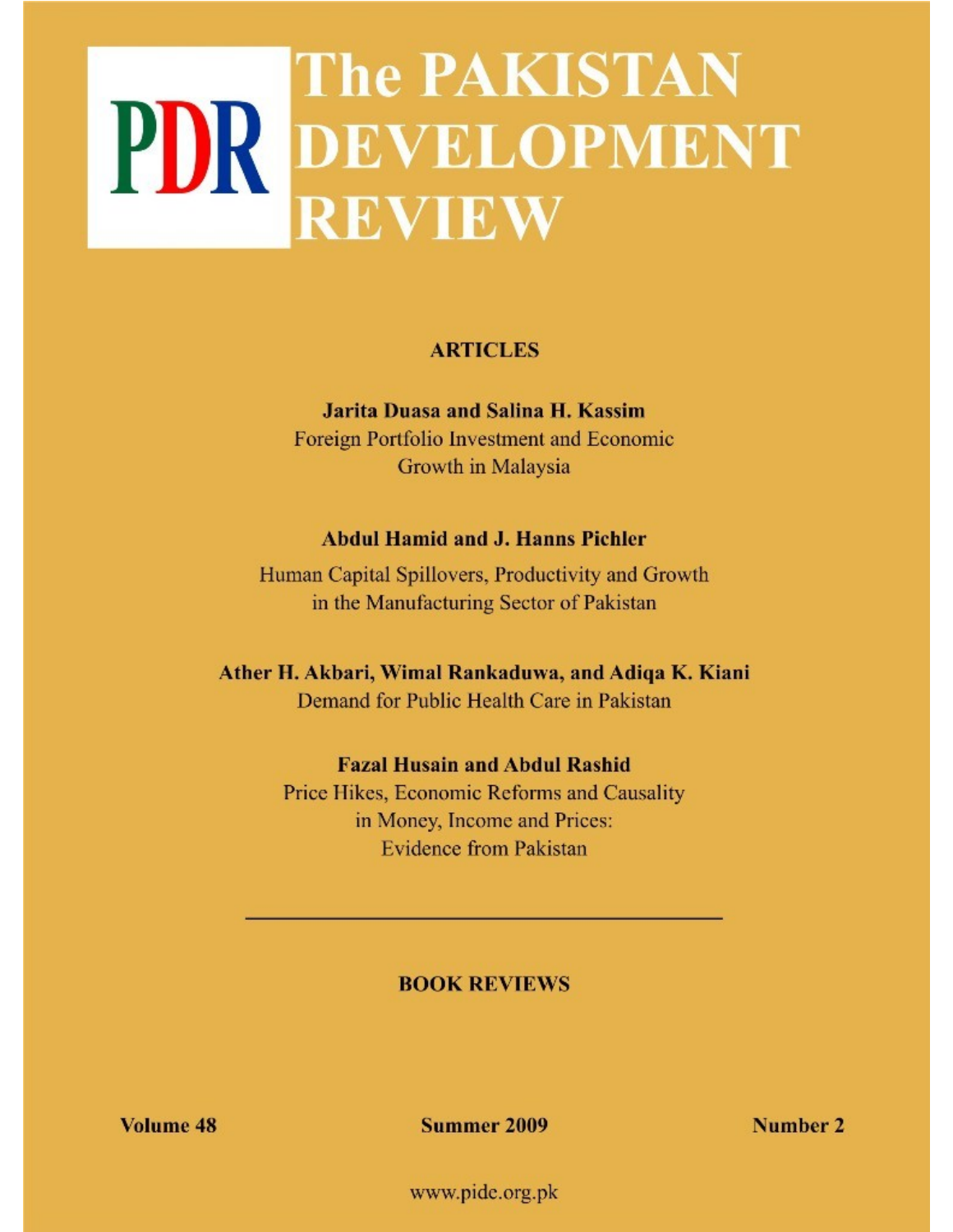

# **C O N T E N T S**

|                                                                                                                                                                  |                 | Pages |
|------------------------------------------------------------------------------------------------------------------------------------------------------------------|-----------------|-------|
| <b>ARTICLES</b>                                                                                                                                                  |                 |       |
| Jarita Duasa and Salina H. Kassim, Foreign Portfolio Investment and<br>Economic Growth in Malaysia                                                               |                 | 109   |
| Abdul Hamid and J. Hanns Pichler, Human Capital Spillovers,<br>Productivity and Growth in the Manufacturing Sector of Pakistan                                   |                 | 125   |
| Ather H. Akbari, Wimal Rankaduwa, and Adiqa K. Kiani, Demand<br>for Public Health Care in Pakistan                                                               |                 | 141   |
| Fazal Husain and Abdul Rashid, Price Hikes, Economic Reforms and<br>Causality in Money, Income and Prices: Evidence from Pakistan                                |                 | 155   |
| <b>BOOK REVIEWS</b>                                                                                                                                              |                 |       |
| William J. Baumol, Robert E. Litan and Carl J. Schramm. Good<br>Capitalism, Bad Capitalism and the Economics of Growth and<br><b>Prosperity</b>                  | Naseem Akhtar   | 169   |
| Steven D. Levitt and Stephen J. Dubner. Superfreakonomics: Global<br>Cooling, Patriotic Prostitutes, and Why Suicide Bombers Should<br><b>Buy Life Insurance</b> | Umaima Arif     | 171   |
| Amartya Sen. The Idea of Justice                                                                                                                                 | Mutee-ul-Rehman | 173   |
| <b>SHORTER NOTICES</b>                                                                                                                                           |                 | 177   |
|                                                                                                                                                                  |                 |       |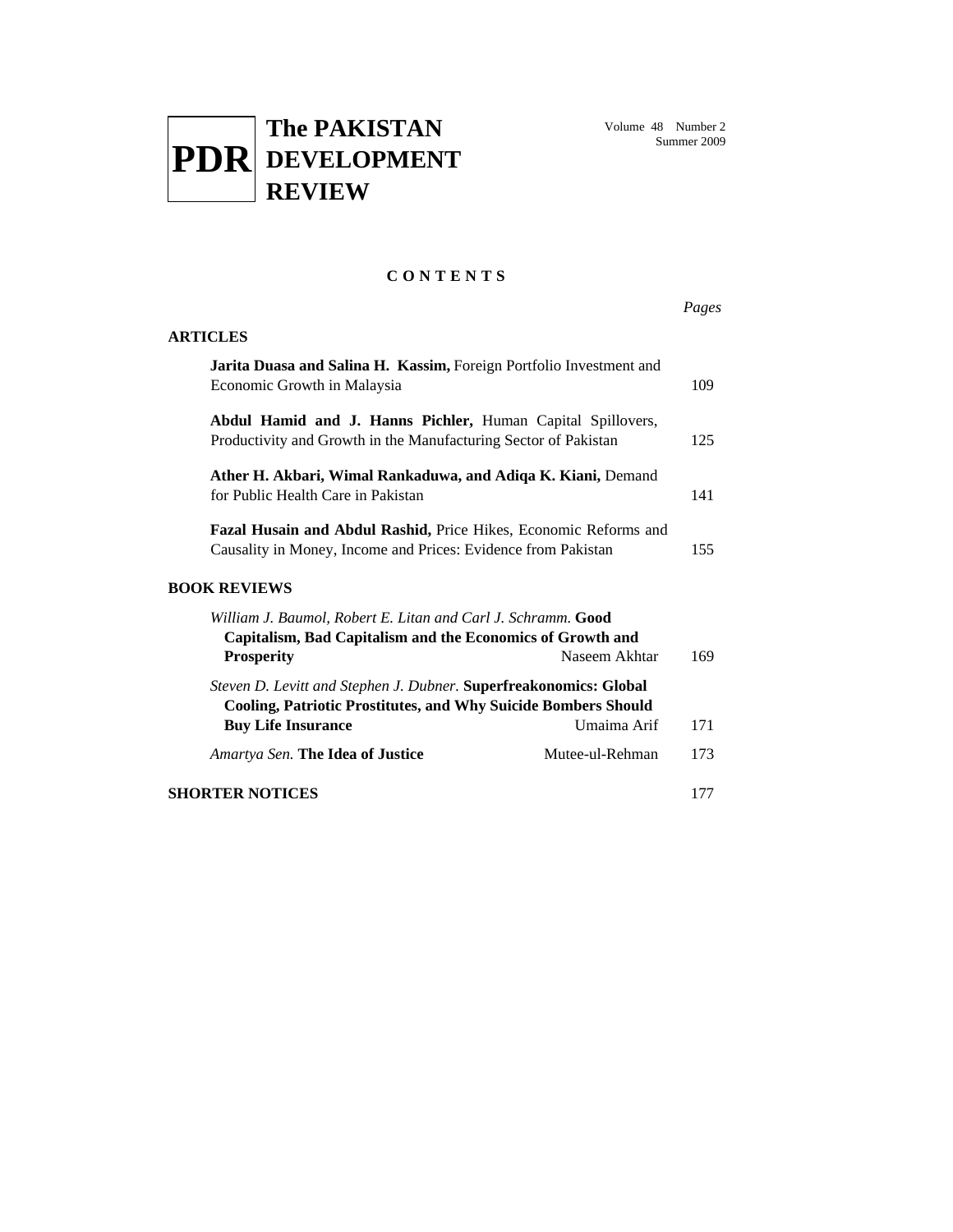# **Foreign Portfolio Investment and Economic Growth in Malaysia**

JARITA DUASA and SALINA H. KASSIM\*

This study examines the relationship between foreign portfolio investment (FPI) and Malaysia's economic performance. In particular, the study analyses the relationship between FPI and real gross domestic product (GDP) using the widely adopted Granger causality test and the more recent Toda and Yamamoto's (1995) non-causality test to establish the direction of causation between the two variables. Similar method is also applied on the relationship between volatility of FPI and real GDP. Additionally, the study uses an innovation accounting by simulating variance decompositions and impulse response functions for further inferences. Using quarterly data covering the period from 1991 to 2006, the study finds evidence that economic growth causes changes in the FPI and its volatility and not vice versa.. The findings suggest that economic performance is the major pull factor in attracting FPI into the country. Thus, it must be ensured that the Malaysian economy remains on a healthy and sustainable growth path so as to maintain investor confidence in the economy.

*JEL classification:* G15, C32, C12

*Keywords:* Foreign Portfolio Investment, Economic Growth, Granger Causality, Toda-Yamamoto Non-causality, Variance Decomposition

#### **1. INTRODUCTION**

Amid several incidences of economic and financial crises in the 1990s and 2000s, there has been renewed research interest in analysing the impact of foreign portfolio investment (FPI) on the economic well-being of a host country. While it is widely accepted that investment flow has its own benefits, lessons learned from the financial crises highlighted that short-term FPI could have adverse effects on the host economy. It is therefore critical to analyse the extent to which a country could benefit from the inflow of FPI.

In general, the merits of capital market integration through liberalisation of investment regulations are well-documented in the literature. FPI contributes positively in the development of an efficient domestic capital market and brings several benefits to the host country. Increased FPI leads to greater liquidity in the capital market, resulting in a

Jarita Duasa <jarita@iiu.edu.my> is Associate Professor, Department of Economics, Kulliyyah of Economics and Management Sciences, International Islamic University Malaysia, Kuala Lumpur, Malaysia. Salina H. Kassim <ksalina@iiu.edu.my> is Associate Professor, Department of Economics, Kulliyyah of Economics and Management Sciences, International Islamic University Malaysia, Kuala Lumpur, Malaysia.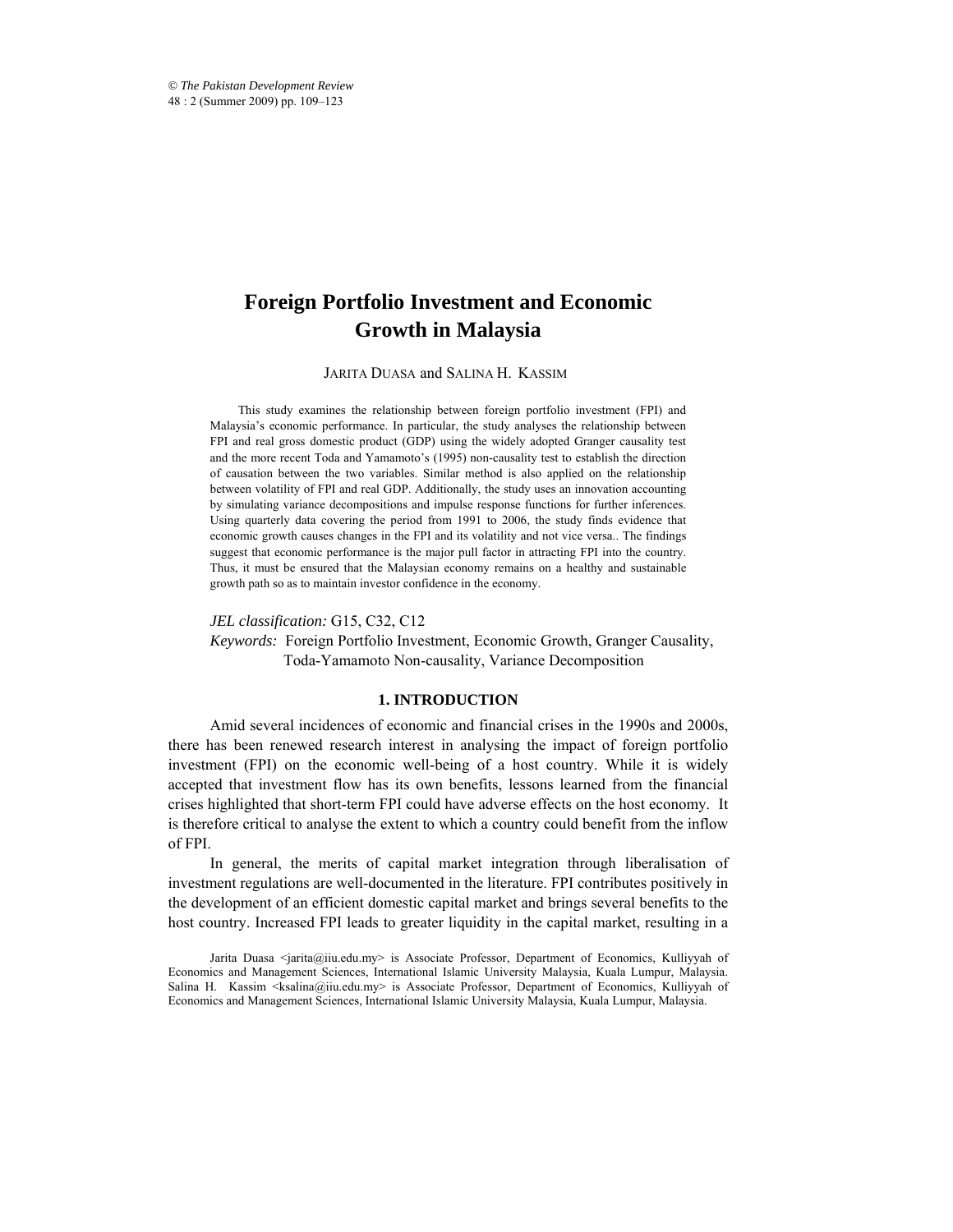deeper and broader market [Levine and Zervos (1996)]. The spill-over effects of positive competitive pressure to attract foreign investment would necessitate higher industrial standards and regulations through better corporate governance and greater business transparency, resulting in stronger investor protection and thus enhanced investor confidence [Feldman and Kumar (1995); Shinn (2000)]. Increased liquidity in the capital market also means better access to financing at lower cost of capital which is crucial to support economic activity [La Porta, *et al*. (1998); Bekaert and Harvey (2003)]. In this regard, the inflow of FPI into the stock market helps to alleviate financial constraints of firms [Laeven (2003); Knill (2004); Beck, Demirguc-Kunt, and Maksimovic (2005)]. Studies relating to FPI and the domestic stock markets show favourable contribution of FPI in supporting the domestic stock market [see for example, Patro and Wald (2005); Kim and Singal (2000)]. The multiplier effect further propagates the impact of growth in the stock market through the wealth effect. In this sense, capital flows act as catalyst to economic growth and contribute towards increased wealth creation. Ultimately, better access to financing provided by the free flow of portfolio investments contributes to efficient allocation of capital [Wurgler (2000); Love (2003); Rajan and Zingales (1998)].

Despite its numerous virtues, FPI could have adverse effects on the host economy. The potentially damaging aspects of FPI are rooted in its nature which is short-term and thus also volatile. In particular, FPI volatility has often been quoted as the major reason behind financial market distress, leading to financial crisis. Lessons learned from the Asian financial crisis of 1997-1998 show that large and abrupt reversal of portfolio investment often causes panic in the financial market, since it is taken as a manifestation of impending financial crisis [Knill (2004); Sula and Willet (2006)]. More importantly, as highlighted by Henry (2003) and Demirguc-Kunt and Detragiache (1999), based on the experience of many countries which experienced financial crisis, the volatility of portfolio investment further exacerbates the impact of a financial crisis. FPI instability complicates the implementation of macroeconomic stabilisation policies by the policymakers. Uncertainties in the flow of FPI result in unpredictable behaviour of money supply, exchange rate level and stock market volatility [Patro and Wald (2005)]. In particular, sustained periods of excessive capital inflows due to high capital mobility could result in the formation of asset price bubbles, leading to inflationary pressure, while sudden withdrawals in portfolio investment accompanied by major correction in asset prices can pose serious risk to the economy [Bank Negara Malaysia (2006)].

In view of its benefits and costs, a number of studies support the view that the benefits of FPI are long-term with some adverse effects in the initial stage of the process. The long-term gains of FPI outweigh its short-term ill effects and bring real benefits to the growth and development of the domestic financial markets and the economy in general [Kaminsky and Schmukler (2001)].

This study seeks to analyse FPI in the Malaysian case and provides recent empirical evidence on whether it is beneficial to the Malaysian economy or otherwise. Using a battery of tests, the study hopes to provide conclusive empirical evidence on the relationship between FPI inflow and economic growth. It is hoped that the findings of the study would contribute towards enriching the relevant literature on the relationship between foreign portfolio investment and economic growth, particularly in the case of developing countries.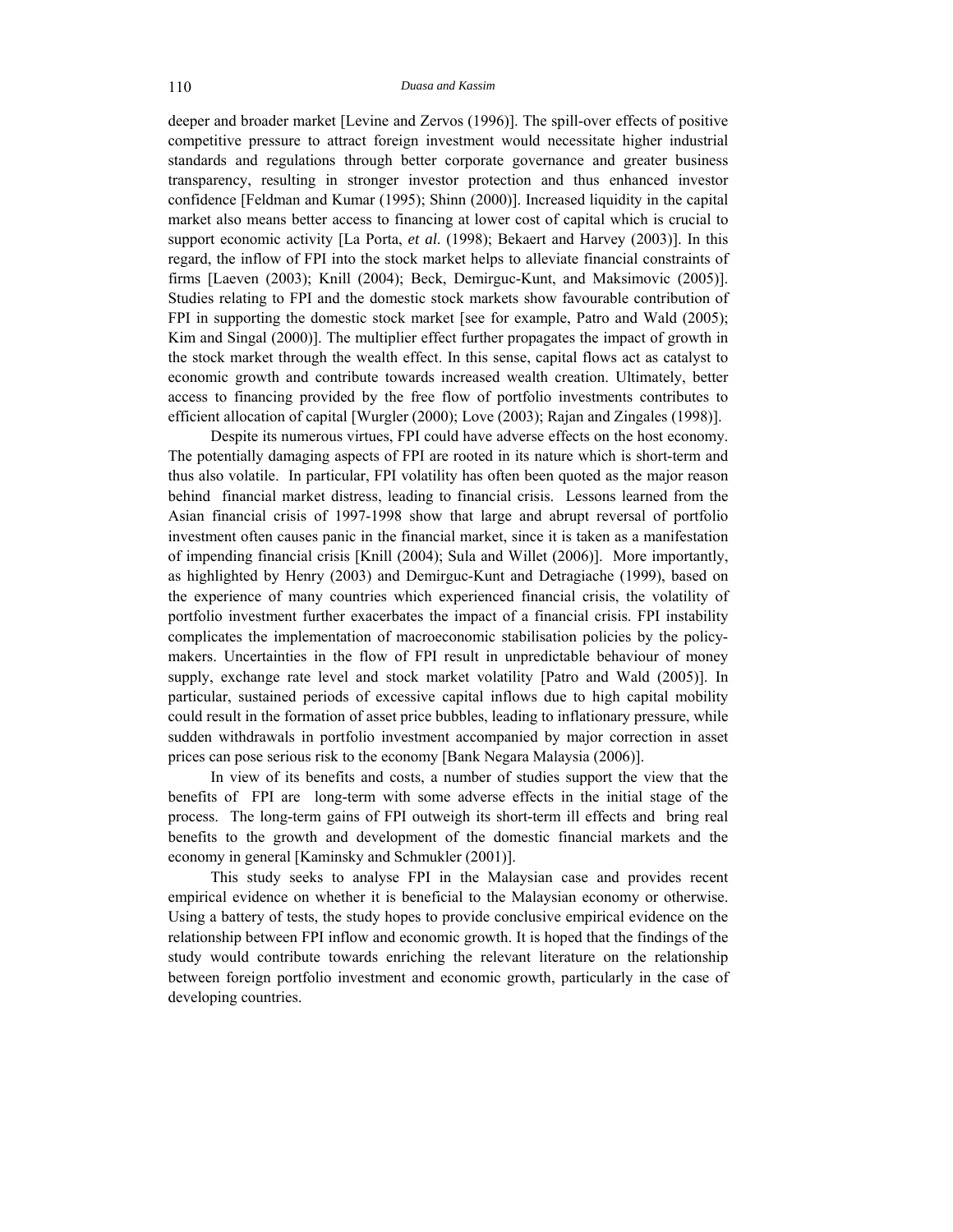The rest of the paper is organised as follows: the next section provides some background information on FPI based on the Malaysian experience. In particular, this section highlights Malaysia's experience in handling FPI during the financial crisis of 1997-1998. Section 3 presents the empirical methods. Section 4 highlights the empirical findings including the data preliminaries and the results based on the causality tests. In this section, further inferences are also drawn based on the impulse response functions and the variance decomposition analysis. Finally, Section 5 provides some concluding remarks.

# **2. FOREIGN PORTFOLIO INVESTMENT IN MALAYSIA**

FPI in Malaysia has been substantial. During the period under review, total portfolio investment, comprising both inflow and outflow, recorded a minimum of RM8.1 billion (or 22.2 percent of nominal gross domestic product GDP) in the first quarter of 1991 and reached a maximum of RM132.8 billion (or 297.3 percent of GDP) in the fourth quarter of 1993. As shown in Figure 1, FPI has been very volatile particularly in pre-1997 period. However, the flow of FPI has become less volatile in the post-1997-1998 Asian crisis period. In terms of share in total GDP, FPI accounted for an average of around 200 percent of total GDP in the period 1991-1997 and declined gradually before stabilising at around 50 to 60 percent of GDP during 2004-2006. A clear correlation between the total FPI and nominal GDP thus could only be seen in the postcrisis period.

Analysis of the decomposition of total FPI, shows a clear correlation between portfolio inflow and outflow in the Malaysian case as shown by Figure 2. During the period under review, portfolio investment inflow moved closely in tandem with portfolio investment outflow. Yet, three interesting observations can be made. First, during the record high level of portfolio investment during 1993 to1994, the total FPI inflow exceeded the FPI outflow. This reflects the positive investor sentiment due to the economic boom experienced by Malaysia during the period. The second observation, however, reflects the adverse effects of massive portfolio outflow on the Malaysian economy as there was a large gap between inflow and outflow in the second and fourth quarter of 1997. Specifically, the net portfolio investment reached a record level of minus RM16 billion in the fourth quarter of 1997. In contrast to the massive inflow due to increased investor confidence in the 1993-1994 period, this massive outflow was due to dented investor confidence following the crisis starting in mid-1997. In line with the massive outflow, the growth of the Malaysian economy turned into a negative real GDP growth of 7.5 percent in 1998 from a positive growth of 7.5 percent in 1997.

More recent trends of FPI inflow and outflow have been encouraging. In the post-2003 period, except for the fourth quarter of 2005, inflow of FPI has been consistently greater than its outflow. This reflects the return of investor confidence in the Malaysian economy. The encouraging trend in the FPI flow reflects the pro-active government policy to instil investor confidence in the Malaysian financial markets. The Malaysian central bank—Bank Negara Malaysia (BNM)—fully acknowledges the merits of FPI, while at the same time keeping an eye on its drawbacks. In particular, BNM closely monitors any potential risks that might adversely affect investor confidence in the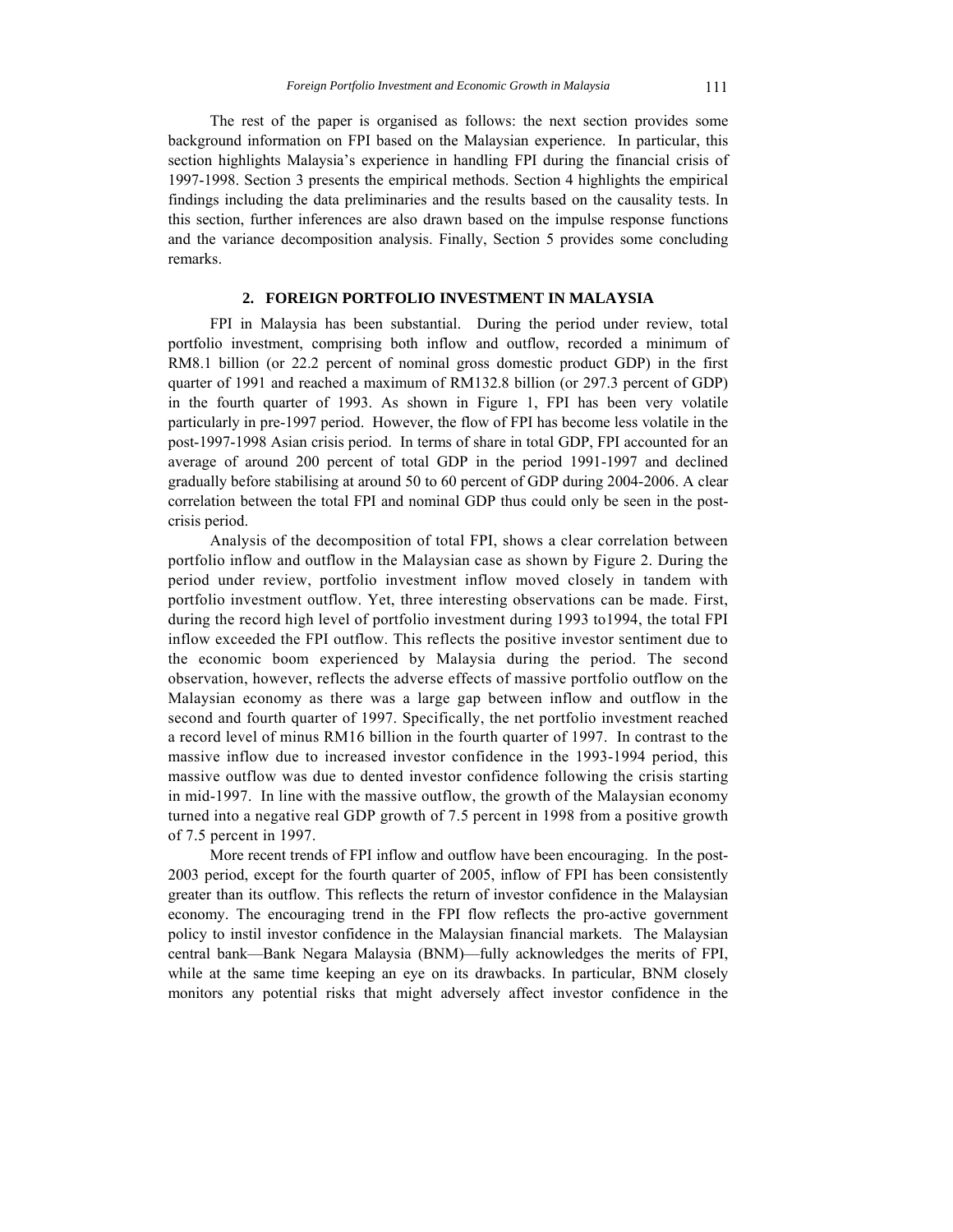financial market. The ability to detect such risks at an early stage helps BNM to act swiftly by undertaking appropriate and pre-emptive policy measures to address and mitigate their implications on the Malaysian economy [Bank Negara Malaysia (2006)].





**Fig. 2. Inflow and Outflow of Foreign Portfolio Investment in Malaysia, First Quarter 1991—Fourth Quarter 2006** 

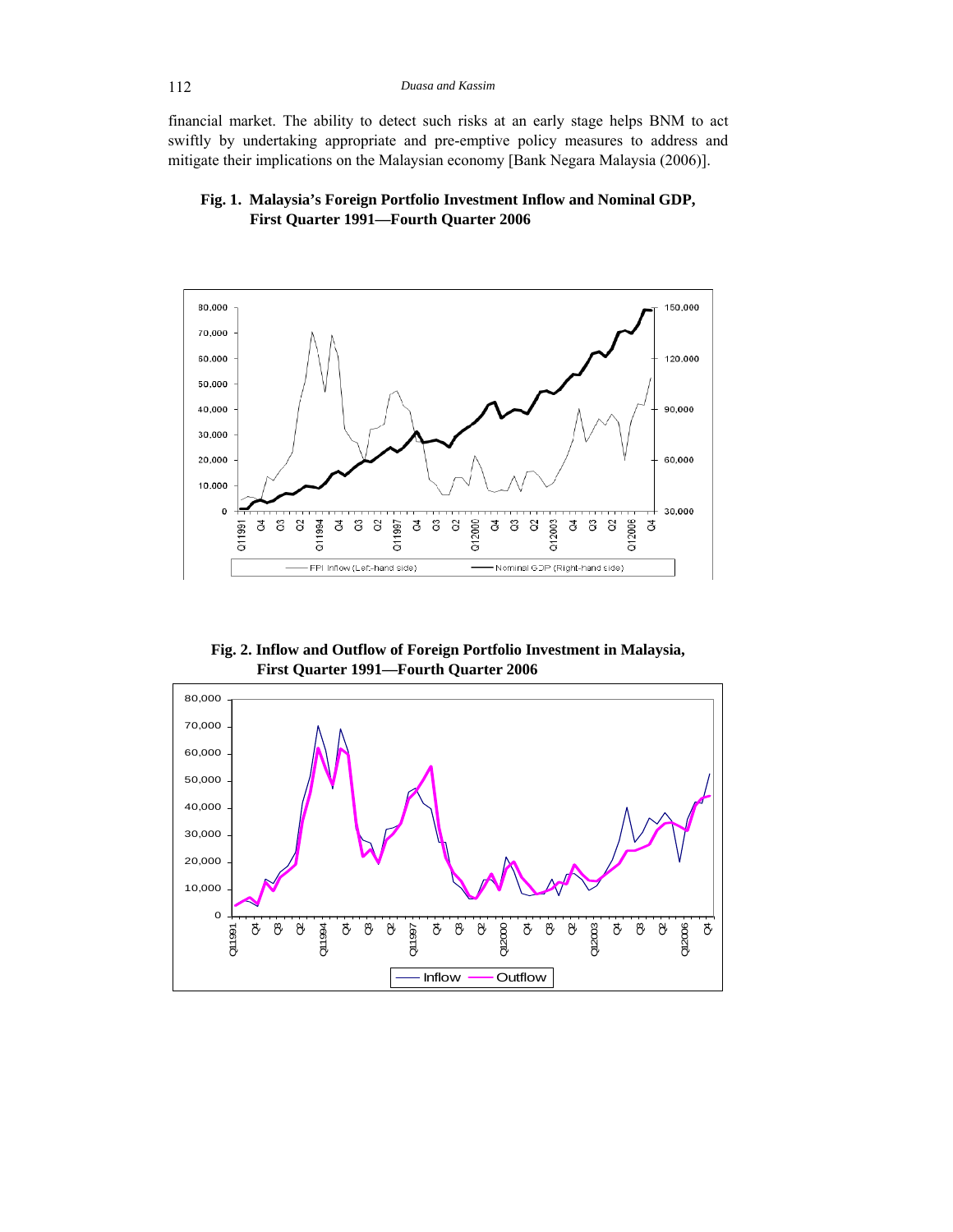The Malaysian government's decision to impose capital outflow controls on September 1998, after the failure of adopting the IMF proposals for one-year, has sparked a revival of interest in the use of capital controls as there is positive evidence of their implementation. Most literature, though not all, specifically registers evidence of the positive consequences of Malaysian capital outflow controls even if the actual efficiency of the measures is difficult to assess. Doraisami (2004), Athukorala (2001) and Cooper (1999) found that the Malaysian measures did lower the interest rates, which enabled monetary expansion. The controls also reduce the volatility of interest rates [Edison and Reinhart (2000)], contain capital outflow by eliminating the offshore market [Ariyoshi, *et al.* (2000); Athukorala (2001)], reduce stock market volatility [Doraisami (2004); Kaplan and Rodrik (2000); Cooper (1999)], insulate the domestic markets from international markets [Kaminsky and Schmukler (2001)], and bring faster economic recovery, smaller decline in employment and real wages and increase in foreign exchange reserves [Rodrik (1998); Cooper (1999)].

On the other hand, such controls are found to discourage capital inflows more than limiting capital outflows [Fane (2000)] and, in particular, they contribute to a weak flow of FDI to the country [Hartwell (2001)]. Furthermore, the controls are criticised on grounds of efficiency as they tend to safeguard government cronyism [Johnson and Mitton (2001)], suppress market discipline and reduce efficiency of stock market prices [Li, et al. (2004)]. Mixed results, however, were found by Tamirisa (2001) who shows that regulation of bank operations and foreign exchange rate transactions plus tightening controls on equity market reduce portfolio (short-term) investment, but regulation of international transaction in Ringgit increases portfolio investment.

At this point, it should be made clear that the different economic and fundamental background of Malaysia from other crisis-hit countries in the region required it to take a different path. Instead of going on with the IMF policy prescription, on September 1998, the authorities imposed sweeping controls on capital-account transactions, adopted fixed exchange rate, cut interest rates, and embarked on a policy of reflation. The steps were taken in the belief that Malaysia was facing a different type of crisis compared to other countries in the region. As substantial capital controls had already been imposed, with reserves at a lower level, the measures aimed specifically at containing Ringgit speculation and the outflow of capital by eliminating the offshore Ringgit market and at stabilising short-term capital flows. The measures also sought to increase monetary independence and insulate the economy from prospects of further deterioration in the world financial environment. Furthermore, accommodative monetary and fiscal policies were implemented to support economic activity. The financial and corporate sector reforms, which had commenced in early 1998, were accelerated to deal with the weak financial institutions and strengthen the banking system. In the 1997 Asian financial crisis, the emergency controls on outflows might have been the least bad choice for Malaysia whose currency was under severe attack from domestic and foreign speculators. Krugman (1998), for example, has argued that perhaps capital controls are sometimes the best alternative to the remedy the IMF has often prescribed in the past on a country that puts tremendous pressure on its economy and banking system through sharp rises in interest rates.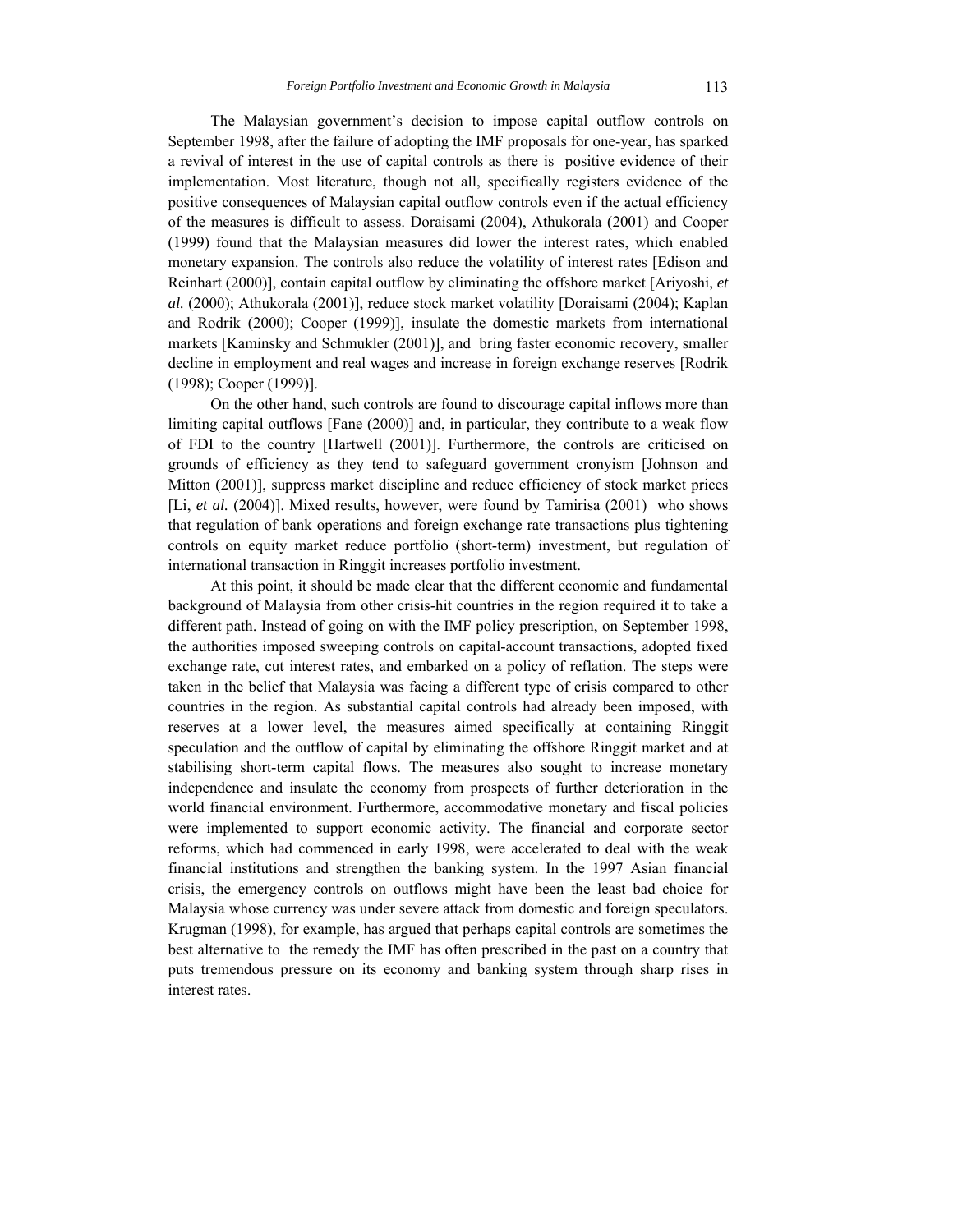#### 114 *Duasa and Kassim*

# **3. THE EMPIRICAL METHODS**

In terms of methodology, this paper implements the widely used Granger causality test and the more recent Toda and Yamamoto's (1995) non-causality test to establish the direction of causation between the two variables.

Generally, the Granger causality models are as following:

$$
\Delta GDP_t = \alpha_1 + \sum_{i=1}^k \beta_i \Delta GDP_{i-i} + \sum_{i=1}^k \phi_i \Delta FPI_{t-i} + Dcrisis + \upsilon_t \qquad \dots \qquad \dots \qquad (1)
$$

$$
\Delta FPI_t = \alpha_2 + \sum_{i=1}^k \theta_i \Delta GDP_{i-i} + \sum_{i=1}^k \varphi_i \Delta FPI_{t-i} + Dcrisis + \upsilon_t \qquad \dots \qquad \dots \qquad (2)
$$

where GDP and FPI are real gross domestic product growth and Foreign Portfolio Investment inflow, respectively, *Dcrisis* is dummy variable for the 1997 financial crisis (0 = before 1997 and 1=1997 and after 1997),  $\Delta$  is first-difference operator and  $k$  is the optimal lag length. The focus of analysis is basically on FPI inflow as it is perceived to be the one factor that contributes to the growth of the economy as compared to FPI outflow which is highly volatile. The test amounts to testing the significance of null hypotheses  $\phi_i = 0$  and  $\theta_i = 0$ . To account for the effects of the 1997 Asian financial crisis on the relationship between FPI and GDP, we include the crisis dummy into the model.

Besides the Granger causality test, we also employ the augmented level VAR approach suggested by Toda and Yamamoto (1995) to determine the causal nexus between the variables. Unlike the Granger test, the Toda-Yamamoto  $(T&Y)$  approach to causality does not require *a priori* knowledge of the variables' cointegration properties. Econometrically, it circumvents the problem of pre-testing bias associated with the Granger test. So long as the order of integration of the process does not exceed the true lag length of the model, the approach is applicable in the absence of cointegration and/or of the stability and rank conditions [Toda and Yamamoto (1995)]. As for Toda and Yamamoto's (1995) non-causality test, the following specifications are estimated:

$$
GDP_t = \alpha_1 + \sum_{i=1}^{k+d} \beta_i GDP_{i-i} + \sum_{i=1}^{k+d-\max} \phi_i^* FPI_{t-i} + Dcrisis + \upsilon_t \qquad \dots \qquad \dots \qquad (3)
$$

$$
FPI_t = \alpha_2 + \sum_{i=1}^{k+d-\max} \theta_i^* GDP_{i-i} + \sum_{i=1}^{k+d-\max} \varphi_i FPI_{t-i} + Dcrisis + \upsilon_t \qquad \dots \qquad \dots \qquad (4)
$$

where *d-max* is the maximal order of integration suspected in the system. The null hypotheses that  $\phi_i = 0$  and  $\theta_i = 0$  are tested based on a modified Wald test statistic for parameter restrictions, which is shown to be asymptomatically chi-square distributed. The null hypothesis set for Equation (3) is  $\phi_i^* = 0 \forall i \leq k$  and for Equation (4) is  $\theta_i^* = 0 \forall i \leq k$ . From Equation (3), FPI "Granger-causes" GDP if its null hypothesis is rejected and from Equation (4), GDP "Granger-causes" FPI if its null hypothesis is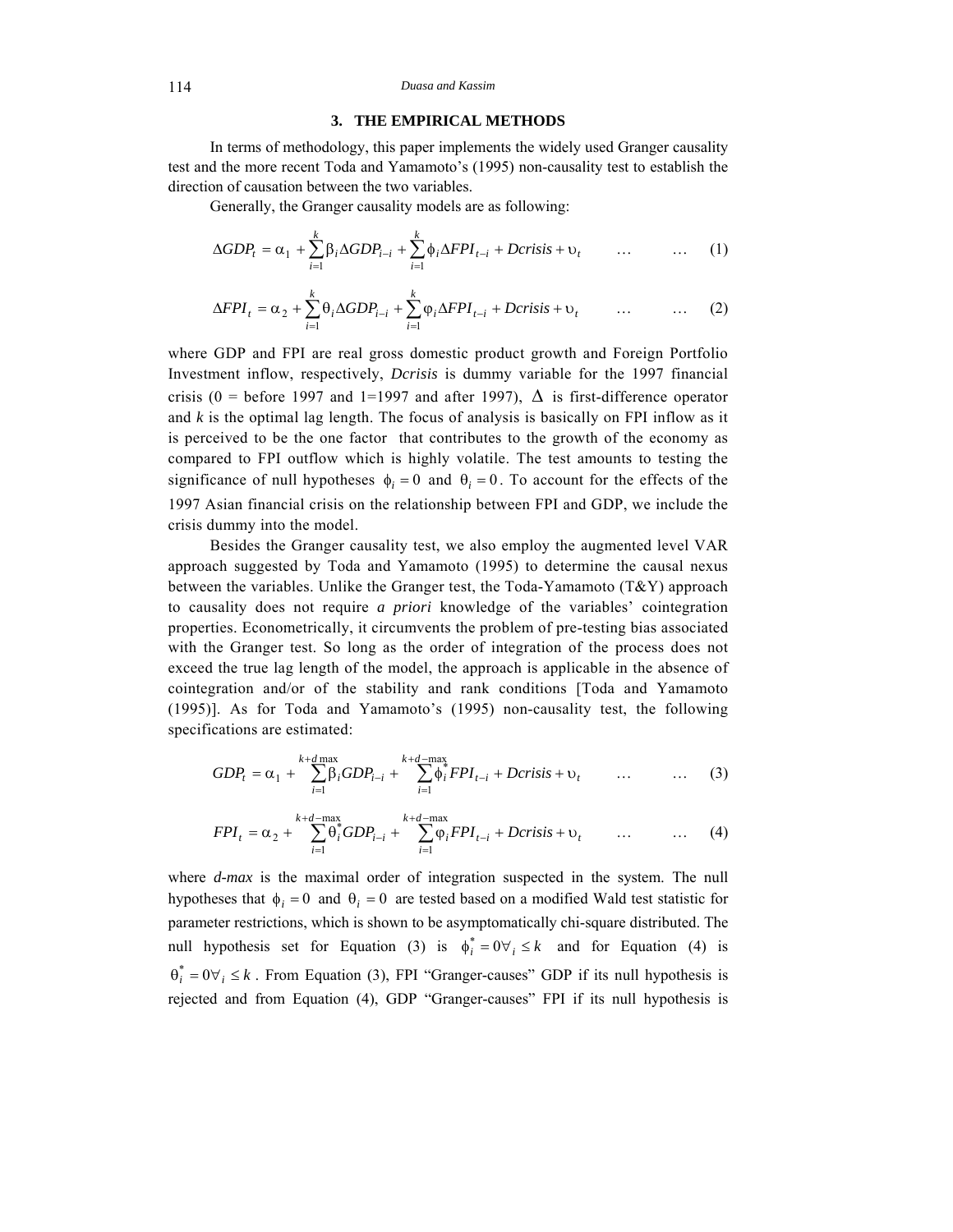rejected. Unidirectional causality will occur between two variables if either null hypothesis of Equations (3) or (4) is rejected. Bidirectional causality existed if both null hypotheses are rejected and no causality existed if neither null hypothesis of Equation (3) nor Equation (4) is rejected.

Secondly, similar methods of Granger causality and Toda and Yamamoto's noncausality tests are applied on variables of growth and volatility of FPI to observe the relationship between the two variables as it is hypothesised that volatility/instability of FPI might impact the economic growth of the country. The variable of FPI volatility is developed by inspecting first the possibility of the existence of Autoregressive Conditional Heteroskedasticity (ARCH) effect on residuals of the Autoregressive Moving Average (ARMA) model of FPI. If there is ARCH effect on the residuals, the volatility of FPI is developed from residuals of the Generalised Autoregressive Conditional Heteroskedasticity (GARCH) model. Otherwise, the volatility of FPI is developed from residuals of the ARMA model itself.

Furthermore, we adopt an innovation accounting by simulating variance decompositions (VDC) and impulse response functions (IRF) for further inferences. VDC and IRF serve as tools for evaluating the dynamic interactions and strength of causal relations among variables in the system. The VDC indicate the percentages of a variable's forecast error variance attributable to its own innovations and innovations in other variables. Thus, from the VDC, we can measure the relative importance of FPI fluctuation in accounting for the variations in real GDP. Moreover, the IRF trace the directional responses of a variable to a one standard deviation shock of another variable. This means that we can observe the direction, magnitude and persistence of economic growth to variation in the FPI, not vice versa.

#### **4. EMPIRICAL FINDINGS**

## **4.1. Data Preliminary**

Both the series examined in this study, namely real GDP and Foreign Portfolio Investment inflow, are gathered from Bank Negara Malaysia's *Quarterly Bulletin* and International Monetary Fund's *IMF Financial Statistics* of various issues. The sample range is from 1991 to 2006 of quarterly data. The raw data obtained for both variables are in RM billion and the base year for real GDP is 1987. All variables are expressed in natural logarithm.

# **4.2. Results**

As a preliminary step, we first subject each variable to Augmented Dickey Fuller (ADF) and Phillip-Perron (P-P) unit root tests. The results of the tests are displayed on Table 1. The results generally suggest that both real GDP (ln GDP) and Foreign Portfolio Investment (ln FPI) are integrated of order one as the null hypothesis that the series are not stationary is accepted at level but rejected at first difference. In other words, the variables are stationary at first difference or I(1).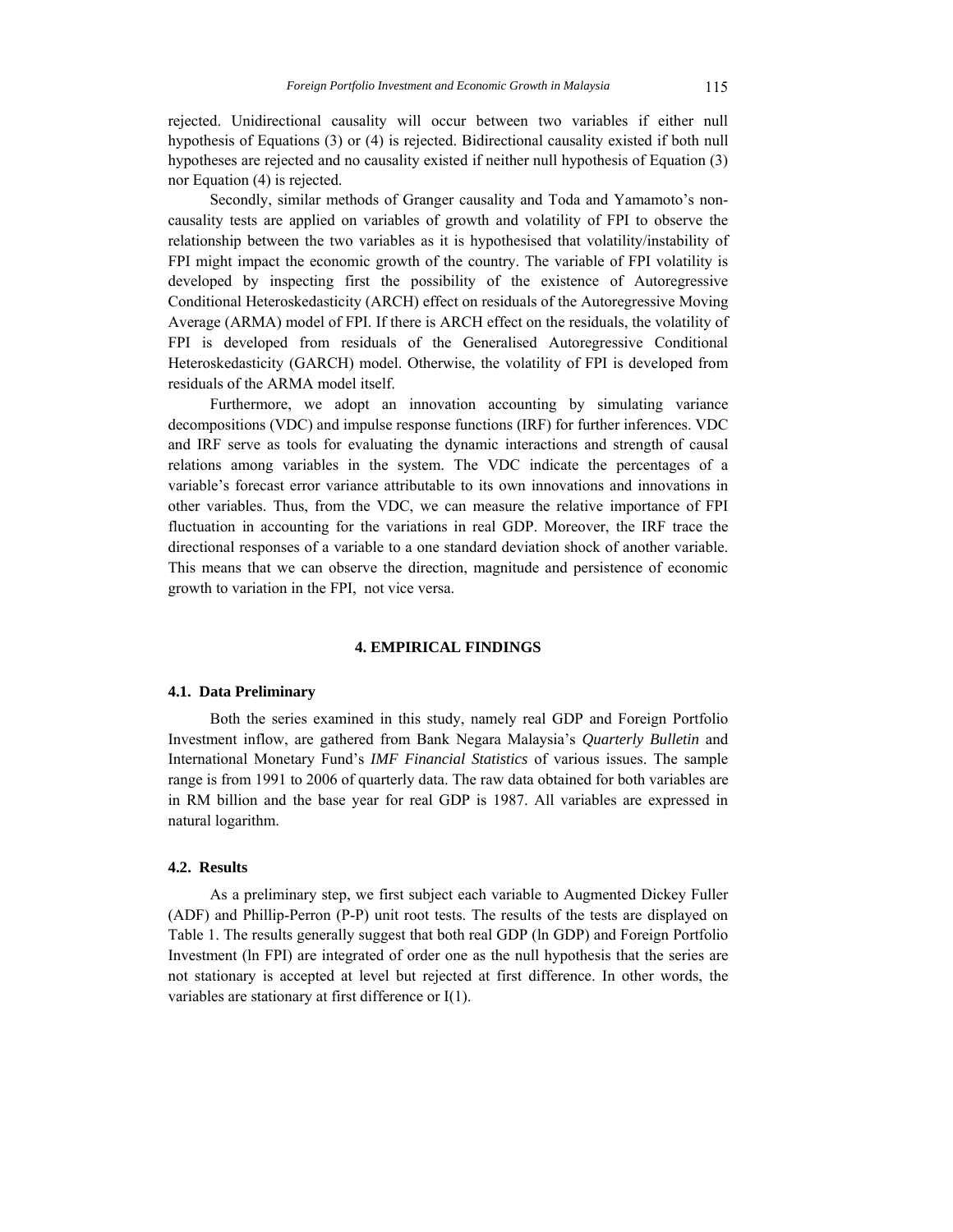| аη |
|----|
|----|

|                                             | Unit Root Test |                           |            |                           |
|---------------------------------------------|----------------|---------------------------|------------|---------------------------|
|                                             |                | <b>ADF</b> Test Statistic |            | <b>P-P</b> Test Statistic |
|                                             |                | (with Trend and           |            | (with Trend and           |
|                                             |                | Intercept)                |            | Intercept)                |
|                                             | Level          | First                     | Level      | First                     |
| Variable                                    |                | Difference                |            | Difference                |
| L FPI (Foreign Portfolio Investment Inflow) | $-2.46$        | $-8.84***$                | $-2.50$    | $-8.81***$                |
| L GDP (Real GDP)                            | $-2.39$        | $-3.66**$                 | $-3.19*$   | $-9.42***$                |
| Vol L FPI (Volatility of FPI)               | $-8.65***$     |                           | $-9.38***$ |                           |

*Note:* \*\*\* , \*\* and \* denote significance at 1 percent, 5 percent and 10 percent level, respectively.

The next step is to select the optimum lag length (*k*) which will be used in the Granger causality model (Equation 1) for real GDP and FPI. By saving residuals of VAR model (repeatedly starting from VAR with lag 2) and checking the correlogram of its residuals (to avoid the problem of autocorrelation), the optimum lag length is selected. Using this method, the results suggest that lag 5 is the optimum lag for both real GDP and FPI.

The Granger causality test is then conducted on the two variables using the optimum lag 5, without and with crisis dummy included in the model. The significance of using crisis dummy in the model is that it might smooth out the short-term effect of volatility and reinforce the long-term effects of GDP. Both tests, with and without crisis dummy, provide almost similar inferences. (Results with crisis dummy are shown in Table 2). The results indicate the existence of causality running from GDP to FPI but not from FPI to GDP. This implies that the change in the Malaysian economic growth causes the change in FPI. The results are highly supported by Toda and Yamamoto non-causality test using lag 6 (i.e. *k +d-max)*. As displayed in Table 2, Toda and Yamamoto's nullhypothesis of GDP not causing FPI is rejected at the 1 percent significance level which also implies that the causality of two variables is running from GDP to FPI instead of FPI to GDP.

| ı.<br>г<br>r. |  |
|---------------|--|
|               |  |

| <b>Results for Causality Tests</b>                         |                             |         |  |  |
|------------------------------------------------------------|-----------------------------|---------|--|--|
| Granger Causality Test, with Optimum Lag $(k)=5$           |                             |         |  |  |
| Null Hypothesis                                            | Test Statistic $(\gamma^2)$ | p-value |  |  |
| <b>FPI not Causes GDP</b>                                  | 6.055                       | 0.300   |  |  |
| GDP not Causes FPI                                         | 15.573                      | 0.008   |  |  |
| Toda and Yamamoto Non-causality Test, with $k + d$ -max= 6 |                             |         |  |  |
| <b>FPI not Causes GDP</b>                                  | 3.552                       | 0.615   |  |  |
| GDP not Causes FPI                                         | 16.463                      | 0.006   |  |  |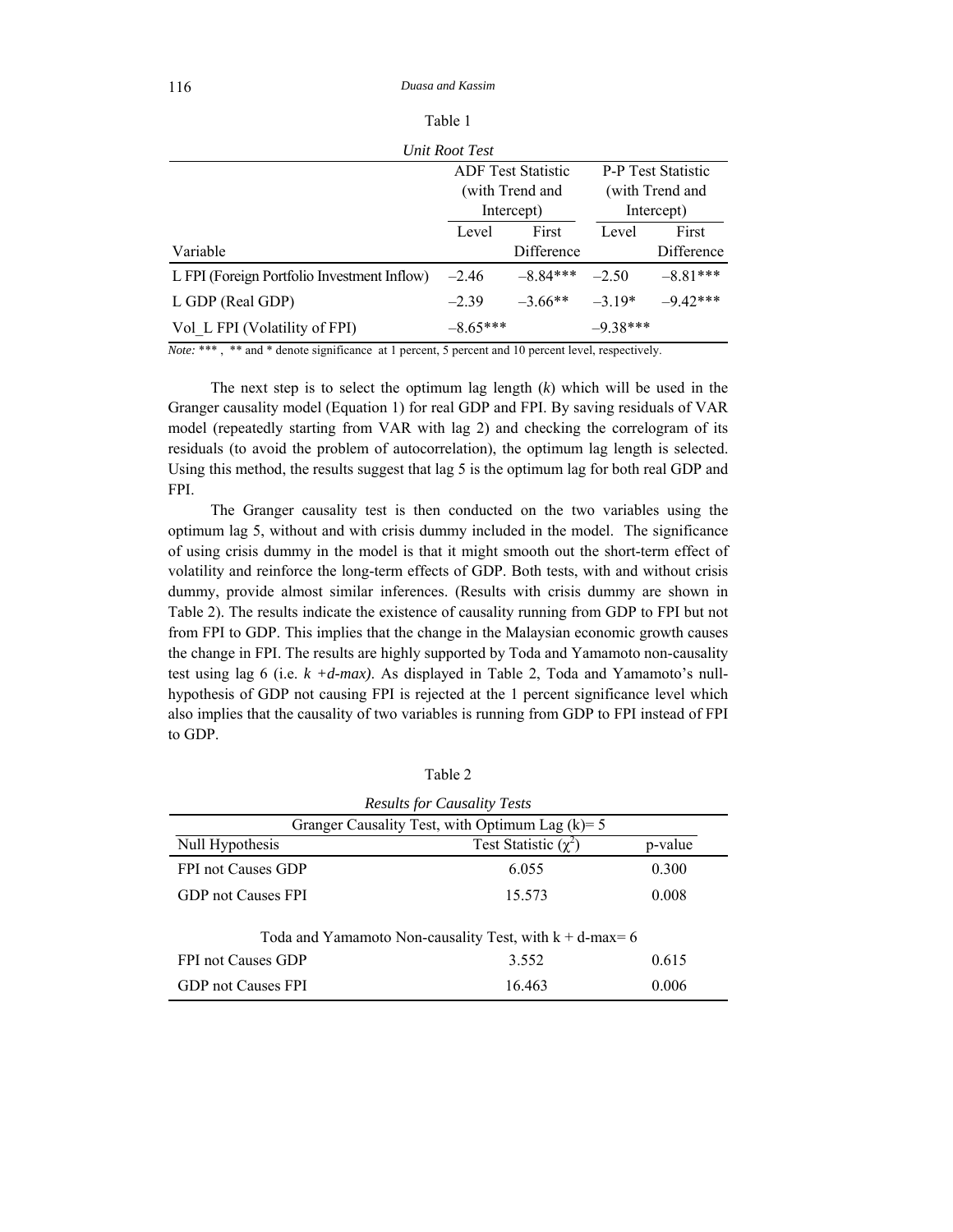In considering that the volatility of FPI could probably impact economic performance of the country, the variable of volatility of FPI is developed from residuals of suitable ARIMA or GARCH model for FPI. By inspecting correlogram of change in log FPI  $(d(\text{ln FPI})),$  the ARIMA $(2,1,2)$  model is selected and it is also found that this model does not have problem of ARCH effect in residuals. Thus, we treat the model as a suitable model of FPI rather than using the GARCH model. By saving the residuals of  $ARIMA(2,1,2)$  model of FPI, the volatility FPI is developed and it is used for further test of unit root and causality test. The results of unit root ADF and P-P tests are shown in the last row of Table 1. As expected, the variable is stationary at level or I(0).

Since the order of integration of FPI volatility and real GDP is not similar, i.e. volatility of FPI is  $I(0)$  and real GDP is  $I(1)$ , the only suitable causality test to both variables is Toda and Yamamoto non-causality test as this approach does not impose restriction on order of integration and cointegration. Results of Toda and Yamamoto noncausality test of both variables are displayed in Table 3. Obviously, null hypothesis of FPI volatility not causing GDP is accepted and the null hypothesis that GDP causes volatility of FPI is rejected at only 10 percent level of significance. The results firmly indicate that neither economic performance of the country is affected by the volatility of FPI and nor economic growth affects volatility of FPI.

In general, the study found that FPI of the country is neither a curse nor a blessing for the economy since we found very weak evidence that FPI flows or its volatility cause economic growth. Rather, the study finds strong evidence that the economic performance is vital in attracting FPI inflow as the causality is running from GDP to FPI inflow.

| Results Causality Test, ODI and Volutility PTT             |                           |         |  |  |
|------------------------------------------------------------|---------------------------|---------|--|--|
| Toda and Yamamoto Non-causality Test, with $k + d$ -max= 6 |                           |         |  |  |
| Null Hypothesis                                            | Test Statistic $(\chi^2)$ | p-value |  |  |
| Volatility FPI not Causes GDP                              | 3.832                     | 0.699   |  |  |
| <b>GDP</b> not Causes Volatility FPI                       | 11 279                    | 0.080   |  |  |

Table 3 *Results Causality Test, GDP and Volatility FPI* 

For further inferences, we compute variance decompositions and impulse response functions from estimated VAR. The results of impulse response functions (IRF) and variance decomposition (VDC) of variables GDP and FPI are displayed on Figure 3 and Table 4, respectively. From Figure 3, the IRF shows that FPI does react significantly to real GDP innovation for the first 2 quarters before it subsides to zero. Obviously, the positive response of FPI to GDP in the first 2 quarters implies that economic growth is important in attracting high flow of FPI to the country. On the other hand, response of real GDP to FPI seems insignificant.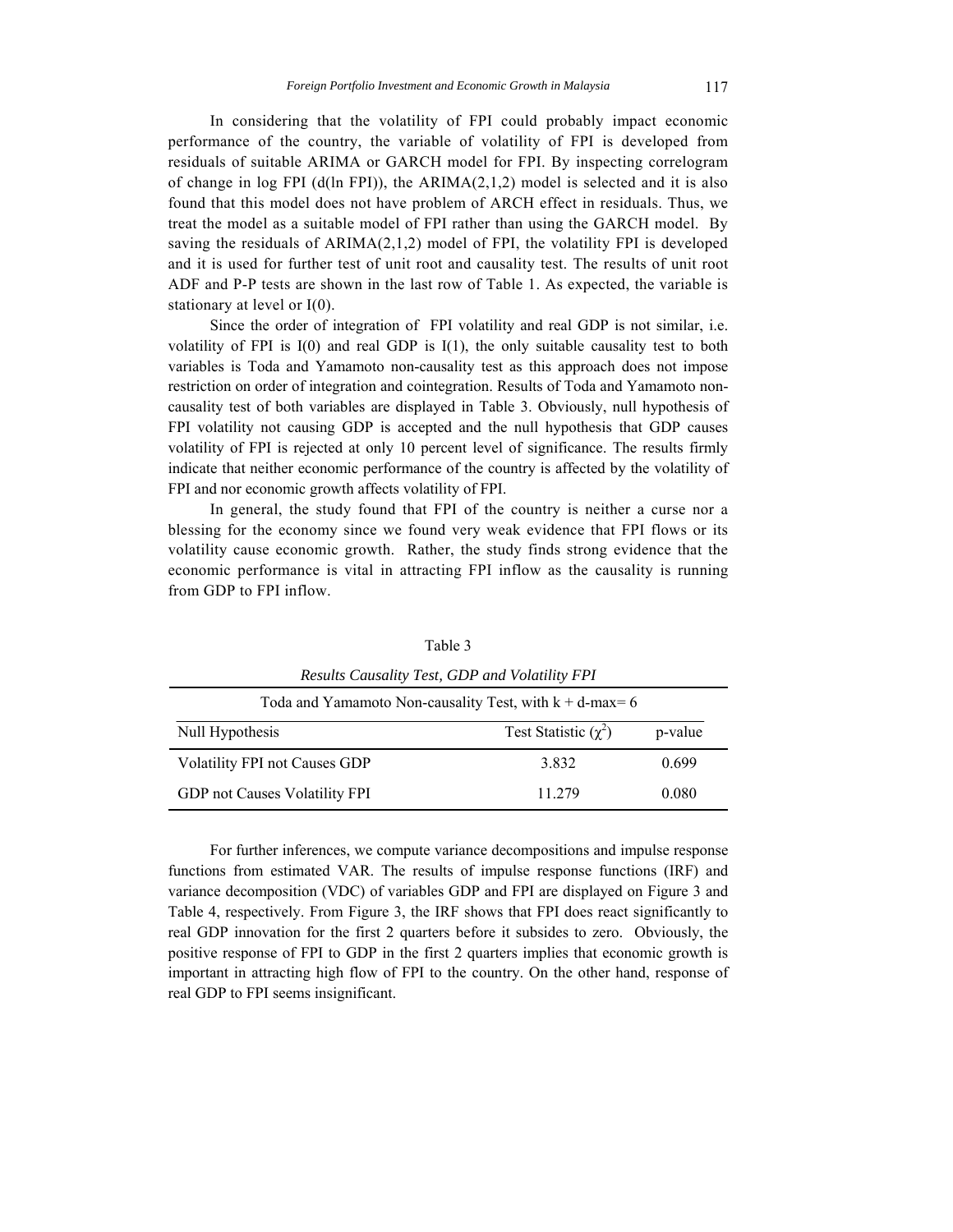**Fig. 3. Impulse Response Functions of GDP and FPI** 

Response to Cholesky One S.D. Innovations ± 2 S.E.



| anie |  |
|------|--|
|------|--|

|              | $\sim$                             |          |          |
|--------------|------------------------------------|----------|----------|
|              | Variance Decomposition of D(LFPII) |          |          |
| Period (QTR) | S.E.                               | D(LFPII) | D(LGDPR) |
| 3            | 0.356                              | 87.309   | 12.691   |
| 6            | 0.371                              | 85.294   | 14.706   |
| 9            | 0.380                              | 83.170   | 16.830   |
| 12           | 0.381                              | 82.601   | 17.399   |
| 15           | 0.382                              | 82.417   | 17.583   |
| 18           | 0.384                              | 81.895   | 18.105   |
| 21           | 0.385                              | 81.505   | 18.495   |
| 24           | 0.385                              | 81.259   | 18.741   |
| 27           | 0.386                              | 81.120   | 18.880   |
| 30           | 0.386                              | 80.928   | 19.072   |
|              | Variance Decomposition of D(LGDPR) |          |          |
| 3            | 0.024                              | 6.495    | 93.505   |
| 6            | 0.027                              | 8.792    | 91.208   |
| 9            | 0.030                              | 8.653    | 91.347   |
| 12           | 0.031                              | 9.139    | 90.861   |
| 15           | 0.032                              | 9.439    | 90.561   |
| 18           | 0.033                              | 9.605    | 90.395   |
| 21           | 0.034                              | 9.426    | 90.574   |
| 24           | 0.034                              | 9.633    | 90.367   |
| 27           | 0.035                              | 9.685    | 90.315   |
| 30           | 0.035                              | 9.709    | 90.290   |

*Variance Decompositions of GDP and FPI*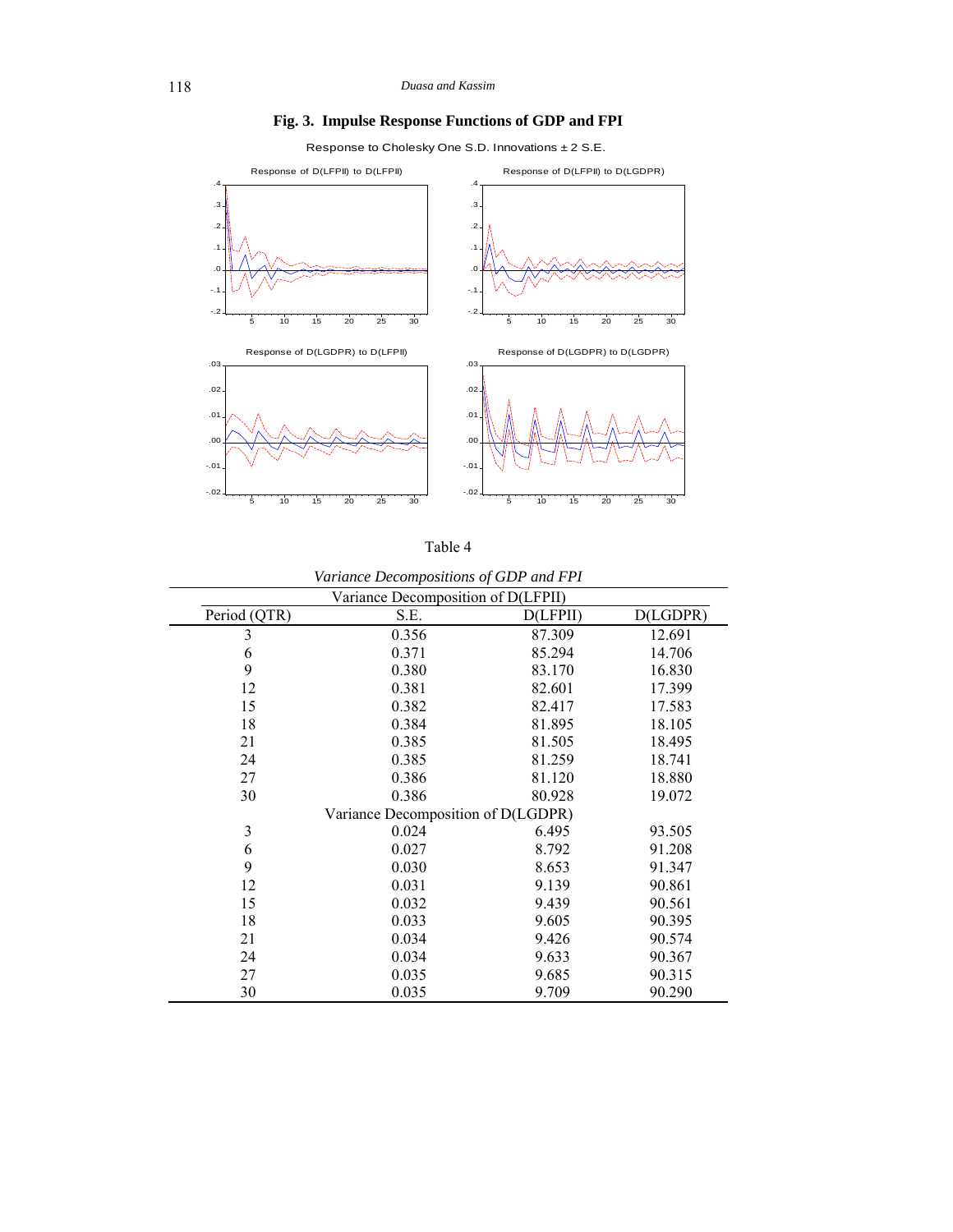As discussed earlier, the variance decomposition is an alternative method to IRF for examining the effects of shocks on the dependent variables. It determines how much of the forecast error variance for any variable in a system is explained by innovations to each explanatory variable, over a series of time horizons. Usually, it is the shocks that explain most of the error variance, although they will also affect other variables in the system. From Table 4, the VDC substantiate the significant role played by real GDP in accounting for fluctuations in Malaysian FPI. At one year horizon, the fraction of Malaysian FPI forecast error variance attributable to variation in real GDP is only about 12 percent. But then it further increases to almost 20 percent in 8 years (32 quarters). On the other hand, the percentage of real GDP forecast variance explained by innovation in FPI is very small which is less than 10 percent though at a longer time horizon. Thus, the VDC results also highly support the importance of growth to FPI in Malaysia rather than the other way around.

Further investigation is done using IRF and VDC on variables of real GDP and volatility of FPI. Figure 4 and Table 5 displayed both results, respectively. From Figure 4, it shows that volatility of FPI also reacts significantly to real GDP innovation for the first 2 quarters before it subsides to zero. Positive response of volatility of FPI to GDP in the first 2 quarters indicates the importance of economic growth in affecting volatility of FPI in the country. However, similar to previous results, the response of real GDP to volatility of FPI seems insignificant. The output of investigation is further strengthened by results from VDC. In Table 5, VDC confirms the significant role played by real GDP in accounting for fluctuations in volatility of FPI. The fraction of Malaysian volatility of FPI forecast error variance attributable to variation in real GDP is increasing from almost 13 percent in first quarter to almost 19 percent in 32 quarters. But the percentage of real GDP forecast variance explained by innovation in volatility of FPI is very small with only around 11 percent at a longer time horizon. Therefore, the VDC results highly support the importance of growth not only to FPI but also the volatility of FPI. Again, the impact of FPI volatility on growth is found to be insignificant.



#### **Fig. 4. Impulse Response Functions, GDP and Volatility FPI**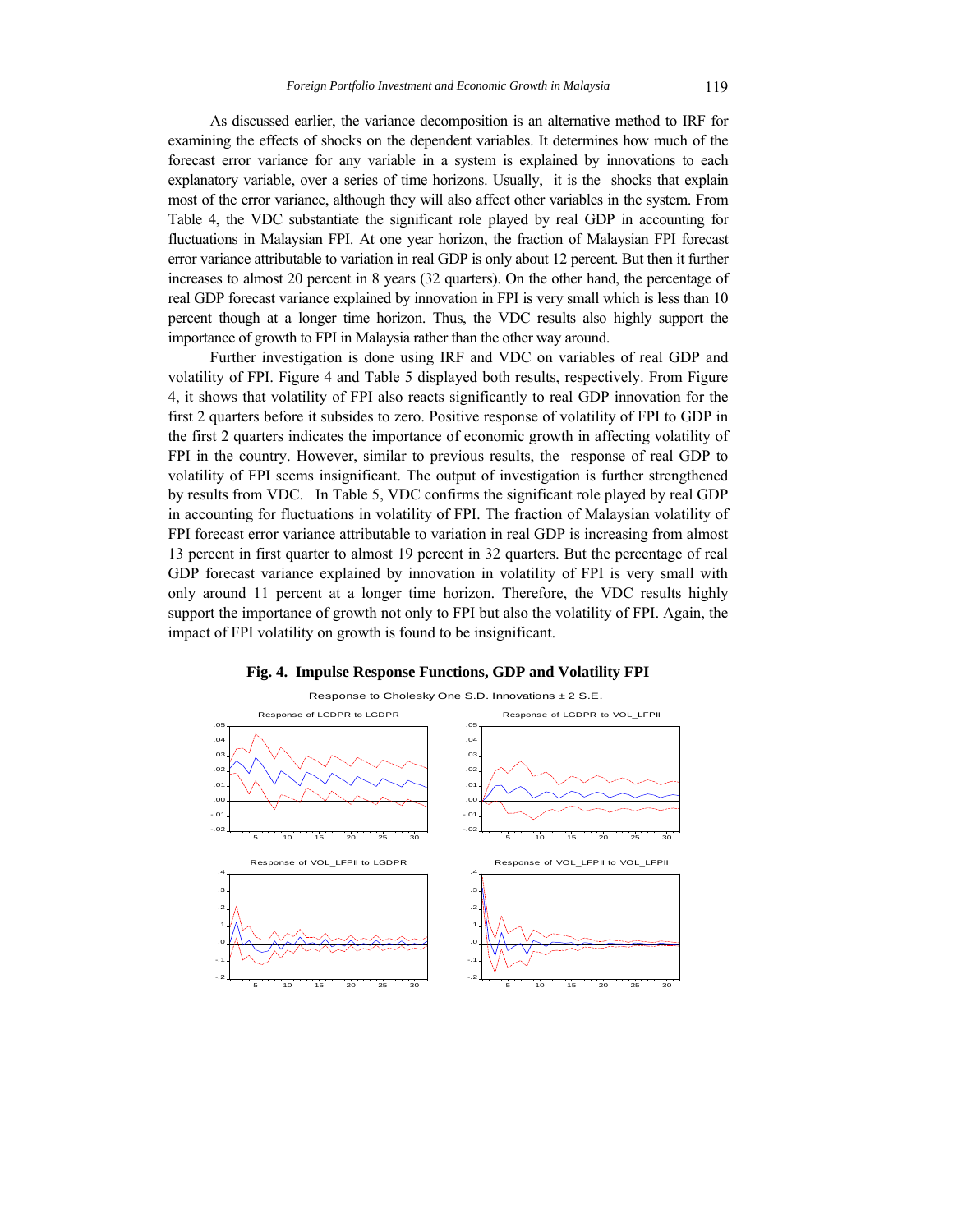| ., | r |  |  |
|----|---|--|--|
|----|---|--|--|

| ranance Becompositions of OB1 and rolanny of 111<br>Variance Decomposition of LGDPR |       |              |                  |  |
|-------------------------------------------------------------------------------------|-------|--------------|------------------|--|
| Period (Quarter)                                                                    | S.E.  | <b>LGDPR</b> | <b>VOL LFPII</b> |  |
| $\mathfrak{Z}$                                                                      | 0.044 | 92.027       | 7.973            |  |
| 6                                                                                   | 0.063 | 90.000       | 9.999            |  |
| 9                                                                                   | 0.070 | 88.527       | 11.473           |  |
| 12                                                                                  | 0.075 | 88.109       | 11.891           |  |
| 15                                                                                  | 0.081 | 88.571       | 11.428           |  |
| 18                                                                                  | 0.086 | 88.800       | 11.200           |  |
| 21                                                                                  | 0.090 | 88.661       | 11.339           |  |
| 24                                                                                  | 0.093 | 88.450       | 11.549           |  |
| 27                                                                                  | 0.096 | 88.588       | 11.412           |  |
| 30                                                                                  | 0.098 | 88.681       | 11.319           |  |
| Variance Decomposition of VOL LFPII                                                 |       |              |                  |  |
| 3                                                                                   | 0.352 | 12.709       | 87.291           |  |
| 6                                                                                   | 0.366 | 14.477       | 85.523           |  |
| 9                                                                                   | 0.374 | 15.939       | 84.061           |  |
| 12                                                                                  | 0.377 | 16.874       | 83.125           |  |
| 15                                                                                  | 0.378 | 16.931       | 83.069           |  |
| 18                                                                                  | 0.379 | 17.516       | 82.484           |  |
| 21                                                                                  | 0.380 | 17.913       | 82.087           |  |
| 24                                                                                  | 0.381 | 18.205       | 81.795           |  |
| 27                                                                                  | 0.381 | 18.300       | 81.703           |  |
| 30                                                                                  | 0.382 | 18.513       | 81.487           |  |

*Variance Decompositions of GDP and Volatility of FPI* 

#### **5. POLICY IMPLICATIONS AND CONCLUSIONS**

This study analyses the relationship between FPI inflow and economic growth in the Malaysian case. In particular, it attempts to determine the direction of causality between FPI inflow and economic growth and explores empirical evidence as to whether FPI inflow or its volatility has an impact on Malaysia's economic performance or otherwise.

The study finds that economic growth causes the FPI inflow but not its volatility. However, neither the FPI nor its volatility causes economic growth. Thus, the findings of this study suggest that FPI or its volatility is not a crucial factor in determining the economic performance of Malaysia. Rather, the study finds that economic growth is highly significant in determining the flows of FPI. Interestingly, the 1997 government policy of regulating FPI outflows does not appear to have dampened the "causality" relationship between GDP and FPI inflow. Theoretically, these inferences indicate that regulation of outflows should be a disincentive for inflows; but if regulation sustains GDP then the growth effect would outweigh the disincentive effect. The results are consistent and robust based on the battery of tests undertaken in this study.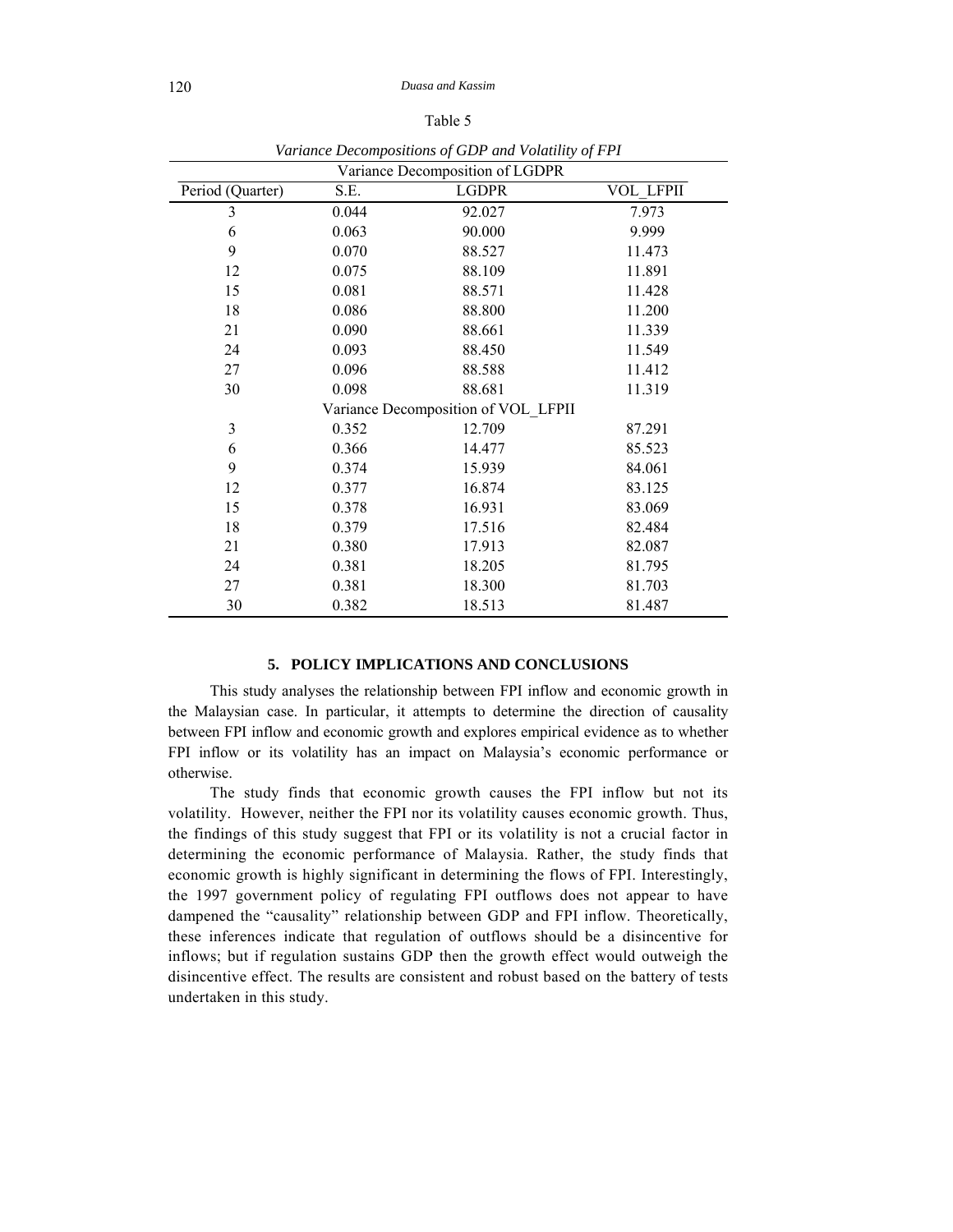It is an important caveat that the findings of this study are confined by the empirical restrictions resulting from the nature of the data. In particular, the selection of the optimum lag length of 5 quarters is necessitated by the statistical need to avoid the serial correlation in the residuals, as mentioned in the methodology section. However, it is important to note that such a relatively long lag of 15 months could result in the dominance of the GDP variable in causing the FPI as suggested by the Granger causality test. In other words, the long lag dictated by the optimum lag selection procedure might smooth out the short-run effects of FPI on the GDP.

As such, it can be anticipated that when the lag is reduced to shorter lags, the results could change in such a way that causality might exist from FPI to GDP, a finding which is consistent with the expectation that the effects of FPI volatility on GDP are likely to be felt relatively quick, in a time span of shorter than 5 quarters. However, the shorter lag used in the VAR model suffers from the problem of serial correlation in residuals and the number of lags used is also not supported by the lag length criteria such as LR (sequential modified LR test) statistic, FPE (Final prediction error), AIC (Akaike information criterion), SC (Schwarz information criterion) and HQ (Hannan-Quinn information criterion). When all this taken into consideration, it is difficult to capture the short-run effects of FPI volatility on GDP.

The results of the study imply that economic performance is the major pull factor in attracting FPI into the country. This was basically due to the 1997 pro-active government policy which was successful in mitigating the possible adverse effects in the post-1997 crisis period. The evidence to show that either FPI inflow is a blessing or a curse is rather very weak. Therefore, it is necessary to ensure that the Malaysian economy remains on a healthy and sustainable growth path in order to maintain investor confidence in the economy. Indeed, the experience during the 1997 financial crisis has clearly shown that the lower FPI inflow and the massive FPI outflow resulted from the anticipation of weaker economic performance due to the crisis. Regardless of the directions of causation, it is crucial for the policy-makers to provide a conducive environment to attract FPI inflow due to its numerous advantages for the economy.

#### **REFERENCES**

- Ariyoshi, A., K. Hanermeier, B. Laurens, I. Otker-Robe, J. I. Canales-Kriljenko, and A. Kirilenko (2000) Capital Controls: Country Experiences with Their Use and Liberalisation. International Monetary Fund, Washington, DC: (Occational Paper 190).
- Athukorala, P. (2001) *Crisis and Recovery in Malaysia: The Role of Capital Controls*. Edward Elgar: Cheltenham.
- Bank Negara Malaysia (1994) *Money and Banking in Malaysia: 35th Anniversary Edition 1959-1994*. (Fourth Edition.)
- Bank Negara Malaysia (Various Issues) *Monthly Statistical Bulletin*.
- Bank Negara Malaysia ( 2006) Financial Stability and Payment Systems Report*.* Kuala Lumpur.
- Beck, T., A. Demirguc-Kunt, and V. Maksimovic (2005) Financial and Legal Constraints to Firm Growth: Does Size Matter? *The Journal of Finance* 60, 137–177.
- Bekaert, G. and C. R. Harvey (2003) Emerging Markets Finance. *Journal of Empirical Finance* 10:1-2, 3–56.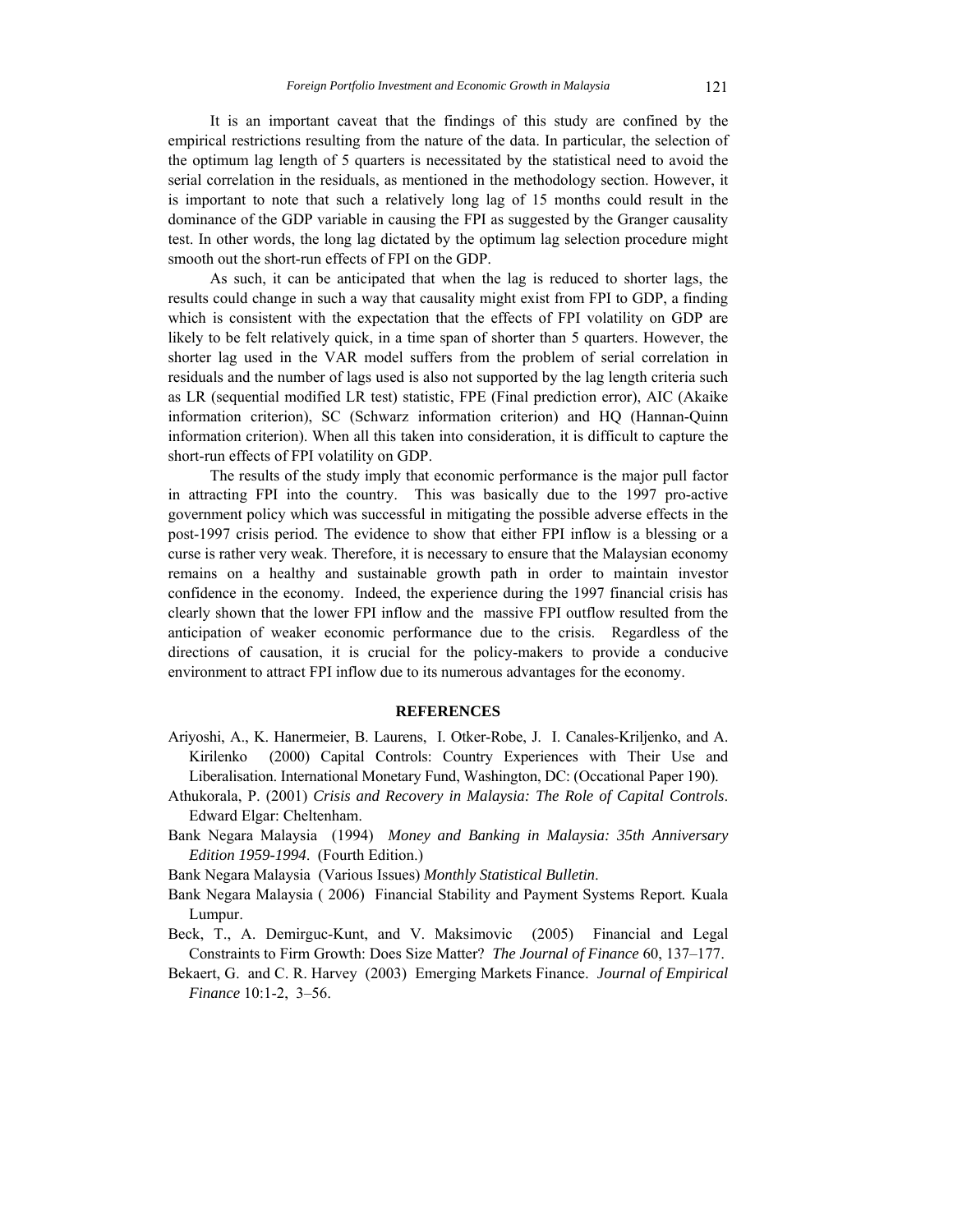- Berger, A. N., R. DeYound, H. Genay, and G. F. Udell (2000) The Globalisation of Financial Institutions: Evidence from Cross-border Banking Performance. *Brookings-Wharton Papers on Financial Services* 3, 23–158.
- Claessens, Stijn, A. Demirguc-Kunt, and Harry Huizinga (2001) How Does Foreign Entry Affect the Domestic Banking Market? *Journal of Banking and Finance* 25:5, 891–911.
- Cooper, R. (1999) Should Capital Controls Be Banished? *Brooking Papers on Economic Activity* 89–25.
- Demirguc-Kunt, Asli and E. Detragiache (1999) Financial Liberalisation and Financial Fragility. Proceedings of the World Bank Annual Conference on Development Economics.
- Doraisami A. (2004) From Crisis to Recovery: The Motivations for and Effects of Malaysian Capital Controls. *Journal of International Development* 16:2, 241–255.
- Edison, H. J. and C. M. Reinhart (2000) Capital Controls during Financial Crises: The Case of Malaysia and Thailand. Board of Governors of the Federal Reserve System. (International Finance Discussion Paper No. 662).
- Enders, Walter (1995) *Applied Econometric Time Series*. New York: John Wiley & Sons, Inc.
- Engle, R. F. and C. W. J. Granger (1987) Cointegration and Error Correction Regression: Estimation and Testing. *Econometrica* 55:2, 251–76.
- Fane, G. (2000) *Capital Mobility, Exchange Rates and Economic Crisis*. London: Edward Elgar.
- Feldman, Robert A. and Manmohan S. Kumar (1995) Emerging Equity Markets: Growth, Benefits and Policy Concerns. *The World Bank Research Observer* 10:2, 181–200.
- Granger, C. W. J. (1986) Developments in the Study of Co-integrated Economic Variables. *Oxford Bulletin of Economics and Statistics* 48, 213–228.
- Granger, C. W. J. (1969) Investigating Causal Relations by Econometric Models and Cross-spectral Methods. *Econometrica* 37:3, 424–438.
- Hamilton, J. D. (1994). *Time Series Analysis*. Princeton: Princeton University Press.
- Hartwell, C. A. (2001) The Case Agaist Capital Controls: Financial Flows, Crises and the Flipside of the Free-trade Argument. *Policy Analysis* 403, 1–20.
- Henry, P. (2003) Capital-account Liberalisation, the Cost of Capital and Economic Growth. *American Economic Review* 93:2, 91–96.
- Johansen, S. (1988) Statistical Analysis of Cointegration Vector. *Journal of Economics Dynamics and Control* 12, 231–254.
- Johnson, S. and T. Mitton (2001) Cronyism and Capital Controls: Evidence from Malaysia. (NBER Working Paper No.W8521).
- Kaminsky, G. and S. Schmukler (2001) Short- and Long-run Integration: Do Capital Controls Matter? http://www.lacea.org/meeting2001/kaminsky.pdf (Assess on 20 April 2003).
- Kaminsky, G. and S. Schmukler (2002) Short-run Pain, Long-run Gain: The Effects of Financial Liberalisation. George Washington University. (Working Paper).
- Kaplan, E and D. Rodrik (2000) Did Malaysian Capital Control Work? Harvard University Manuscript. December.
- Kim, E. Han and V. Singal (2000) Stock Market Openings: Experience of Emerging Economies. *Journal of Business* 73, 25–66.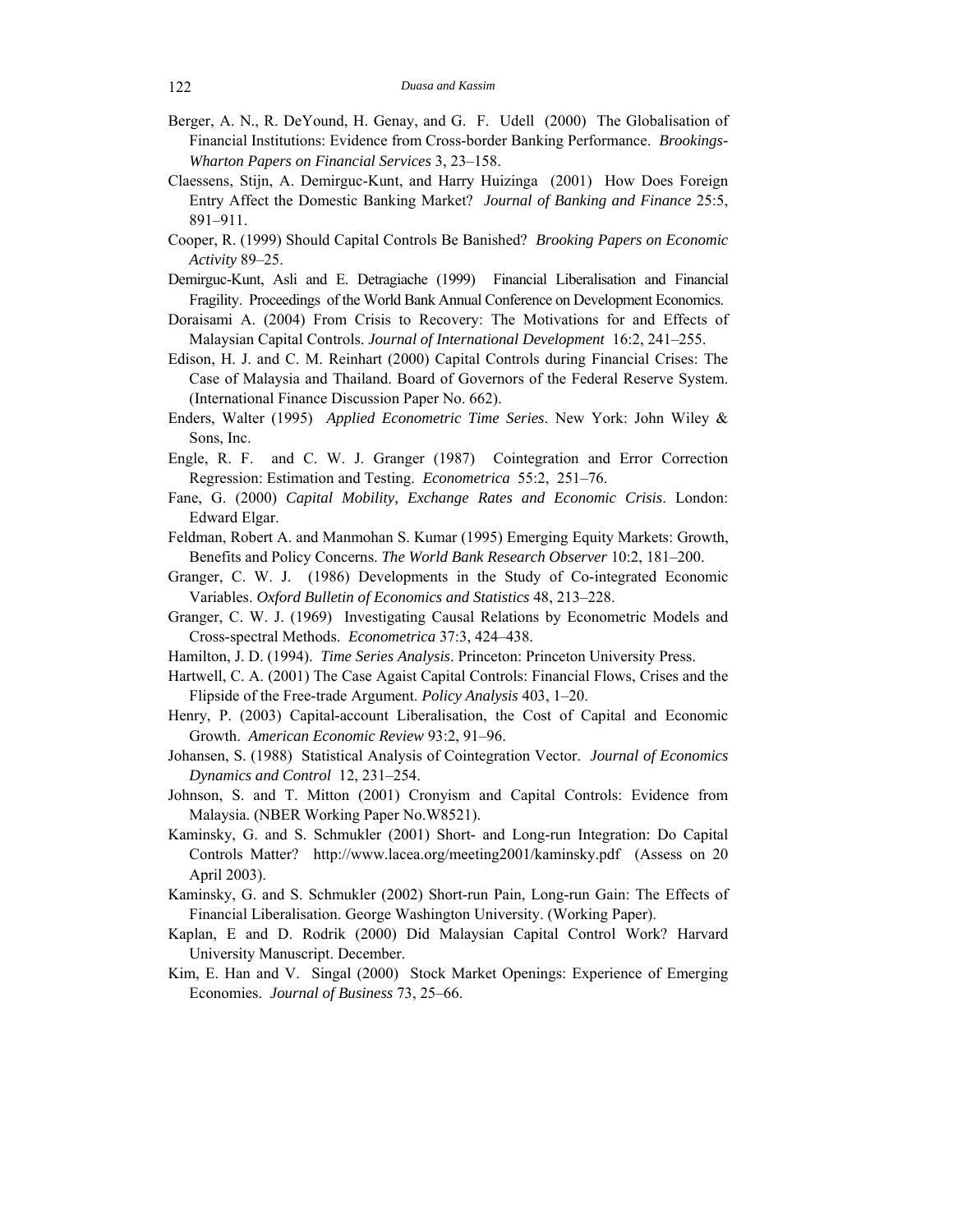- Knill, A. (2004) Can Foreign Portfolio Investment Bridge the Small Firm Financing Gap Around the World? University of Maryland. (Working Paper).
- Krugman, P. (1998) Saving Asia: It's Time To Get Radical. *Fortune*, September 7, 74– 80.
- La Porta, R., F. Lopez-de-Silanes, A. Shleifer, and R.Vishny (1998) Law and Finance. *The Journal of Political Economy* 106, 1113–1155.
- Laeven, L. (2003) Does Financial Liberalisation Reduce Financing Constraints? *Financial Management* 32:1, 5–34.
- Levine, R. and S. Zervos (1996) Stock Market Development and Long-run Growth. *World Bank Economic Review* 10, 323–339.
- Li, K., R. Morck, F. Yang, and B.Yeung (2004) Firm-Specific Variation and Openness in Emerging Markets. *Review of Economics and Statistics* (forthcoming).
- Love, I. (2003) Financial Development and Financing Constraints: International Evidence from the Structural Investment Model. *Review of Financial Studies* 6, 765– 791.
- Lütkepohl, H. (1993) *Introduction to Multiple Time Series Analysis.* (Second Edition). Berlin: Springer-Verlag, Chapter 4.
- Mishkin, Frederick S. (1997) *The Economics of Money, Banking and Financial Markets*. New York: Addison-Wesley.
- Patro, D. and P. Wald (2005) Firm Characteristics and the Impact of Emerging Market Liberalisation. *Journal of Banking and Finance* 29:7, 1671–1695.
- Rajan, R. and L. Zingales (1998) Financial Dependence and Growth. *American Economic Review* 88:3, 559–586.
- Rodrik, D. (1998) Who Needs Capital-Account Convertibility? *Essays in International Finance No.207*. Princeton, New Jersey: Princeton University. May, 55–65.
- Shinn, J. (2000) Nitwits, Barbarians, and the Convergence Cycle. Princeton University. (Working Paper).
- Sula, Ozan and Thomas D. Willet (2006) Reversibility of Different Types of Capital Flows to Emerging Markets. *Munich Personal RePEc Archive*, *No. 384.*
- Tamirisa, N. T. (2001) Capital Controls in Response to the Asian Crisis. In Kanitta Meesook, *et al. Malaysia: From Crisis to Recovery.* International Monetary Fund, Washington, DC. (Occasional Paper No. 207).
- Toda, H. Y. and Yamamoto (1995) Statistical Inference in Vector Auto-regression with Possibly Integrated Processes. *Journal of Econometrics* 66, 225–250.
- Wurgler, J. (2000) Financial Markets and the Capital Allocation. *Journal of Financial Economics* 58, 187–214.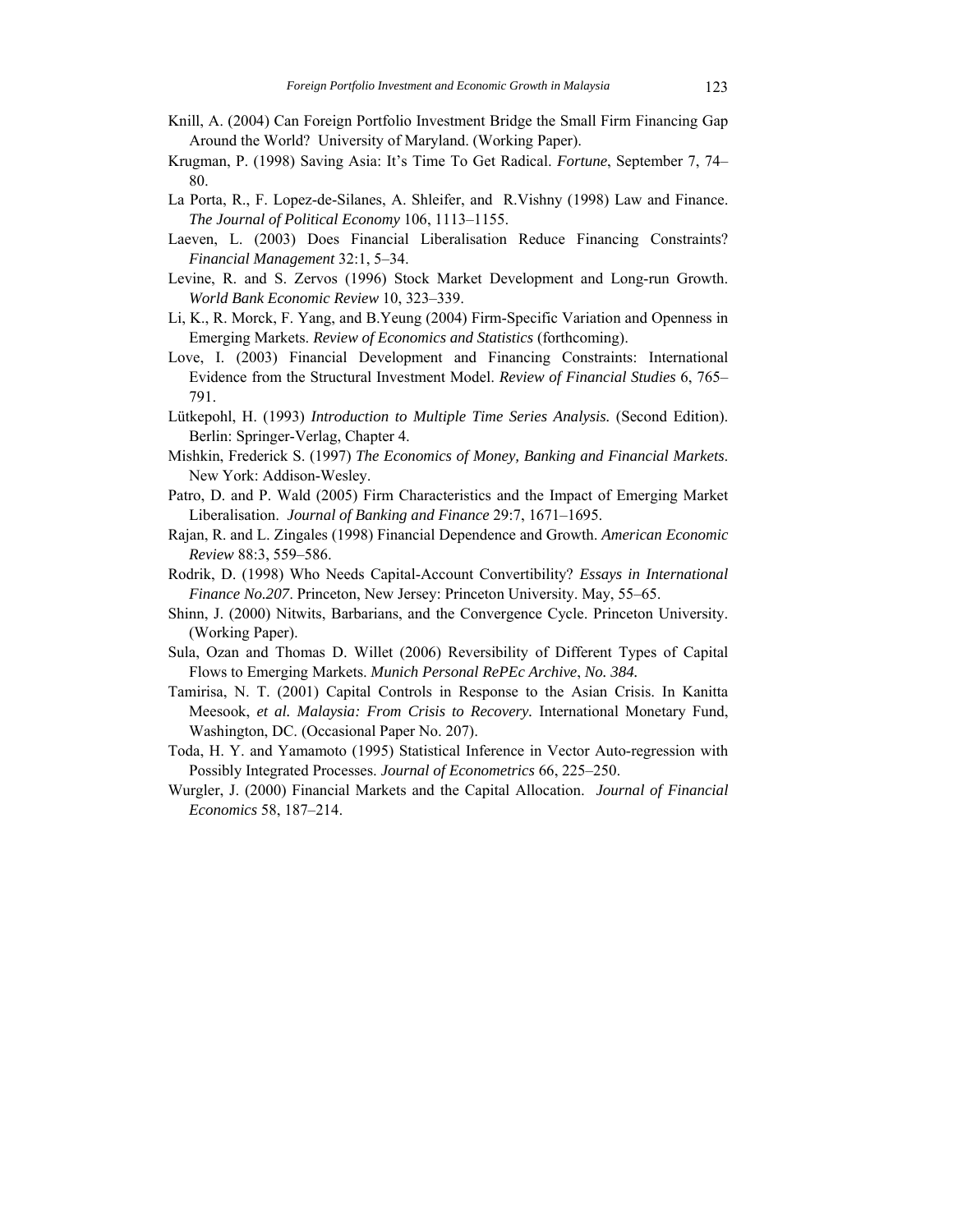# **Human Capital Spillovers, Productivity and Growth in the Manufacturing Sector of Pakistan**

#### ABDUL HAMID and J. HANNS PICHLER\*

Manufacturing is an important sector of Pakistan's economy. The main focus of this paper is to analyse the major factors of value-added growth and productivity in the manufacturing sector by using Translog Production Technology over the period 1971-72 to 2004-05. The empirical findings show that the contribution of productivity and human capital is around one- third of the total value-added growth in manufacturing sector which is less than the contribution attributed to these factors in developed and many other developing countries. Conventional factors like capital and labour are still the mainstay in the value-added growth of Pakistan's manufacturing sector.

# *JEL classification:* O1, O3, O4, O14, O15, O31 *Keywords:* Human Capital Spillovers, Total Factor Productivity, Absolute and Relative Shares

# **I. INTRODUCTION**

Manufacturing sector has been playing an important role in the economy of Pakistan. In 2005-06 its contribution to GDP and employment amounted to 18 percent and 14 percent respectively. It also plays a vital role in exports whose composition over time has changed significantly from primary commodities to manufactures and semimanufactures with their share in total exports having nearly tripled, from 28 percent in 1972-73 to 79 percent in  $2004-05$ .<sup>1</sup> Development therefore of the manufacturing sector will have far reaching impact on exports, employment prospects, development of agriculture (by providing machinery and other inputs like fertilisers, etc.) and other sectors by bringing technological changes and absorbing technological spillovers from abroad.

This paper aims at measurement of contribution of factor inputs, technological change and technical efficiency to value-added growth in the manufacturing sector together with measurement of total factor productivity (TFP) change index.

The layout of the paper is as follow: a review of literature is presented in Section II. Section III discusses the methodology, variables and data sources. Discussion of empirical findings and comparisons with other relevant findings is given in Section IV. Summary and conclusions with relevant policy suggestions are presented in Section V followed by references.

Abdul Hamid <ahamid dcma@hotmal.com> is Income Distribution Specialist in the Centre for Poverty Reduction and Social Policy Development (CPRSPD). A joint project of UNDP and Planning Commission, Government of Pakistan. J. Hanns Pichler <jhp@wu-wien.ac.at> is Professor of Economics at Vienna University of Economics and Business, Austria.

*Pakistan Economic Survey 2005-06* and *Labour Force Survey 2005-06*, Government of Pakistan.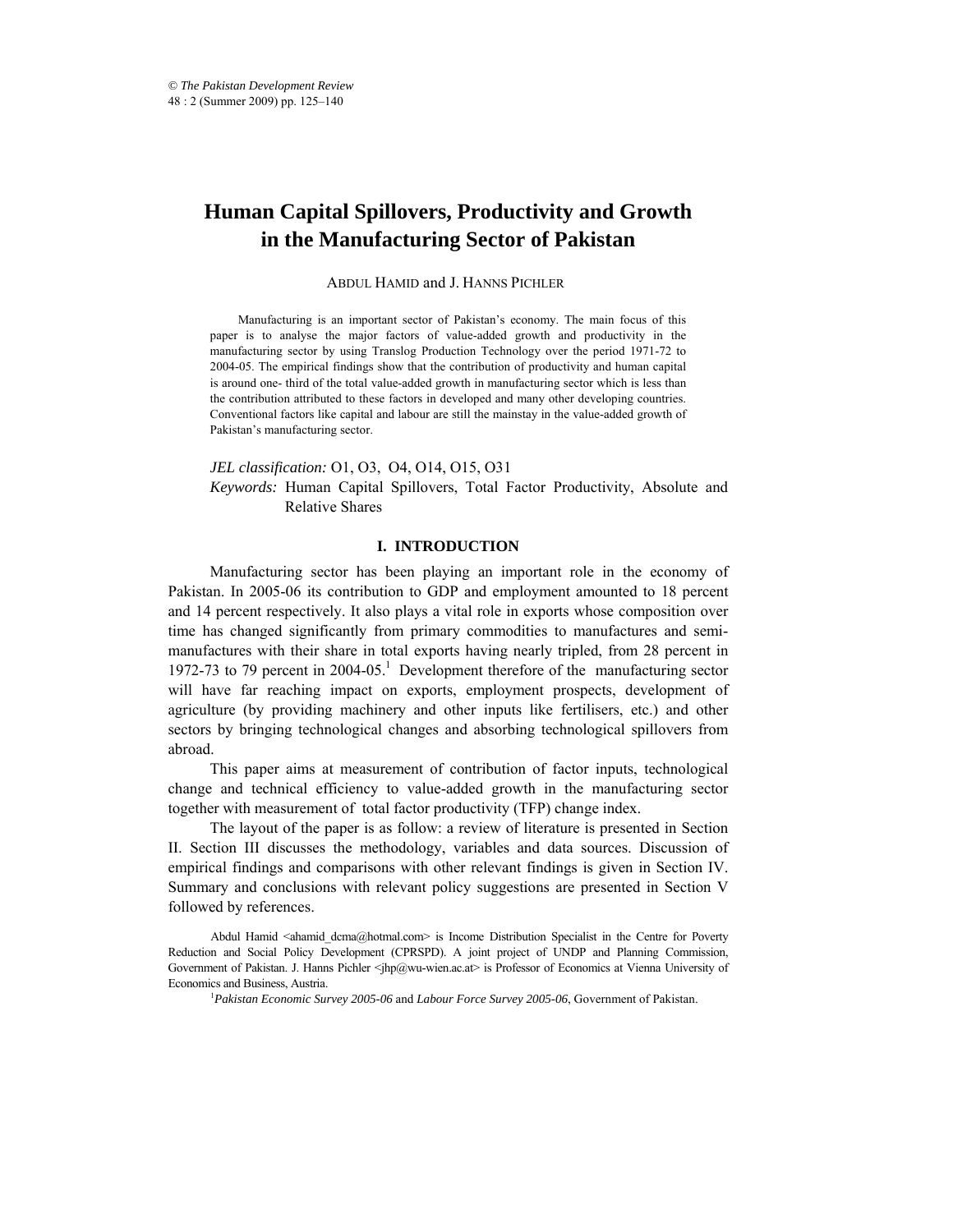#### 126 *Hamid and Pichler*

# **II. REVIEW OF LITERATURE**

The following review is intended to provide an overview of the broad aspects of topical literature relating to the subject of this paper on a selected basis.

Abramovitz (1956) did an empirical study for the US labour market for the period 1900-1950 and concluded that almost two-third of the increase in labour productivity could not be explained by increase in factor inputs. Solow (1957), Schultz (1964), Ferguson (1965), Hulten (1973), and Kendrick (1973) reported similar results for subsequent periods.

Perelman (1995) did an analysis for eleven OECD countries for the period 1970- 1987 and measured technical efficiency, technological progress and total factor productivity (TFP) growth for the manufacturing industries. According to his findings TFP growth was 1.6 percent and technological progress was 1.8 percent during the sample period. He found that the main contributor in Japan's productivity growth in manufacturing was the efficiency factor.

Coe, *et al.* (1997) used data of 77 countries over the period 1971–1990 for measuring technological change and development with spillovers on productivity and growth. They concluded that a developing country can benefit more from the technological progress and innovations occurring in the world and can boost its productivity by importing a larger variety of intermediate products and capital equipments with new technology and innovations.

Kruger (2003) measured TFP for a sample of 87 countries for the period 1960- 1990. Technological progress contributed about 66 percent of TFP growth in OECD/EU/G7 economies, while the share of technical efficiency was one third of TFP.

 Kumbhakar (2003) used panel data for 450 manufacturing industries in US for the period 1959–92 to measure TFP and technical change. His results show that capital productivity increased by 6.5 percent.

Romer (1986) proposed that development and growth were driven by the accumulation of knowledge. He termed knowledge as a basic form of capital with investment in knowledge and R&D leading to increasing marginal returns of factor inputs. He held that knowledge had a "natural externality" and positive spillovers within and outside the economy.<sup>2</sup> Romer (1990) assumed four basic factors of production in an endogenous growth model: i.e., capital, labour, human capital and an index for the level of technology. According to him, key to growth and sustained development was an adequate stock of human capital.

He and Liu (2006) measured investment-specific technological change and dynamics of skill accumulation for the US for post Second World War period 1949– 2000. According to their analysis, US placed great importance on skill accumulation and on job training.<sup>3</sup> Investment-specific technological change and technical efficiency contributed about 62 percent to average output growth per hour over the period.

2 Knowledge is a non-rival good as knowledge of one thing can simultaneously be used by others without additional cost.

<sup>&</sup>lt;sup>3</sup>Perli and Sakellaris (1998) estimated that expenditures related to on the job training (OJT) in 1987 were about \$165 billion, while total educational expenditure was about \$331 billion. These numbers suggest that OJT expenditure may account for as much as half of total educational expenditure in the US.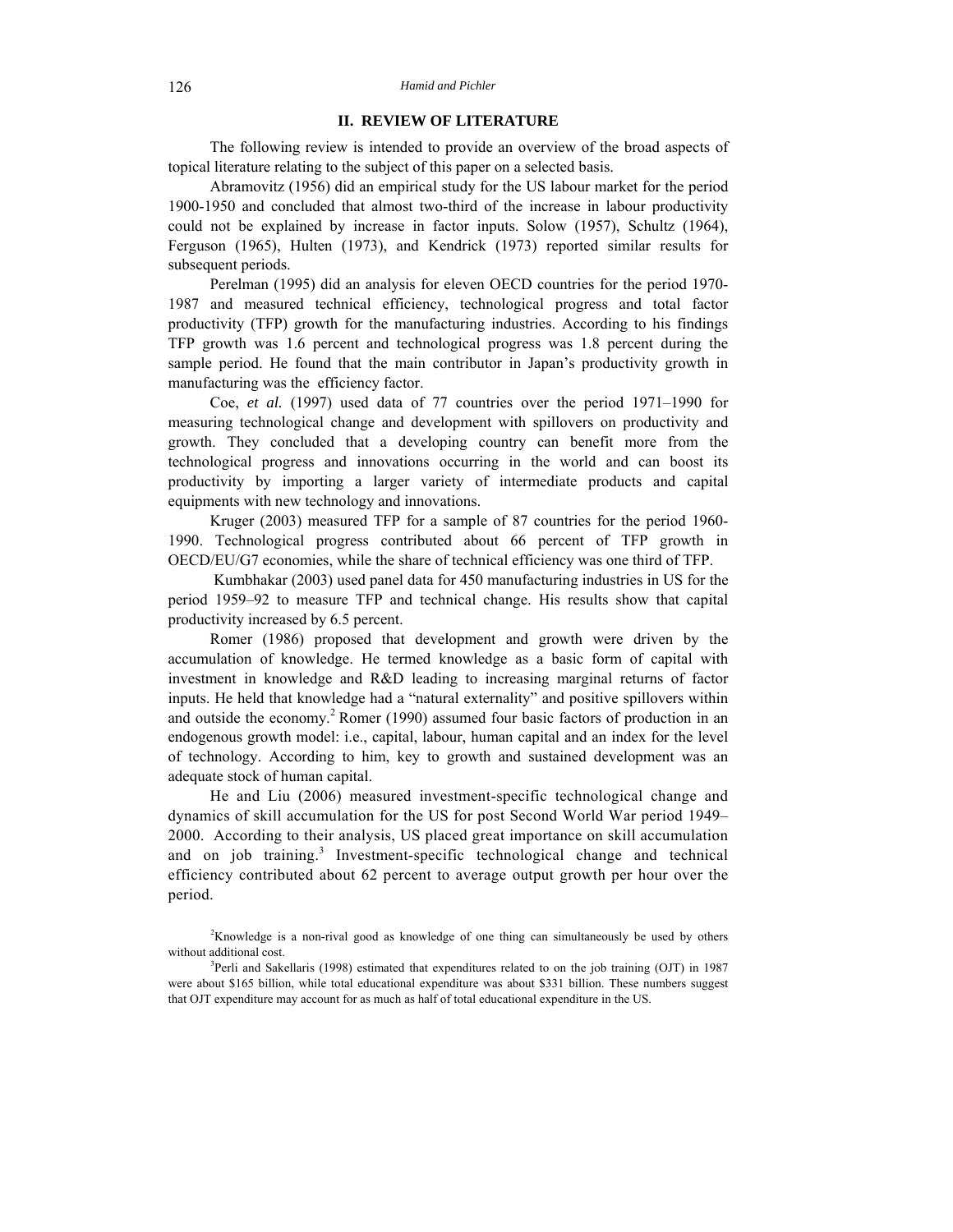Kim and Lee (2006) measured TFP, technological change and technical efficiency for 49 countries for the period 1965–1990. Their analysis found that East Asian countries led the world in technical efficiency and productivity growth leading to higher economic growth. For example Korea, Taiwan, Hong Kong and Japan grew at the high rates of 8.51 percent, 8.62 percent, 8.03 percent and 5.74 percent respectively during 1965 to 1990. Technological development, human capital accumulation and technical efficiency were the major contributors in their higher and continuous growth rates during the reference period. Hong Kong, Japan, Taiwan and Korea showed the highest TFP growth rates of 3.85 percent, 3.53 percent, 2.85 percent and 2.18 percent respectively during the period 1965–1990.

Robinson (1971) estimated technological change, technical efficiency and spillovers caused by human resource accumulation for 39 developing countries and found that, on average, the share of productivity in total growth was 15 percent in these countries. This is a much smaller percentage attributable to technological change, technical efficiency and human capital accumulation than that in developed countries which is over 50 percent in most of the cases.

Yanrui (1995) estimated technical efficiency for agriculture and manufacturing sectors of China. According to his estimations, technological change and efficiency contributed about 53 percent in the state industrial sector, 58 percent in the rural industrial sector, and 55 percent in agriculture in the Chinese economy.

Zheng, *et al.* (2003) measured TFP in Chinese state- owned enterprises (SOEs) for the period 1980–1994. Their findings show that technical progress contributed significantly in the TFP growth for Chinese SOEs during the reference period and its annual average growth rate was as high as 10 percent. Technical efficiency ranges between 50 to 80 percent during the reference period. TFP grew at significant rates of 3 percent to 12 percent during 1980–1989, and at 3 percent to 8 percent during 1990–1994. Education was found to play a significant role in technical efficiency.

Ruhul (2006) found that in food manufacturing sector in Bangladesh, efficiency ranged between 60 to 81 percent which could be increased by 19 to 39 percent through human capital accumulation in the form of education and on job training.

Cheema (1978) found high productivity growth rate and significant contribution in the manufacturing sector of Pakistan while Ahmed (1980) who estimated productivity growth for the period 1958–70 found low gains in labour productivity. Kemal (1981) analysed the impact of technological change and technical efficiency for the period 1959-60 to 1969-70. He found overall decreasing returns to scale. Kemal and Ahmed (1992) estimated technological change, efficiency growth and productivity for agriculture and manufacturing as well as for the whole economy of Pakistan, but their studies suffer from certain limitations due to use of various functional forms to get estimates of technical efficiency without determining which form was appropriate for which industry.

Kemal, et al. (2002) analysed technological change, technical efficiency and TFP for Pakistan. According to their estimates, TFP grew at a rate of 1.66 percent for the period 1964-65 to 2000-01 and its share in growth of GDP was roughly one-third during the period. TFP in the manufacturing sector showed an average growth of 3.21 percent during 1964-65 to 2000-01 and 4 percent during the sixties mainly through the process of learning by doing coupled with improved export competitiveness.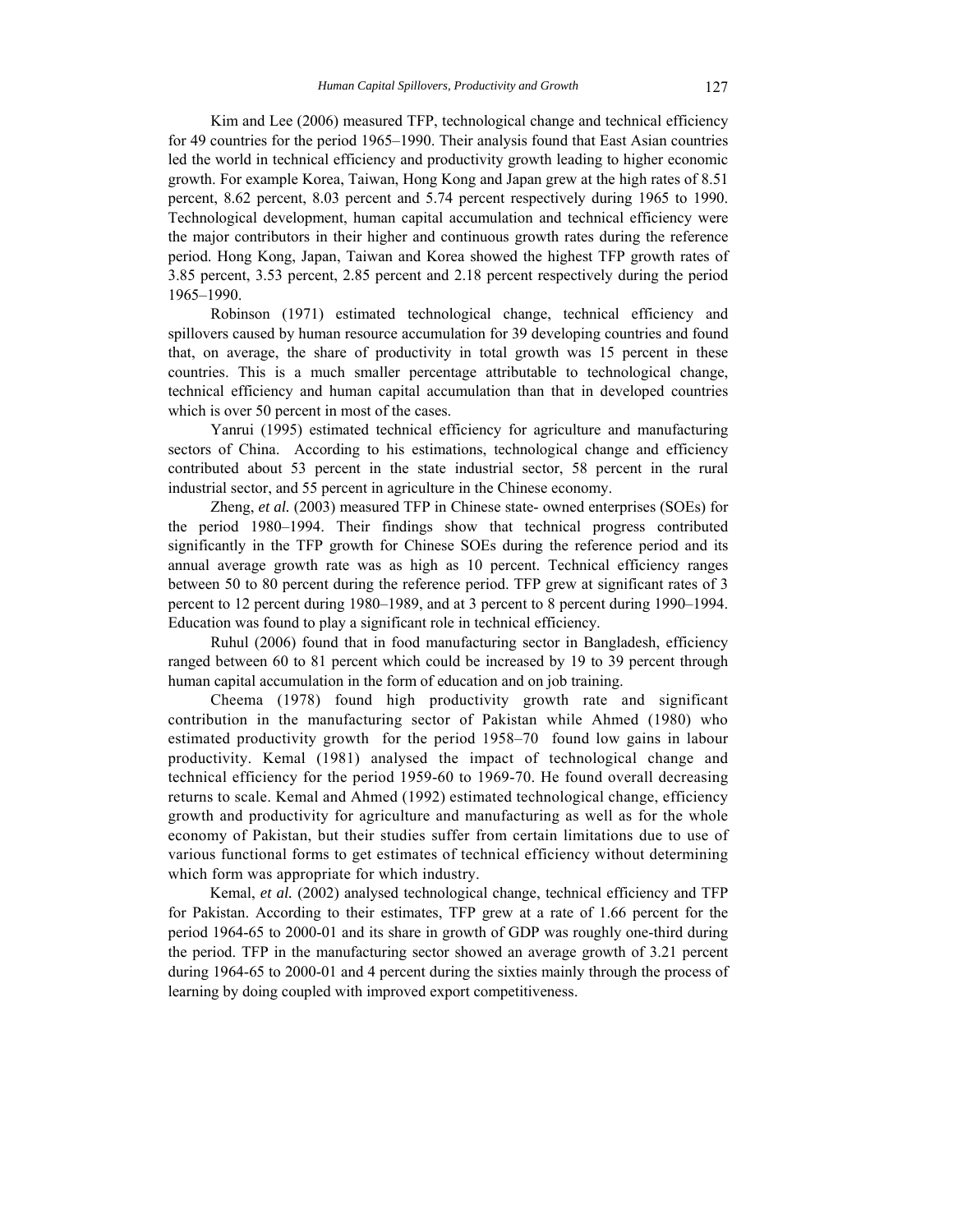Khan (1989) measured elasticity of substitutions between inputs, technical progress and returns to scale in the manufacturing sector of Pakistan by using two-level CES production function. He calculated low elasticity between labour, capital and energy and found that the manufacturing sector was exhibiting decreasing returns to scale having experienced disembodied technical progress at the rate of 3.7 percent per annum.

Mahmood (1989) used Translog Cost Function to estimate derived demand for factors in the large-scale manufacturing sector of Pakistan. The estimations found that capital and energy were complementary, and labour, capital and energy were substitutes. The lifting of any subsidy on energy and capital would tend to reduce the energy and capital intensity and, in turn, would increase the labour-intensity in the large scale manufacturing sector of Pakistan. According to his results, adoption of such a policy could help in reducing the burden of unemployment.

Mahmood (1992) further used Translog Cost Function to estimate the effects of change in government's pricing policy and external price shocks on factors demand for the industrial sector of Pakistan. According to this study, the skills of the labour force improve with technological advancements and growth in income. He found that production and non-production workers were high substitutes in the pre-energy shock period and had become marginally stronger substitutes in the post-energy shock period.

Ali and Hamid (1996) measured technological change, technical efficiency, productivity and their impact on input demand for agriculture and manufacturing in Pakistan. They found that major contributors to value-added growth in both sectors were primarily traditional factors of production.

Tariq, *et al.* (1997) estimated factor substitution, technical efficiency and employment generation in large scale manufacturing industries of Pakistan and found that technological change was capital intensive and labour saving.

Mahmood and Siddiqui (2000) measured TFP for manufacturing in Pakistan over the period 1972 to 1997. They found that increased expenditure on R&D, growth of scientific and technical manpower and growth in knowledge and human capital had a significantly positive impact on TFP growth in manufacturing. Knowledge and human capital were found to explain 30 percent and 18 percent of the variance in TFP, respectively. They also found positive and significant impact of openness and trade liberalisation on TFP.

This review of relevant literature reveals that human capital, technological change and technical efficiency are important sources of growth in the developed countries but these factors have exhibited less importance in developing countries like Pakistan. As a result, only a few studies on human capital accumulation, technological progress and technical efficiency are available especially on Pakistan, and those few also suffer from certain analytical limitations using e.g., Hicks neutral technological change assuming that technological change is happening at a constant rate. In the present research, technological change, technical efficiency, and productivity growth are measured for the manufacturing sector of Pakistan. Besides this, the study also endeavours to measure the major determinants of growth and productivity and the absolute and relative shares of these determinants of value-added growth and TFP in the manufacturing sector. Empirical analysis with international comparisons will be made in this background with related policy implications and conclusions.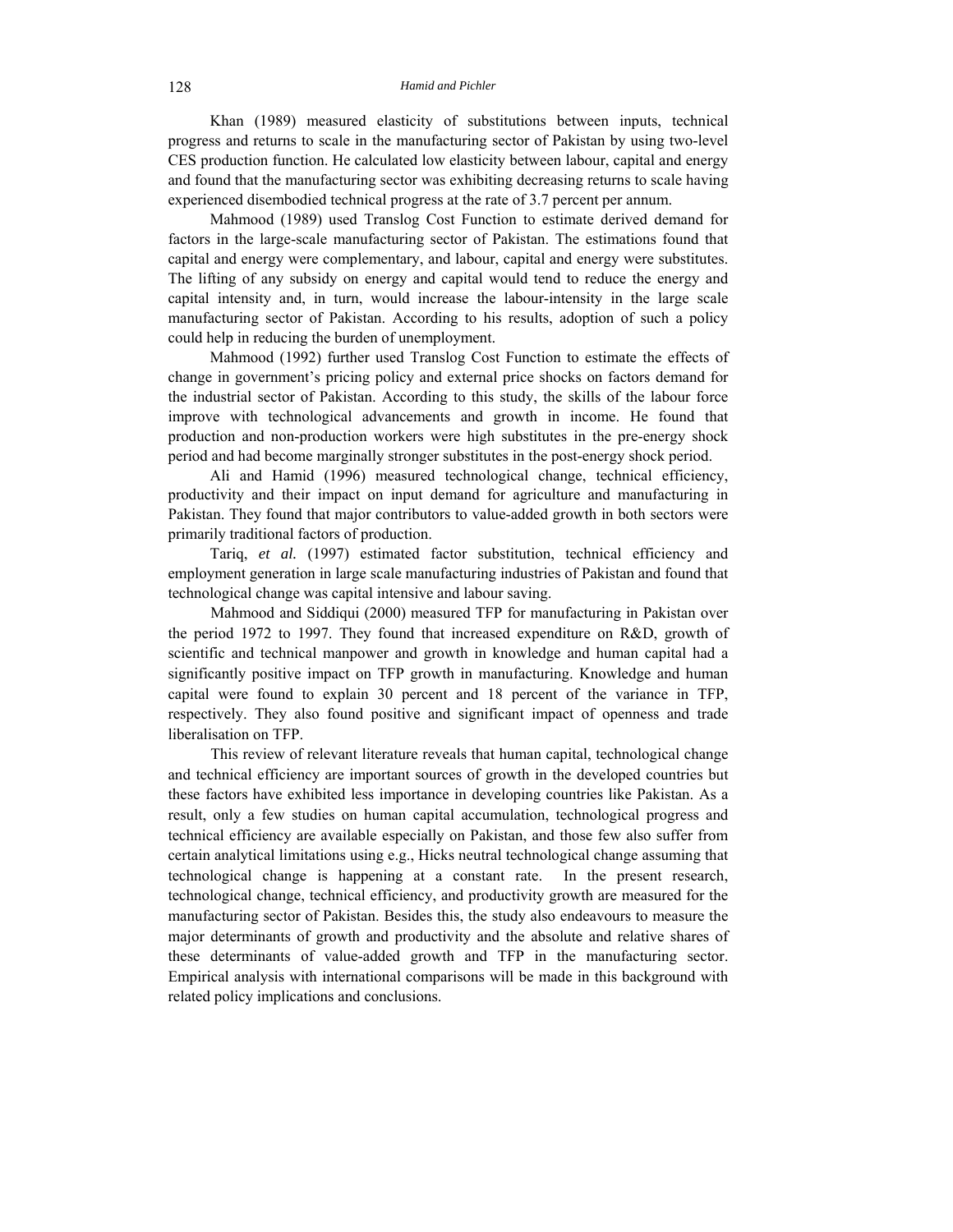#### **III. METHODOLOGY**

The following factors are assumed to be the major contributors to value-added growth in manufacturing:

$$
Y = f(A, L, K, H) \quad \dots \quad \dots \quad \dots \quad \dots \quad \dots \quad \dots \quad (1)
$$

Where

 $Y =$  Value-added growth in manufacturing.

 $L =$  Labour employed in manufacturing.

 $K =$  Capital stock in manufacturing.

 $A =$  Level of technology.

 $H =$  Human resources in manufacturing.<sup>4</sup>

Labour and capital have since long been considered as among the most important factors of production in the literature. The more recent studies like Romer (1986, 1990), He and Liu (2006) and Yanuri (2006), etc., have also used the level of technology and human capital as important factors in the analysis of total factor productivity. This paper also assumes both of these factors as key contributors to valueadded growth in manufacturing along with traditional factors of labour and capital. In order to measure the major factors contributing to value-added growth, technological change and technical efficiency (which in-builds overtime due to human capital formation), the Translog production function for labour, capital, human capital and technology can be written as:

*ln Yit* =o + *t* + *<sup>k</sup> ln Kit* + *<sup>L</sup> ln Lit* + *<sup>H</sup> ln Hit* +(1/2) *kk* (*ln Kit*) 2 + (1/2) *LL* (*ln Lit*) 2 + (1/2) *H H* (*ln Hit*) 2 + *KL* (*ln Kit ln Lit* ) + *KH* (*ln Kit ln Hit*)+ *LH* (*ln Lit ln Hit* ) + *uit* … … … … … … .. (2)

The following homogeneity constraints are implied in the Translog production function:

$$
(\alpha_{LK} = \alpha_{KL}, \alpha_{HK} = \alpha_{KH}, \alpha_{HL} = \alpha_{LH})
$$
  
\n
$$
\sum (\alpha_K, \alpha_L, \alpha_H) = 1
$$
  
\n
$$
\alpha_{KK} + \alpha_{KL} + \alpha_{KH} = 0
$$
  
\n
$$
\alpha_{KL} + \alpha_{LL} + \alpha_{LH} = 0
$$
  
\n
$$
\alpha_{KH} + \alpha_{LH} + \alpha_{HH} = 0
$$

Subject to these homogeneity constraints, the Translog production function will be estimated in conjunction with a cost share function with cross-equation restrictions imposed, a method suggested by Berndt and Christensen (1973). Labour, capital and human capital cost share equations are derived as:

 $CS_L = \partial ln Y / \partial lnL = \alpha_L + \alpha_{LL} ln L + \alpha_{LK} ln K + \alpha_{LH} ln H + u_{it}$  … … (3)

$$
CS_K = \partial ln Y / \partial lnK = \alpha_K + \alpha_{KK} ln K + \alpha_{KL} ln L + \alpha_{KH} ln H + u_{it} \qquad \dots \qquad \dots \qquad (4)
$$

$$
CS_H = \partial ln Y / \partial ln H = \alpha_H + \alpha_{HH} ln H + \alpha_{HL} ln L + \alpha_{HK} ln K + u_{it} \qquad \dots \qquad \dots \qquad (5)
$$

4 Human resource development activities like education, professional and vocational training, R&D activities etc.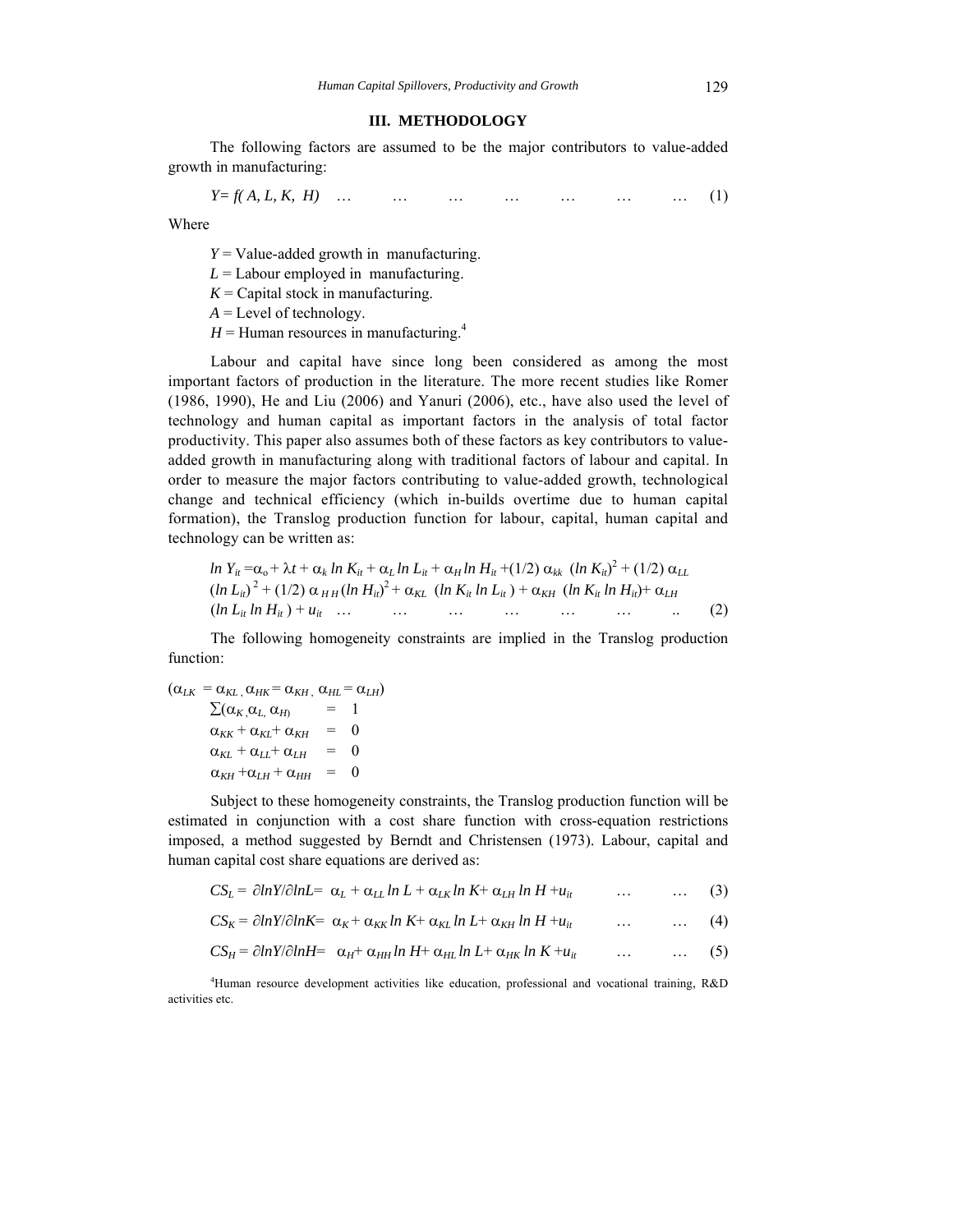# Where

 $CS_L$ ,  $CS_K$ ,  $CS_H$  are the labour, capital and human capital shares of total cost, respectively.<sup>5</sup>

The cost share equations will be estimated by applying "Seemingly Unrelated Regressions" [Zellner (1962)]. The Translog production function can also be estimated by using a Stochastic Frontier Approach (SFA), adopting a more flexible approach for restriction conditions.<sup>6</sup>

Following Baltagi and Griffin (1988) and Kumbhakar (2003), single output Translog cost function in the form of time trend model is written as:

$$
lnC_{it} = \beta_0 + \sum_j \beta_j ln P_{jit} + \beta_y ln Y_{it} + \beta_t t + \frac{1}{2} \sum_j \sum_k \beta_{jk} ln P_{jit} ln P_{kit}
$$
  
+ 
$$
\beta_{yy} (lnY_{it})^2 + \beta_{it} t^2 + \sum_j \beta_{jj} ln P_{jit} lnY_{it} + \sum_j \beta_{jt} ln P_{jit} t + \beta_{yt} ln Y_{it} t \qquad \dots \qquad \dots \qquad (6)
$$

Where

$$
\beta_{jk} = \beta_{kj}, \ \Sigma_j \beta_j = 1, \ \Sigma_j \beta_{jk} = 0, \ \Sigma_j \beta_{jy} = 0, \text{ and } \Sigma_j \beta_{ji} = 0
$$

The first restriction is due to symmetry; the rest due to the fact that cost function is homogenous of degree one in the input prices.

where

 $C =$  total cost *Y* = output  $P_i$  = jth input price

From the Translog cost function given in Equation 9, technological change is measured as follows (technological change being defined as the percentage change in the total cost over time *ceteris paribus):* 

$$
-\partial \ln C_{it} / \partial t = -[\beta_t + \beta_{it}t + \sum_j \beta_{jt} \ln P_{jit} + \beta_{yt} \ln Y_{it}] \qquad ... \qquad ... \qquad ... \qquad (7)
$$

# **Measurement of Total Factor Productivity (TFP) Change Index**

The TFP change index is defined as the difference between rate of change of output and rate of change of inputs:

$$
TFP^{\bullet} = y^{\bullet} - x^{\bullet} \qquad \dots \qquad \dots \qquad \dots \qquad \dots \qquad \dots \qquad \dots \qquad (8)
$$

Where

*TEP* $^{\bullet}$ *TFP* = total factor productivity change index

*y .*  **=** rate of change of output

 $x^{\bullet}$  = rate of change of inputs

 $5$ The coefficients of Translog function can also be estimated from Equation (2) by using OLS technique. However, there may occur multicollinearity problem (as labour and capital increase with a specific ratio which results in the existence of a relationship between two explanatory variables and this specific relationship causes multicollinearity problem). In order to overcome this problem we have estimated cost share equations by applying SURE. Parameters of variable H can be estimated from cost share of labour and cost share of capital by using equality constraints.

<sup>6</sup>Stochastic Frontier Approach (SFA) was introduced by Aigner, et al. (1977) and Meeusen and Van den Broeck (1977).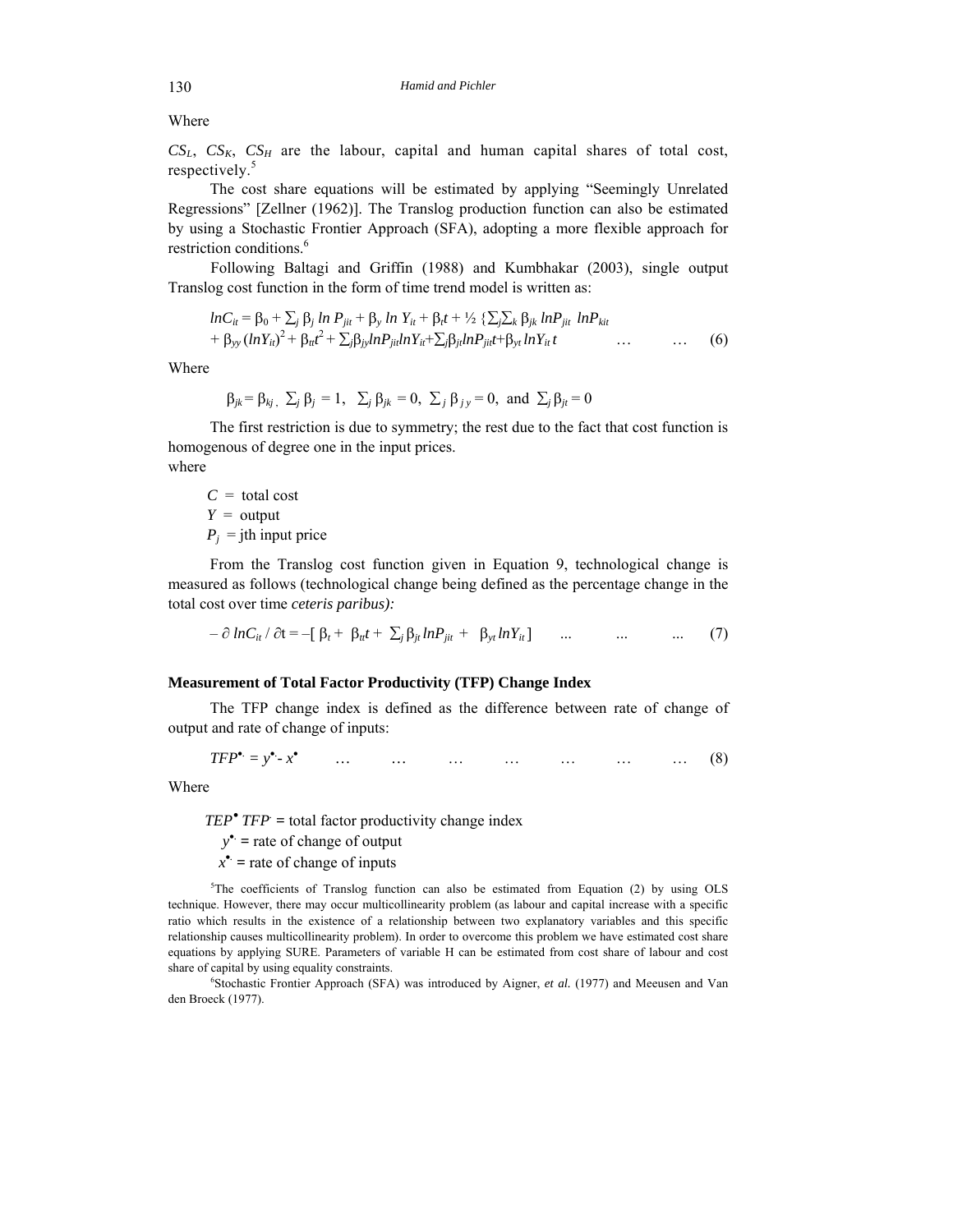## **Measurement of Absolute and Relative Contribution**

The method for calculation of absolute contribution was introduced by Hicks (1979) and calculation of relative contribution by Hadjimichael, *et al.* (1995). The absolute share of any factor of production towards growth can be found by multiplying the estimated coefficient of the explanatory variable by standard deviation of the respective explanatory variable. The relative contribution for each independent variable can be measured by dividing its estimated absolute share by the standard deviation of the dependent variable. The relative share of variables will be unit free.

#### *Data and Variables Description*

The above model for the measurement of major factors contributing to valueadded growth and productivity, technological change, technical efficiency and relative and absolute share of factors in the manufacturing sector of Pakistan is based on the following variables and data sources (data series covers the period from 1972-73 to 2006- 07). All data is converted on 1980-81 constant market prices. Real value-added in manufacturing sector on constant market prices is used and data sources for value-added include the *Pakistan Economic Survey* (1990-91 and 2007-08) and Pakistan (1999) *50 Years of Pakistan in Statistics*: Volume I–IV. The number of employed workers in manufacturing is used as a labour input and data on the variable is taken from *Pakistan Economic Survey* (1990-91 and 2007-08) and Pakistan (1999) *50 Years of Pakistan in Statistics*: Volume I–IV. Enrolment in the secondary, higher and other categories like professional, vocational colleges, universities and other institutes as a ratio to total employed labour force in the manufacturing is used as a proxy to measure the impact of human capital<sup>7</sup> in the manufacturing; data sources include *Annual Education Statistics* (Various Issues); *Pakistan Statistical Years Book* (Various Issues); *Pakistan Economic Survey* (1990-91 and 2007-08); Pakistan (1999) *50 Years of Pakistan in Statistics*: Volume I-IV; *Human Development Report*, UNDP (2007) and *World Development Report* (2007).

#### **Capital Stock**

Capital stock is measured by using perpetual inventory method as per following equation:

 $K_t = I_t + (1 - \varphi)K_{t-1}$  … … … … … … … (9)

Where

 $K_t$  = Capital Stock in current year.

 $K_{t-1}$  = Capital Stock in previous year.

 $I_t$  = Current Year Investment or Gross Fixed Capital Formation.

 $\varphi$  = Depreciation rate.

7 Five years lag enrolment was used for secondary education and four years lag for enrolment in other categories like professional and vocational institutions and enrolment in universities etc.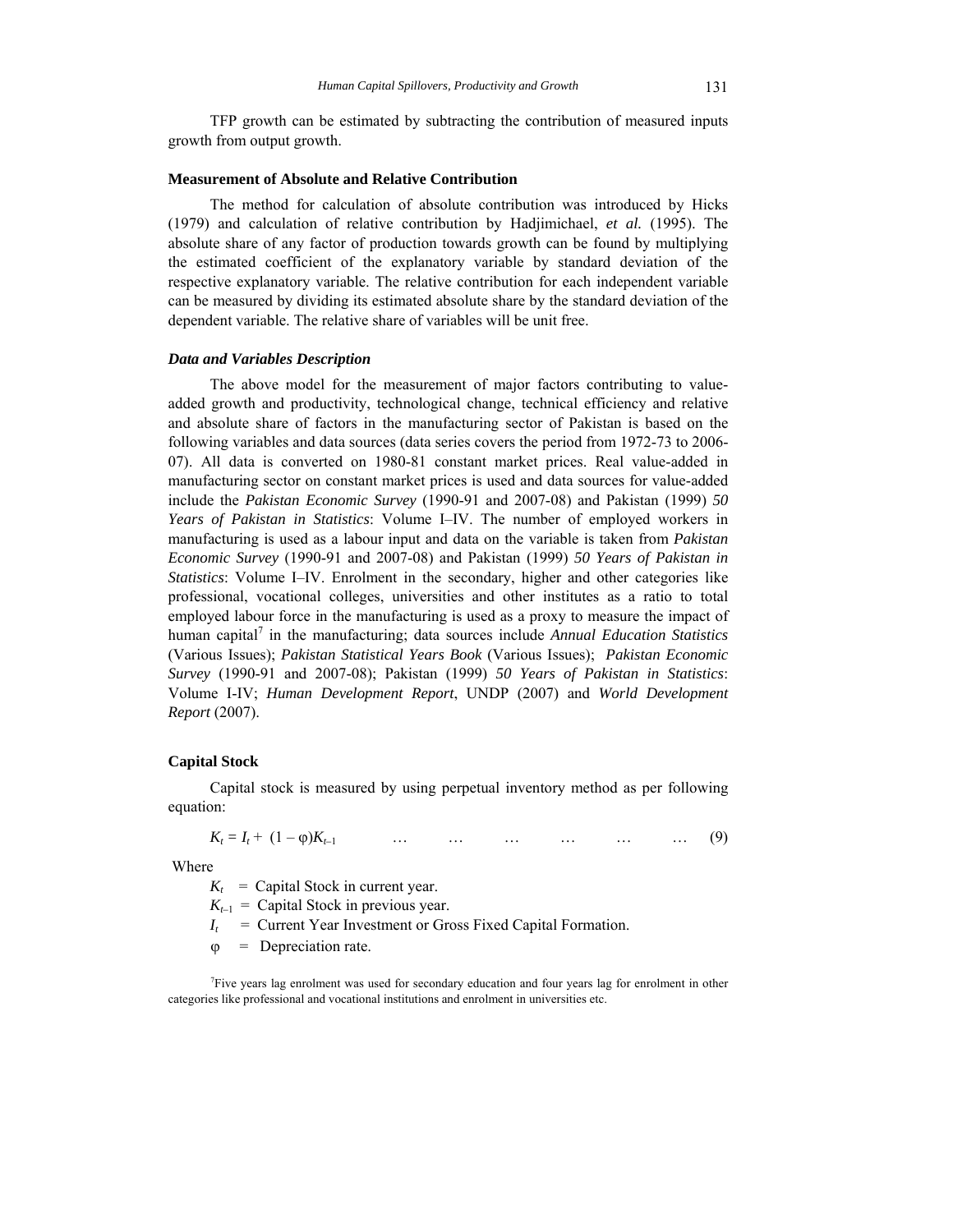For estimating the initial capital stock  $K(0)$ , the method used by Nehru and Dhareshwar (1993) and Khan (2006) is being followed. The capital stock series will be generated in the following way:

$$
K_{t} = I_{t} + (1 - \varphi)^{t} K(0) + \sum I_{t-i} (1 - \varphi)^{t} \qquad \dots \qquad \dots \qquad \dots \qquad \dots \qquad (10)
$$

Where

 $I = o$  to  $t-1$  $K(0)$  = initial capital stock in year zero.

Nehru and Dhareshwar (1993) and Khan (2006) used a modified Harberger (1978) method to estimate  $K(0)$ . The value of investment for the first year is estimated by way of a linear regression equation of the log of investment against time. The estimated value of investment for the base or zero year is used to calculate  $K(0)$  as per following equation:

$$
K(0) = I_t / (gr + \varphi) \qquad \dots \qquad \dots \qquad \dots \qquad \dots \qquad \dots \qquad \dots \qquad (11)
$$

Where

*gr* = Compound value-added growth rate

 $\varphi$  = Depreciation rate

Various depreciation rates have been used in empirical studies. Here 5 percent capital depreciation rate is assumed. Several other studies used 4 percent depreciation rate e.g., Nehru and Dhareshwar (1993), Collins and Bosworth (1997), Khan (2006), etc.

# **IV. EMPIRICAL FINDINGS**

The measurement of major determinants of value-added growth and the contribution of factor inputs, technological change and technical efficiency to valueadded growth in the manufacturing sector of Pakistan is presented in this section. It also includes calculation of relative and absolute shares of factor inputs in the value-added and the measurement of total factor productivity change index (TFPI).

## **Translog Production Function Estimates for the Manufacturing Sector**

Table 1 presents the estimated results for Translog Production Function in manufacturing. Zellener's Seemingly Unrelated Regression Equations (SURE) technique has been used to find the estimations. All the results are according to theoretical expectations. The estimated coefficient for technology is 0.02, a positive contribution towards the value-added growth in manufacturing. The estimated *t*-value shows that the coefficient is significant at 1 percent level of significance. The estimated coefficient for capital stock  $(K)$  is 0.65 and has a 1 percent level of significance. The estimated coefficient for labour and human capital are  $0.15$  and  $0.20$  respectively.<sup>8</sup> The contribution of factor inputs, technological change and technical efficiency to the value added in manufacturing is presented in Table 2. The estimated share for capital (K), Labour (L) and Human Capital (HK) are taken from Translog production function estimations presented in Table 1 and these are 0.65, 0.15 and 0.20 respectively. The weighted

<sup>8</sup>The value of coefficient for human capital is calculated from the constraints as explained in methodology.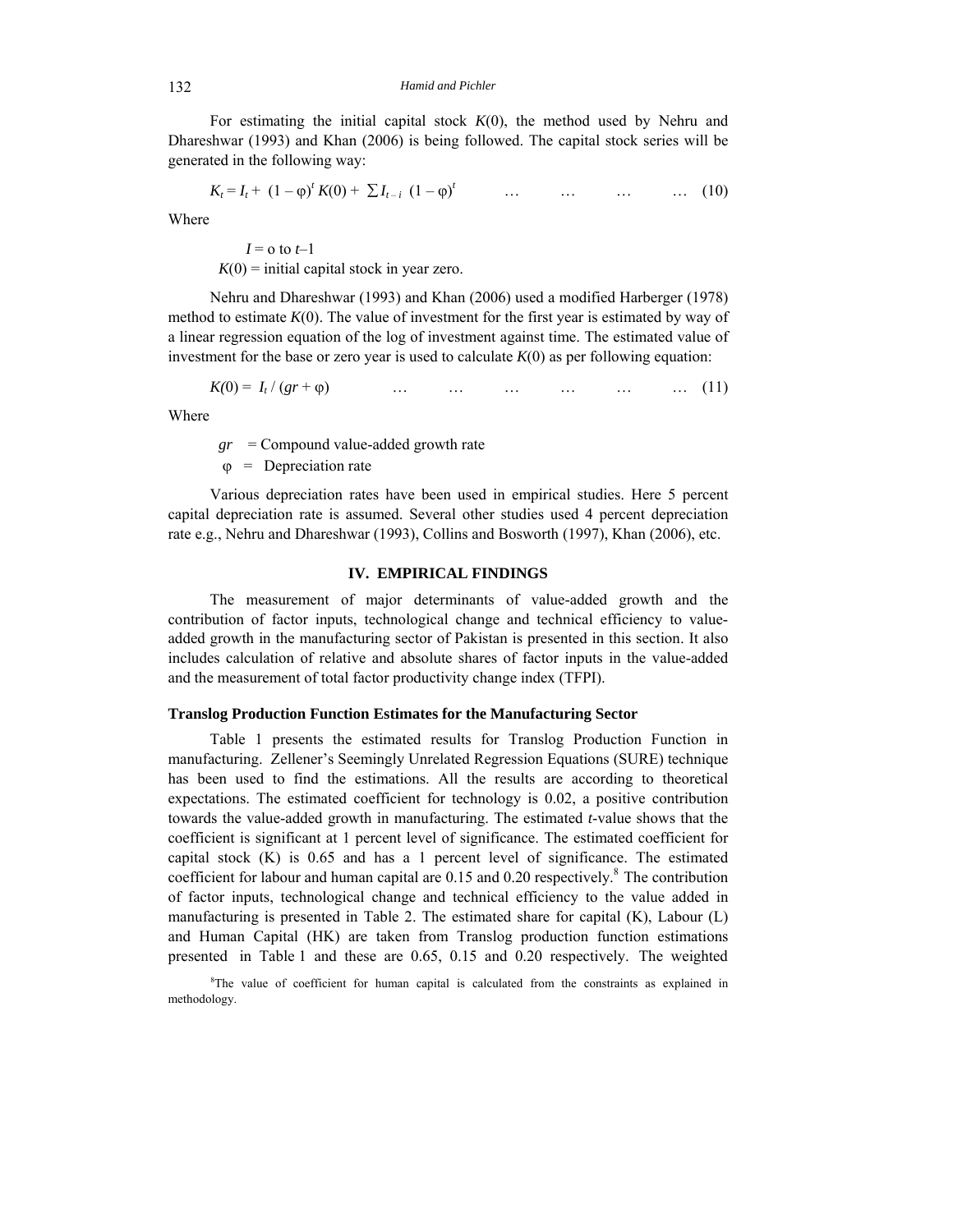|                               | Dependent Variable |
|-------------------------------|--------------------|
| <b>Independent Variables</b>  | Value-added        |
| Constant                      | $3.52***$          |
|                               | (77.68)            |
| $\Lambda$                     | $0.02***$          |
|                               | (7.95)             |
| $ln K_{it}$                   | $0.650***$         |
|                               | (2.82)             |
| $ln L_{it}$                   | 0.15               |
|                               | (0.84)             |
| $ln H_{it}$                   | $0.20^e$           |
| $\left( \ln K_{it} \right)^2$ | 0.023              |
|                               | (1.18)             |
| $(\ln L_{it})^2$              | $-0.0008$          |
|                               | (0.60)             |
| $(\ln H_{it})^2$              | $0.0038^{\rm e}$   |
| $lnL*lnK$                     | $-0.0055$          |
|                               | (0.38)             |
| $lnL*lnH$                     | $-0.0031$          |
|                               | (0.22)             |
| $lnK*lnH$                     | $-0.0007$          |
|                               | (0.04)             |
| $R^2$                         | 0.93               |
| Adj- $R^2$                    | 0.92               |
| <b>SER</b>                    | 0.005              |
| DW-stat                       | 1.66               |
| $\mathbf N$                   | 30                 |

*Translog Production Function Estimates for the Manufacturing Sector (1971-72 to 2000-01)* 

\*\*\* Significant at 1 percent level. Unrelated Regression Technique (SURE).

\*\* Significant at 5 percent level.  $e=$  Values of parameters derived from constraints .

\* Significant at 10 percent level.

Where:

 SER= Standard Error of Regression; DW-stat= Durbin-Watson stat; N= Number of Observations; K=Capital Stock; L= Labour Employed; H= Human Capital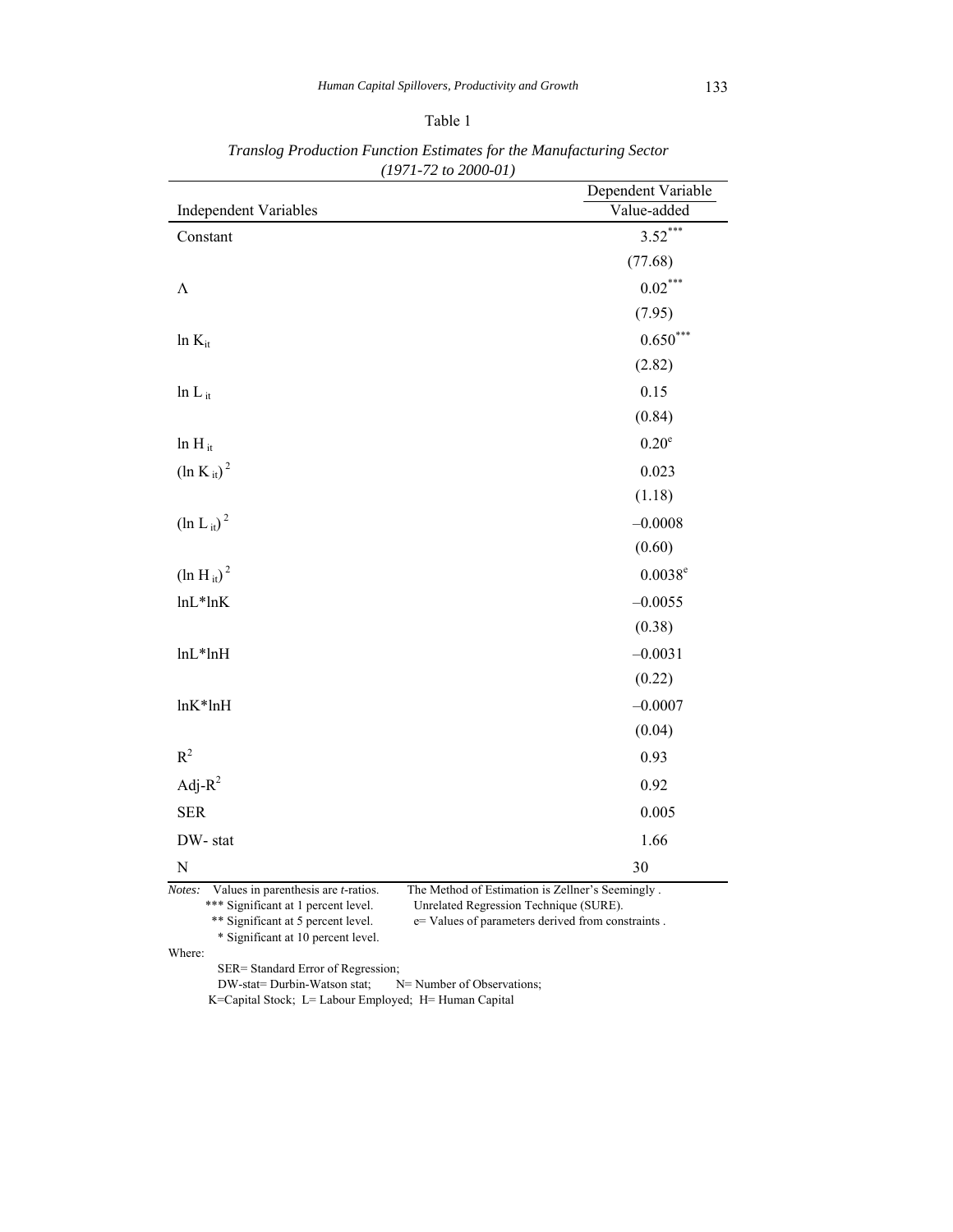## 134 *Hamid and Pichler*

# Table 2

|                                                           | <b>Shares</b>                           |
|-----------------------------------------------------------|-----------------------------------------|
| Variables                                                 | <b>Estimations Based on Translog PF</b> |
| Value-added Growth Rate                                   | 6.60                                    |
| Labour Growth Rate                                        | 3.17                                    |
| Capital Growth Rate                                       | 5.89                                    |
| <b>HK Growth Rate</b>                                     | 5.02                                    |
| Share of Capital in Value-added                           | 0.65                                    |
| Share of Labour in Value-added                            | 0.15                                    |
| Share of HK in Value-added                                | 0.20                                    |
| Weighted Capital Growth Rate                              | 3.83                                    |
| Weighted Labour Growth Rate                               | 0.48                                    |
| Weighted HK Growth Rate                                   | 1.00                                    |
| <b>Total Factor Input Growth</b>                          |                                         |
| Share in Value-added Growth                               | 5.31                                    |
| Technological and Technical                               |                                         |
| Growth (TFP) Share in Value-added Growth                  | 1.29                                    |
| <b>Major Determinants of Growth as Percentage</b>         |                                         |
| of Value-added Growth                                     |                                         |
| Capital Contribution                                      | 58                                      |
| Labour Contribution                                       | 07                                      |
| <b>HK</b> Contribution                                    | 15                                      |
| <b>Total Factor Inputs Contribution</b>                   | 80                                      |
| Technological Change and                                  |                                         |
| Technical Efficiency (TFP) Contribution                   | 20                                      |
| Total                                                     | 100                                     |
| Share of HK, Technological Change                         |                                         |
| and Technical Efficiency<br>Course Letimotions is Table 1 | 35                                      |

*The Contribution of Factor Inputs, Technological Change and Technical Efficiency (TFP) to Value-added Growth in Manufacturing Sector (Calculated from Translog Production Function Estimates in Table 1)*

*Source:* Estimations is Table 1.

growth rates for K, L and HK are measured by multiplying average growth rates of these variables by their respective estimated coefficients in Table 1. The calculated weighted growth rates for K, L and HK are 3.83 percent, 0.48 percent and 1.00 percent respectively. The share of total factor inputs growth in value-added of manufacturing accounted for 5.31 percent. The share of technological change and technical efficiency in value-added is the difference between the average value-added growth (6.6 percent) and total factor inputs weighted growth rates (5.31 percent). This estimated TFP contribution accounted for 1.29 percent. The estimated shares as percentage of total value-added growth in manufacturing show that capital stock contributes the maximum (58 percent) while labour and human capital contributes 07 percent and 15 percent respectively. One reason for this insignificant role of human capital is that technical and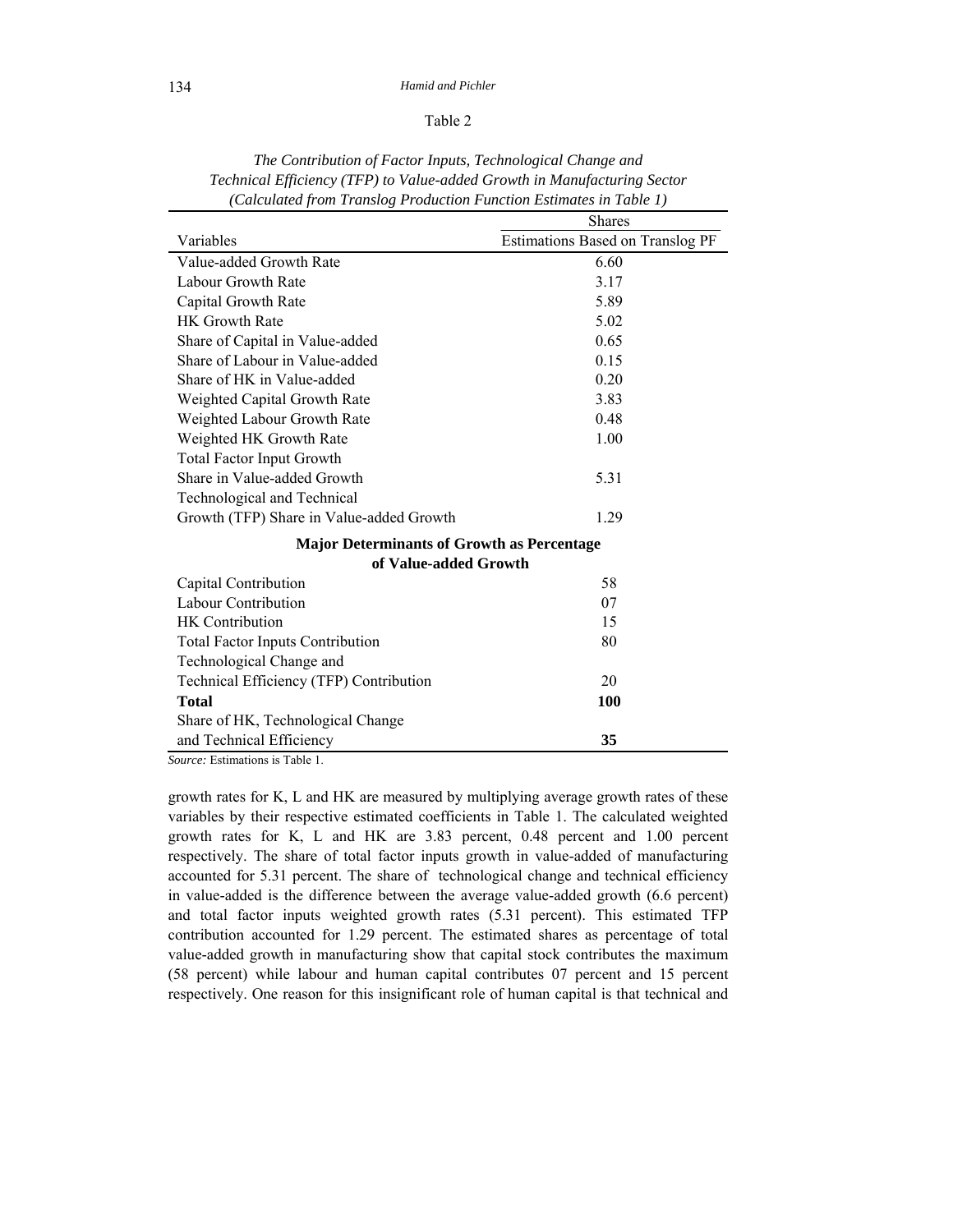vocational training is given low priority and is not of that quality in Pakistan which enables human capital to bring new significant technological changes and can compete internationally and absorb technological spillovers from the advanced world. The total contribution of input factors accounts for 80 percent. The contribution of technological change and technical efficiency (TFP) is 20 percent and the contribution of TFP and human capital in value-added growth rate of manufacturing accounts for 35 percent.

# **Measurement of Absolute and Relative Contribution to Manufacturing Value-added and Calculation of TFP Change Index**

The estimated results are depicted in Tables 3 and 4 respectively. The absolute shares for capital, labour and human capital are 0.398, 0.039 and 0.076 respectively. The relative shares for these explanatory variables follow the same pattern which for capital, labour and human capital are  $0.621$ ,  $0.061$  and  $0.119$  respectively. The measurement of absolute and relative shares show that value-added growth in manufacturing depends more on physical factors of production and less on human capital.

#### Table 3

| Absolute and Relative Contributions of Major Determinants of |          |     |
|--------------------------------------------------------------|----------|-----|
| Growth to Manufacturing Value-added                          |          |     |
| Estimated                                                    | Absolute | Rel |

|                 |            | $\cdot$      |                 |                 |
|-----------------|------------|--------------|-----------------|-----------------|
|                 | Estimated  |              | Absolute        | Relative        |
|                 | Standard   | Estimated    | Contribution to | Contribution to |
| Variables       | Deviations | Coefficients | Value-added     | Value-added     |
| Ln(K)           | 0.612      | 0.650        | 0.398           | 0.621           |
| Ln(L)           | 0.260      | 0.150        | 0.039           | 0.061           |
| Ln(H)           | 0.381      | 0.200        | 0.076           | 0.119           |
| SD of Dependent |            |              |                 |                 |
| Variable (Y)    | 0.641      |              |                 |                 |
| <b>XX71</b>     |            |              |                 |                 |

Where:

Y= Value-added in Manufacturing;

K= Capital Stock in Manufacturing;

 $L =$  Labour Employed in Manufacturing;

HK= Human Capital; and

SD= Standard Deviation; Estimated co-efficients are taken from Table 1.

Table 4 presents the calculations for total factor productivity (TFP) change index in the manufacturing sector from the estimations based on Translog production function given in Table 1. Column (2) in Table 4 shows overtime rate of change of value-added in the manufacturing sector, while columns  $(3)$ ,  $(4)$  and  $(5)$  show overtime weighted rate of change of inputs i.e. weighted rate of change in capital, labour and human capital. The aggregated weighted rate of change of manufacturing inputs is presented in column (6). The difference between column (2) and column (6) i.e. difference between rate of change of value-added and the rate of change of aggregated weighted inputs is given in column (7) which is the overtime TFP change. The three years moving average growth counts for the sample period are measured at 0.0644, 0.0496 and 0.0147 for value-added, weighted aggregated inputs and TFP respectively. The last column in Table 4 shows the TFP Index which has changed from 100 in 1972-73 to 147.11 in 2004-05.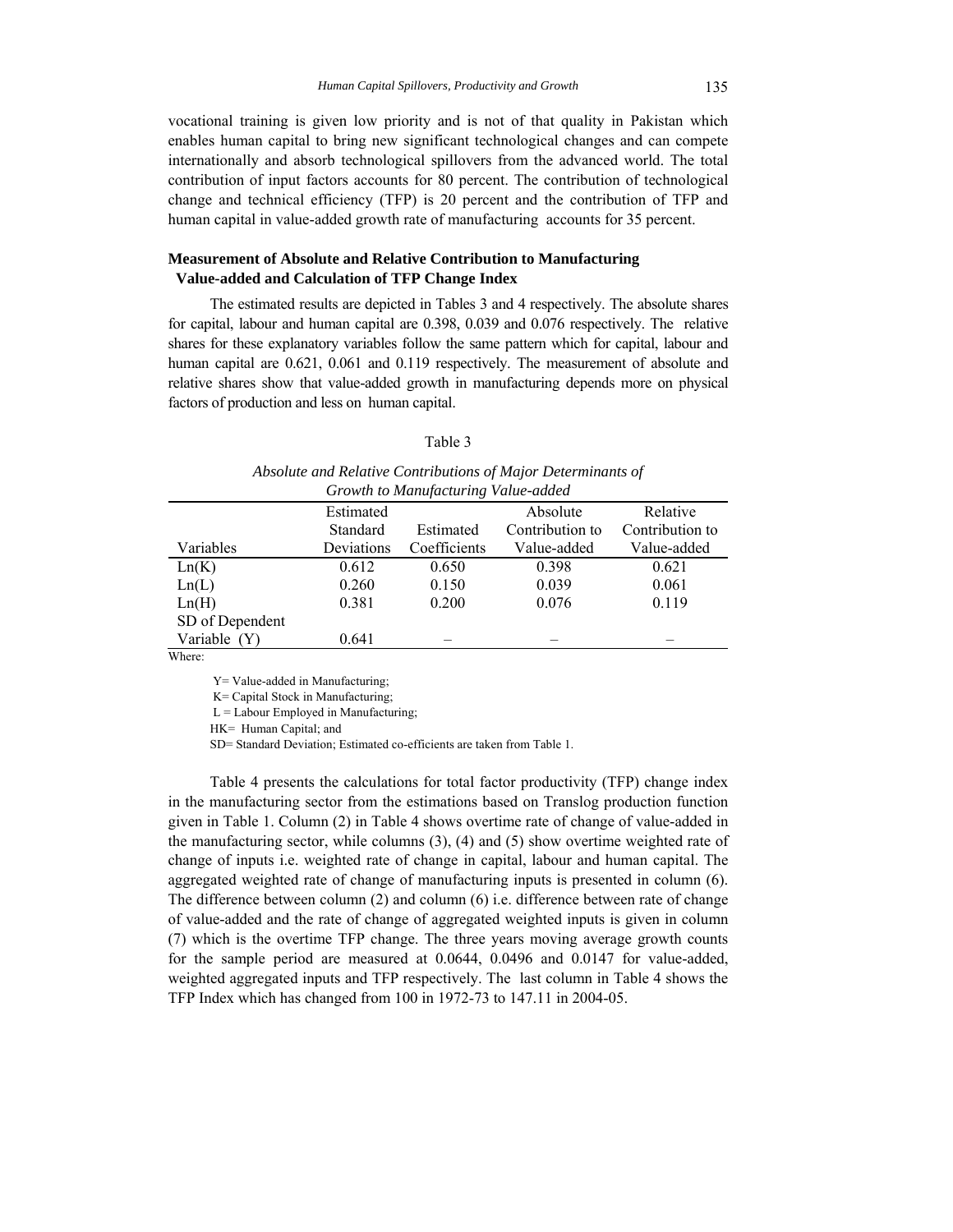## Table 4

|         |               |               |               |                 | o<br>Aggregated |                  |             |
|---------|---------------|---------------|---------------|-----------------|-----------------|------------------|-------------|
| Year    | $Y^{\bullet}$ | $K^{\bullet}$ | $L^{\bullet}$ | HK <sup>*</sup> | Inputs          | TFP <sup>*</sup> | <b>TFPI</b> |
| 1971-72 |               |               |               |                 |                 |                  |             |
| 1972-73 |               |               |               |                 |                 |                  | 100.00      |
| 1973-74 | 0.0501        | 0.0232        | 0.0157        | 0.0041          | 0.0430          | 0.0071           | 100.71      |
| 1974-75 | 0.0269        | 0.0233        | 0.0422        | 0.0041          | 0.0697          | $-0.0428$        | 96.43       |
| 1975-76 | 0.0125        | 0.0464        | 0.0110        | 0.0082          | 0.0656          | $-0.0531$        | 91.12       |
| 1976-77 | 0.0452        | 0.0713        | 0.0117        | 0.0126          | 0.0957          | $-0.0504$        | 86.08       |
| 1977-78 | 0.0675        | 0.0880        | 0.0119        | 0.0156          | 0.1154          | $-0.0479$        | 81.29       |
| 1978-79 | 0.0949        | 0.0858        | 0.0079        | 0.0152          | 0.1089          | $-0.0140$        | 79.89       |
| 1979-80 | 0.0970        | 0.0781        | 0.0043        | 0.0138          | 0.0963          | 0.0008           | 79.96       |
| 1980-81 | 0.1166        | 0.0621        | 0.0004        | 0.0110          | 0.0735          | 0.0431           | 84.28       |
| 1981-82 | 0.1031        | 0.0484        | 0.0009        | 0.0086          | 0.0578          | 0.0453           | 88.81       |
| 1982-83 | 0.0935        | 0.0410        | 0.0032        | 0.0073          | 0.0515          | 0.0420           | 93.01       |
| 1983-84 | 0.0769        | 0.0417        | 0.0052        | 0.0074          | 0.0543          | 0.0227           | 95.28       |
| 1984-85 | 0.0783        | 0.0426        | 0.0016        | 0.0075          | 0.0518          | 0.0265           | 97.93       |
| 1985-86 | 0.0771        | 0.0424        | 0.0087        | 0.0075          | 0.0585          | 0.0185           | 99.78       |
| 1986-87 | 0.0841        | 0.0340        | $-0.0004$     | 0.0060          | 0.0396          | 0.0445           | 104.24      |
| 1987-88 | 0.0704        | 0.0259        | 0.0043        | 0.0046          | 0.0348          | 0.0356           | 107.80      |
| 1988-89 | 0.0643        | 0.0200        | $-0.0031$     | 0.0035          | 0.0205          | 0.0438           | 112.18      |
| 1989-90 | 0.0516        | 0.0225        | $-0.0004$     | 0.0040          | 0.0261          | 0.0255           | 114.73      |
| 1990-91 | 0.0673        | 0.0268        | 0.0008        | 0.0047          | 0.0323          | 0.0350           | 118.23      |
| 1991-92 | 0.0654        | 0.0355        | 0.0012        | 0.0063          | 0.0430          | 0.0225           | 120.48      |
| 1992-93 | 0.0637        | 0.0400        | $-0.0085$     | 0.0071          | 0.0386          | 0.0251           | 122.99      |
| 1993-94 | 0.0478        | 0.0426        | $-0.0092$     | 0.0075          | 0.0410          | 0.0068           | 123.67      |
| 1994-95 | 0.0461        | 0.0309        | $-0.0132$     | 0.0055          | 0.0233          | 0.0229           | 125.96      |
| 1995-96 | 0.0322        | 0.0237        | 0.0149        | 0.0042          | 0.0428          | $-0.0106$        | 124.90      |
| 1996-97 | 0.0143        | 0.0172        | 0.0067        | 0.0030          | 0.0269          | $-0.0126$        | 123.64      |
| 1997-98 | 0.0112        | 0.0192        | 0.0071        | 0.0034          | 0.0297          | $-0.0185$        | 121.79      |
| 1998-99 | 0.0128        | 0.0186        | 0.0074        | 0.0033          | 0.0293          | $-0.0165$        | 120.14      |
| 1999-00 | 0.0464        | 0.0177        | 0.0114        | 0.0031          | 0.0322          | 0.0142           | 121.56      |
| 2000-01 | 0.0505        | 0.0148        | 0.0332        | 0.0026          | 0.0505          | $-0.0001$        | 121.55      |
| 2001-02 | 0.0698        | 0.0142        | 0.0188        | 0.0025          | 0.0355          | 0.0342           | 124.97      |
| 2002-03 | 0.0908        | 0.0169        | 0.0219        | 0.0030          | 0.0418          | 0.0490           | 129.87      |
| 2003-04 | 0.1156        | 0.0194        | 0.0041        | 0.0034          | 0.0270          | 0.0887           | 138.74      |
| 2004-05 | 0.1151        | 0.0206        | 0.0072        | 0.0036          | 0.0314          | 0.0837           | 147.11      |
| Average | 0.0644        | 0.0361        | 0.0072        | 0.0064          | 0.0496          | 0.0147           |             |

 *Manufacturing TFP Change Index (1972-73 to 2004-05) Based on Translog PF Estimates (3-Years Moving Average)*

*Notes:* Y= Manufacturing Value-added; K= Capital Stock;

L= Labour Employed; HK= Human Capital;

TFP= Total Factor Productivity;

TFPI= Total Factor Productivity Index;

Where over dotes show the change over time;

Growth rates for K, L and HK are weighted growth rates;

Weights are taken from estimated Translog Production Function in Table 1.

# **V. SUMMARY AND CONCLUSIONS**

The findings of this study show that conventional factors of production are still the mainstay for value-added growth in manufacturing, contributing about 65 percent of the total value-added growth, while the shares of human capital, technological changes and technical efficiency were measured at 14 percent and 22 percent respectively. TFP along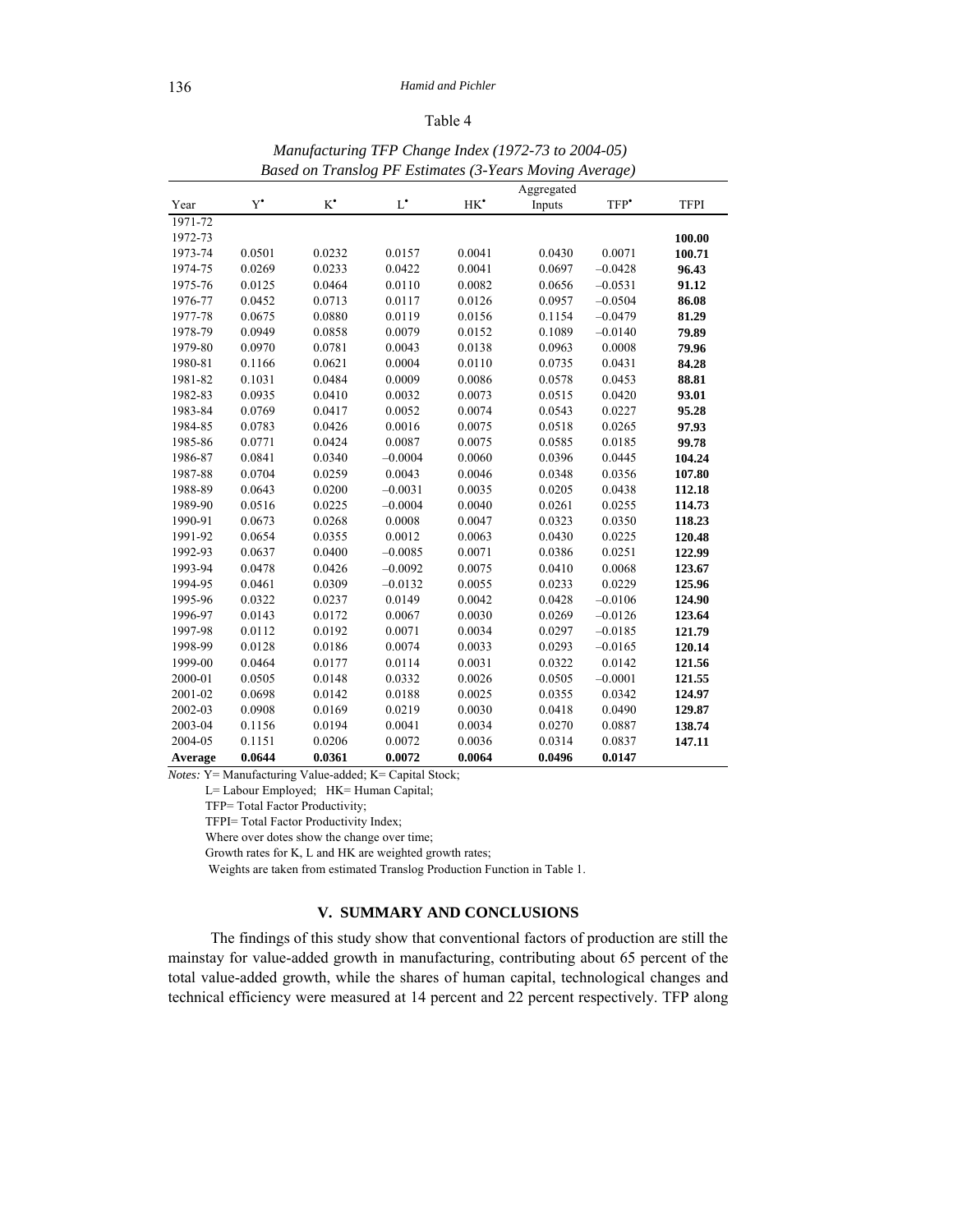with human capital was contributing around 35 percent to the total growth in the manufacturing sector. This is significant but not up to the required level as in case of developed and in some developing countries its share has been reported at over 50 percent. Based on the empirical findings, the following recommendations and conclusions may be derived:

- Human capital should be given top priority by allocating more resources to education, training, health and to other measures along with physical factors so that human capital can properly be used for enhancing growth of the economy.
- Education policies should be devised according to the requirement of the economy and technical, vocational and professional education must be given top priority as the manufacturing sector has very high need for technical and vocational labour force.
- As openness of the economy is important for raising value-added growth and attracting more technological innovations and spillovers, there is need to search for new markets for Pakistani products through international publicity and interaction with other countries, especially with less developed and neighbouring countries.

#### **REFERENCES**

- Abramovitz, Modrd (1956) Resource and Output Trends in the United States since 1870. *American Economic Review* 46:2, 5–23.
- Aghion, P. and Peter Howitt (1992) A Model of Growth through Creative Destruction. *Econometrica* 60:2, 323–351.
- Ahmed, M. A. (1980) Factors Which Hinder or Help Productivity Improvements in Asian Region. Country Paper for Pakistan. Asian Productivity Organisation, Tokyo.
- Aigner, A., C. A. K. Lovell, and P. Schmidt (1977) Formulation and Estimation of Stochastic Frontier Production Function Models. *Journal of Econometrics* 86, 21–37.
- Ali, K. and Abdul Hamid (1996) Technical Change, Technical Efficiency, and Their Impact on Input Demand in the Agricultural and Manufacturing Sectors of Pakistan. *The Pakistan Development Review* 35:3, 215–228.
- Baltagi, B. H. and J. M. Griffin (1988) A General Index of Technical Change. *Journal of Political Economy* 96, 20–41.
- Batra, Geeta and Hong Tan (2003) SME Technical Efficiency and its Correlates: Cross-National Evidence and Policy Implications. World Bank Institute (Working Paper).
- Berndt, E. R. and L. R. Christensen (1973) The Translog Function and the Substitution of Equipment, Structures, and Labour in US Manufacturing 1929-68. *Journal of Econometrics* 1, 81–114.
- Cheema, Aftab Ahmad (1978) Productivity Trends in the Manufacturing Industries. *The Pakistan Development Review* 17:1, 55–65.
- Coe, D., E. Helpman, and A. Hoffmeister (1997) North-South R&D Spillovers. *Economic Journal* 107, 134–149.
- Collins, S. and B. P. Bosworth (1997) Economic Growth in South Asia: Accumulation Versus Assimilation. *Brookings Papers on Economic Activity* 2, 135–203.
- Ferguson, C. (1965) Time Series Production Functions and Technological Progress in American Manufacturing Industry. *Journal of Political Economy* 73:2, 135–47.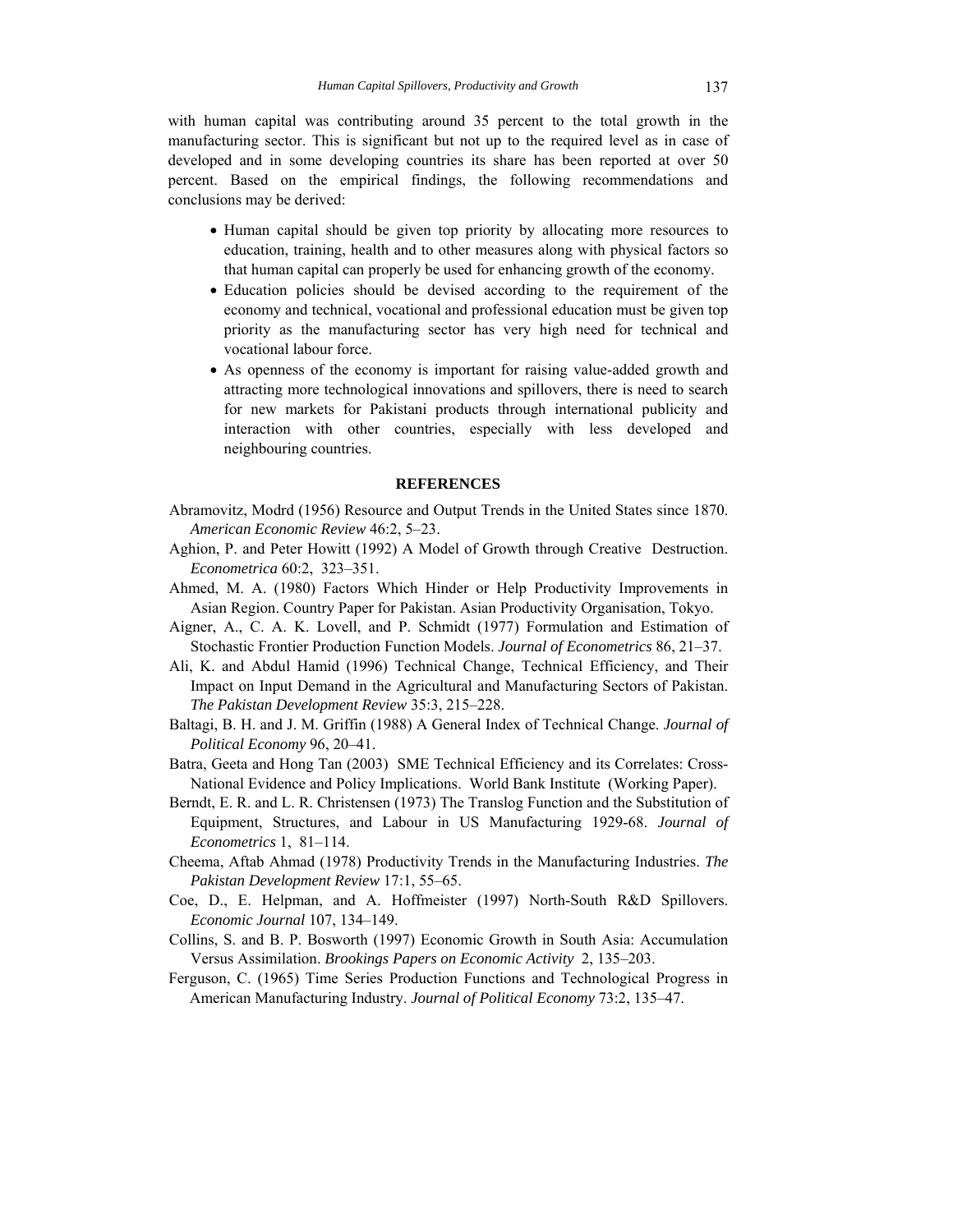- Grossman, G. and E. Helpman (1991) Quality Ladders in the Theory of Growth. *Review of Economic Studies* 58, 43–61.
- Hadjimichael, M. T., D. Ghura, M. Muhleisen, R. Nord, and E. M. Ucer (1995) Sub-Saharan Africa Growth, Savings and Investment, 1986-93. Washington, DC. International Monetary Fund.
- Harberger, A. (1978) Perspectives on Capital and Technology in Less Developed Countries. In M. Artis and A. Nobay (eds.) *Contemporary Economic Analysis*. London: Croom Helm.
- He, Hui and Zheng Liu (2006) Investment-Specific Technical Change and the Dynamics of Skill Accumulation and Wage Inequality. University of Minnesota and Emory University, February.
- Hicks, N. L. (1979) Growth vs. Basic Needs: Is there a Trade-off? *World Development*  7, 985–994.
- Hulten, C. R. (1973) The Measurement of Total Factor Productivity in United States Manufacturing: 1948-66. PhD Dissertation, University of California, Berkeley.
- Keller, Wolfgang and Stephen R. Yeaple (2003) Multinational Enterprises, Intentional Trade and Productivity Growth: Firm Level Evidence from the United States. Brown University. (Working Paper).
- Kemal, A. R. (1981) Substitution Elasticities in the Large Scale Manufacturing Industries of Pakistan. *The Pakistan Development Review* 20:1, 1–36.
- Kemal, A. R. (1993) Sources of Growth in Pakistan. Report on Economic and Social Well-being for the Eighth Five Year Plan. Islamabad, Pakistan Institute of Development Economics.
- Kemal, A. R. and Islam Ahmed (1992) Report of the Sub-Committee on Sources of Growth in Pakistan, Islamabad. Pakistan Institute of Development Economics, Islamabad, Pakistan.
- Kemal, A. R., Musleh ud Din, and Usman Qadir (2002) Global Research Project: Pakistan Country Report, Global Research Project Workshop, Dhaka.
- Kendrick, John W. (1973) Postwar Productivity Trends in United States: 1948-66. New York: National Bureau of Economic Research.
- Khan, Ashfaque H. (1989) The Two-level CES Production Function for the Manufacturing Sector of Pakistan. *The Pakistan Development Review* 28: 1, 1–12.
- Khan, Safdar Ullah (2006) Macro Determinants of Total Factor Productivity in Pakistan. State Bank of Pakistan. (Working Papers, February, No. 10.)
- Kim, Sangho and Young Hoon Lee (2006) The Productivity Debate of East-Asia Revisited: A Stochastic Frontier Approach. *Applied Economics* 38, 1697–1706.
- Kruger, Jens J. (2003) The Global Trends of Total Factor Productivity: Evidence from the Nonparametric Malmquist Index Approach. *Oxford Economic Papers* 55, 265–286.
- Kumbhakar, Subal C. (2003) Factor Productivity and Technical Change. *Applied Economics Letters* 10, 291–297.
- Mahmood, Z. (1989) Derived Demand for Factors in the Large-scale Manufacturing Sector of Pakistan. *The Pakistan Development Review* 28: 4, 731–742.
- Mahmood, Z. (1992) Factor Price Shocks, Factor Substitution and Their Implications for Policy. *International Economic Journal* 6: 4, 63–73.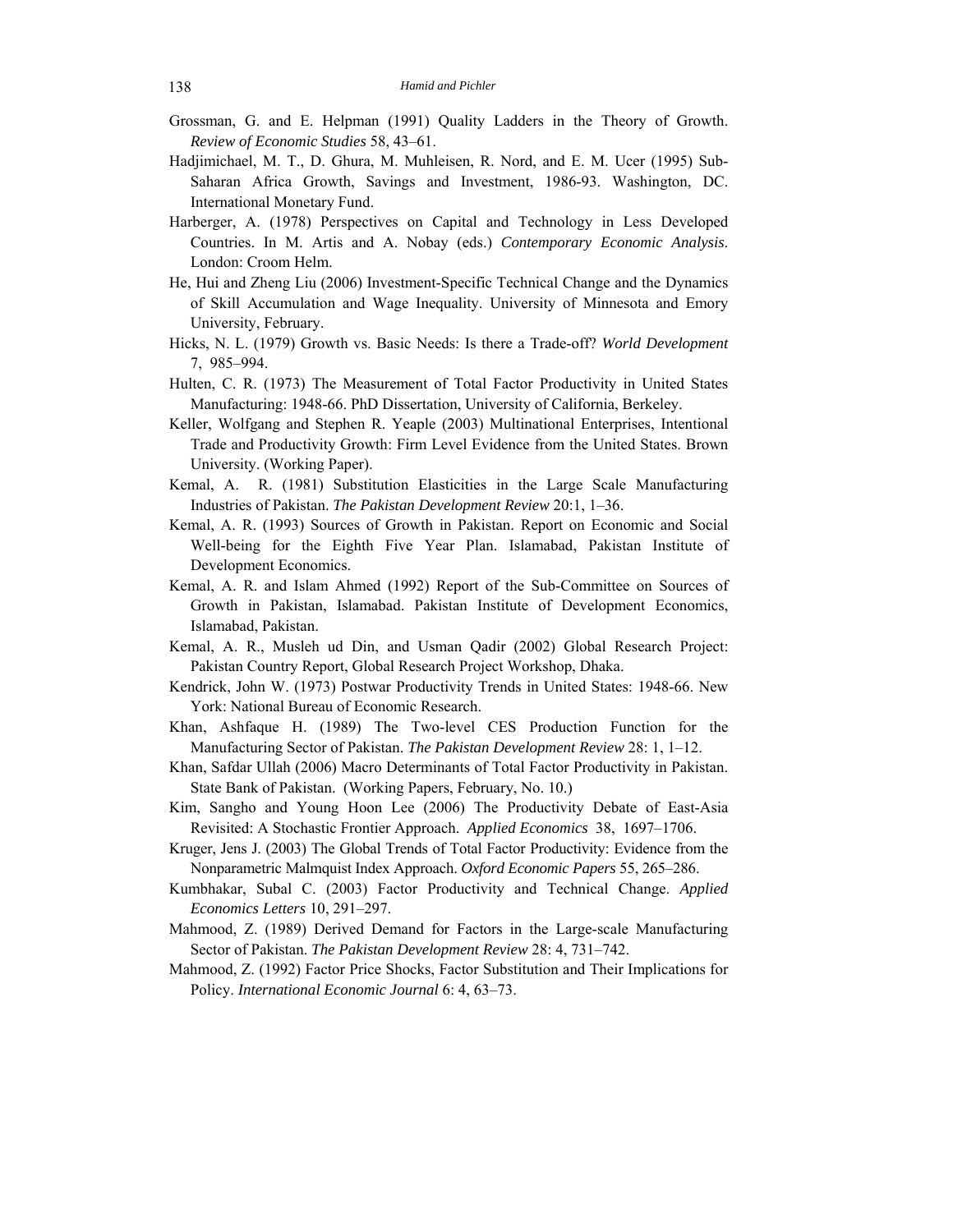- Mahmood, Z. and Rehana Siddiqui (2000) State of Technology and Productivity in Pakistan's Manufacturing Industries: Some Strategic Directions to Build Technological Competence. *The Pakistan Development Review* 39:1, 1–21.
- Meeusen, W. and J. Van Den Broeck (1997) Efficiency Estimation from Cobb-Douglas Production Function with Composed Error. *International Economic Review* 18, 435– 444.
- Nehru, V. and A. Dhareshwar (1993) A New Database on Physical Capital Stock: Source, Methodology and Result. *Revista De Analisis Economico* 8, 37–59.
- Nikaido, Yuko (2004) Technical Efficiency of Small Scale Industry Application of Stochastic Production Frontier Model. *Economic and Political Weekly* February, 7.
- Pakistan, Government of (1999) *50 Years of Pakistan in Statistics*. Volume I-IV. Federal Bureau of Statistics, Islamabad.
- Pakistan, Government of (Various Issues) *Pakistan Education Statistics*. Academy of Education Planning and Management, Ministry of Education, Islamabad.
- Pakistan, Government of (Various Issues) *Census of Manufacturing Industries*. Statistics Division, Federal Bureau of Statistics.
- Pakistan, Government of (Various Issues) *Labour Force Survey.* Statistics Division, Federal Bureau of Statistics.
- Pakistan, Government of (Various Issues) *Pakistan Economic Survey.* Finance Division.
- Pakistan, Government of (Various Issues) *Pakistan Statistical Year Book.* Statistics Division, Federal Bureau of Statistics.
- Perelman, S. (1995) R&D, Technological Progress and Efficiency Change in Industrial Activities. *Review of Income and Wealth* 41, 349–366.
- Perli, R. and P. Sakellaris (1998) Human Capital Formation and Business Cycle Persistence. *Journal of Monetary Economics* 42, 67–92.
- Rattso, J. and H. Stokke (2003) Learning by Doing and Domestic and Foreign Technology Spillovers in Thailand: Some Empirical Evidence. *Nordic Journal of Political Economy* 29:1, 47–66.
- Robinson, Sherman (1971) Sources of Growth in Less Developed Countries: A Cross-Section Study. *Quarterly Journal of Economics* 85:3, 391–408.
- Romer, P. M. (1990) Endogenous Technical Change. *Journal of Political Economy* 98, S71–S102.
- Romer, P. (1986) Increasing Returns and Long-run Growth. *Journal of Political Economy* 94, 1002–1037.
- Ruhul, A. Salim (2006) Measuring Productive Efficiency Incorporating Firms' Heterogeneity: An Empirical Analysis. *Journal of Economic Development* 31:1, 135– 147.
- Schultz, T. W. (1962) Reflections on Investment in Man. *Journal of Political Economy* 70, 1–8.
- Schultz, T. W. (1964) *Transforming Traditional Agriculture*. New Haven: Yale University Press.
- Solow, R. M. (1957) Technical Change and Aggregate Production Function. *Review of Economics and Statistics* 39:3, 312–320.
- State Bank of Pakistan (Various Issues) *Annual Reports.* Karachi: State Bank of Pakistan.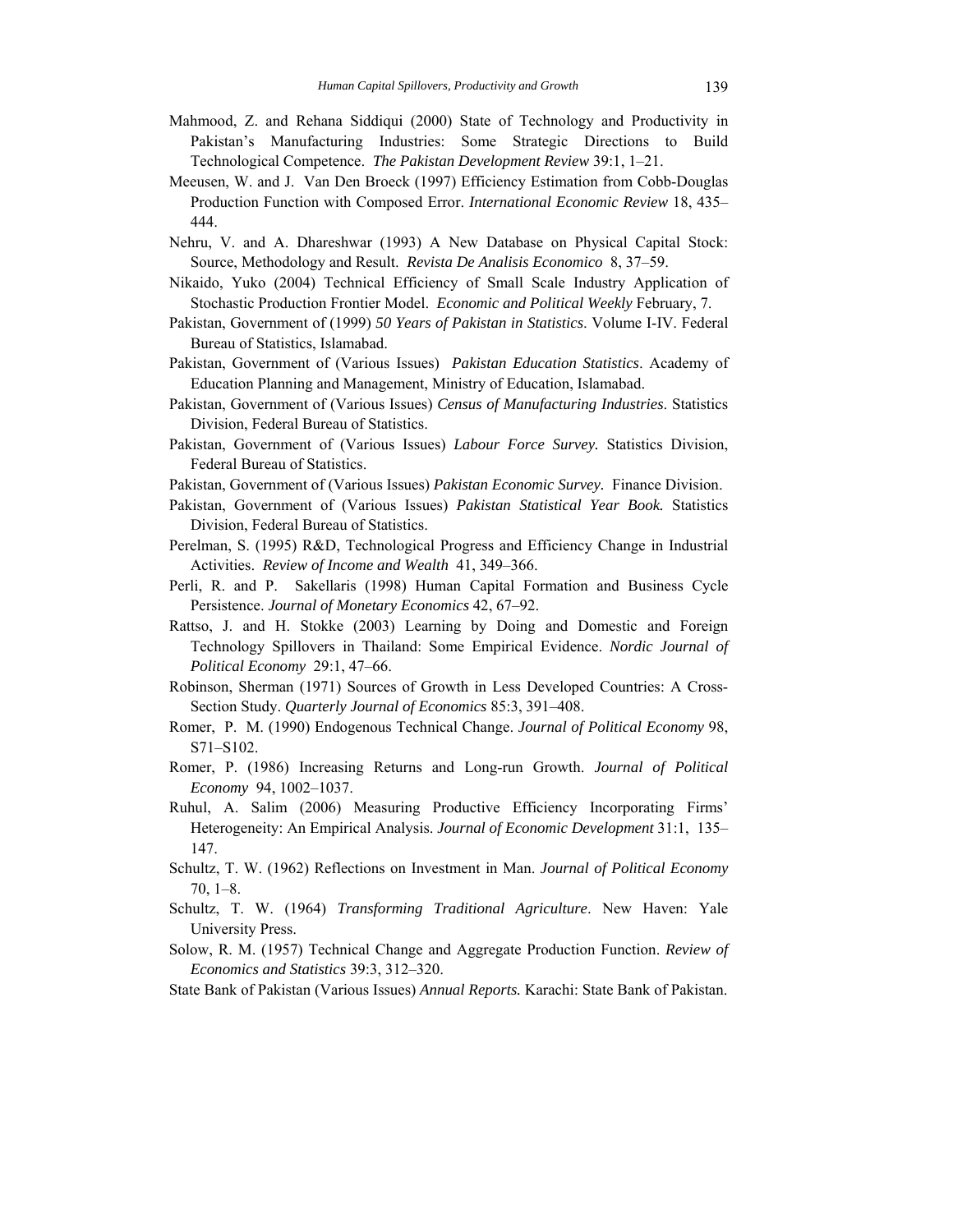- Tariq, S., Karamat Ali, and Abdul Hamid (1997) Factor Substitution, Technical Efficiency and Employment Generation Prospects in the Large Scale Manufacturing Industries of Pakistan. *Journal of Research (Hum.)* 14, 141–152.
- Taymaz, E. and Bulin Saatci (1997) Technical Change and Efficiency in Turkish Manufacturing Industries. *Journal of Productivity Analysis* 8, 461–475.
- UNDP (2006) *Human Development Report 2006.* New York: Oxford University Press.

World Bank (Various Issues) *World Development Reports.* World Bank.

- Yanrui, Wu (1995) Productivity Growth, Technological Progress, and Technical Efficiency Change in China: A Three Sector Analysis. *Journal of Comparative Economics* 21:2, 207–229.
- Zellner, A. (1962) An Efficient Method of Estimation Seemingly Unrelated Regressions and Tests for Aggregation Bias. *Journal of American Statistical Association*, June.
- Zheng, J. Xiaoxuan Liu and Arne Bigsten (2003) Efficiency, Technical Progress, and Best Practice in Chinese State Enterprises (1980–1994). *Journal of Comparative Economics* 31:1, 134–152.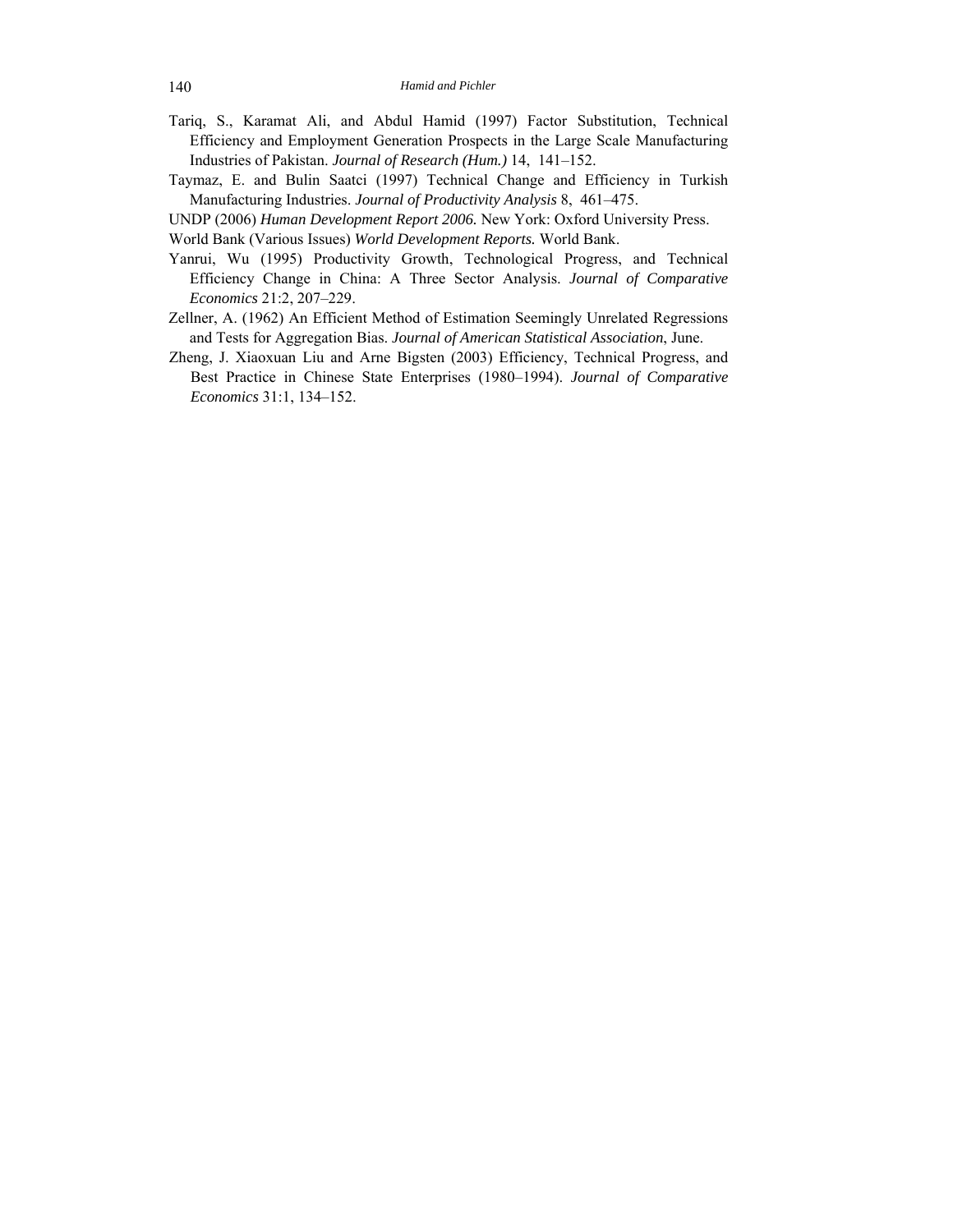# **Demand for Public Health Care in Pakistan**

ATHER H. AKBARI, WIMAL RANKADUWA, and ADIQA K. KIANI\*

A health care demand model is estimated for each province in Pakistan to explain the outpatient visits to government hospitals over the period 1989–2006. The explanatory variables include the number of government hospitals per capita, doctors' fee per visit at a private clinic, income per capita, the average price of medicine and the number of outpatient visits per capita in the previous period. All variables are significant determinants of the demand for health care in at least one province but their signs, magnitudes and the levels of significance vary. These variations may be attributed to cultural, social and religious factors that vary across provinces. Variations in health care quality offered at public hospitals may also be a factor. These factors and improved accessibility of health care facilities should be the focus of public policy aimed at increasing the usage of public sector health care facilities in Pakistan.

*JEL classification:* I110, I180, O150 *Keywords:* Health Care, Hospitals, Human Resources, Policy, Public Health

# **I. INTRODUCTION**

Governments in many developed and developing countries intervene in health care markets due to large positive externalities whose presence renders the provision of health care by the private sector insufficient. However, private health care provision has been growing in low and middle income countries [Aljunid (1995); Swan and Zwi (1997)]. Shorter waiting time, better access, greater confidentiality, and greater sensitivity to patients' needs by private providers are among the major reasons cited in literature [Lönnroth, Tran, Thuong, Quy, and Diwan (2001)].

The growing reliance on private sector for health services in developing countries has raised concern among some health policy analysts who view the quality of care offered by many private providers to be poor [Brugha and Zwi (1998)]. Poor people spend a greater proportion of their income on health care than do the rich, often using less qualified or totally untrained private providers. Despite this concern, and the lack of usage of public health care services, very few studies in health economics literature have focused on estimating the effects of economic and non-economic factors on demand for public health care in developing countries. Such an analysis is necessary for an appropriate policy response to rising health care usage in the private sector if the social objectives of health care policy are to be met. Rising income inequality is another reason

Ather H. Akbari <ather.akbari@smu.ca> is Professor of Economics, Saint Mary's University, Halifax, Canada. Wimal Rankaduwa <wrankaduwa@upei.ca> is Professor of Economics, University of Prince Edward Island, Canada. Adiqa K. Kiani <adiqakiani@fuuastisb.edu.pk> is Assistant Professor of Economics, Federal Urdu University of Arts, Science and Technology, Pakistan

*Authors' Note:* Financial support for this study was provided to the first author by the Higher Education Commission during 2008-09 under its Start-up research grant programme available to foreign faculty. We thank the anonymous reviewer for providing valuable comments on an earlier draft.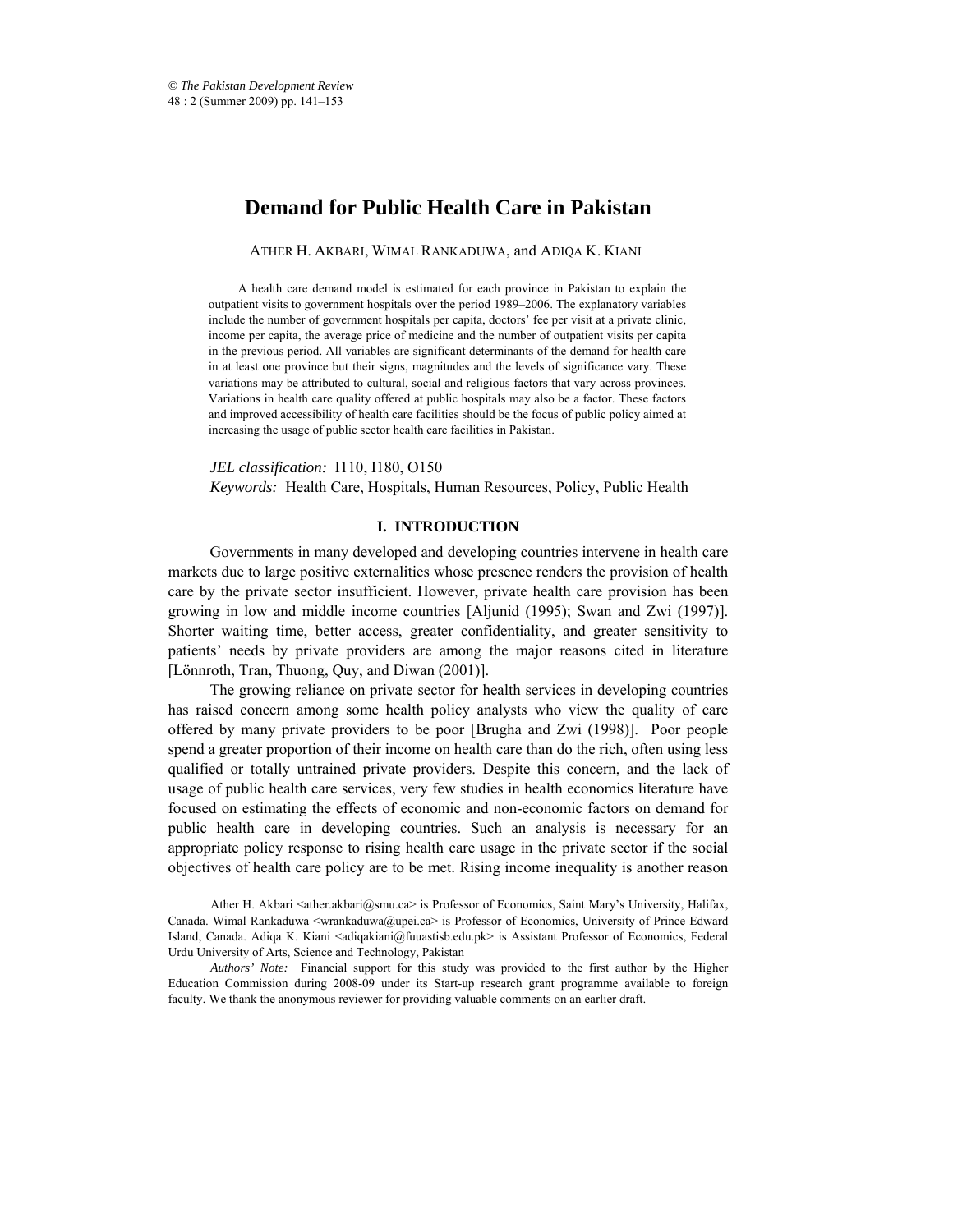for justifying such an analysis. The present paper attempts to fill in the gap in empirical demand analysis of health care in developing countries by estimating a demand function for public health care in Pakistan. The demographic transition of Pakistani population is expected to result in a growing percentage of its elderly population [Durr-e-Nayab (2008)]. Hence, demand for health care is expected to grow in this country in the next few decades which provides further impetus for studying the demand for health care in Pakistan.

Pakistan has a population of about 176 million people who comprise six major ethnic groups including Punjabi 44.68 percent, Pashtun (Pathan) 15.42 percent, Sindhi 14.1 percent, Sariaki 8.38 percent, Muhagirs 7.57 percent, and Balochi 3.57 percent [Central Intelligence Agency (2009)]. Punjabis and Sariakis are mostly found in the Punjab province, Sindhis and Muhajirs in Sindh, Pashtuns in Khyber Pakhtunkhwa (formerly NWFP) and Balochis in Balochistan. In addition, Khyber Pakhtunkhwa has been home to Afghan refugees for the past 30 years and about 1.7 million Afghan refugees were living there in 2009. This ethnic distribution of Pakistani population has contributed to a diverse set of cultural practices which may also reflect in the usage of health care services. Cultural, as well as religious norms, often determine if and when health care is sought by patients.<sup>1</sup> It is difficult to quantify the impact of cultural and religious norms in a health demand estimation. Hence, we estimate the health demand model separately for each province.<sup>2</sup>

The paper is organised as follows. Section II presents a brief overview of the current health care system in Pakistan. Section III presents the health demand model and discusses the data used in its estimation. Section IV presents the econometric analysis while Section V discusses its results. Section VI presents a summary, concludes the study and provides some directions for future research.

# **II. A BRIEF REVIEW OF PAKISTANI HEALTH CARE SYSTEM**

Health care management in Pakistan is primarily the responsibility of provincial governments, except in case of federally administered territories. However, the federal government is responsible for planning and formulating national health policies. Each provincial government has established a department of health with the mandate to protect the health of its citizens by providing preventive and curative services. The provincial health departments also regulate private health care providers. Large variations are found in public sector spending on health care across provinces. Balochistan and Khyber Pakhtunkhwa spend the least share of their public expenditure on health care and in recent years, this share has declined rapidly in Balochistan [Akram and Khan (2007)]. Health care provision in each province is in a three-tiered system in which public, private and non-governmental sectors participate. Private sector serves nearly 70 percent of the

<sup>1</sup> Falvo (2004) points out that in some cultures seeking medical help may be considered a sign of weakness. In other cultures, women may take a medical advise from older women in the family rather than seeing a health practitioner. Varley (2002) attributes the failure of biomedical pharmaceuticals and clinical practices in its treatment of women in Northern Pakistan to social and religious norms. 2

<sup>&</sup>lt;sup>2</sup>It is understood that due to ethnic diversity within a province, cultural practices within that province may not be homogeneous. For example, as one would expect in the provinces of Punjab and Sindh. However, in each case, there is a dominant ethnic group whose practices may largely dominate the data that we describe in a later section.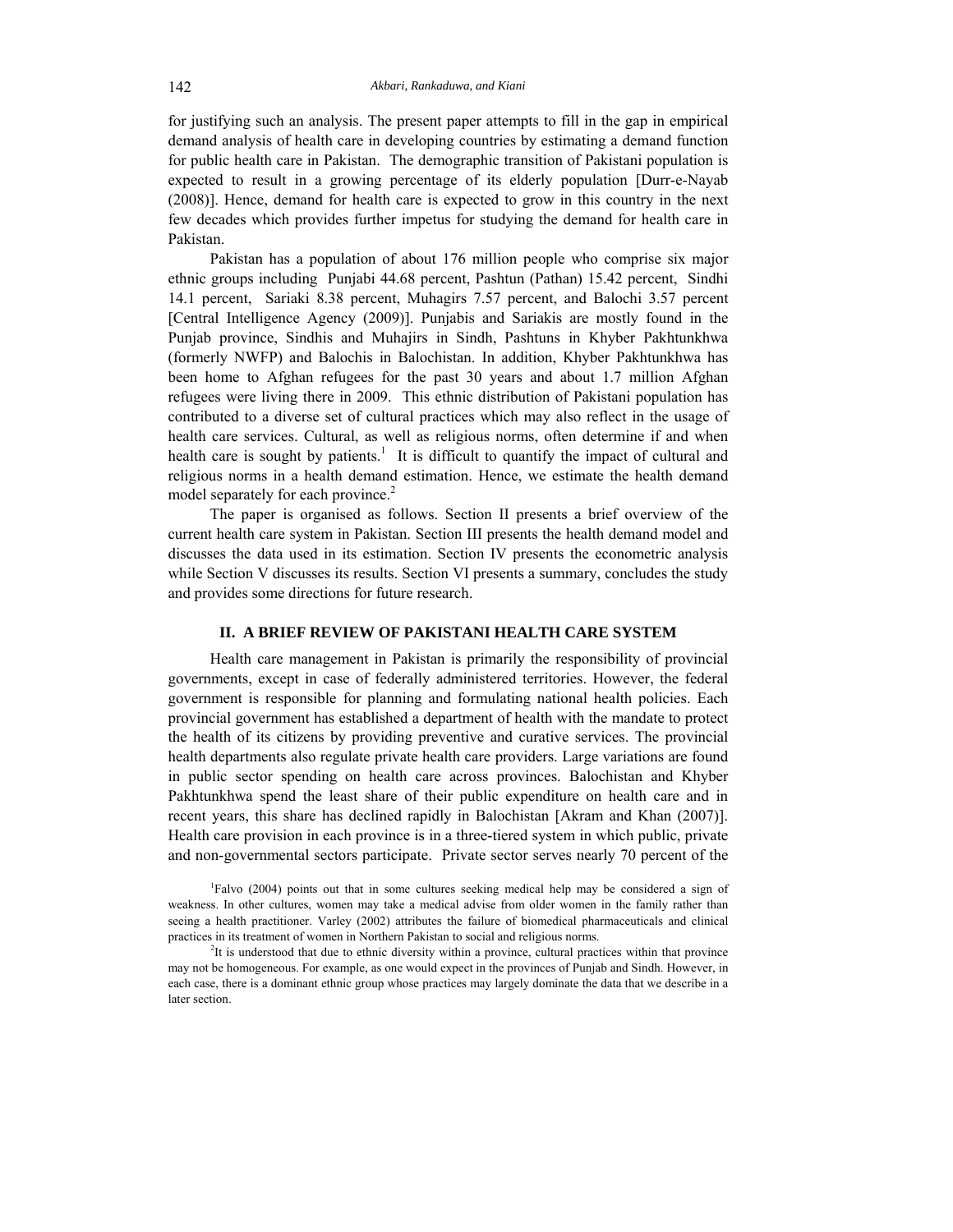population. It is primarily a fee-for-service system and covers a range of health care provision from trained allopathic physicians to faith healers operating in the informal private sector [World Bank (1993)]. Neither private nor the government sector work within a regulatory framework and very little information is available regarding the extent of human, physical and financial resources engaged in these sectors.

According to the Pakistan Social and Living Standards Measurement Survey [PSLM (2004-05)], as many as 67.4 percent households in Pakistan consult health providers in private sector when they have health problems (see Table 1). Majority of both rural and urban households consult private health care providers which mainly include: private clinics/hospitals, chemist/medical stores, and/or pharmaceutical industry. A large number also consults homeopaths and *tabbibs*, 3 the latter being especially popular in rural areas. The highest private consultation is in the province of Sindh and the lowest in Balochistan, especially rural Balochistan.

| ч. |  |
|----|--|
|    |  |

|                    |             |             |                |           | Health Provided/Consulted |          |        |              |
|--------------------|-------------|-------------|----------------|-----------|---------------------------|----------|--------|--------------|
|                    | Private/    | Public      | RHC/BHU        |           | Hakim/ Homoeopathic       | Chemist/ | Saina/ | Other        |
| Region/            | Dispensary/ | Dispensary/ |                | Herbalist |                           | Pharmacy | Saini  |              |
| Province           | Hospitals   | Hospitals   |                |           |                           |          |        |              |
| <b>Urban Areas</b> | 71.5        | 20.47       | 0.52           | 1.76      | 1.54                      | 3.1      | 1.01   | 0.11         |
| Punjab             | 73.5        | 15.42       | 0.26           | 3.09      | 2.28                      | 3.91     | 1.37   | 0.18         |
| Sindh              | 78.93       | 17.79       | 0.75           | 0.75      | 0.96                      | 0.14     | 0.65   | 0.03         |
| Khyber             |             |             |                |           |                           |          |        |              |
| Pakhtunkhwa        | 55.81       | 31.31       | 0.39           | 0.67      | 1.44                      | 9.13     | 1.09   | 0.16         |
| Balochistan        | 56.47       | 40.68       | 1.2            | 0.99      | 0.1                       | 0.13     | 0.43   | $\mathbf{0}$ |
|                    |             |             |                |           |                           |          |        |              |
| <b>Rural Areas</b> | 64.31       | 20.68       | 3.5            | 2.32      | 0.6                       | 6.89     | 1.36   | 0.35         |
| Punjab             | 71.08       | 15.27       | 1.2            | 4.74      | 1.22                      | 3.85     | 2.28   | 0.35         |
| Sindh              | 76.29       | 18.71       | 3.23           | 0.53      | 0.16                      | 0.28     | 0.52   | 0.29         |
| Khyber             |             |             |                |           |                           |          |        |              |
| Pakhtunkhwa        | 51.73       | 21.73       | 3.6            | 1.15      | 0.44                      | 19.9     | 1.13   | 0.32         |
| Balochistan        | 47.57       | 37.51       | 10.21          | 2.13      | 0.17                      | 0.69     | 1.2    | 0.51         |
|                    |             |             |                |           |                           |          |        |              |
| Overall            | 67.4        | 20.59       | 2.22           | 2.08      | 1                         | 5.26     | 1.21   | 0.24         |
| Punjab             | 72.27       | 15.34       | 0.74           | 3.93      | 1.74                      | 3.88     | 1.83   | 0.27         |
| Sindh              | 77.6        | 18.25       | $\overline{c}$ | 0.64      | 0.56                      | 0.21     | 0.58   | 0.16         |
| Khyber             |             |             |                |           |                           |          |        |              |
| Pakhtunkhwa        | 52.92       | 24.53       | 2.66           | 1.01      | 0.73                      | 16.75    | 1.12   | 0.28         |
| Balochistan        | 50.34       | 38.5        | 7.41           | 1.77      | 0.15                      | 0.52     | 0.96   | 0.35         |

*Health Consultations by Type of Health Provider Consulted (Percentage)* 

*Source:* Federal Bureau of Statistics, PSLM (2004).

In contrast with private health care, public health care is offered at a low cost. Generally, a patient treated at a public hospital's Out Patient Department (OPD) does not pay any consultation fee but has to incur own cost when buying medicines.

Health care facilities under public sector comprise more than 10,000 health facilities ranging from Basic Health Units (BHUs) to tertiary referral centres (Table 2). In the 1990s, a BHU covered around 10,000 people, whereas the larger Rural Health Centres

3 *Tabbibs* or *hakims*, are traditional health providers who operate under ancient Greek system of remedy relying mainly on herbal medicine. In 2006, there were about 55,000 *tabbibs* in Pakistan with 31 specialised institutions offering diploma and 3 universities offering degrees (http://www.pakistan.gov.pk/ministries/ planninganddevelopment-ministry/mtdf/7-Health/7-Health.pdf).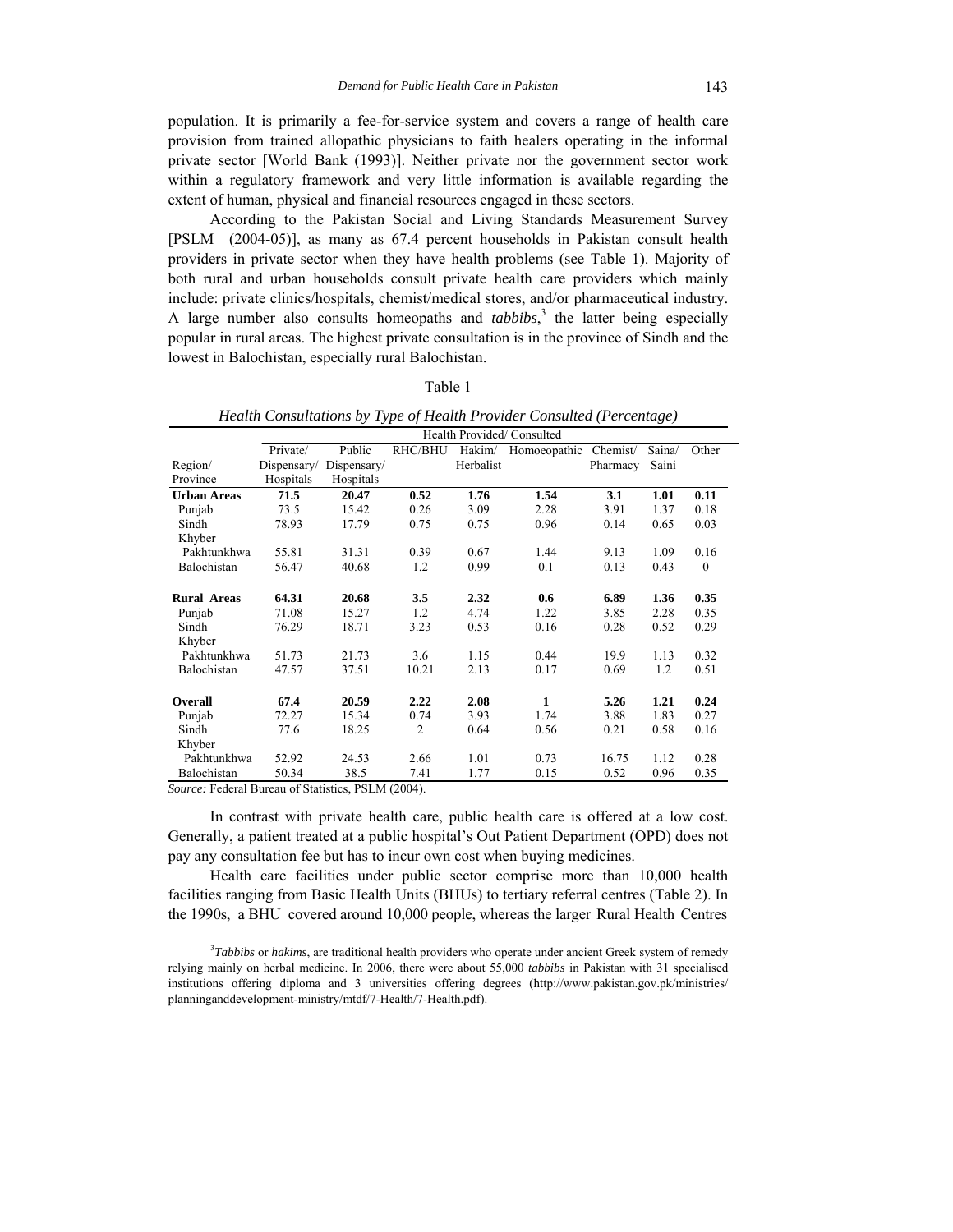| ٦<br>г | ı٣ |  |
|--------|----|--|
|        |    |  |

|               |             |             | $m$ ean Values and Standard Errors of Variables in the Model (1969-2000). |             |
|---------------|-------------|-------------|---------------------------------------------------------------------------|-------------|
| Variable      | Punjab      | Sindh       | Khyber Pakhtunkhwa                                                        | Balochistan |
| <b>VPC</b>    | 0.62998     | 0.26145     | 0.35727                                                                   | 0.27787     |
|               | (0.27444)   | (0.063070)  | (0.21442)                                                                 | (0.21463)   |
| <b>HOSPC</b>  | 0.0000582   | 0.0000363   | 0.0000728                                                                 | 0.0002012   |
|               | (0.0000040) | (0.0000066) | (0.0000070)                                                               | (0.0000366) |
| <b>DOCFE</b>  | 46.637      | 110.87      | 39.785                                                                    | 100.98      |
|               | (14.624)    | (58.050)    | (6.0771)                                                                  | (19.172)    |
| <b>INCOME</b> | 3051.4      | 4163.9      | 2945.8                                                                    | 3527.0      |
|               | (168.98)    | (299.72)    | (237.15)                                                                  | (336.75)    |
| <b>PMED</b>   | 83.939      | 86.593      | 84.462                                                                    | 87.046      |
|               | (32.289)    | (24.380)    | (26.493)                                                                  | (24.507)    |

*Mean Values and Standard Errors of Variables in the Model (1989-2006)\** 

*Notes:* \* Numbers in the parentheses are standard errors. VPC=Visits per capita to Out Patient Department at government hospitals, HOSPC = Number of hospitals per capita, DOCFE = Consultation fee charged by a doctor at a private clinic, INCOME = Income per capita, PMED = Medicine price.

 $(RHCs)$  covered around 30,000-45,000 people.<sup>4</sup> The "tehsil" headquarter hospitals cover population at sub-district level whereas the district headquarter hospitals serve an entire district.<sup>5</sup>

The finding that only one out of three patients uses public health care raises an important question for health policy-makers in Pakistan: should public funds not be directed towards subsidising the private sector health care rather than to public sector health care which should focus on serving the poorest of the poor?

To answer this question, it is important to understand the factors that affect demand for public sector health care.

# **III. ECONOMIC MODEL AND DATA USED FOR PRESENT STUDY**

Most health care demand studies in developing countries have analysed the effects of various determinants of health care demand, such as user fee (or consultation fee), income, quality of health care and distance to the health care provider, on the demand for public health care. These studies are based on data obtained through surveys sponsored by international organisations such as the World Bank.<sup>6</sup>

In Pakistan, the PSLM is a comprehensive annual survey of households which provides indicators of health in addition to other social indicators such as education, water supply and sanitation, and household economic situation and satisfaction. Unfortunately no information on the price charged for consultation at health care facilities, which is a major variable of interest to us, is available through this or any other survey. The Federal Bureau of Statistics publishes annual data, for major cities in

<sup>4</sup> BHUs and RHCs comprise Primary Health Care (PHC) units.

<sup>5</sup> Government of Pakistan, Situation Analysis of Health in Pakistan, Ministry of Health, Islamabad, 1995.

For example, Mwabu, Ainsworth, and Nyamete (1993) on rural Kenya; Akin, David, and Hazel (1995) on the Ogun state on Nigeria; Xu, *et al.* (2006) on Uganda; Asfaw, Braun, and Klasen (2004) on Ethiopia; and Ching (1995) on the Phillipines.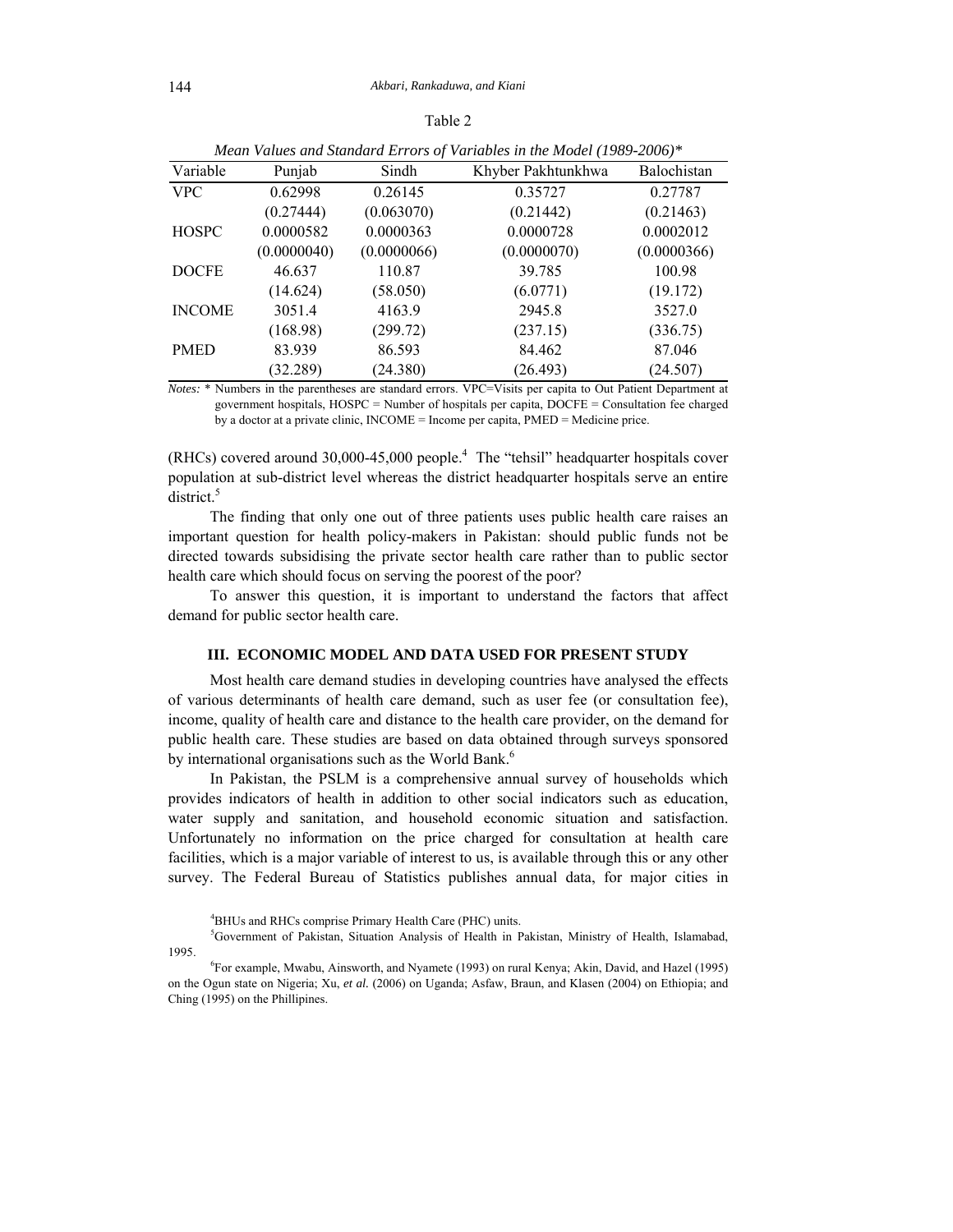Pakistan, on consultation fee charged in a private health care facility that is viewed as a substitute for a public health care facility in health economics literature. Annual data on other determinants of health care demand are also available at provincial levels. So we decided to base our analysis on time series data for each province.

To estimate the demand for public health care in Pakistan, we resort to the standard demand theory. In health economics, the demand function for health care is measured at individual level as well as for the entire market.<sup>7</sup>

Due to data limitations, we focus on market demand for outpatient services in public hospitals. We specify the following demand function:

$$
VPC_t = f(HOSPC_t, DOCFE_t, INCOME_t, PMED_t, VPC_{t-1}) \qquad \dots \qquad \dots \qquad (1)
$$

This model postulates that the number of outpatient visits per capita in period (VPC) at government hospitals is a function of the number of government hospitals per capita (HOSPC), doctors' fee per visit at private hospitals (DOCFE), income level per capita (INCOME), price of medicine (PMED), and the number of outpatient visits per capita in the past period (VPC  $_{t-1}$ ). The subscript "t" refers to the time period.

Data on the number of patient visits were obtained from Development Statistics of each province (Various Issues) covering the period 1989-2006. These were divided by the estimated population in each province on which data were obtained from *Agricultural Statistics of Pakistan* (Various Issues). For the province of Sindh, these data were available only until 1998 and had to be extrapolated for the remaining period of our analysis. We based our extrapolation on the average share of outdoor patient visits in total (indoor and outdoor) hospital visits in the late  $1990s$ .<sup>8</sup>

We include the number of hospitals per person as an independent variable as it is an indicator of the accessibility of public health care service to the patient. If a public hospital is far from the patient's place of residence, it may be inconvenient to visit that hospital as the visit may involve incurring extra transportation and time costs. For women, the inconvenience may be even more serious because due to cultural and social reasons, many have to depend on a male member of the household to accompany to the clinic. Hence, if a private clinic is nearby, a patient may decide to visit the same by paying the consultation fee, instead of travelling long distance to the public hospital where consulting a doctor is free. Therefore, we expect the number of hospitals per person to have a positive sign in our model. Data on the number of hospitals in each province were obtained from each province's Development Statistics and were divided by the estimated population in each province.

Our second independent variable is doctors' fee charged for consultation in a private clinic. A private clinic may be viewed as a substitute for the OPD in a public hospital. Hence, we expect the sign of this variable to be positive. Other studies, mentioned earlier, have found a growing use of private health care in developing countries despite the availability of public health care. This raises the issue regarding the substitutability of public and private health care systems in those countries. The sign and magnitude of this variable will help determine the role of prices in patients' choice of a

<sup>7</sup> In their textbook on health care economics, Folland, Goodman, and Stano (2009) discuss the application of demand theory in economics of health care.

 ${}^{8}$ During the period 1989-1998, the share of outdoor patients in total patient visits was fairly stable, varying between 96 and 97 percent.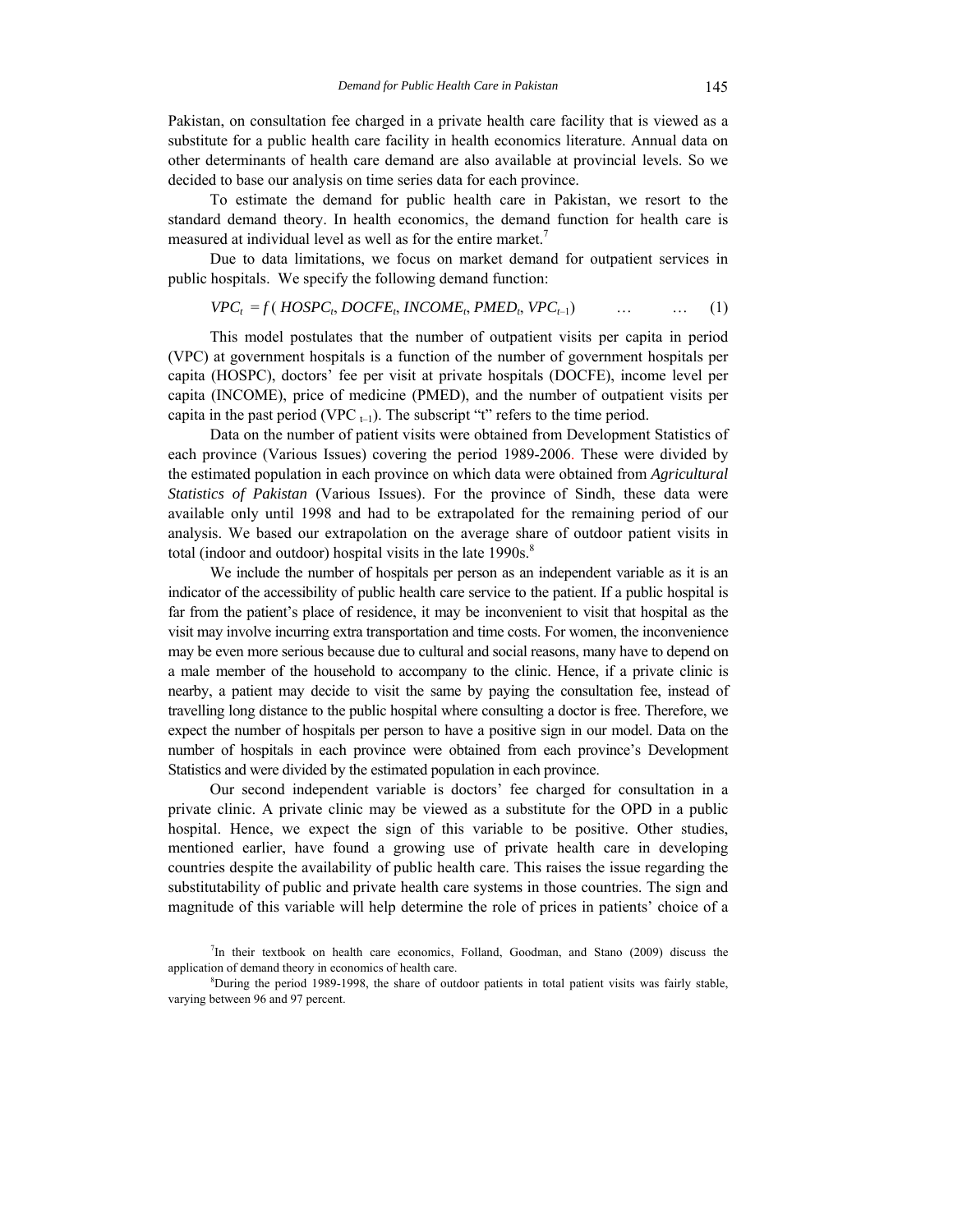health care system, keeping other demand determining variables constant. Data on fee charged at private clinics were obtained from the *Statistical Bulletin* published by the Federal Bureau of Statistics (Various Issues) which provides data for major cities. Average fee reported in each province's capital city was considered.

Income also plays an important role in determining whether a patient uses private or public health care system. Due to the public perception of lower quality of care provided in public sector hospitals, and expectations of longer waiting times, one would expect public health care service to be an inferior good. Hence, our dependent variable should have a negative relationship with the income per capita variable. Data on this variable were obtained from *Household Integrated Economic Survey* (Various Issues) and are for average household income.

Another important independent variable in the model is the price of medicine. Patients have to purchase medicine in the market regardless of whether they attend OPD at a public hospital or go to a private clinic for consultation. Hence, medicine price may be viewed as a rationing tool in the use of public health care by patients in Pakistan. In fact, patients' response to changes in this variable may also be viewed as similar to how they would respond if a user fee were introduced for using OPD at the public hospital. We expect this variable to have a negative sign in the model. Data on medicine prices are averages of various major medicines reported in the *Statistical Bulletin* of the Federal Bureau of Statistics (Various Issues) and are for the capital city in each province.

The model also includes the past level of visits per capita representing the past behaviour of patients. This variable captures the effect of habit persistence in the case of patient visits to OPDs in government hospitals.

The demand model (1) is estimated in the following log-linear form:

$$
Ln (VPC)t = \alpha_0 + \alpha_1 Ln (HOSPC)t + \alpha_2 Ln (DOCFE)t + \alpha_3 Ln (INCOME)t + \alpha_4 Ln (PMED)t + \alpha_5 Ln (VPC)t-1 + et ... ... ... ...
$$
 (2)

The coefficients  $\alpha_1$ ,  $\alpha_2$ ,  $\alpha_3$ ,  $\alpha_4$  and  $\alpha_5$  in this formulation are the elasticities of demand with respect to the respective variables. The term *e* is the stochastic error term.

The model is estimated using the annual time series data from 1989 to 2006 separately for each of the four provinces of Pakistan. An analysis of linear long term trend in each series indicated that VPC had a positive trend in all provinces, except in Sindh for which the series displayed a negative trend. The linear trend in the HOSPC series was negative in all provinces, again with the exception of Sindh, where a positive linear trend was found in this variable. For all provinces, the INCOME and PMED series displayed positive trends while DOCFE displayed a negative trend. The PMED series displayed the strongest trend, among all variables, in all four provinces.

Mean values of the data series and the corresponding standard errors are reported for the four provinces during the period of study in Table 2. Our dependent variable, i.e., patient visits per capita to the OPD in public hospitals is significantly higher in Punjab than in any other province. The second highest value of this variable is in Khyber Pakhtunkhwa, while in the other two provinces this number is roughly the same. Among the determinants of demand, medicine price is the lowest in Punjab followed by Khyber Pakhtunkhwa. On per capita basis, Balochistan—the least populated province in Pakistan—has the highest number of hospitals. Income per capita and doctor's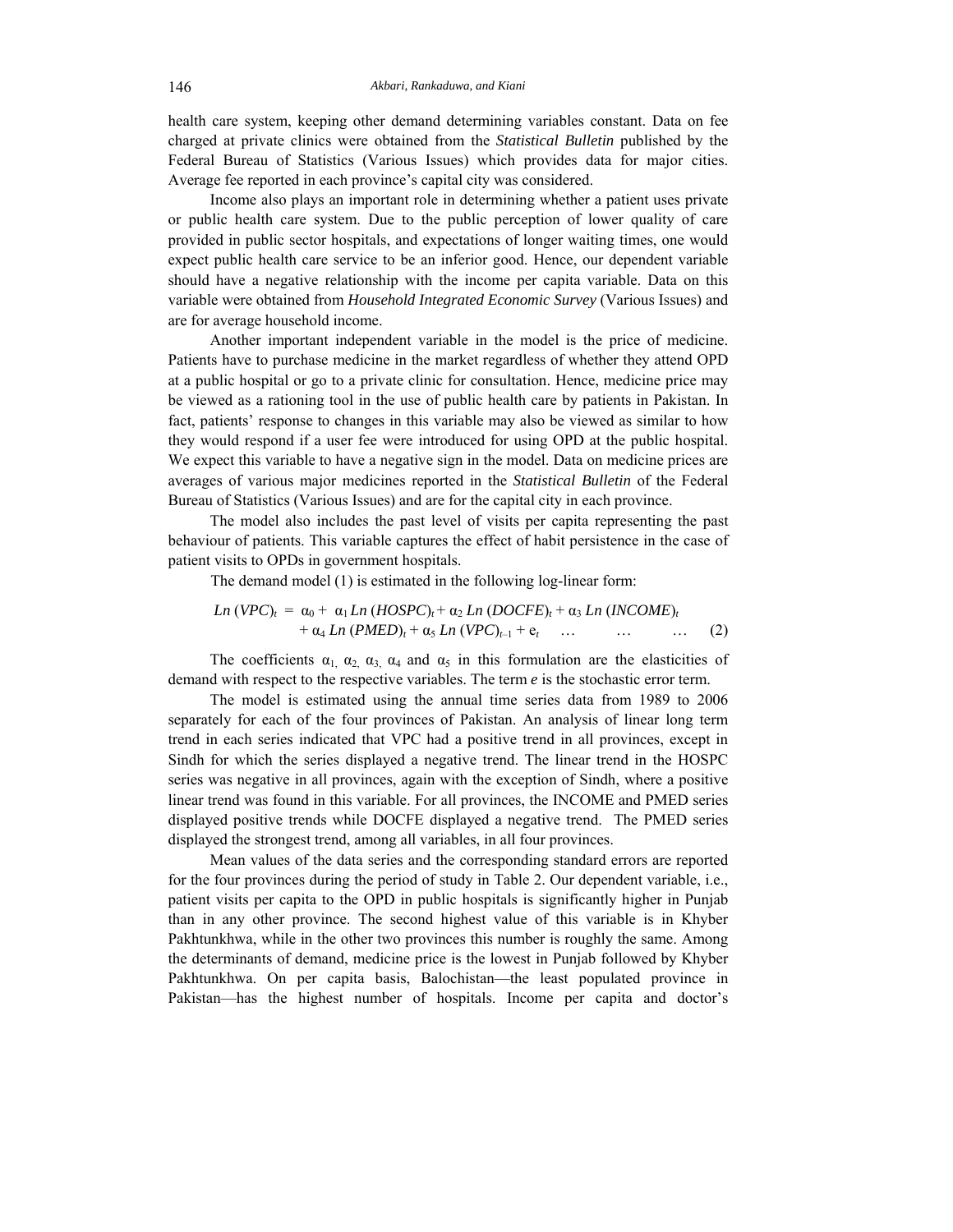consultation fee is the second highest, while medicine price is the highest, in Balochistan. Doctor's fee and income per capita are positively related across provinces. Our econometric analysis of the next Section will allow us to assess the sensitivity of the visits per capita in each province with respect to each of the demand determinants, while keeping the effect of others constant.

#### **IV. ECONOMETRIC RESULTS**

Recent research in time series analysis emphasises the need for investigating (or testing for) evidence for stationarity and co-integration among time series data prior to estimation of econometric models using them. These tests are necessary to ensure that the model estimation would not yield spurious results. Accordingly, Phillips-Perron unit root tests are applied to all of the data series used in this study. The results are reported in Table 3.

| ٠ |  |
|---|--|
|   |  |

|             |                         | Results of Phillips-Perron Unit Root Tests on Variables Used in the Model |                                                      |                                                      |                                 |
|-------------|-------------------------|---------------------------------------------------------------------------|------------------------------------------------------|------------------------------------------------------|---------------------------------|
|             |                         | $F-test(1)$                                                               | $F-test(2)$                                          | $F-test(3)$                                          | $t-test(1)$                     |
| Province    | Variable                | H <sub>0</sub> : $\alpha_0 + \alpha_1 + \alpha_2 = 0$                     | H <sub>0</sub> : α <sub>1</sub> + α <sub>2</sub> = 0 | H <sub>0</sub> : α <sub>0</sub> + α <sub>1</sub> = 0 | H <sub>0</sub> : $\alpha_1$ = 0 |
| Punjab      | Ln (VPC)                | 7.4167                                                                    | 6.0146                                               |                                                      |                                 |
|             | Ln(HOSPC)               | 4.5993                                                                    | 6.0348                                               |                                                      |                                 |
|             | Ln(DOCFE)               | 9.1662                                                                    | 4.9177                                               |                                                      |                                 |
|             | Ln (INCOME)             | 4.1485                                                                    | 6.0785                                               |                                                      |                                 |
|             | Ln(PMED)                | 4.3206                                                                    | 3.1681                                               |                                                      |                                 |
| Sindh       | $\Delta$ Ln (VPC)       |                                                                           |                                                      | 5.4312                                               | $-3.2553$                       |
|             | $\Delta$ Ln (HOSPC)     |                                                                           |                                                      | 3.7430                                               | $-2.7521$                       |
|             | $\Delta$ Ln (DOCFE)     |                                                                           |                                                      | 6.4262                                               | $-2.9592$                       |
|             | $\Delta$ Ln (INCOME)    |                                                                           |                                                      | 12.526                                               | $-4.8401$                       |
|             | $\Delta$ Ln (PMED)      |                                                                           |                                                      | 4.1253                                               | $-2.8062$                       |
| Khyber      | $\Delta$ Ln (VPC)       | 8.0116                                                                    | 12.016                                               |                                                      |                                 |
|             | Pakhtunkhwa ALn (HOSPC) | 9.8209                                                                    | 14.719                                               |                                                      |                                 |
|             | $\Delta$ Ln (DOCFE)     | 3.8042                                                                    | 5.7057                                               |                                                      |                                 |
|             | $\Delta$ Ln (INCOME)    | 16.922                                                                    | 25.383                                               |                                                      |                                 |
|             | $\Delta$ Ln (PMED)      | 5.0248                                                                    | 7.5277                                               |                                                      |                                 |
| Balochistan | $\Delta$ Ln (VPC)       |                                                                           |                                                      | 4.0011                                               | $-2.8180$                       |
|             | $\Delta$ Ln (HOSPC)     |                                                                           |                                                      | 4.2927                                               | $-2.9236$                       |
|             | $\Delta$ Ln (DOCFE)     |                                                                           |                                                      | 7.4273                                               | $-3.8595$                       |
|             | $\Delta$ Ln (INCOME)    |                                                                           |                                                      | 6.2744                                               | $-3.5234$                       |
|             | $\Delta$ Ln (PMED)      | 5.2658                                                                    | 7.8978                                               |                                                      |                                 |

*Notes:* For variable legend, please see notes below Table 2. The equation estimated for a given variable *y* for t-test  $(1)$  and F-test  $(3)$  is given as:

$$
\Delta y_t = \alpha_0 + \alpha_1 y_{t-1} + \sum_{j=1}^p \gamma \Delta y_{t-j} + e_{t-1}
$$

Asymptotic critical values for the t-test and F-test at 10 percent level of significance using the above equation are –2.57 and 3.784, respectively.

The equation estimated for a given variable *y* for the F-test (1) and F-test (2) is:

$$
\Delta y_t = \alpha_0 + \alpha_1 y_{t-1} + \alpha_2 t + \sum_{j=1}^p \ \gamma \Delta y_{t-j} + e_{t-1}
$$

Asymptotic critical values for the F-test (1) and F-test (2) at 10 percent level of significance using the above equation are 4.03 and 5.34, respectively.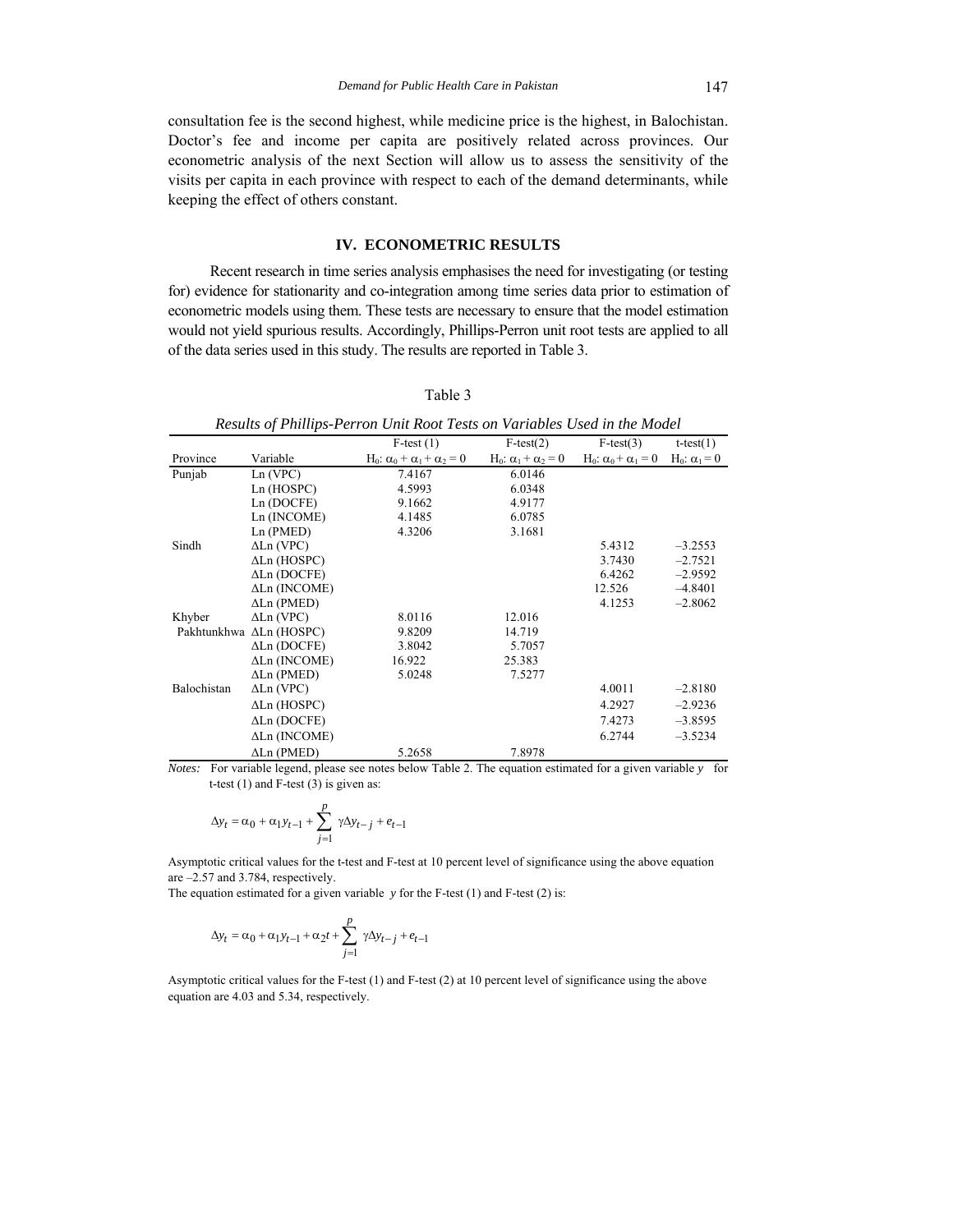Results reported in Table 3 confirm that all of the data series used for Punjab are integrated of order zero (i.e., I(0)), and hence the estimation of the model given by the Equation (2) would not yield spurious results. Therefore, the model given by the Equation 2 is estimated for Punjab with the addition of the variable *T* that accounts for the time trend. Results of this exercise are reported in Table 4.

|                       |                  |               | Model Estimates for Punjab, Sindh, Khyber Pakhtunkhwa and Balochistan |              |
|-----------------------|------------------|---------------|-----------------------------------------------------------------------|--------------|
|                       |                  |               | Model Equation 3                                                      |              |
|                       | Model Equation 2 |               | Error Correction Model                                                |              |
| Variable <sup>a</sup> | Punjab           | Sindh         | Khyber Pakhtunkhwa                                                    | Balochistan  |
| Ln (HOSPC)            | $3.1599**$       | $6.6768**$    | $-7.5582$ <sup>*</sup>                                                | $2.7145$ **  |
|                       | (5.028)          | (4.754)       | $(-2.124)$                                                            | (3.147)      |
| Ln (DOCFE)            | $0.84649**$      | $1.2633**$    | $-6.2606$ **                                                          | 0.40214      |
|                       | (3.068)          | (3.978)       | $(-4.292)$                                                            | (0.8543)     |
| Ln(INCOME)            | $0.58216*$       | $-2.9310$ **  | $-1.3687$                                                             | $-0.68622$   |
|                       | (2.076)          | $-(6.069)$    | $(-0.4610)$                                                           | $(-0.6806)$  |
| Ln (PMED)             | $-0.16337$       | $-1.1600$     | $-5.7969$ <sup>*</sup>                                                | $-1.0185$    |
|                       | $(-1.035)$       | $-(0.9885)$   | $(-2.187)$                                                            | $(-0.8424)$  |
| $Ln (VPC)_{t-1}$      | $0.43679**$      | $-0.87355$ ** | $0.61074***$                                                          | $1.3711***$  |
|                       | (2.668)          | $-(3.450)$    | (3.104)                                                               | (4.498)      |
| $e_{t-1}$             |                  | $-1.5119$ **  | $-1.6605***$                                                          | $-1.2341$ ** |
|                       |                  | $-(4.454)$    | $(-5.697)$                                                            | $(-3.358)$   |
| T                     | $0.13343***$     |               |                                                                       |              |
|                       | (5.704)          |               |                                                                       |              |
| Constant              | 21.819**         | $-0.01949$    | 0.03551                                                               | 0.10105      |
|                       | (4.000)          | $(-0.8381)$   | (0.1541)                                                              | (0.9565)     |
| ${\bf N}$             | 17               | 13            | 16                                                                    | 16           |
| Df                    | 10               | 6             | 9                                                                     | 9            |
| R <sub>2</sub>        | 0.99             | 0.90          | 0.83                                                                  | 0.67         |
| Adj.R2                | 0.98             | 0.81          | 0.71                                                                  | 0.45         |
| D.W.                  | 2.1570           | 2.4707        | 1.9337                                                                | 2.2351       |
| D.H                   | $-1.4497$        | $-2.6429$     | 2.3446                                                                | $-1.2402$    |

Table 4

*Notes*: <sup>a</sup> The error correction model includes the error correction term  $e_{t-1}$  and the first differences of the other variables. Values reported in parentheses are the t-ratios for coefficients.<br>\* Statistically significant at 10 percent level.<br>\*\* Statistically significant at 5 percent level.

Variable legend provided under Table 2.

Results of the unit root tests indicate that many of the data series for the other three provinces are not integrated of order zero. However, the first differences of all of those series are found to be stationary (i.e., the data series are integrated of order one, I(1)). The results of the unit root tests that confirm their stationarity are also reported in Table 3. The Phillips tests of cointegration are then applied to verify evidence of a long run equilibrium relationship among these variables in each of the provinces. In the presence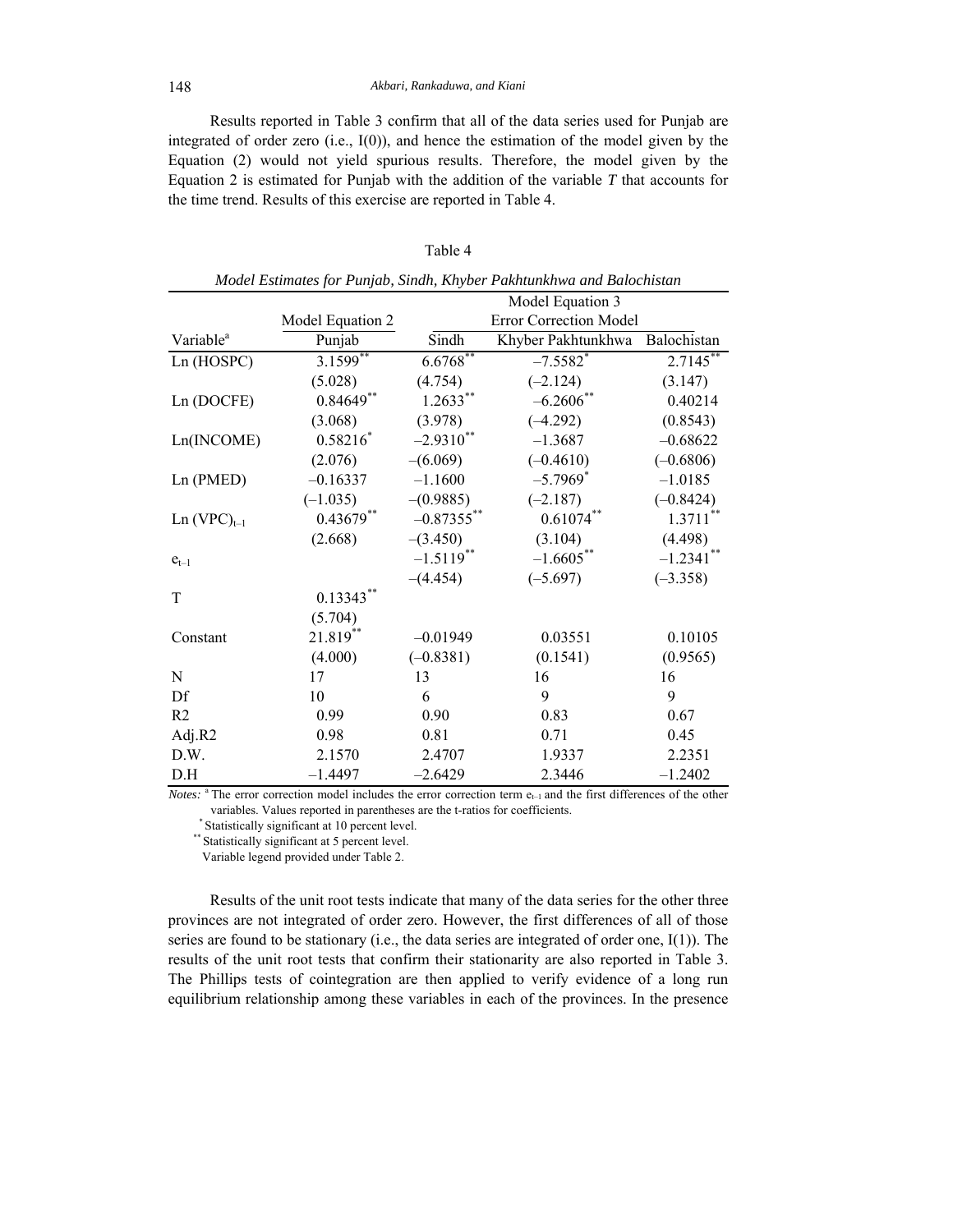of such evidence, an appropriately specified error correction model, derived from the model Equation (2), is estimated.

The error correction model specified in this study is given by the following equation:

$$
\Delta Ln (VPC)_t = \beta_0 + \beta_1 \Delta Ln (HOSPC)_t + \beta_2 \Delta Ln (DOCFE)_t + \beta_3 \Delta Ln (INCOME)_t + \beta_4 \Delta Ln (PMED)_t + \beta_5 \Delta Ln (VPC)_{t-1} + \beta_6 e_{t-1} + \nu_t \qquad \dots \qquad \dots \qquad \dots \qquad (3)
$$

The evidence for a long run relationship (i.e., cointegration) in terms of Phillips tests is present in the case of Sindh. Accordingly, the error correction formulation is considered the appropriate model to be estimated for that province. However, we estimated the error correction model for all of the three provinces for which all the data series were found to be integrated of order one and have reported those results in Table 4.

# **V. DISCUSSION OF RESULTS**

Based on the results of Phillips Perron unit root tests and Phillips tests of cointegration, we estimated the model given by Equation 2 for Punjab and the model given by Equation 3 for the rest of the provinces. The results of this exercise are summarised in Table 4. The estimated coefficients are the demand elasticities with respect to explanatory variables included in the model. These explanatory variables include the number of government hospitals per capita, doctors' fee per visit at private hospitals, income level per capita, price of medicine, and the number of outpatient visits per capita.

The estimated demand elasticity with respect to the hospitals per capita (HOSPC) are greater than unity in absolute value for all the four provinces. The estimates for Punjab, Sindh and Balochistan are positive and statistically significant at the 5 percent level of significance. The estimate for Khyber Pakhtunkhwa is negative and significant at 10 percent level of significance. The negative sign for Khyber Pakhtunkhwa appears puzzling and may be partly due to a strong aversion to treatment outside of home. Greater availability of health professionals that accompanies a public hospital may create a higher demand for treatment at home, especially in case of women in Khyber Pakhtunkhwa. This interpretation however needs further investigation by a survey of preferences among patients, women in particular. The lowest elasticity value in Balochistan is perhaps also reflecting lower quality of public health care in that province where the share of public health care expenditure has declined in total public expenditures over the period covered in this study.

The estimated elasticity with respect to doctors fee (DOCFE) is statistically significant at 5 percent level of significance for all the provinces but Balochistan. The estimated elasticity value is positive in Punjab and Sindh and negative in Khyber Pakhtunkhwa, indicating that patients in the first two provinces view health services provided at OPDs in public hospitals as substitutes for services provided at private clinics, while patients in Khyber Pakhtunkhwa view them as complementary goods. The Khyber Pakhtunkhwa result could be an indication that patients in that province view public and private health care as a collective good and reduce their demand to all health care provided outside of home when consultation fee at private clinics rises. They may be seeking home care when fee charged at a private clinic increases. This explanation can only be confirmed or rejected by further research. The statistically insignificant effect of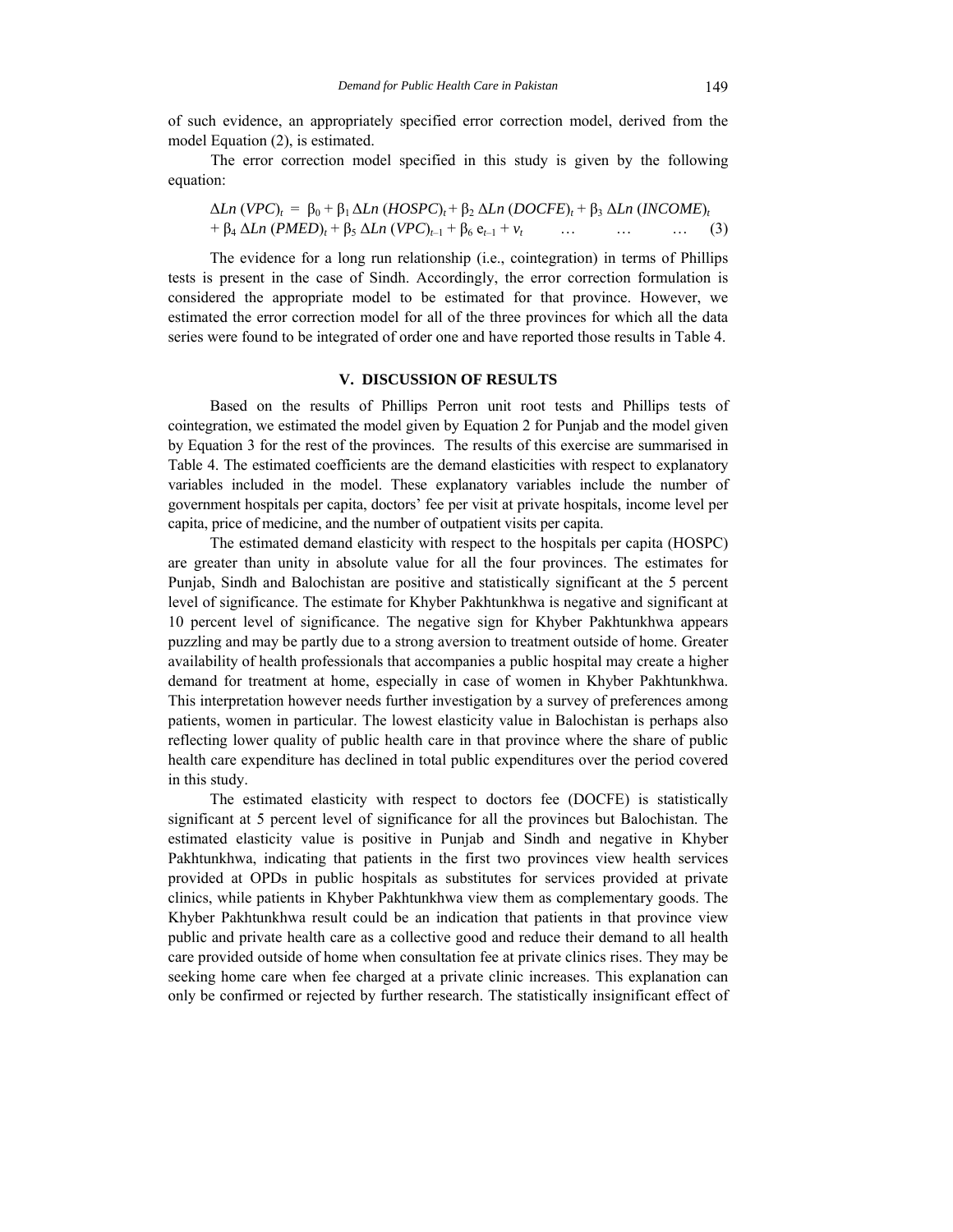DOCFE in Balochistan is consistent with the lowest availability of hospitals per capita in that province.

Among the four provinces, Sindh is the only province where the estimated income elasticity is found to be significant at 5 percent level of significance. In case of Punjab, the estimated income elasticity is found to be significant only at 10 percent level of significance and is positive only in that province. However, the demand for OPD services is income inelastic, as the income elasticity value is lower than unity. In Khyber Pakhtunkhwa and Balochistan, income has no statistically significant effect on the demand for public health care, i.e., demand is income inelastic in these two provinces as well. The income inelasticity of public health care in most of the provinces of Pakistan indicates that health care is generally viewed as a necessity in that country.<sup>9</sup> The perfect income inelasticity of demand in Khyber Pakhtunkhwa and Balochistan may be due to lower per capita income levels in these two provinces which are also home to a large number of refugees from Afghanistan. Sindh is the only province where public health care is viewed as inferior good which could be due to greater availability of private health care in that province but this needs further investigation.

The estimated elasticities with respect to price of medicine (PMED) are negative in all of the provinces, as expected, but not statistically significant at 5 percent level of significance in any of the provinces. In Khyber Pakhtunkhwa, the estimated elasticity value is the highest in magnitude and is significant at the 10 percent level of significance. Hence, patient visits are inelastic with respect to the price of medicine, particularly in the provinces of Punjab, Sindh and Balochistan.

The estimated coefficient of the lagged visits per capita which captures the effect of past behaviour is significant at 5 percent level of significance in all of the provinces. The estimate is positive for Punjab, Khyber Pakhtunkhwa and Balochistan. In these provinces, the higher the demand in the past, the higher the demand in the present. In contrast, the estimated coefficient for the province of Sindh indicates that the higher the demand in the past the lower the present demand in that province. The positive sign is an indication of repeat patient visits in three provinces, but not in Sindh.

# **VI. SUMMARY, CONCLUDING REMARKS AND DIRECTIONS FOR FUTURE RESEARCH**

The present study provided a model of demand for health services to analyse the demand for outpatient visits to OPDs at government hospitals in the four provinces of Pakistan. The model was estimated using the annual time series data from 1989 to 2006. Based on the results of the unit root tests (Phillips Perron unit root tests) and cointegration tests (Phillips tests) performed on the data, an error correction formulation of the model is estimated for Sindh, Khyber Pakhtunkhwa and Balochistan. The explanatory variables included the number of government hospitals per capita, doctors' fee per visit at a private clinic, income per capita, the price of medicine and the number of outpatient visits per capita in the previous period.

<sup>9</sup> The PSLM survey of 2007-08 indicated that the percentage of respondents in Punjab who indicated their reason for not using a public hospital to be its distance from their place of residence is the highest, about 26 percent, among all four provinces [Pakistan (2009)]. If public hospitals are not evenly distributed in the province, then the positive income elasticity can be justified as poor are unable to travel long distance to a public hospital. This aspect of our result needs further research.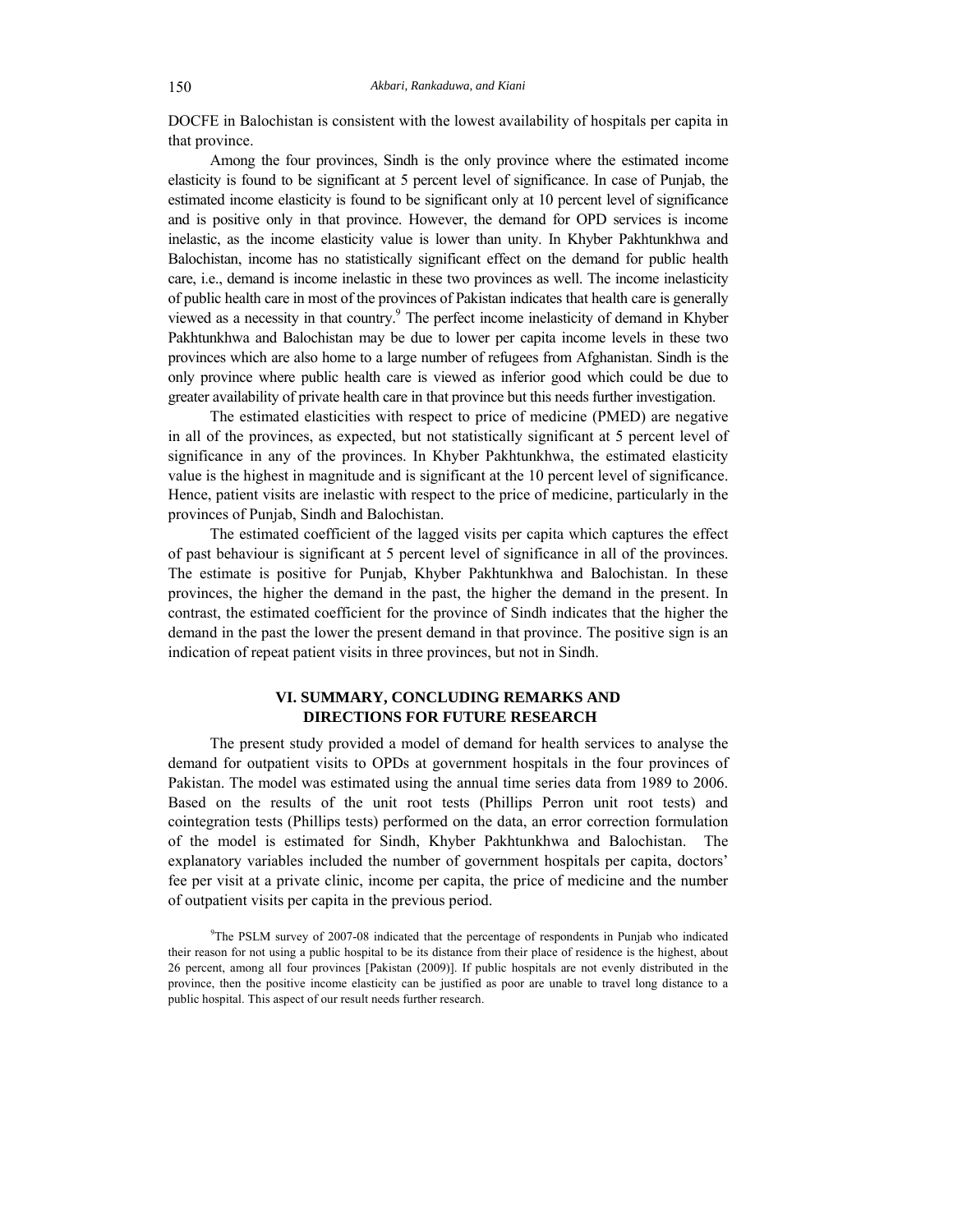The estimated coefficients of any explanatory variable do not display uniformity in terms of the sign or the magnitude across the four provinces. However, all the explanatory variables can be identified as empirically significant determinants of the demand for health care at OPDs in government hospitals as the estimate for any given explanatory variable is significant at the 10 percent level of significance at least for one among the four provinces. We believe differences in the estimated elasticities across the provinces could be due to two main reasons: First, they could partly reflect the differences in the dominant culture and customs that influence the choice of patients among home care, private health care and public health care services. Indeed, Ali, Bhatti and Kuroiwa (2008) have found that cultural norms dictate women's utilisation of maternal health care facilities in the provinces of Khyber Pakhtunkhwa and Punjab. Second, these results could also be a reflection of differential quality of health care offered at public hospitals in Pakistan in different provinces. For example, the declining share of health care spending in total public spending in Balochistan could have resulted in lower quality of health care in that province than in others and is probably reflected in lower coefficient of the hospital per capita variable in that province. Available data do not allow us to identify the extent to which cultural norms and quality of health care delivery result in differential utilisation of public services across the four provinces. However, to gain more insights into the above results, one can classify the data into urban and rural regions, because rural population is usually more reliant on traditional and religious values. To assess the effects of quality differences in health care, one may construct the appropriate provincial health quality measures.

In most provinces, the demand for health care is positively related to the availability of health services, the doctors' fees at private clinics, and the past level of demand. The demand is negatively related with the price of medicine in majority of provinces. The elasticity of demand with respect to the number of hospitals per capita is the highest of all estimated elasticities. As such, the availability of services is perhaps the most significant determinant of the demand for health care in Pakistan. The negative value of this elasticity in Khyber Pakhtunkhwa is an indicator of general aversion to out-of-home care which is substituted for home care with greater availability of health professionals accompanying government hospitals. The results confirm the fact that services provided at OPDs in public hospitals and in private clinics are substitutes in most parts of Pakistan and, based on the test of significance, are viewed as inferior goods only in the province of Sindh. Income does not have an effect on public health care demand in the Khyber Pakhtunkhwa and Balochistan provinces, while it does have a positive effect in Punjab.

There are two main policy implications of this study: First, public policy should be sensitive to different economic, cultural and religious practices in each province that play their role in health care demand.<sup>10</sup> Second, accessibility of health care providers is an important determinant of health care demand. Hence, the lack of demand for public health care services should not be viewed as indicating patients' preference for private health care services rather the lack of availability of health care services in the public sector. According to the PSLM (2007-08), about 46 percent of patients do not use a public sector hospital in Pakistan either because it is too far away from their home or

<sup>&</sup>lt;sup>10</sup>We suggest a future research should investigate the impacts of cultural and social factors in determining the demand for health care in Pakistan more directly.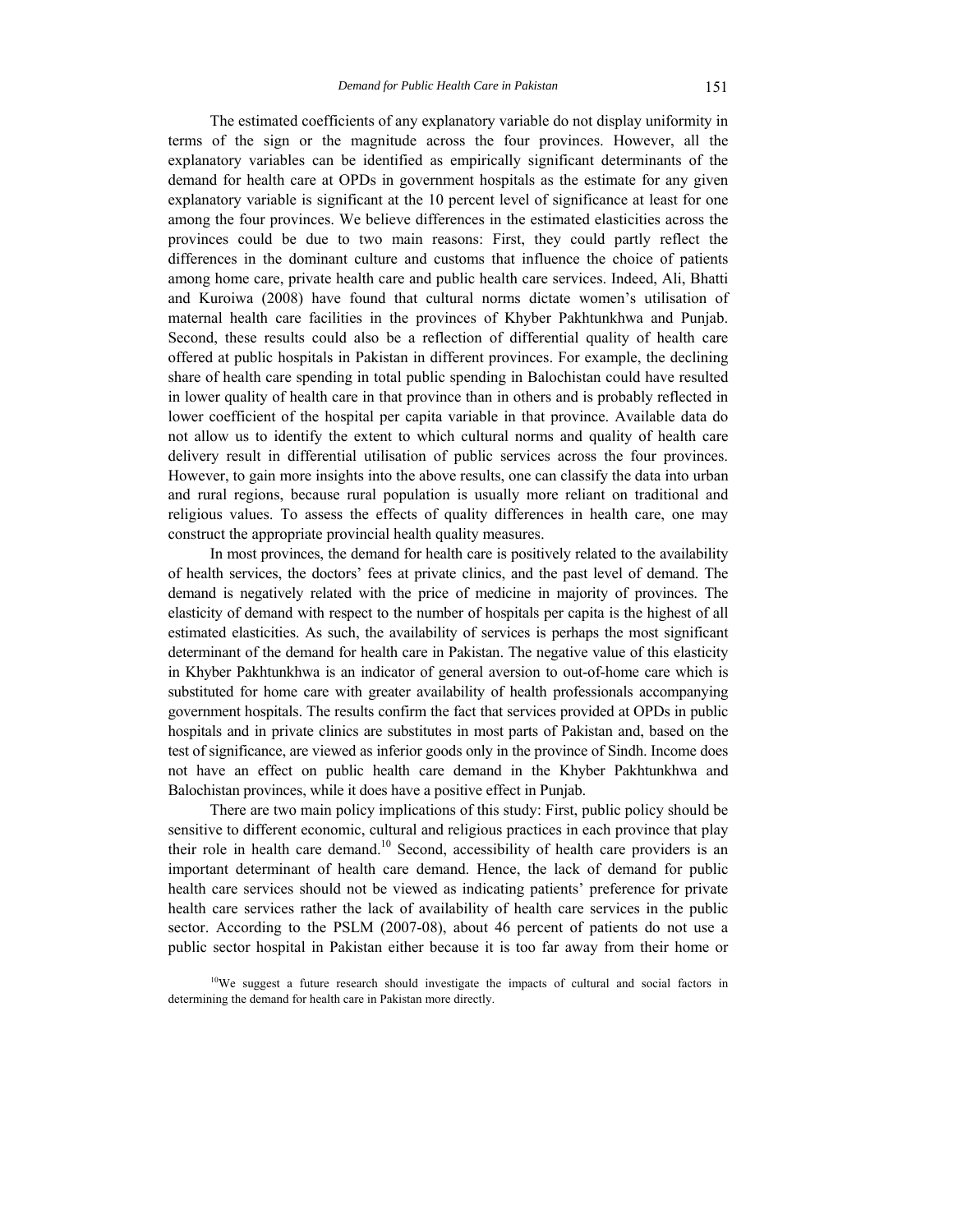because there is none available in their region. Health policy may consider opening smaller and cost-effective health care units on a larger scale in the country. By doing so, the current regressive nature of public health care expenditures in Pakistan as indicated by Akram and Khan (2007) can also be addressed.

The markets for health care in many developing countries undergo significant transformations as a result of such factors as the increase in the participation of both the public and private sectors and the improvements in the level of health education among the general public. Higher level of understanding of both demand and supply sides of these markets is essential for effective policy-making in health related sectors in these countries. The level of interest found in the empirical research on demand side studies of health markets does not match the interest in supply side studies of these markets, in developing countries in particular. The difficulties of finding quality data may have been partly responsible for the low level of interest in empirical investigations of health markets in developing countries. Pakistan is no exception in this regard. For example, focusing specifically on United Nation's Emergency Obstetric Care (UN EmOC) indicators of maternal morbidity and mortality, Ali and Kuroiwa (2007) found poor record keeping practices in the health care facilities of the Khyber Pakhtunkhwa and Punjab. Yet, the present study focuses on the demand side of the health care market using the best available data obtainable from the domestic data sources in Pakistan. To the best of our knowledge, this is the first attempt to empirically estimate demand functions for health care for four provinces of Pakistan. Our economic model is based on sound economic theory and a strong econometric analysis. In our view, the quality of data used in this study cannot be significantly different from those used in any other empirical study in Pakistan based on time series data. It is also not known to us as to what extent the quality of our data have differentially affected our results across the four provinces. A curious researcher may corroborate our results with future survey data that focus on economic determinants of health care demand in Pakistan.

#### **REFERENCES**

- Akin, J., K. Guilkey David, and Denton E. Hazel (1995) Quality of Services and Demand for Health Care in Nigeria: A Multinomial Probit Estimation. *Social Science and Medicine* 1527–1537.
- Akram, M. and F. Khan (2007) Health Care Services and Government Spending in Pakistan. Pakistan Institute of Development Economics, Islamabad (PIDE Working Paper 2007: 32).
- Ali, M. and C. Kuroiwa (2007) Accurate Record Keeping in Referral Hospitals in Pakistan's North West Frontier Province and Punjab: A Crucial Step Needed to Improve Maternal Health. *Journal of Pakistan Medical Association* 443–446.
- Ali, M., M. Bhatti, and C. Kuroiwa (2008) Challenges in Access to and Utilisation of Reproductive Health Care in Pakistan. *Journal of Ayub Medical College Abbottabad* 20:4, 3–7.
- Aljunid, S. (1995) The Role of Private Medical Practitioners and their Interactions with Public Health Services in Asian Countries. *Health Policy and Planning* 10, 333–49.
- Asfaw, A., Joachim Von Braun, and Stephan Klasen (2004) How Big is the Crowdingout Effect of User Fees in the Rural Areas of Ethiopia: Implications for Equity and Resources Mobilisation. *World Development* 2065–2081.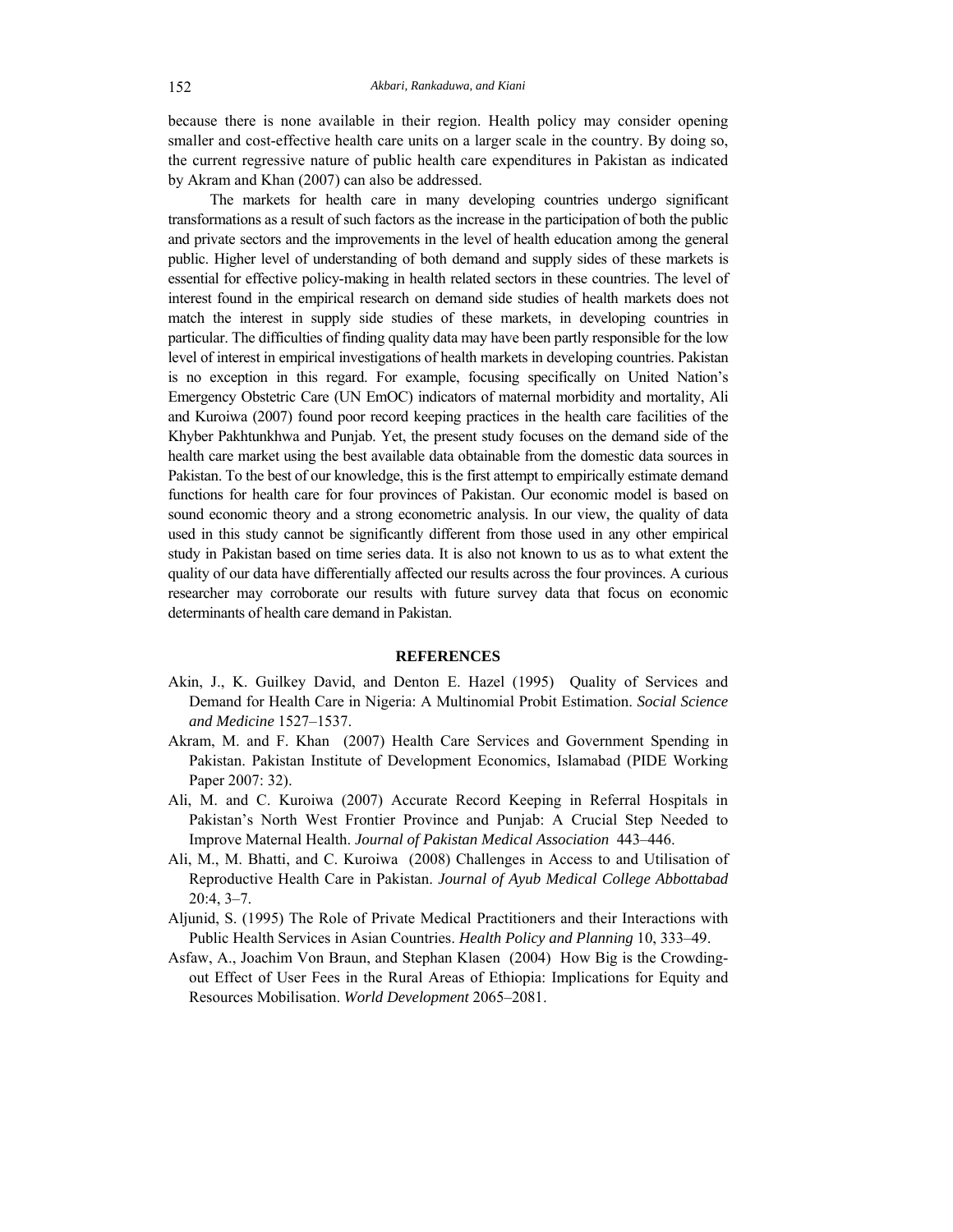- Brugha, R. and A. Zwi (1998) Improving the Quality of Private Sector Delivery of Public Health Services: Challenges and Strategies. *Health Policy and Planning* 13, 107–120.
- Central Intelligence Agency (2009) *The World Factbook—Pakistan.* (https://www.cia.gov/library/publications/the-world-factbook/geos/pk.html#People, Accessed August 28-2009).
- Ching, Panfila (1995) User Fees, Demand for Children's Health Care and Access Across Income Groups: The Phiiappine Case. *Social Science and Medicine,* 37–46.
- Durr-e-Nayab (2008) Demographic Dividend or Demographic Threat in Pakistan. *The Pakistan Development Review* 47:1, 1–26.
- Falvo, D. R. (2004) *Effective Patient Education: A Guide to Increased Compliance.* Jones and Bartlett Publishers.
- Folland, S., A. Goodman, and M. Stano (2009) *Economics of Health and Health Care*. (6th Edition). Prentice Hall.
- Lönnroth K, TU Tran, LM Thuong, HT Quy, and V. Diwan (2001) Can I Afford Free Treatment? Perceived Consequences of Health Care Provider Choices Among People with Tuberculosis in Ho Chi Minh City, Vietnam. *Social Science Medicine* 52, 935– 48.
- Mwabu, Germano, Martha Ainsworth, and Andrew Nyamete (1993) Quality of Medical Care and Choice of Medical Treatment in Kenya: An Empirical Analysis. *The Journal of Human Resources* 838–862.
- Pakistan, Government of (1995) *Situation Analysis of Health in Pakistan*. Islamabad: Ministry of Health.
- Pakistan, Government of (2009) *PSLM- 2004-05, 2007-08—Pakistan Social and Living Standards Management Survey*. Islamabad: Federal Bureau of Statistics.
- Swan, M. and A. Zwi (1997) *Private Practitioners and Public Health: Close the Gap or Increase the Distance*. London: London School of Hygiene and Tropical Medicine.
- Toor, I. A. (2001) Determinants of Health Expenditure and its Distributional Impact on Various Income Groups in Pakistan. Applied Economics Research Centre, University of Karachi. (Master of Philosophy Thesis.)
- Valery, E. (2002) Biomedical Service Delivery for Women in Northern Pakistan: Ideological Contrasts and Social Resistance. Faculty of Graduate Studies, The University of British Columbia. (Master of Arts Thesis.)
- World Bank (1993) *Health Sector Study Islamic Republic of Pakistan: Key Concerns and Solutions.* Washington, DC. 65–80.
- Xu, Ke, D. Evans, P. Kadama, J. Nabyonga, P. Ogwal, P. Nabukhonzo, and A. Aguilar (2006) Understanding The Impact of Eliminating User Fees: Utilisation and Catastrophic Health Expenditures in Uganda. *Social Science and Medicine*, 866–876.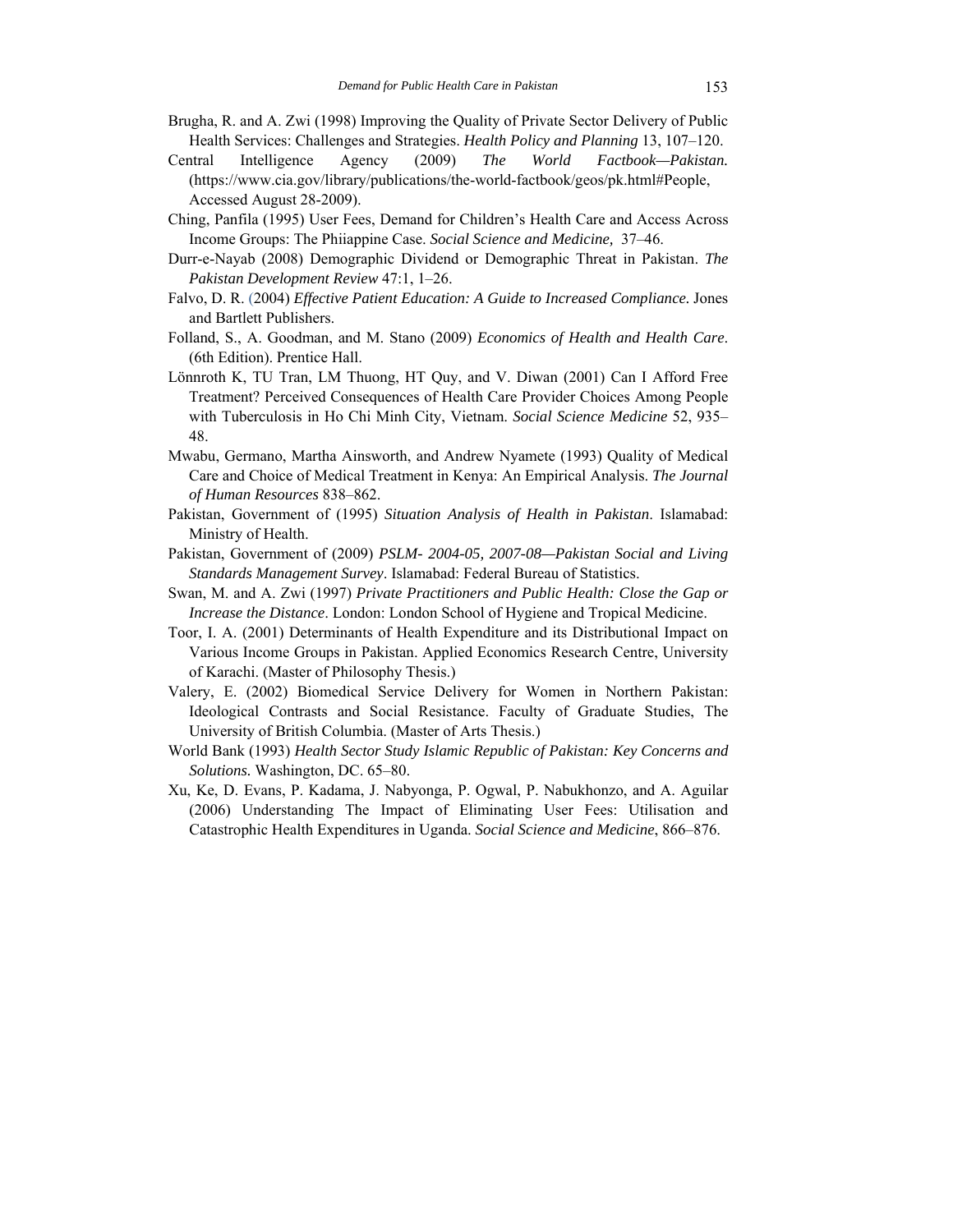# **Price Hikes, Economic Reforms and Causality in Money, Income and Prices: Evidence from Pakistan**

FAZAL HUSAIN and ABDUL RASHID\*

This study extends the analysis of causality by Husain and Rashid (2008) by examining the shift in the variables due to the price hikes in Pakistan in the early 1970s. We investigate the causal relations between real money and real income, between nominal money and nominal income, and between nominal money and prices using the annual data set from 1959-60 to 2003-04. Moreover, we examine the stochastic properties of the variables used in the analysis, and take care of the shifts in the series due to price hikes and liberalisation measures through dummy variables. The results indicate significant shifts in the variables during the sample period. In this context, the shift that occurred due to price hikes in the early 1970s seems to be more important to be incorporated in the analysis. The study finds the active role of money as the leading variable in changing prices without any feedback. In the earlier studies on income the feedback mechanism of money is found missing perhaps because of overlooking the shift in the macro economic variables in the early 1970s.

*JEL classification*: E3, E4, N3 *Keywords:* Money, Income, Prices, Price Hikes, Causal Relations, Pakistan

# **I. INTRODUCTION**

Money, Income, and Prices are important macroeconomic variables which play a crucial role in an economy. In this context, the role of money in the determination of income and prices has long been debated particularly between the Keynesians and the Monetarists who hold opposite views in this regard. The Monetarists claim that money plays an active role and leads to changes in income and prices. In other words, changes in income and prices in an economy are mainly caused by the changes in money stocks. That is, the direction of causation runs from money to income and prices without any feedback. The Keynesians, on the contrary, argue that money does not play an active role in changing income and prices. In fact income plays the leading role in changing money stocks via demand for money implying that the direction of causation runs from income to money without any feedback. Similarly, changes in prices are mainly caused by structural factors.

Fazal Husain <fazal.husain1960@gmail.com> is Chief of Research at the Pakistan Institute of Development Economics, Islamabad. Abdul Rashid <ecp09ar@sheffield.ac.uk> is associated with International Islamic University, Islamabad.

*Authors' Note:* The authors are grateful to the referees for their useful comments.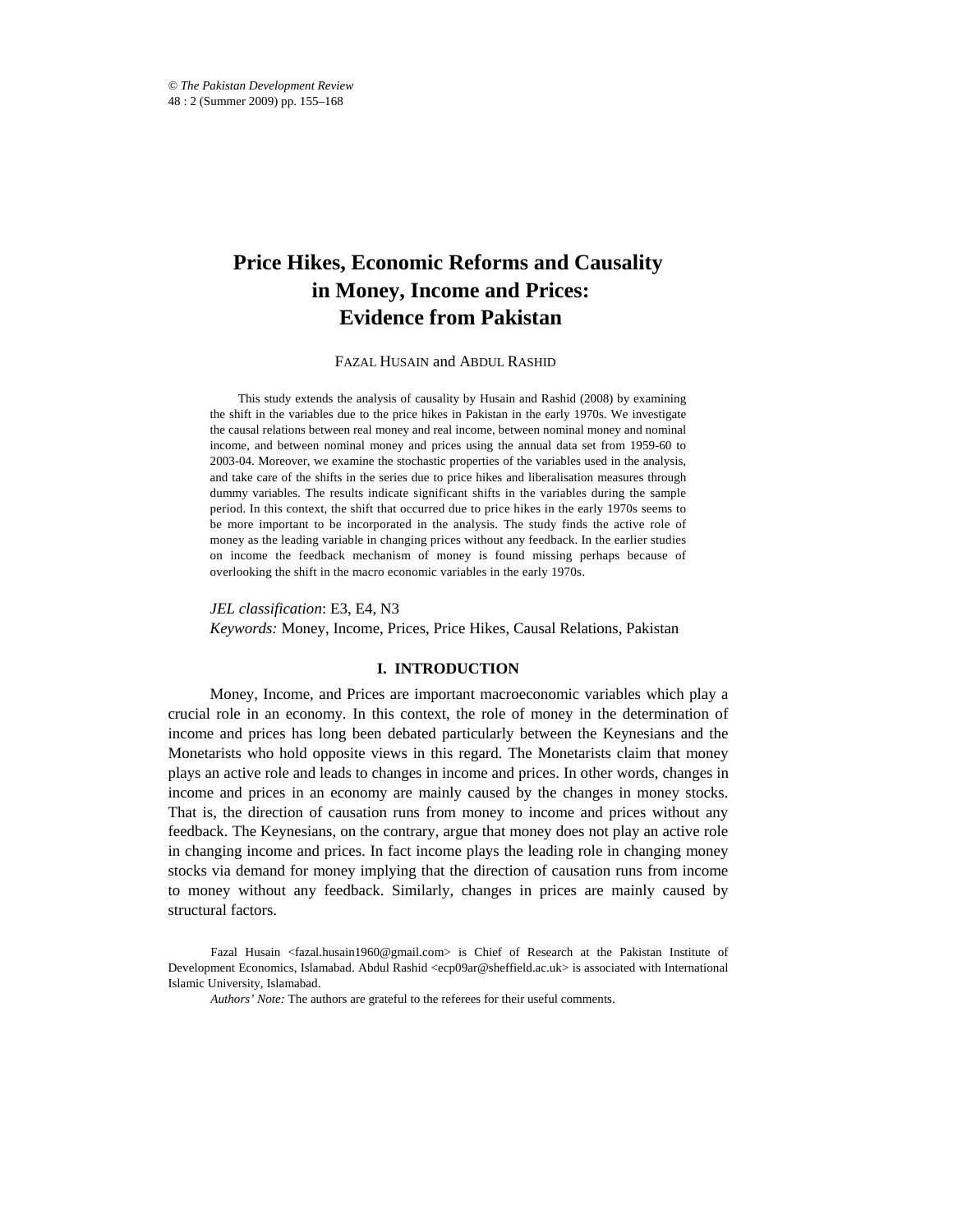The empirical evidence in this regard also remains inconclusive. For example, Sims (1972) examining the causal relationship between money and income in the US economy found the evidence of a uni-directional causality from money to income. Similarly, Brillembourg and Khan (1979) using a longer data set found a unidirectional causality from money to income and prices in the U.S. as claimed by the Monetarists. However, the other studies on the issue reported opposite or different results. For example, Williams, Goodhart, and Gowland (1976) found unidirectional causality from income to money in the UK economy as suggested by the Keynesians. On the other hand, Barth and Bennett (1974), and Lee and Li (1983), found the evidence of a bi-directional causality between income and money in the economies of Canada and Singapore. However, regarding money-prices causality, the evidence seems to be consistent as the results of Williams, Goodhart, and Gowland (1976) and Lee and Li (1983) are similar to that of Brillembourg and Khan (1979); that is, a unidirectional causality from money to prices.

In Pakistan too the issue has long been investigated but with different results. For example, Khan and Siddiqui (1990) found uni-directional causality from income to money and bi-directional between money and prices. On the other hand, Bengali, Khan, and Sadaqat (1999) found a bi-directional causality between money and income and uni-directional from money to prices. Abbas (1991) also found bidirectional causality between money and income in Pakistan while performing the causality test in Asian countries. Jones and Khilji (1988) while analysing causal relationship between money and prices in Pakistan found the evidence of a bidirectional causality with money supply leading. But Siddiqui (1989) found bidirectional causality between the two with prices leading. Finally, Husain and Rashid (2008) in a comprehensive investigation on the issue which covers a longer data set, uses both the real and nominal terms of money and income, and mindful of the shifts in the series due to the economic liberalisation programme, found the evidence of a unidirectional causality from income to money and from money to prices. The study does not find the role of money in increasing national income even after taking care of liberalisation measures.

This study, extending Husain and Rashid (2008), attempts an investigation of the causal relationship between money and income and between money and prices while being cognisant of another important shift in Pakistan's economic data. The price hikes in the early 1970s, generally termed as Oil Price Shocks, had significant impact not only on the economy of Pakistan but also on the economies the world over. We investigate the causal relations between real money and real income, between nominal money and nominal income, and between nominal money and prices using the data set from 1959-60 to 2003-04 with due regard to the stochastic properties of the variables used in the analysis. In addition, we take note of the two shifts, that is, the shifts due to price hikes as well as due to economic reforms together.

The rest of the paper is organised as follows. The next section discusses the data and outlines the methodology to test the stochastic properties of the variables and their interrelationship. Section III presents the descriptive statistics regarding money, income, and prices as well as the stochastic properties of these variables. Sections IV, V, and VI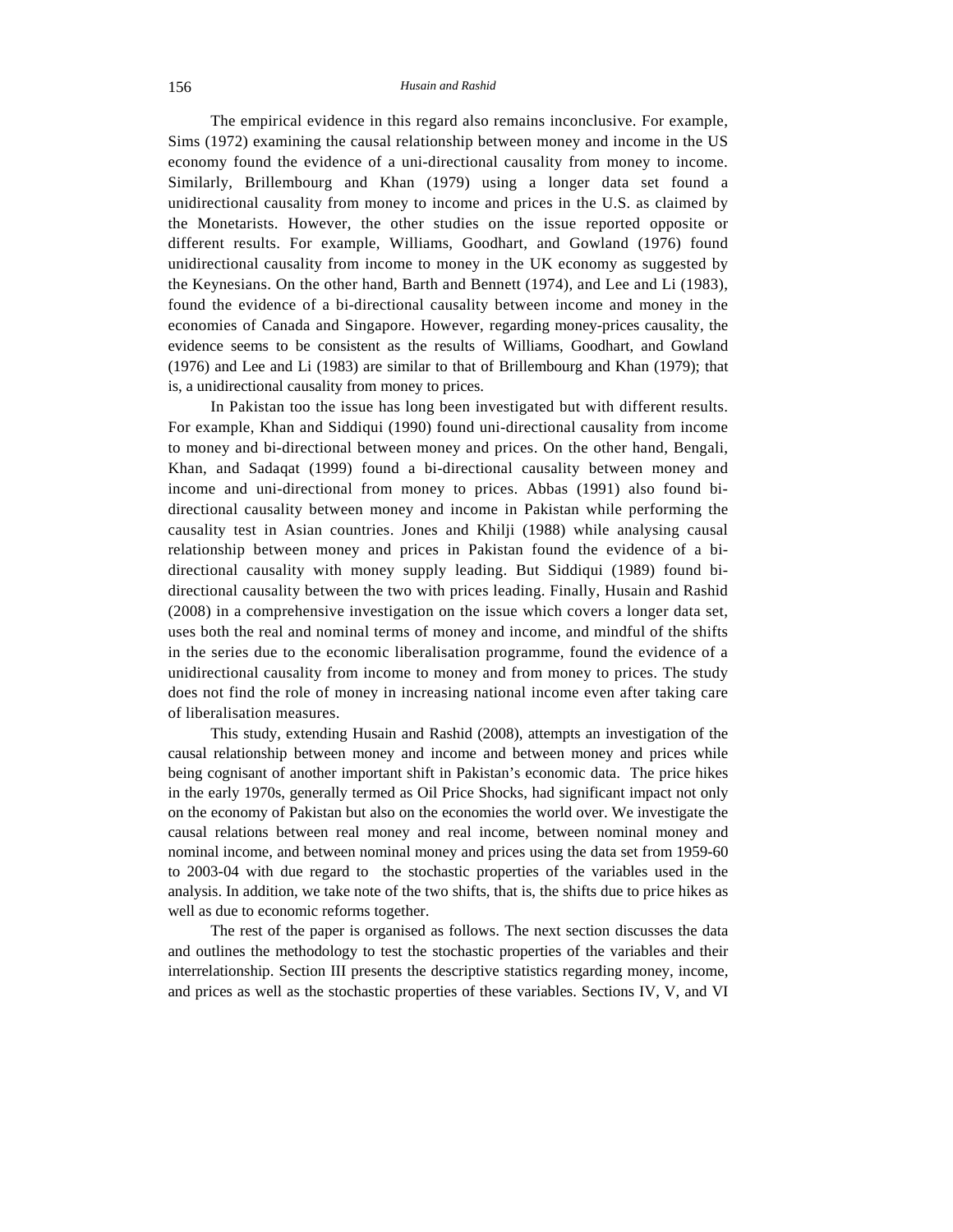examine causal relations between real money and real income, nominal money and nominal income, and nominal money and prices respectively. The final section contains the summary and conclusions.

#### **II. DATA AND METHODOLOGY**

We use annual data from 1959-60 to 2003-04 to investigate the causal relations of money with income and prices in Pakistan. The Gross National Product (GNP) at current prices and constant prices of 1980-81 are used as nominal and real income, broad measure of money (M2) and GDP Deflator with base 1980-81 are used as Money and Prices, respectively. Finally, real money is obtained by deflating M2. The principal data source is the *National Accounts of Pakistan*, prepared by the Federal Bureau of Statistics. The other data sources include *Economic Surveys* by the Finance Division and *Annual Reports* by the State Bank of Pakistan.

We start by presenting the descriptive statistics that show the basic characteristics of the variables used in the analysis. The formal investigation, however, starts with examining the stochastic properties of the variables used in the analysis. Hence, the Unit Root Test is performed on the variables to test the stationarity of the variables. In this context, the widely used Augmented Dickey Fuller (ADF) test is used. We also use Phillips-Perron (PP) tests which is robust to a wide variety of serial correlation and heteroskedasticity, where the truncation lag parameters are determined following Schwert's (1987). Next, we apply the Engle-Granger Co-integration test to explore the long run relations among the variables. Finally, the causal relationships between these variables are examined through Granger causality and/or Error Correction Models (ECM). In all cases lag lengths are decided on the basis of minimum Final Prediction Error (FPE) and Akaike Information Criteria (AIC).

The sample period, 1959-60 to 2003-04, has been subjected to various changes due to economic and political events. In this context an important event that is likely to significantly affect the variables used in the analysis is the economic liberalisation programme started in the early 1990s. Husain and Rashid (2008) taking note of the event did not find any significant change in the role of money in the causality analysis. We extend their analysis by referring to another event that significantly affected the macro variables in Pakistan in the early 1970s i.e., the price hikes that in fact affected the economy significantly around the world. Moreover, we take note of the two events together. Hence we include a dummy from 1972-73 onwards to reflect the effects of price hikes and a dummy from 1991-92 onwards to refer to the economic reforms.

# **III. MONEY, INCOME, AND PRICES IN PAKISTAN**

We start, following Husain and Rashid (2008), by presenting the descriptive statistics of the variables used in the analysis for both the full sample and the two subsamples. Though the number of observations in sub-sample I is very low relative to the observations in sub-sample II, it can provide some insights regarding the percentage changes in the variables. The results are shown in Table 1.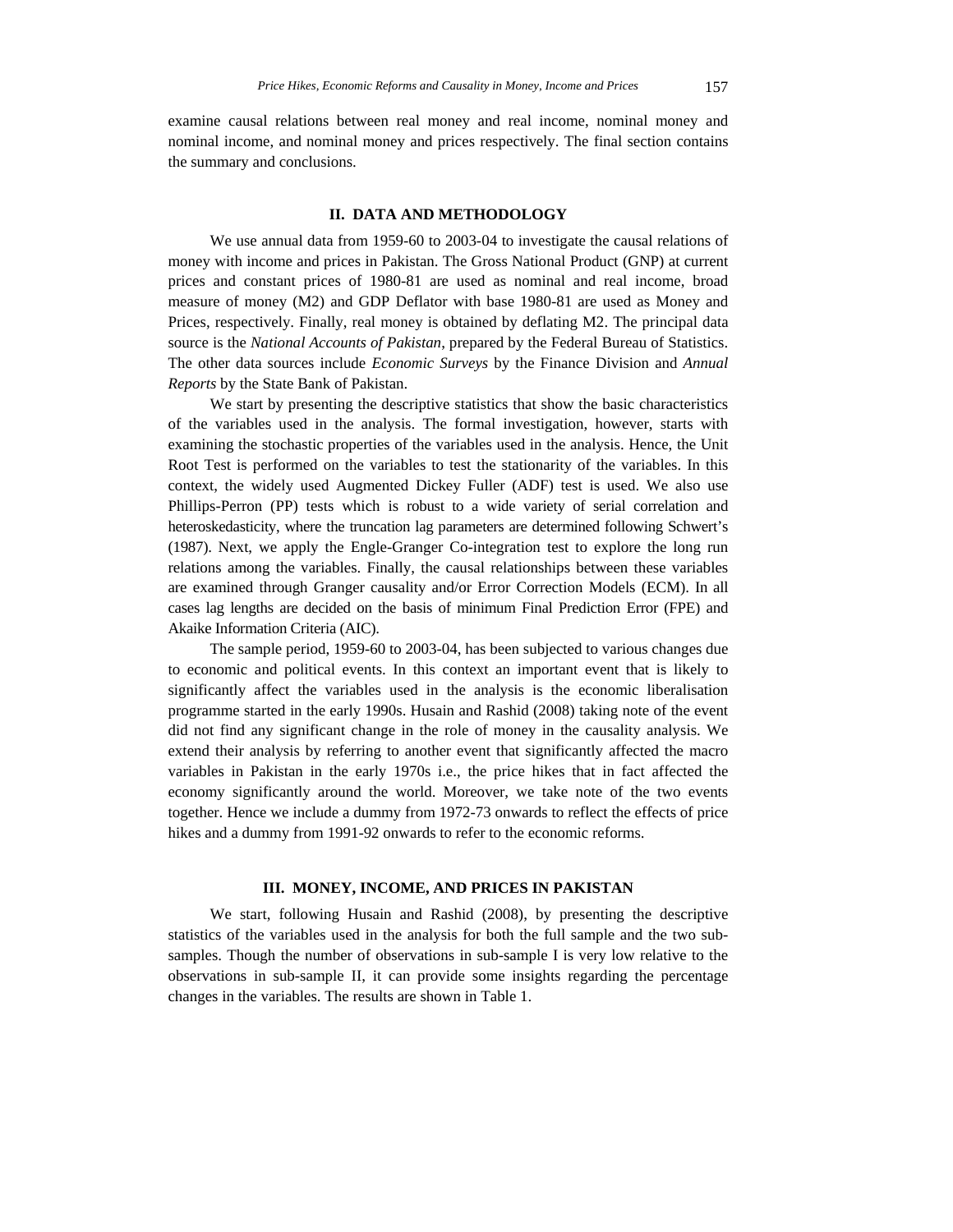| ٧ |
|---|
|---|

|                     | Real<br>Money | Nominal  | Real<br>Money Income                   | Nominal<br>Income | Prices   |
|---------------------|---------------|----------|----------------------------------------|-------------------|----------|
|                     |               |          | Full Sample: $(1960-61 - 2003-04)$     |                   |          |
| Mean                | 0.0605        | 0.1325   | 0.0540                                 | 0.1262            | 0.0720   |
| Std. Dev.           | 0.0697        | 0.0541   | 0.0242                                 | 0.0491            | 0.0499   |
| <b>Observations</b> | 44            | 44       | 44                                     | 44                | 44       |
|                     |               |          | Sample I: (1960-61 – 1971-72)          |                   |          |
| Mean                | 0.0728        | 0.1010   | 0.0646                                 | 0.0910            | 0.0282   |
| Std. Dev.           | 0.0434        | 0.0385   | 0.0263                                 | 0.0326            | 0.0332   |
| <b>Observations</b> | 12            | 12       | 12                                     | 12                | 12       |
|                     |               |          | Sample II: (1972-73 – 2003-04)         |                   |          |
| Mean                | 0.0559        | 0.1444   | 0.0500                                 | 0.1394            | 0.0885   |
| Std. Dev.           | 0.0774        | 0.0548   | 0.0225                                 | 0.0481            | 0.0451   |
| <b>Observations</b> | 32            | 32       | 32                                     | 32                | 32       |
|                     |               |          | <b>Equality of Means and Variances</b> |                   |          |
| Mean (t-value)      | 0.91          | $2.94**$ | 1.70                                   | $3.81**$          | $4.83**$ |
| Variance (F-value)  | $3.18**$      | $2.02*$  | 1.36                                   | $2.17**$          | 1.84     |

*Descriptive Statistics for Growth in Money, Income, and Prices*

*Note:* \*\*\*,\*\*, and \* represent significance at 1 percent, 5 percent and 10 percent.

The table shows an average annual expansion of around 13 percent in nominal money. With an expansion of around 7 percent in prices, the real money has expanded by 6 percent. Similarly, nominal and real incomes have increased over time with an expansion of 12.6 percent and 5.4 percent respectively. The table further shows the descriptive statistics for the two sub-samples. Sub-sample I covers the period before the price hikes, whereas sub-sample II represents the periods after the price hikes. Moreover, we also conduct the tests for equality of means and variances between the two sub-samples. The results indicate significant increase in the means of the two nominal variables along with prices. In fact, the average expansion in prices has increased by three times in the second sample. The table also indicates significant increase in variations in real money as well as in the two nominal variables.

The formal investigation is done through Co-integration and Error Correction Model framework. At the first step, the variables are tested for the unit roots by applying both the ADF and PP tests. The results are reported in Table 2.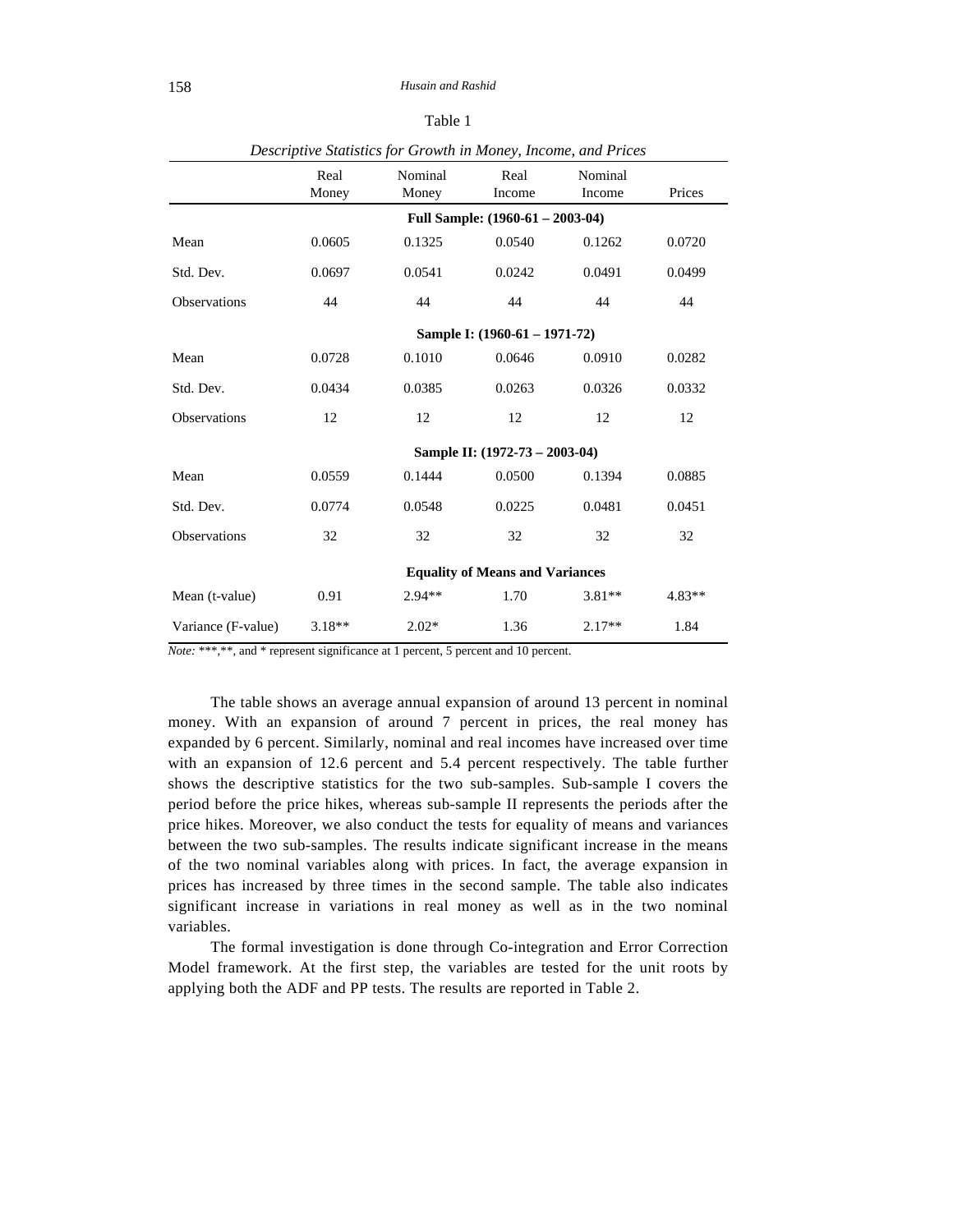|                   | Levels     |            | <b>First Difference</b> |            |
|-------------------|------------|------------|-------------------------|------------|
|                   | W/O Trend  | W. Trend   | W/O Trend               | W. Trend   |
| <b>ADF</b>        |            |            |                         |            |
| <b>Real Money</b> | $-0.490$   | $-3.303$   | $-4.957**$              | $-4.365**$ |
| Real Income       | $-2.837$   | $-1.006$   | $-6.119**$              | $-6.666**$ |
| Nominal Money     | 0.314      | $-3.507$   | $-5.012**$              | $-4.488**$ |
| Nominal Income    | $-0.399$   | $-1.455$   | $-3.661**$              | $-3.711**$ |
| Prices            | 0.089      | $-2.563$   | $-3.548**$              | $-3.558**$ |
| PP (W/O Trend)    | $(l=3)$    | $(l=9)$    | $(l=3)$                 | $(l=9)$    |
| Real Money        | $-0.214$   | $-0.103$   | $-4.886**$              | $-4.763**$ |
| Real Income       | $-3.104**$ | $-2.930**$ | $-6.211**$              | $-6.745**$ |
| Nominal Money     | 0.844      | 1.021      | $-5.014**$              | $-4.888**$ |
| Nominal Income    | $-0.151$   | $-0.162$   | $-3.612**$              | $-3.540**$ |
| Prices            | 0.487      | 0.469      | $-3.489**$              | $-3.309**$ |
| PP (W. Trend)     | $(l=3)$    | $(l=9)$    | $(l=3)$                 | $(l=9)$    |
| <b>Real Money</b> | $-2.540$   | $-2.152$   | $-4.823**$              | $-4.682**$ |
| Real Income       | $-0.457$   | $-0.556$   | $-7.325**$              | $-7.290**$ |
| Nominal Money     | $-2.600$   | $-2.433$   | $-5.006**$              | $-4.852**$ |
| Nominal Income    | $-1.788$   | $-1.992$   | $-3.553*$               | $-3.457*$  |
| Prices            | $-2.779$   | $-2.727$   | $-3.488*$               | $-3.295*$  |

Table 2

*Unit Root Tests for Money, Income, and Prices*

*Note:* \*\* and \* represent significance at 5 percent and 10 percent.

The table indicates that the variables are, in general, first differenced stationary, i.e., I(1). We now proceed to investigate the causal relation between the two variables by estimating the co-integrating regression suggested by Engle-Granger. If cointegration is found, the Error Correction Models are estimated. Otherwise, the Granger causality equations are estimated. In all cases the lag lengths are decided on the basis of Log Likelihood, Akaike and Bayesian information criteria. The next three sections investigate the causal relations between real money and real income, nominal money and nominal income, and nominal money and prices.

# **IV. CAUSALITY BETWEEN REAL MONEY AND REAL INCOME**

 We start by looking at the causal relation between the two real variables, real money and real income. In this context, we reproduced the results reported by Husain and Rashid (2008) indicating no short run and long run causal relations between the two variables. Table 3(a) shows the results.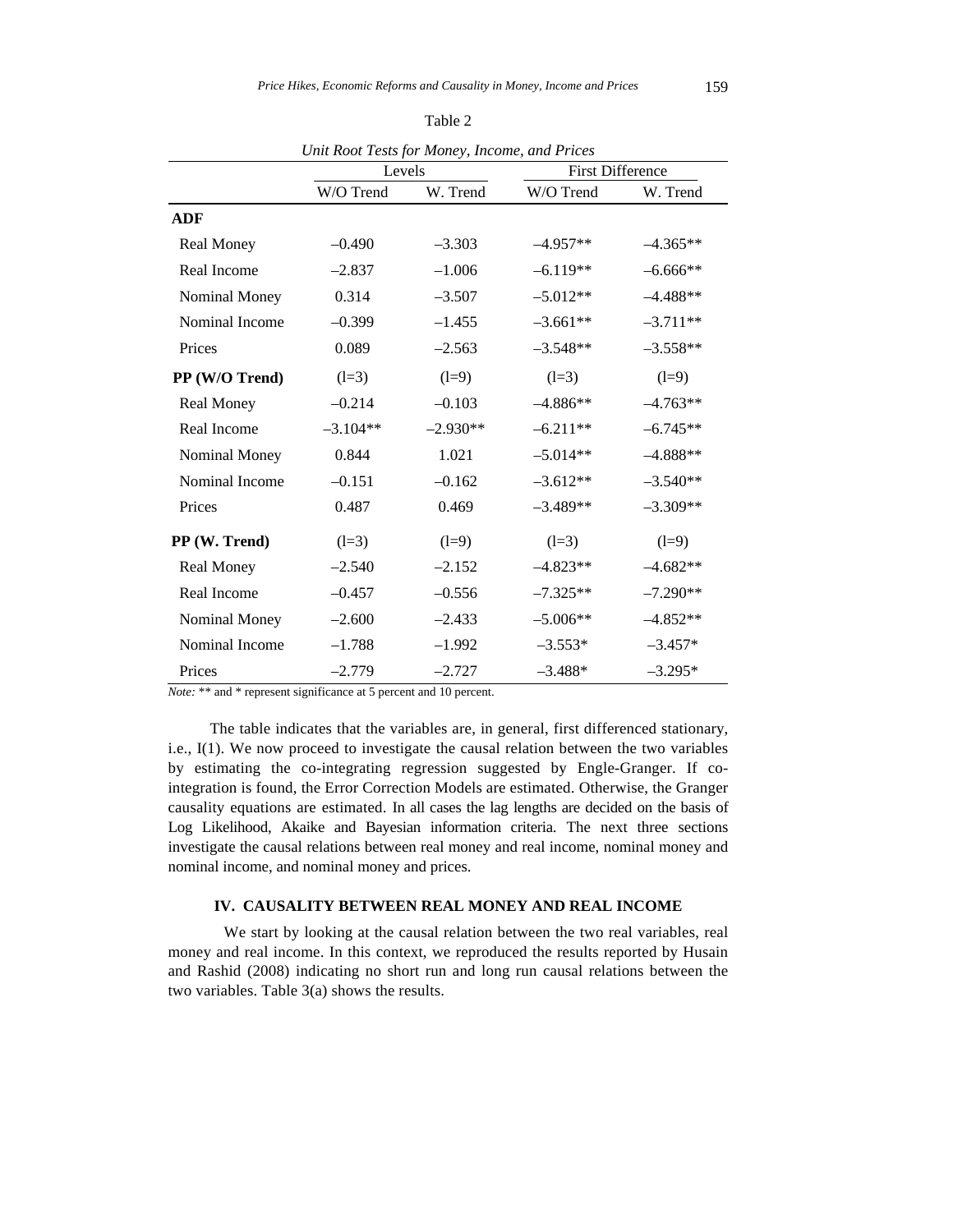| Table 3(a) |  |
|------------|--|
|------------|--|

|                               |                                                    |                                      |          | Causality between Real Money and Real Income |                          |            |
|-------------------------------|----------------------------------------------------|--------------------------------------|----------|----------------------------------------------|--------------------------|------------|
|                               |                                                    | <b>Cointegration (Engle-Granger)</b> |          |                                              |                          |            |
|                               | Const.                                             | Coeff.                               | ADF      | $PP(1=3)$                                    | $PP(1=9)$                |            |
| RM on RY                      | $-1.345***$                                        | $1.035***$                           | $-1.092$ | $-1.387$                                     | $-1.358$                 |            |
| Conclusion: No Co-integration |                                                    |                                      |          |                                              |                          |            |
|                               | <b>Granger Causality</b>                           |                                      |          |                                              | <b>Granger Causality</b> |            |
| Lag <sub>1</sub>              | DRY                                                | DRM                                  |          | $\text{Lag}~3$                               | DRY                      | <b>DRM</b> |
| $DRY(-1)$                     | $-0.032$                                           | $-0.115$                             |          | $DRY(-1)$                                    | $-0.132$                 | $-0.348$   |
| $DRM(-1)$                     | 0.059                                              | 0.270                                |          | $DRY(-2)$                                    | 0.267                    | $-0.731$   |
| <b>F-value</b>                | 0.917                                              | 0.055                                |          | $DRY(-3)$                                    | 0.321                    | 0.729      |
|                               |                                                    |                                      |          | $DRM(-1)$                                    | 0.086                    | $0.394*$   |
|                               |                                                    |                                      |          | $DRM(-2)$                                    | $-0.012$                 | $-0.089$   |
|                               |                                                    |                                      |          | $DRM(-3)$                                    | $-0.916$                 | $-0.117$   |
|                               |                                                    |                                      |          | <b>F-value</b>                               | 1.313                    | 1.328      |
|                               | Conclusion: No Short run Causality upto three lags |                                      |          |                                              |                          |            |

| Causality between Real Money and Real Income |  |  |  |
|----------------------------------------------|--|--|--|
|                                              |  |  |  |

*Note:* \*\*\*,\*\*, and \* represent significance at 1 percent, 5 percent and 10 percent.

They, however, found significant impact on the relations between the two variables following the shift due to the start of the economic reforms in the 1990s. In this study we consider another important shift during the sample period, the shifts due to price hikes in the early 1970s.

## **Shifts in Real Money and Real Income Due to Price Hikes**

To reflect the shifts in real variables due to the price hikes we introduce a dummy variable in the analysis that takes the value of one from 1972-73 onwards. The results are reported in Table 3(b).

|                |                                        | <b>Cointegration (Engle-Granger)</b> |            |                                   |             |             |
|----------------|----------------------------------------|--------------------------------------|------------|-----------------------------------|-------------|-------------|
|                | Const.                                 | D                                    | Coeff.     | ADF                               | $PP(1=3)$   | $PP(1=9)$   |
| RM on RY       | $-3.863***$                            | $-0.428***$                          | $1.259***$ | $-4.943***$                       | $-4.864***$ | $-4.940***$ |
|                | Conclusion: Evidence of Co-integration |                                      |            |                                   |             |             |
|                | <b>Error Correction Causality</b>      |                                      |            | <b>Error Correction Causality</b> |             |             |
| Lag1           | DRY                                    | <b>DRM</b>                           |            | Lag <sub>3</sub>                  | <b>DRY</b>  | DRM         |
| D              | $0.059***$                             | 0.017                                |            | D                                 | 0.003       | 0.009       |
| $e(-1)$        | $-0.008$                               | $-0.728***$                          |            | $e(-1)$                           | 0.062       | $-0.752***$ |
| $DRY(-1)$      | $-0.081$                               | $-0.446$                             |            | $DRY(-1)$                         | $-0.180$    | $-0.293$    |
| $DRM(-1)$      | 0.058                                  | 0.369                                |            | $DRY(-2)$                         | 0.334       | $-0.206$    |
| <b>F-value</b> | 0.711                                  | 1.474                                |            | $DRY(-3)$                         | 0.299       | $-0.334$    |
|                |                                        |                                      |            | $DRM(-1)$                         | 0.087       | $0.295*$    |
|                |                                        |                                      |            | $DRM(-2)$                         | $-0.019$    | 0.058       |
|                |                                        |                                      |            | $DRY(-3)$                         | $-0.093$    | $-0.044$    |
|                |                                        |                                      |            | <b>F-value</b>                    | 1.078       | 0.632       |

Table 3(b)

*Note:* \*\*\*,\*\*, and \* represent significance at 1 percent, 5 percent and 10 percent.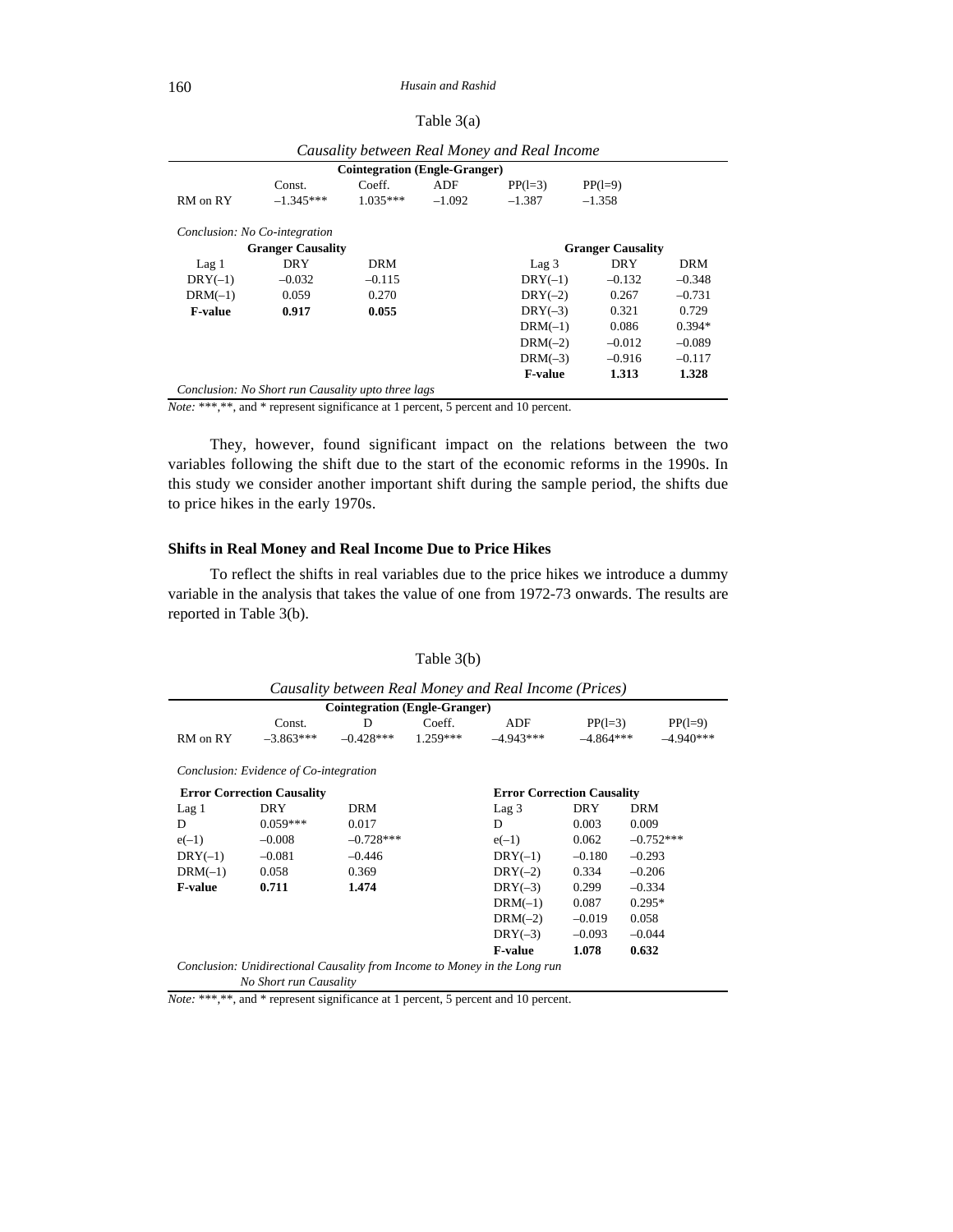The dummy variable in the co-integrating regression is highly significant indicating significant shift in the relation between real variables. The ADF and PP tests are also highly significant indicating the existence of a strong relation between real money and real income in the long run. The error term in money equation is also highly significant and verifies the strong long run relation between real variables. Finally, the analysis indicates a uni-directional causality from real income to real money in the long run. In the short run the real variables do not seem to affect each other.

#### **Shifts in Real Money and Real Income Due to Both Prices and Reforms**

To incorporate both the shifts, price hikes and economic reforms, we include another dummy, D2, which takes the value of one from 1991-92 onwards in addition to the dummy for prices, D1. The results are shown in Table 3(c).

Table 3(c)

|                                                                           |                        |                                      |                |            | Causality between Real Money and Real Income (Prices and Reforms) |             |             |
|---------------------------------------------------------------------------|------------------------|--------------------------------------|----------------|------------|-------------------------------------------------------------------|-------------|-------------|
|                                                                           |                        | <b>Cointegration (Engle-Granger)</b> |                |            |                                                                   |             |             |
|                                                                           | Const.                 | D1                                   | D <sub>2</sub> | Coeff.     | ADF                                                               | $PP(1=3)$   | $PP(1=9)$   |
| RM on RY                                                                  |                        | $-2.735***$ $-0.353***$ 0.124***     |                | $1.163***$ | $-5.238***$                                                       | $-5.093***$ | $-5.008***$ |
| Conclusion: Evidence of Strong Co-integration                             |                        |                                      |                |            |                                                                   |             |             |
| <b>Error Correction Causality</b>                                         |                        |                                      |                |            |                                                                   |             |             |
| Lag <sub>2</sub>                                                          | <b>DRY</b>             | <b>DRM</b>                           |                |            |                                                                   |             |             |
| D1                                                                        | 0.003                  | 0.004                                |                |            |                                                                   |             |             |
| D <sub>2</sub>                                                            | $-0.026*$              | 0.005                                |                |            |                                                                   |             |             |
| $e(-1)$                                                                   | 0.051                  | $-0.929***$                          |                |            |                                                                   |             |             |
| $DRY(-1)$                                                                 | $-0.338$               | $-0.186$                             |                |            |                                                                   |             |             |
| $DRY(-2)$                                                                 | 0.012                  | 0.171                                |                |            |                                                                   |             |             |
| $DRM(-1)$                                                                 | 0.099                  | $0.381**$                            |                |            |                                                                   |             |             |
| $DRM(-2)$                                                                 | 0.022                  | 0.082                                |                |            |                                                                   |             |             |
| <b>F-value</b>                                                            | 1.137                  | 0.211                                |                |            |                                                                   |             |             |
| Conclusion: Unidirectional Causality from Income to Money in the Long run |                        |                                      |                |            |                                                                   |             |             |
|                                                                           | No Short run Causality |                                      |                |            |                                                                   |             |             |

*Note:* \*\*\*,\*\*, and \* represent significance at 1 percent, 5 percent and 10 percent.

Both the dummies are significant where the dummy for prices has a greater magnitude. The results remain the same as in the case where only the dummy for prices is included, that is, a uni-directional causality from real income to real money in the long run with no short run causality.

# **V. CAUSALITY BETWEEN NOMINAL MONEY AND NOMINAL INCOME**

We now turn to examine the causal relation between the two nominal variables using the same procedure adopted earlier. The first set of results is shown in Table 4(a).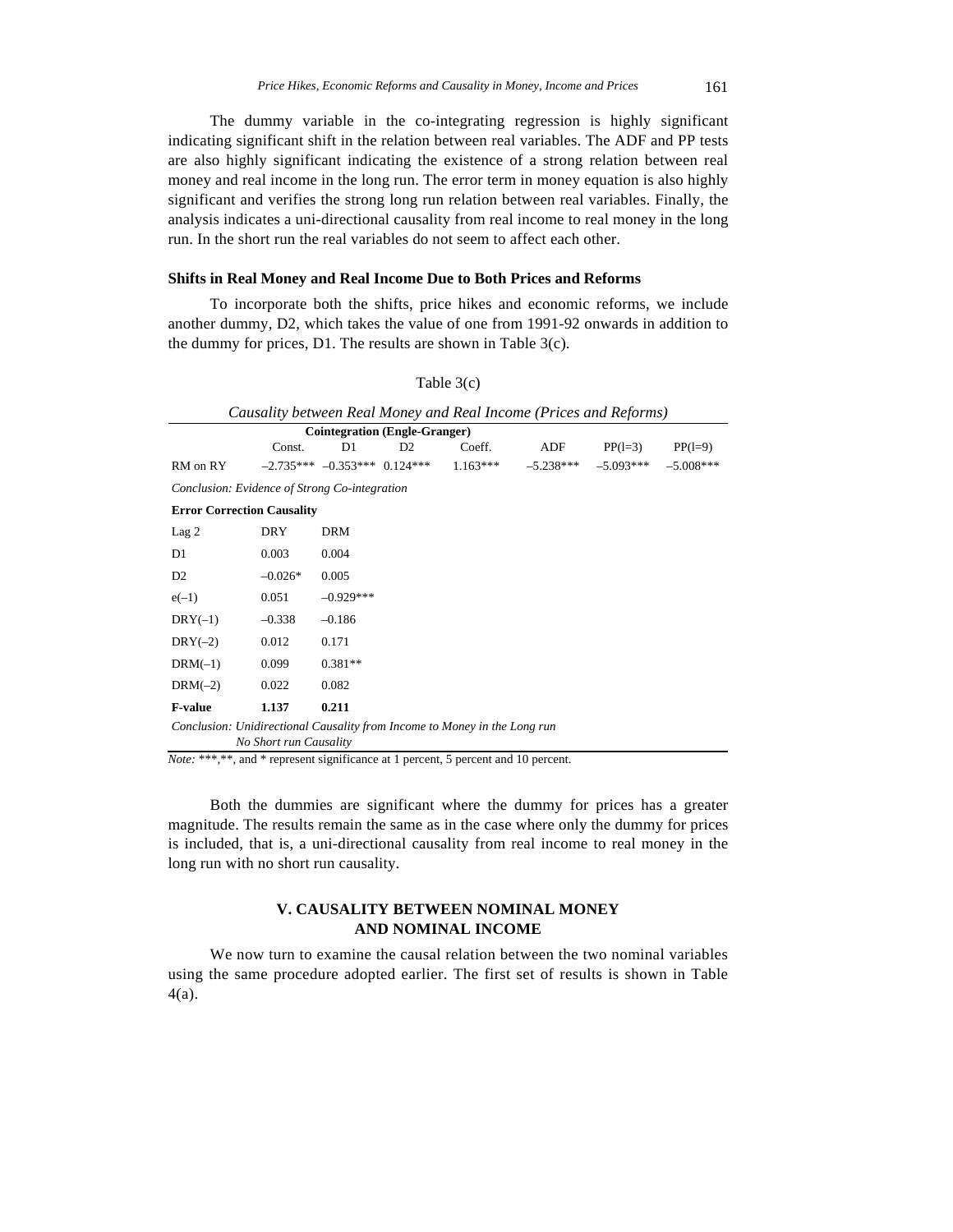| Table $4(a)$ |  |
|--------------|--|
|--------------|--|

|          |             | Causality between Nominal Money and Nominal Income |           |           |           |  |
|----------|-------------|----------------------------------------------------|-----------|-----------|-----------|--|
|          |             | <b>Cointegration (Engle-Granger)</b>               |           |           |           |  |
|          | Const.      | Coeff.                                             | ADF       | $PP(1=3)$ | $PP(1=9)$ |  |
| NM on NY | $-1.100***$ | $1.016***$                                         | $-1.859*$ | $-1.525$  | $-1.451$  |  |

*Conclusion: Weak Evidence of Co-integration* 

| <b>Error Correction Causality</b> |            |            | <b>Granger Causality</b> |            |            |
|-----------------------------------|------------|------------|--------------------------|------------|------------|
| Lag <sub>2</sub>                  | <b>DNY</b> | <b>DNM</b> | $\text{Lag} 2$           | <b>DNY</b> | <b>DNM</b> |
| $e(-1)$                           | $-0.037$   | $-0.201*$  |                          |            |            |
| $DNY(-1)$                         | $0.520**$  | $-0.311$   | $DNY(-1)$                | $0.495***$ | $-0.196$   |
| $DNY(-2)$                         | $-0.012$   | 0.125      | $DNY(-2)$                | $-0.060$   | $0.401**$  |
| $DNM(-1)$                         | 0.085      | 0.208      | $DNM(-1)$                | 0.115      | 0.261      |
| $DNM(-2)$                         | 0.019      | $-0.017$   | $DNM(-2)$                | $-0.009$   | $-0.052$   |
| <b>F-value</b>                    | 0.182      | 1.061      | <b>F-Value</b>           | 0.371      | 2.346      |

*Conclusion: Weak Evidence of Unidirectional Causality from Income to Money* 

|                | <b>Error Correction Causality</b> |            |                  | <b>Granger Causality</b> |            |
|----------------|-----------------------------------|------------|------------------|--------------------------|------------|
| Lag 3          | <b>DNY</b>                        | <b>DNM</b> | Lag <sub>3</sub> | <b>DNY</b>               | <b>DNM</b> |
| $e(-1)$        | 0.066                             | $-0.075$   |                  |                          |            |
| $DNY(-1)$      | $0.569**$                         | $-0.159$   | $DNY(-1)$        | $0.504***$               | $-0.097$   |
| $DNY(-2)$      | $-0.069$                          | $-0.005$   | $DNY(-2)$        | $-0.115$                 | 0.097      |
| $DNY(-3)$      | 0.209                             | $0.559**$  | $DNY(-3)$        | 0.150                    | $0.520**$  |
| $DNM(-1)$      | 0.020                             | 0.034      | $DNM(-1)$        | 0.061                    | 0.104      |
| $DNM(-2)$      | 0.049                             | 0.017      | $DNM(-2)$        | 0.019                    | 0.022      |
| $DNM(-3)$      | $-0.095$                          | $-0.025$   | $DNM(-3)$        | $-0.111$                 | $-0.056$   |
| <b>F-value</b> | 0.148                             | $2.503*$   | <b>F-Value</b>   | 0.288                    | $4.034**$  |

*Conclusion: Unidirectional Causality from Income to Money at 3 Years Lag* 

*Note:* \*\*\*,\*\*, and \* represent significance at 1 percent, 5 percent and 10 percent.

The PP tests in Co-integrating regression are insignificant rejecting any long run relation between the two nominal variables. However, the ADF test is significant at 10 percent level of significance. Hence, we can say that there is a weak evidence of any long run relation between the two nominal variables. The Error Correction equations verify the weak long run relation where the error term is significant at 10 percent in the money equation. The equations indicate a weak evidence of unidirectional causality from nominal income to nominal money in the long run with no short run causal effects. If we assume no Co-integration, the Granger equations show the evidence of income affecting money at 2nd lag, although the F-test is not statistically significant.

Following Husain and Rashid (2008) we report the analysis for the 3rd lag too. The results show that the error term in error correction equations has become insignificant implying no long run relation between money and income. The equations further show the significant effects of income on money at 3rd lag verified by F-value. The same result is shown by Granger equations if we ignore the error term.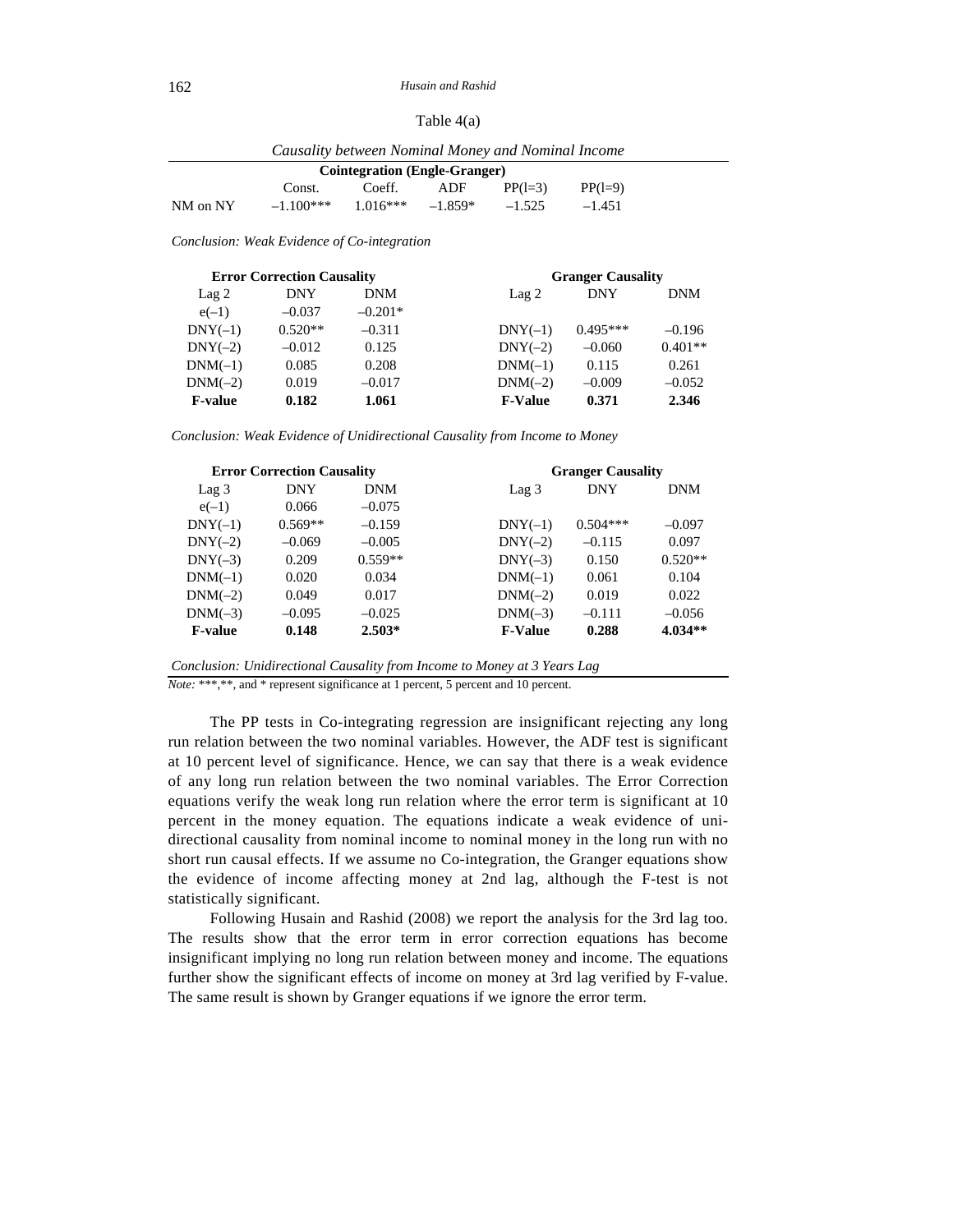Hence, there is evidence of a one-way causation from nominal income to nominal money although the existence of a long run relation between the two nominal variables is not clear. There is also persistent evidence of nominal income affected by its own first lag and affecting money at three years' lag. We now proceed to take note of the shifts in nominal variables during the sample period.

## **Shifts in Nominal Money and Nominal Income Due to Price Hikes**

The results reflecting the shifts in nominal variables due to the price hikes in the early 1970s are reported in Table 4(b) which shows that as in the case of real variables the shift in the relation of nominal variables due to the price hikes is very significant. Once again, the ADF and PP tests have become highly significant indicating strong evidence of a long run relation between the two nominal variables. However, the most significant change occurs in the direction of causality. Now the results show the bidirectional causality between nominal money and nominal income in the long run. In the short run, however, no causal relation between the two still prevails. Following the procedure adopted previously, we do the analysis for the third lag that also indicates significant change. The persistent three years lag effect of income on money now disappears.

|                  |                                        |             | <b>Cointegration (Engle-Granger)</b> |                  |                                   |             |
|------------------|----------------------------------------|-------------|--------------------------------------|------------------|-----------------------------------|-------------|
|                  | Const.                                 | D           | Coeff.                               | ADF              | $PP(1=3)$                         | $PP(1=9)$   |
| NM on NY         | $-1.846***$                            | $-0.393***$ | $1.097***$                           | $-4.631***$      | $-4.479***$                       | $-4.407***$ |
|                  | Conclusion: Evidence of Co-integration |             |                                      |                  |                                   |             |
|                  | <b>Error Correction Causality</b>      |             |                                      |                  | <b>Error Correction Causality</b> |             |
| Lag <sub>2</sub> | DNY                                    | <b>DNM</b>  |                                      | Lag <sub>3</sub> | <b>DNY</b>                        | DNM         |
| D                | $0.066**$                              | $0.060*$    |                                      | D                | $0.056*$                          | 0.050       |
| $e(-1)$          | $-0.369***$                            | $-0.449***$ |                                      | $E(-1)$          | $-0.474***$                       | $-0.359**$  |
| $DNY(-1)$        | 0.239                                  | 0.046       |                                      | $DNY(-1)$        | 0.236                             | 0.045       |
| $DNY(-2)$        | 0.205                                  | 0.018       |                                      | $DNY(-2)$        | 0.098                             | $-0.075$    |
| $DNM(-1)$        | $-0.072$                               | $0.317**$   |                                      | $DNY(-3)$        | $0.370*$                          | 0.324       |
| $DNM(-2)$        | $-0.041$                               | $-0.011$    |                                      | $DNM(-1)$        | $-0.214$                          | 0.191       |
| <b>F-value</b>   | 0.230                                  | 0.063       |                                      | $DNM(-2)$        | 0.000                             | 0.018       |
|                  |                                        |             |                                      | $DNM(-3)$        | $-0.118$                          | $-0.065$    |
|                  |                                        |             |                                      | <b>F-value</b>   | 1.082                             | 0.753       |

Table 4(b)

 *No Short run Causality* 

*Note:* \*\*\*,\*\*, and \* represent significance at 1 percent, 5 percent and 10 percent.

Hence by incorporating the shifts in the nominal variables due to the price hikes we have found the feedback mechanism of money in changing income in Pakistan. It may be mentioned here that Husain and Rashid (2008) in a similar kind of analysis that took note of the shift due to the economic reforms did not find such mechanism of money. We now consider both the shifts, the shifts due to the price hikes and the economic reforms, together to further explore the issue.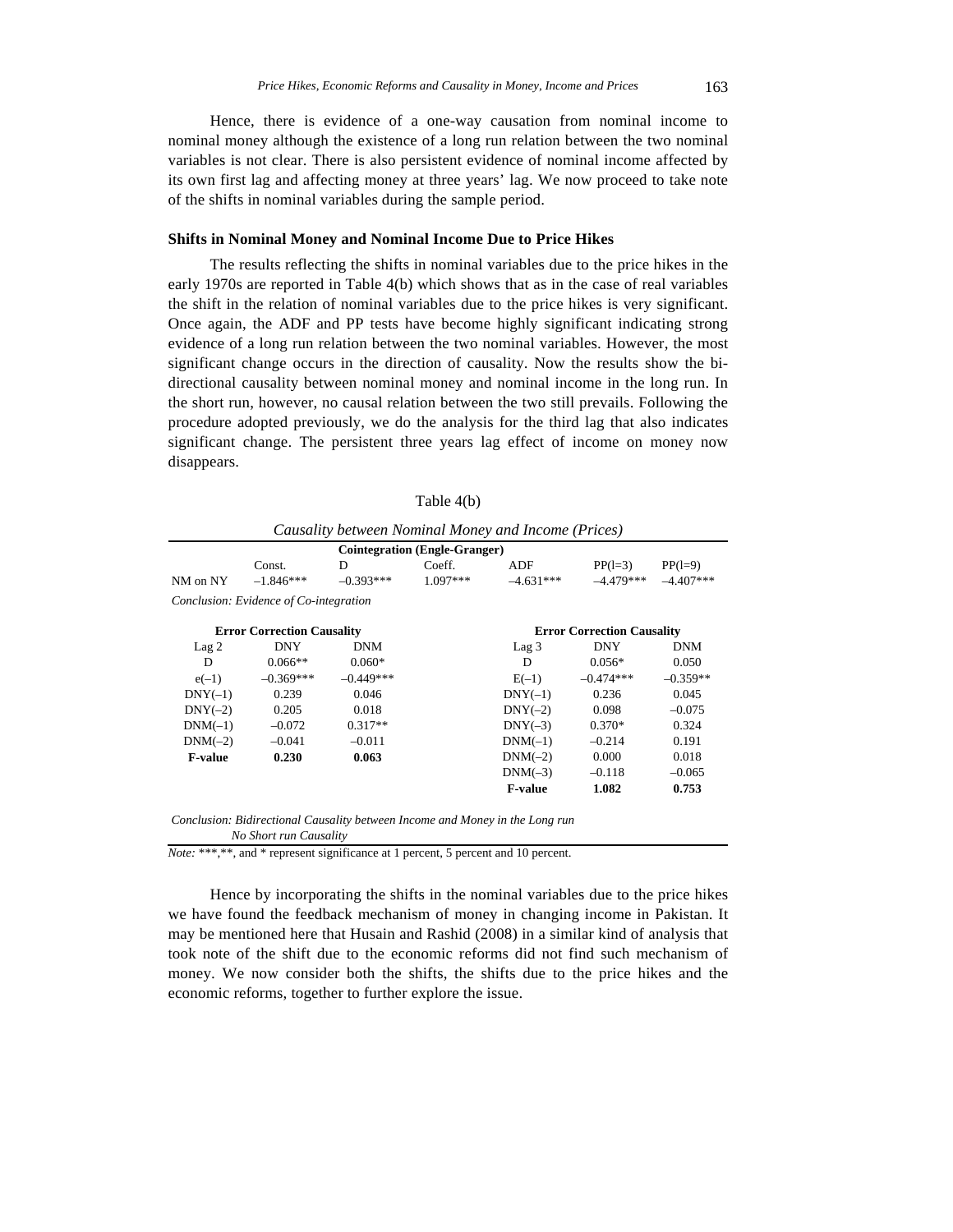# **Shifts in Nominal Money and Nominal Income Due to Both Reforms and Prices**

The results reflecting both the shifts are reported in Table 4(c).

| Causality between Nominal Money and Income (Prices and Reforms)              |             |                |           |                                   |                |             |             |  |
|------------------------------------------------------------------------------|-------------|----------------|-----------|-----------------------------------|----------------|-------------|-------------|--|
| <b>Cointegration (Engle-Granger)</b>                                         |             |                |           |                                   |                |             |             |  |
|                                                                              | Const.      | D <sub>1</sub> | D2        | Coeff.                            | ADF            | $PP(1=3)$   | $PP(1=9)$   |  |
| NM on NY                                                                     | $-1.451***$ | $-0.321***$    | $0.117**$ | $1.059***$                        | $-4.597***$    | $-4.411***$ | $-4.226***$ |  |
| Conclusion: Strong Evidence of Co-integration                                |             |                |           |                                   |                |             |             |  |
| <b>Error Correction Causality</b>                                            |             |                |           | <b>Error Correction Causality</b> |                |             |             |  |
| Lag <sub>2</sub>                                                             | <b>DNY</b>  | <b>DNM</b>     |           | Lag 3                             |                | <b>DNY</b>  | <b>DNM</b>  |  |
| D1                                                                           | $0.080***$  | $0.064*$       |           | D1                                |                | $0.064**$   | 0.054       |  |
| D2                                                                           | $-0.022$    | $-0.015$       |           | D2                                |                | $-0.012$    | $-0.007$    |  |
| $e(-1)$                                                                      | $-0.442***$ | $-0.549***$    |           | $e(-1)$                           |                | $-0.600***$ | $-0.438**$  |  |
| $DNY(-1)$                                                                    | 0.186       | 0.001          |           |                                   | $DNY(-1)$      | 0.193       | 0.010       |  |
| $DNY(-2)$                                                                    | 0.252       | $-0.132$       |           |                                   | $DNY(-2)$      | 0.192       | $-0.157$    |  |
| $DNM(-1)$                                                                    | $-0.076$    | $0.312*$       |           |                                   | $DNY(-3)$      | $0.407**$   | 0.279       |  |
| $DNM(-2)$                                                                    | $-0.028$    | $-0.002$       |           |                                   | $DNM(-1)$      | $-0.239$    | 0.201       |  |
| <b>F-value</b>                                                               | 0.250       | 0.209          |           |                                   | $DNM(-2)$      | 0.003       | 0.021       |  |
|                                                                              |             |                |           |                                   | $DNM(-3)$      | $-0.098$    | $-0.081$    |  |
|                                                                              |             |                |           |                                   | <b>F-value</b> | 1.352       | 0.522       |  |
| Conclusion: Bidirectional Causality between Income and Money in the Long run |             |                |           |                                   |                |             |             |  |
| No Short run Causality                                                       |             |                |           |                                   |                |             |             |  |

#### Table 4(c)

*Note:* \*\*\*,\*\*, and \* represent significance at 1 percent, 5 percent and 10 percent.

The table shows that, as in the case of real variables, the two dummies are significant and the dummy for prices has greater magnitude. It can be seen that the result regarding causality is similar to the one when only one dummy, the dummy for prices, is included.

Hence, the analysis indicates, as in the case of real variables, significant shifts in the nominal variables during the sample period. Similarly, the shift that occurred in the early 1970s due to price hikes seems to be very crucial to be incorporated in the analysis as it significantly changes the results. The results indicate the existence of a long run relation between nominal money and nominal income where the two variables seem to affect each other in the long run. In the short run, however, the two nominal variables, as the real variables, appear to be independent of each other.

#### **VI. CAUSALITY BETWEEN NOMINAL MONEY AND PRICES**

Finally, we investigate the causal relation between nominal money and prices using the same procedure adopted in the previous sections. The first set of results is reported in Table 5(a).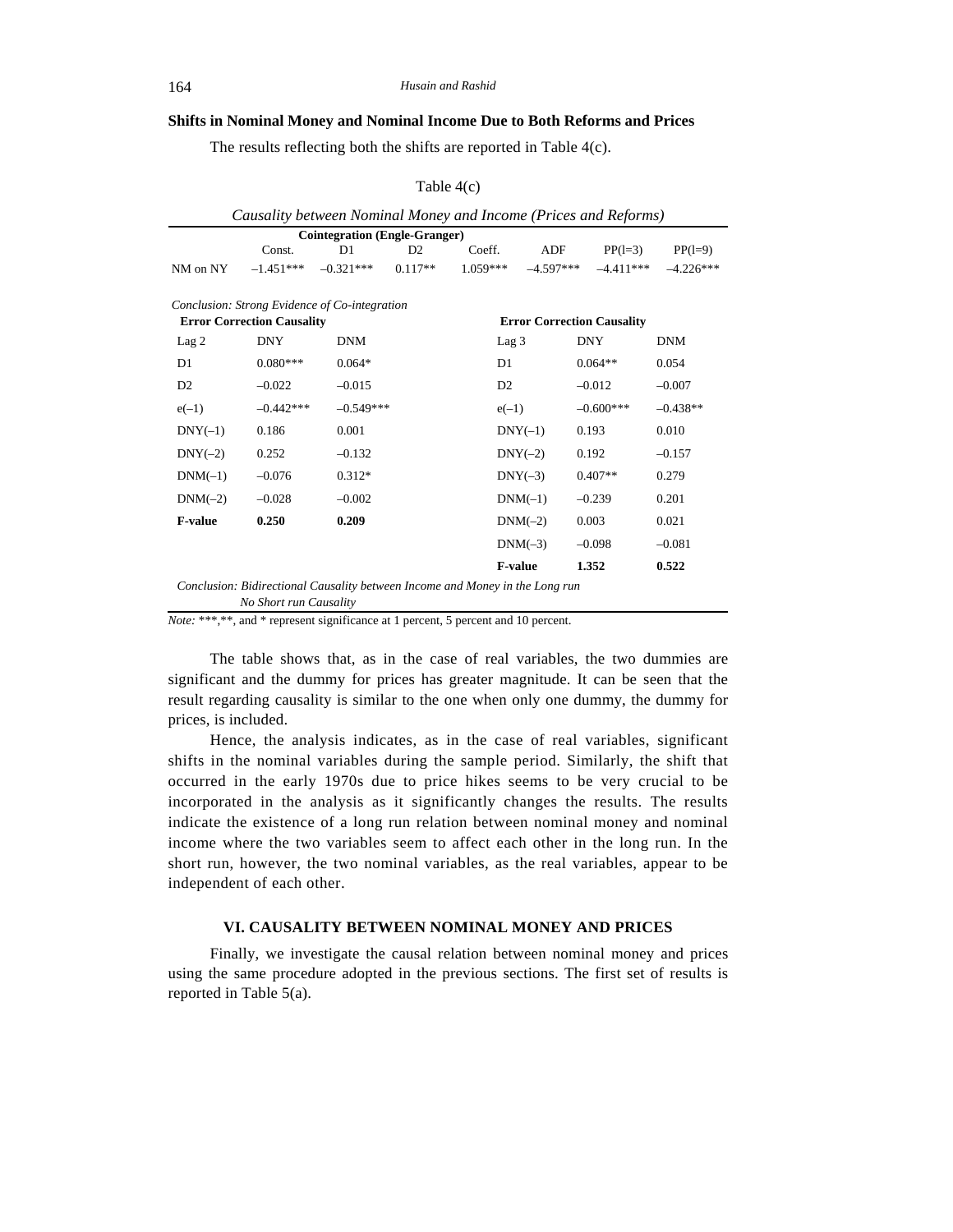| Causality between Nominal Money and Prices    |                                   |            |             |             |            |  |  |
|-----------------------------------------------|-----------------------------------|------------|-------------|-------------|------------|--|--|
| <b>Cointegration (Engle-Granger)</b>          |                                   |            |             |             |            |  |  |
|                                               | Const.                            | Coeff.     | ADF         | $PP(1=3)$   | $PP(1=9)$  |  |  |
| NM on DF                                      | $3.850***$                        | $1.697***$ | $-3.696***$ | $-2.687***$ | $-2.477**$ |  |  |
| Conclusion: Strong Evidence of Co-integration |                                   |            |             |             |            |  |  |
|                                               | <b>Error Correction Causality</b> |            |             |             |            |  |  |
| Lag <sub>2</sub>                              | DDF                               | <b>DNM</b> |             |             |            |  |  |
| $e(-1)$                                       | $-0.314***$                       | $-0.071$   |             |             |            |  |  |
| $DDF(-1)$                                     | $0.589***$                        | $-0.349$   |             |             |            |  |  |
| $DDF(-2)$                                     | 0.216                             | $0.496*$   |             |             |            |  |  |
| $DNM(-1)$                                     | 0.163                             | 0.167      |             |             |            |  |  |
| $DNM(-2)$                                     | 0.003                             | 0.045      |             |             |            |  |  |
| <b>F-value</b>                                | 0.898                             | 2.446      |             |             |            |  |  |

Table 5(a)

*Conclusion: Unidirectional from Money to Prices in the Long run* 

*Note:* \*\*\*,\*\*, and \* represent significance at 1 percent, 5 percent and 10 percent.

Both the ADF and PP tests are highly significant indicating the existence of a long run relation between money and prices in Pakistan. The error correction equations suggest a uni-directional causality from money to prices in the long run. However, in the short run there is evidence of prices affecting money at 2nd lag although F-value is not significant. Once again as in the case of nominal income we do the analysis for the 3rd lag. However, the result (not reported here) shows no significant lags in either equation indicating no short run causal effects. However, it verifies the uni-directional causality from money to prices in the long run.

#### **Shifts in Money and Prices Due to Price Hikes**

The results reflecting the shifts in the two variables due to the price hikes in the early 1970s are reported in Table 5(b).

| Causality between Money and Prices (Prices) |             |            |            |             |             |             |  |
|---------------------------------------------|-------------|------------|------------|-------------|-------------|-------------|--|
| <b>Cointegration (Engle-Granger)</b>        |             |            |            |             |             |             |  |
|                                             | Const.      | D          | Coeff.     | ADF         | $PP(1=3)$   | $PP(1=9)$   |  |
| NM on DF                                    | $3.702***$  | $-0.172**$ | $1.755***$ | $-3.915***$ | $-2.924***$ | $-2.734***$ |  |
| Conclusion: Evidence of Co-integration      |             |            |            |             |             |             |  |
| <b>Error Correction Causality</b>           |             |            |            |             |             |             |  |
| Lag <sub>2</sub>                            | DDF         | <b>DNM</b> |            |             |             |             |  |
| D                                           | $0.097***$  | 0.038      |            |             |             |             |  |
| $e(-1)$                                     | $-0.462***$ | $-0.054$   |            |             |             |             |  |
| $DDF(-1)$                                   | $0.393***$  | $-0.324$   |            |             |             |             |  |
| $DDF(-2)$                                   | $0.244*$    | $0.490*$   |            |             |             |             |  |
| $DNM(-1)$                                   | $-0.002$    | 0.153      |            |             |             |             |  |
| $DNM(-2)$                                   | $-0.046$    | 0.032      |            |             |             |             |  |
| <b>F-Value</b>                              | 0.130       | 2.068      |            |             |             |             |  |
|                                             |             |            |            |             |             |             |  |

Table 5(b)

*Conclusion: Unidirectional from Money to Prices in the Long run* 

*Note:* \*\*\*,\*\*, and \* represent significance at 1 percent, 5 percent and 10 percent.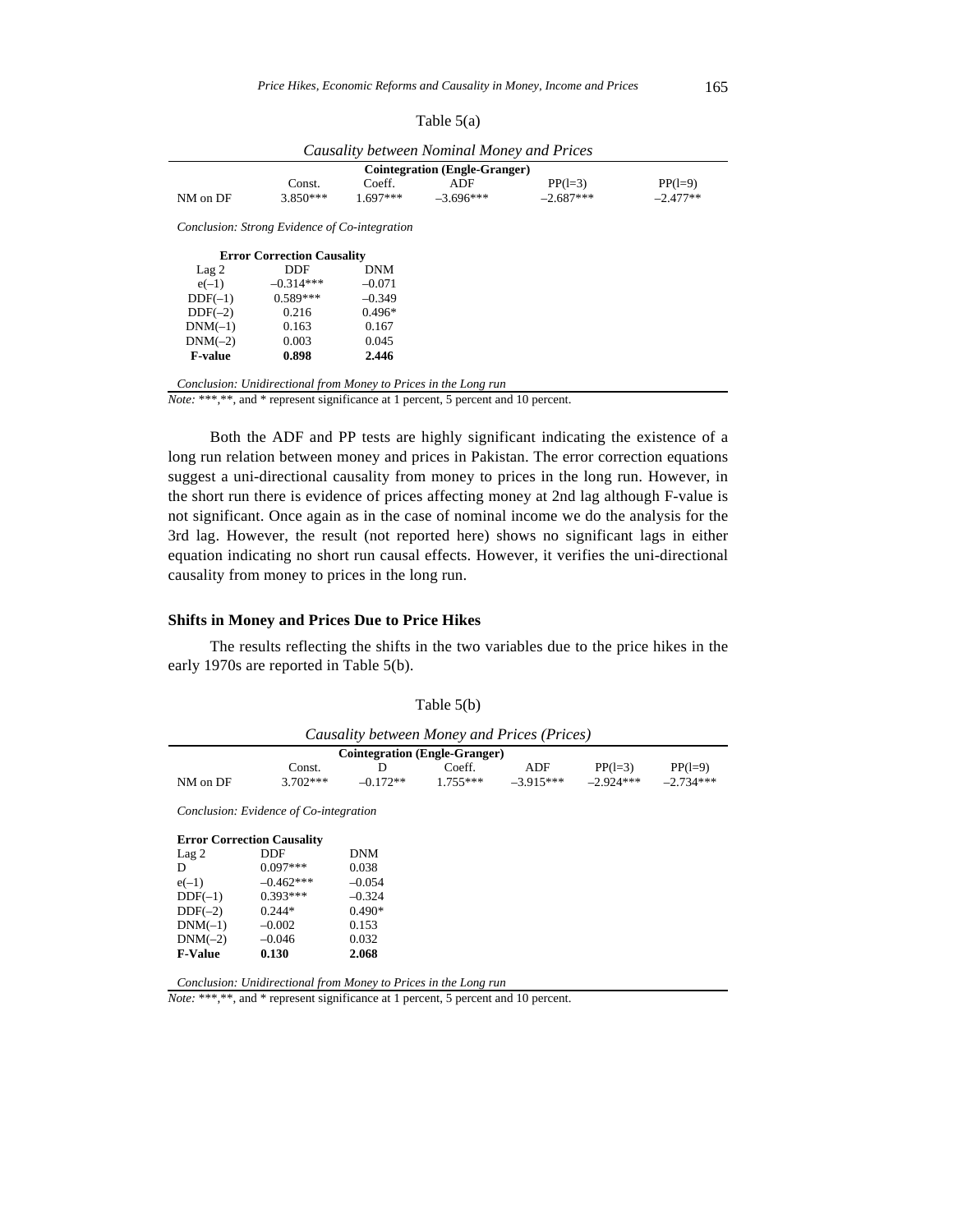The dummy variable in the co-integrating regression shows signs of a significant shift in the relationship of money to prices. However, the results remain the same, that is, a unidirectional causality from money to prices in the long run with indication of prices affecting money at two years' lag.

#### **Shifts in Money and Prices Due to Both Reforms and Prices**

Finally, the results reflecting both the shifts are reported in Table 5(c).

| able |  |
|------|--|
|      |  |

| <b>Cointegration</b> (Engle-Granger) |            |            |                |           |             |             |             |
|--------------------------------------|------------|------------|----------------|-----------|-------------|-------------|-------------|
|                                      | Const.     | D1         | D <sub>2</sub> | Coeff.    | ADF         | $PP(1=3)$   | $PP(1=9)$   |
| NM on DF                             | $3.556***$ | $-0.220**$ | $-0.081$       | $1799***$ | $-3.953***$ | $-2.993***$ | $-2.787***$ |

| <b>Error Correction Causality</b> |             |            |  |  |  |  |
|-----------------------------------|-------------|------------|--|--|--|--|
| Lag <sub>2</sub>                  | DDF         | <b>DNM</b> |  |  |  |  |
| D <sub>1</sub>                    | $0.102***$  | 0.039      |  |  |  |  |
| D2                                | $-0.010$    | $-0.008$   |  |  |  |  |
| $e(-1)$                           | $-0.446***$ | $-0.076$   |  |  |  |  |
| $DDF(-1)$                         | $0.307**$   | $-0.311$   |  |  |  |  |
| $DDF(-2)$                         | 0.164       | $0.452*$   |  |  |  |  |
| $DNM(-1)$                         | $-0.039$    | 0.162      |  |  |  |  |
| $DNM(-2)$                         | $-0.054$    | 0.032      |  |  |  |  |
| <b>F-value</b>                    | 0.350       | 1.777      |  |  |  |  |

*Conclusion: Unidirectional from Money to Prices in the Long run* 

*Note:* \*\*\*,\*\*, and \* represent significance at 1 percent, 5 percent and 10 percent.

The table shows that the shift in the money-price relationship is significant in the case of price hikes but not in the case of reforms. Once again, the results have not changed. Hence, there is persistent evidence of a uni-directional causality from money to prices in the long run.

Hence, we can say that the relationship between money and prices in Pakistan does not seem to be affected by the shifts in the variables during the sample period. However, the shift that occurred in the early 1970s due to price hikes seems to be greater in this case too. The results indicate the existence of a long run relation between money and prices where money seems to lead prices in the long run. In the short run there is some indication, though not significant, of prices affecting money with two years' lag. There is also persistent evidence of prices affected by their own first lag.

#### **VI. SUMMARY AND CONCLUSIONS**

The objective of this study is to extend the analysis of causality by Husain and Rashid (2008) by taking cognizance of the shift in the variables due to the price hikes in the early 1970s. Following them we investigate the causal relations between real money and real income, between nominal money and nominal income, and between nominal money and prices using the annual data set from 1959-60 to 2003-04, examining the stochastic properties of the variables used in the analysis, and in consideration of the expected shifts in the series through dummy/ies.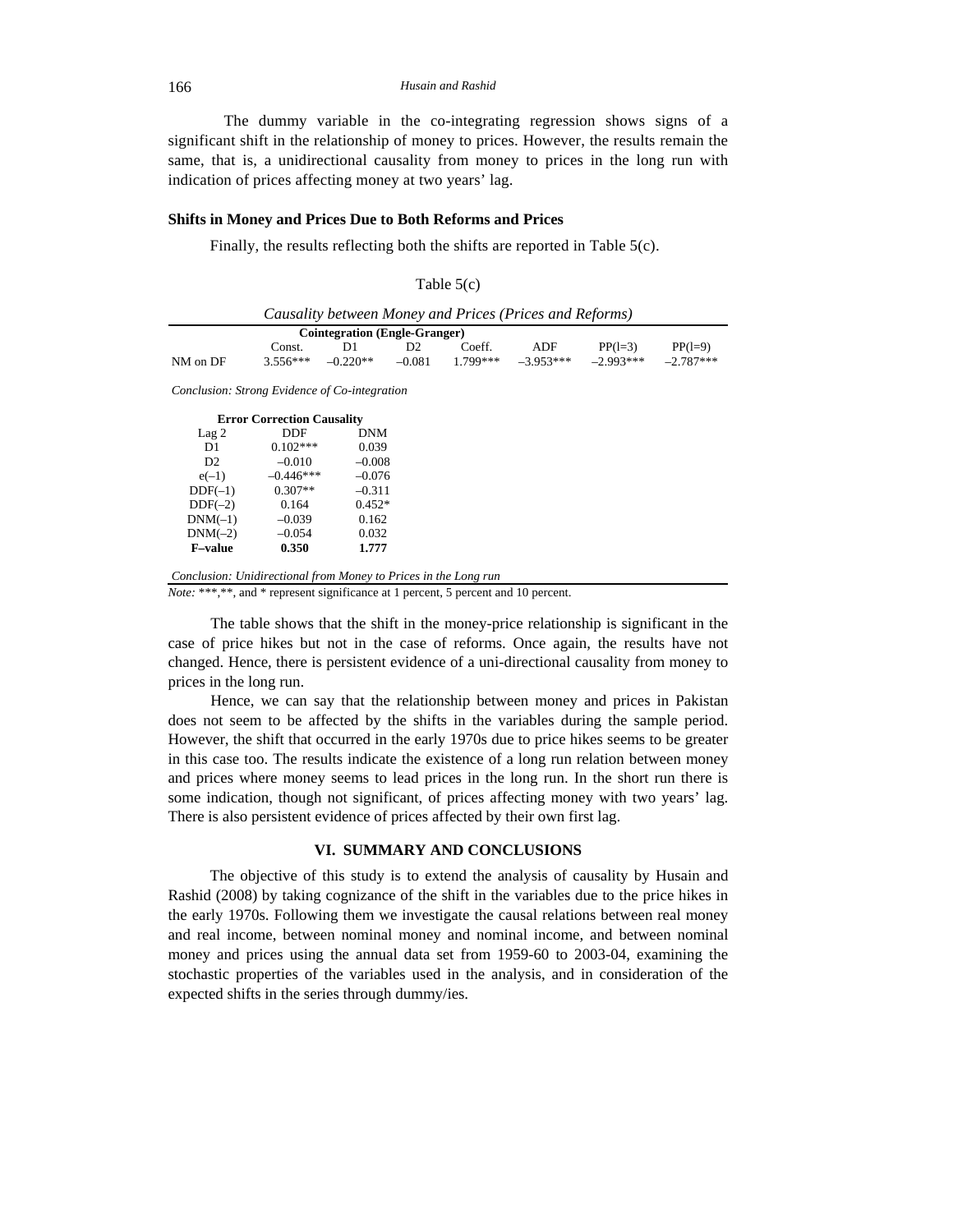The formal analysis indicates significant shifts in the variables during the sample period. These shifts include the price hikes in early 1970s and the start of the economic reforms in early 1990s. In this context, the shift occurred in the early 1970s seems to be more important to be incorporated in the analysis. In particular, it seems to be very crucial in the case of nominal variables as it has significantly changed the results.

The analysis further indicates the existence of a long run relationship between real money and real income provided that shifts in these variables are given consideration. Moreover, real income seems to be the leading variable that affects real money in the long run. In the short run, the two real variables appear to be independent of each other. Similarly, when money and income are expressed in nominal terms, there is evidence of a one-way causation from income to money although the existence of a long run relationship between them is not clear.

However, the relationship between the two nominal variables is significantly affected by the shift due to the price hikes in the early 1970s. Taking note of the shift indicates the existence of a strong long run relation as well as bi-directional causality between nominal money and nominal income. The results do not change if we also include the shift representing reforms. In the short run, however, the two nominal variables, like real variables, appear to be independent of each other.

As regards the money-price relationship in Pakistan, the analysis shows a long run relation between the two where money seems to lead prices in the long run. In the short run there is some indication, though not significant, of prices affecting money with two years lag. These findings regarding money-price relationship are not affected by the shifts during the sample period.

Finally it can be said that the study finds an active role of money in the Pakistani economy as it is found to be the leading variable in changing prices without any feedback. In the case of income, the study finds the feedback mechanism of money generally missing in earlier studies which may be because of not taking note of the shift in the macro economic variables in Pakistan in the early 1970s.

## **Limitations of the Study**

At the end we would like to point out the limitations which can be considered in future research. This study mainly follows Husain and Rashid (2008) and uses the same sample period, data sources and methodology, except that it examines the impact of a different shift, that is, the shift due to price hikes. Both studies confine to the Bi-variate Causal analysis. However, the extension of the analysis to Multi-variate causal analysis may provide better insights regarding the role of these variables. Similarly, the two studies are based on annual data covering the period from 1959-60 to 2003-4. As mentioned above, various economic and political events have occurred with a significant impact on the macro economic variables. One of the significant event was the separation of the Eastern wing of the country in 1971 that may cause significant effects on macroeconomic variables. Therefore, the use of quarterly data covering the last two decades should be a better option.

On the technical side, the use of recent unit root tests taking care of structural break in the series would be better than the conventional tests used in the study. Similarly, the studies have used the Ordinary Least Square (OLS) approach to test for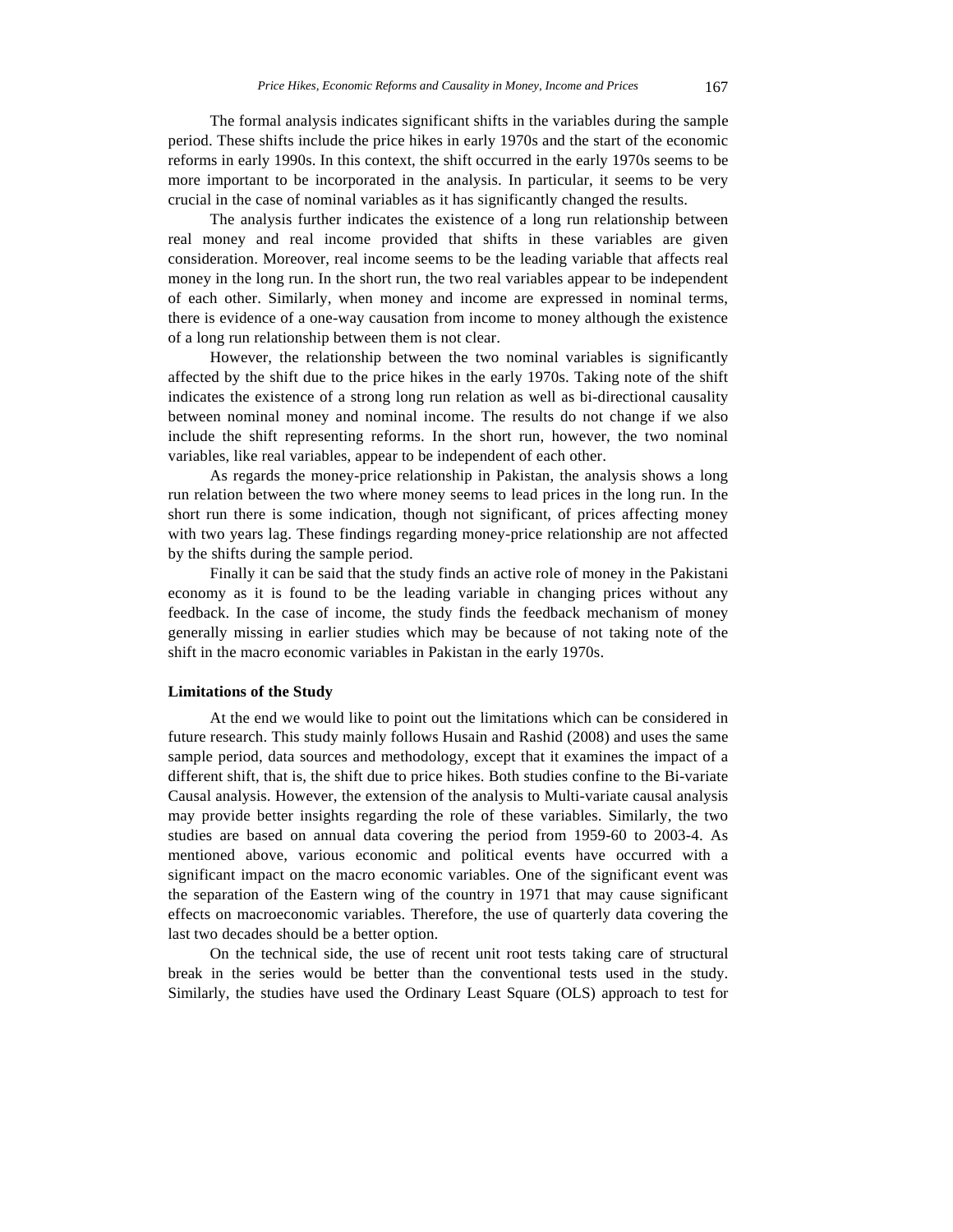money, output and prices causality. However, OLS may not be useful in the presence of conditional heteroskedastic errors. In this context, the use of Maximum Likelihood (ML) technique may be better because this technique has a better power to detect causality.

#### **REFERENCES**

- Abbas, Kalbe (1991) Causality Test between Money and Income: A Case Study of Selected Developing Asian Countries (1960–988). *The Pakistan Development Review* 30:4, 919– 929.
- Barth, J. and J. Bannett (1974) The Role of Money in the Canadian Economy: An Empirical Test. *Canadian Journal of Economics* May, 306–311.
- Bengali, K., A. Khan, and M. Saddaqat (1999) Money, Income, Prices and Causality: The Pakistani Experience. *Journal of Developing Areas* 33: Summer, 503–514.
- Brillembourg, A. and M. Khan (1979) The Relationship between Money, Income, and Prices: Has Money Mattered Historically? *Journal of Money, Credit, and Banking* August, 358–365.
- Dereyes, F., D. Starleaf, and G. Wang (1980) Test of Direction of Causation between Money and Income in Six Countries. *Southern Economic Journal* October, 477–487.
- Husain, F. and Abdul Rashid (2002-2008) Economic Liberalisation and the Causal Relations Among Money, Income, and Prices: The Case of Pakistan. *Pakistan Journal of Applied Economics* 18, 103–121.
- Jones, J. D. and N. Khilji (1988) Money Growth, Inflation, and Causality: Empirical Evidence for Pakistan (1973-85). *The Pakistan Development Review* 27:1, 45–88.
- Khan, A. and A. Siddiqui (1990) Money, Prices and Economic Activity in Pakistan: A Test of Causal Relation. *Pakistan Economic and Social Review* Winter, 121–136.
- Lee, S. and W. Li (1983) Money, Income, and Prices and their Lead-lag Relationship in Singapore. *Singapore Economic Review* April, 73–87.
- Pakistan, Government of (1998) *50 Years of Pakistan in Statistics*. Islamabad: Federal Bureau of Statistics.
- Pakistan, Government of (Various Issues) *Economic Survey*. Ministry of Finance.
- Pakistan, Government of (Various Issues) *Monthly Statistical Bulletin*. State Bank of Pakistan.
- Phillips, R., and P. Perron (1988) Testing for a Unit Root in Time Series Regression. *Biometrika* June, 335–346.
- Schwert, W. (1987) Effects of Model Specification on Tests for Unit Roots in Macroeconomic Data. *Journal of Monetary Economics* July, 73–103.
- Siddiqui, Anjum (1989) The Causal Relation Between Money and Inflation in a Developing Economy. *International Economic Journal* (Summer), 79–95.
- Sims, C. (1972) Money, Income, and Causality. *American Economic Review* September, 540–552.
- Williams, W., C. Goodhart, and D. Gowland (1976) Money, Income, and Causality: The U.K. Experience. *American Economic Review* June, 417–423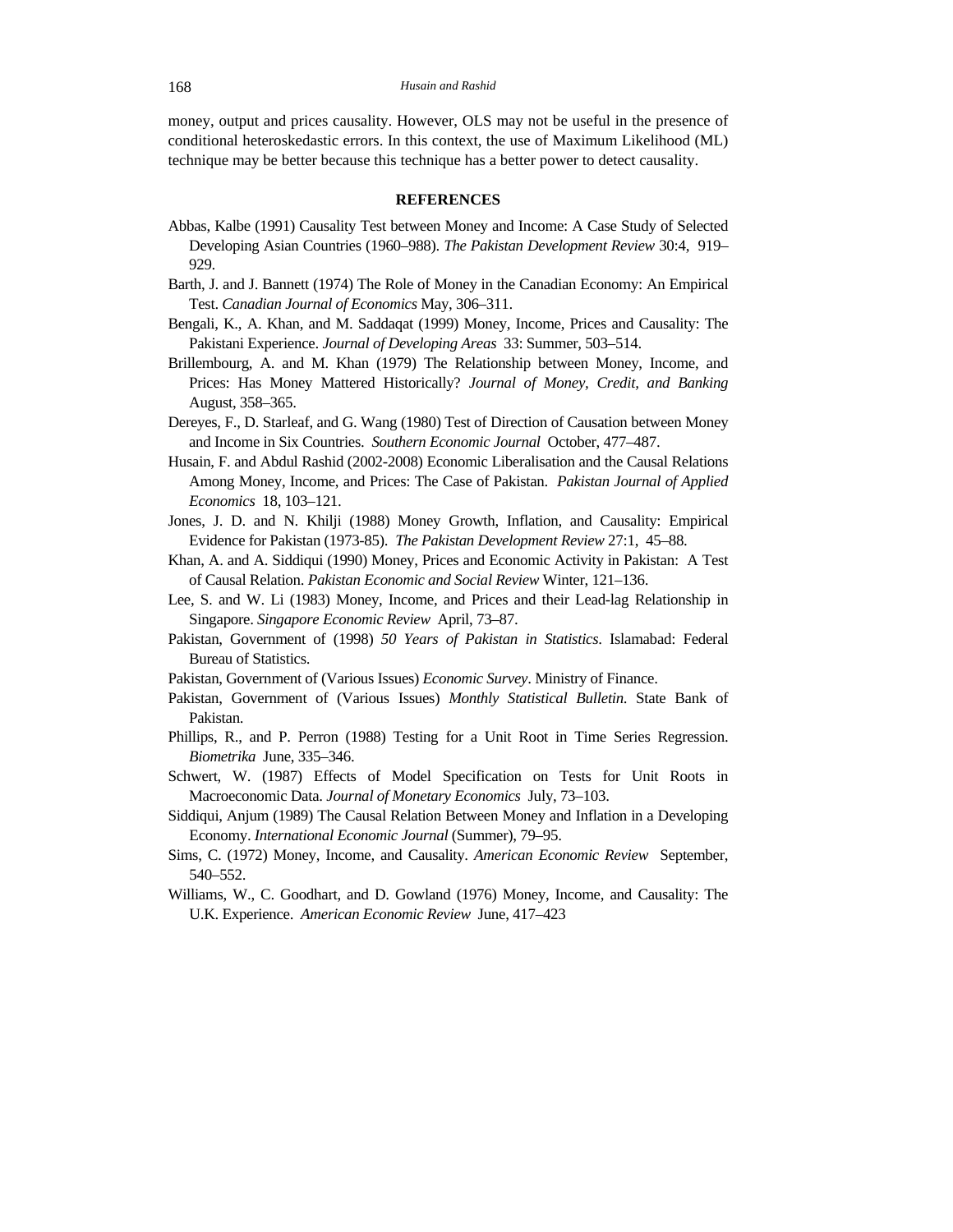# *Book Reviews*

**William J. Baumol, Robert E. Litan and Carl J. Schramm.** *Good Capitalism, Bad Capitalism and the Economics of Growth and Prosperity*. New Haven: Yale University Press, 2007. 321 pp.

The central idea of the book is that Capitalism has many forms—some good, others bad, with entrepreneurial capital being the best. The authors argue that the spectacular economic performance of the developed world is owed to the 'good capitalism' practised over there and that the blame for the poor performance of many economies must lie with one or the other kind of 'bad capitalism', that these economies continue to practise. The authors identify policy tools that can help countries in making a transition from 'bad capitalism' to 'good capitalism'.

The introductory chapter 'Entrepreneurship and Growth' gives an overview of the key elements of an entrepreneurial economy. In the next chapter, the authors question 'Why Economic Growth Matters' and convincingly rebuff those who question the virtues of growth. To those who put limits on growth the authors' answer is: "the same process of technological advancement that undermined Malthus' dire prediction about population growth may be able to quiet the concerns of modern day Malthusians who worry about disappearing energy".

Chapter 3 conducts a comprehensive review of modern growth theories with special focus on innovation and institutions. After reviewing the work of Solow, the authors move directly to the influence of institutions on growth. They argue that institutions take time to develop and that growth depends on 'home grown' institutions. The long time required to develop growth promoting institutions may explain why dictators have been successful in Korea and Singapore in boosting growth, while the time horizon of the politician is shorter, at best extended up to the next elections. The authors' emphasis upon 'home grown' institution is also a verdict against the Washington Consensus.

Chapter 4, the central part of the book, argues that capitalism has four types state-guided capitalism, oligarchic capitalism, big-firm capitalism and entrepreneurial capitalism. The state-guided capitalism, in which government decides which sectors shall grow, has several downsides: excessive investment, picking the wrong winners, susceptibility to corruption and difficulties of ending support when it is no longer appropriate. Oligarchic capitalism differs from the state-led capitalism mainly in the impetus of its leaders. The oligarchic capitalism protects a very small fraction of the population, and perhaps only the ruler(s). Countries following this type of capitalism experience extreme inequality and corruption. The big-firm capitalism plays on the scale economies concept. However the big firms often engage in rent-seeking and thereby lose their competitive advantage. Entrepreneurial capitalism is focused on innovations. These innovations are usually small scale in nature, led by individuals and start up firms.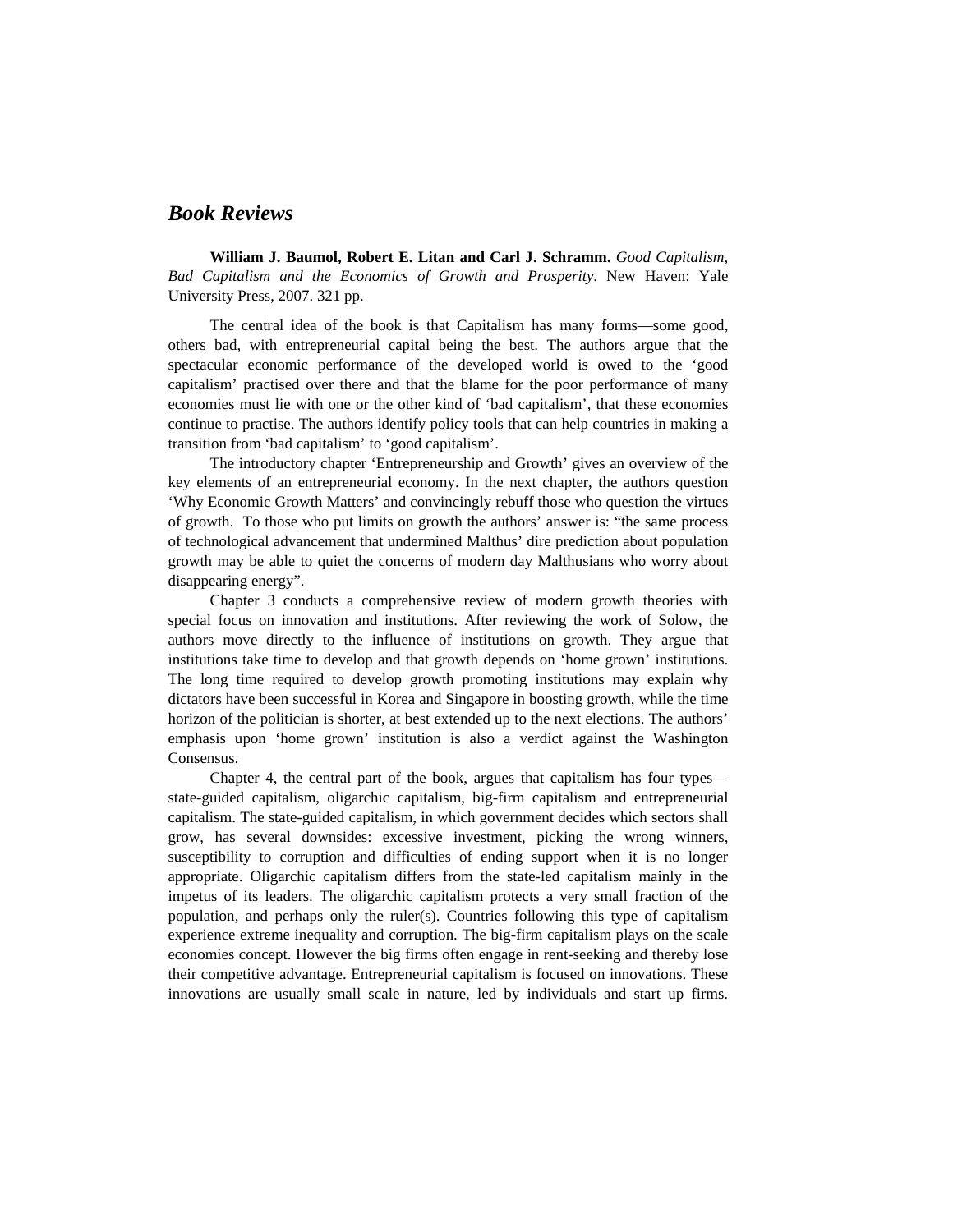However, it takes big firms to mass produce and market the product of innovation. So the optimal combination of capitalism is a mix of big and small. This is the kind that characterises the United States more than any other country. But then this is the very kind of capitalism that caused the recent global financial crisis.

Chapter 5 'Growth on the Cutting Edge' describes the four key elements of the successful entrepreneurial economy. These include: ease of establishing a business, incentives and rewards for productive entrepreneurial activity, rule of law, antitrust institutions.

Chapter 6 suggests how the less developed economies may move away from stateguided and oligarchic varieties of capitalism to entrepreneurial capitalism. The developed economies have reached a high level of economic activity beyond which lies the prospect of stagnation and retreat. Chapter 7 provides suggestions on how to avert stagnation and retreat and recommends measures to sustain and mobilise growth for meeting the upcoming demographic challenges.

 How the United States can maintain its unusual blend of big-firm capitalism and entrepreneurial capitalism in times to come is discussed in the next chapter. The authors suggests four broad preconditions for the right of blend of entrepreneurial and big-firm capitalism. The authors also believe that there is much to learn from the American experience.

In discussing the diversity of the capitalist economies the book provides thoughtful material for students of the phenomenmon of economic growth. The importance of innovation in economic growth is not often mentioned in literature where the role of the entrepreneur is emphasised. Creation of an institutional setting which the book underlines as a necessity for sustaining entrepreneurship lends support to failure of governance in democracies like Pakistan where scant attention was paid to institution building

**Naseem Akhtar** 

Pakistan Institute of Development Economics, Islamabad.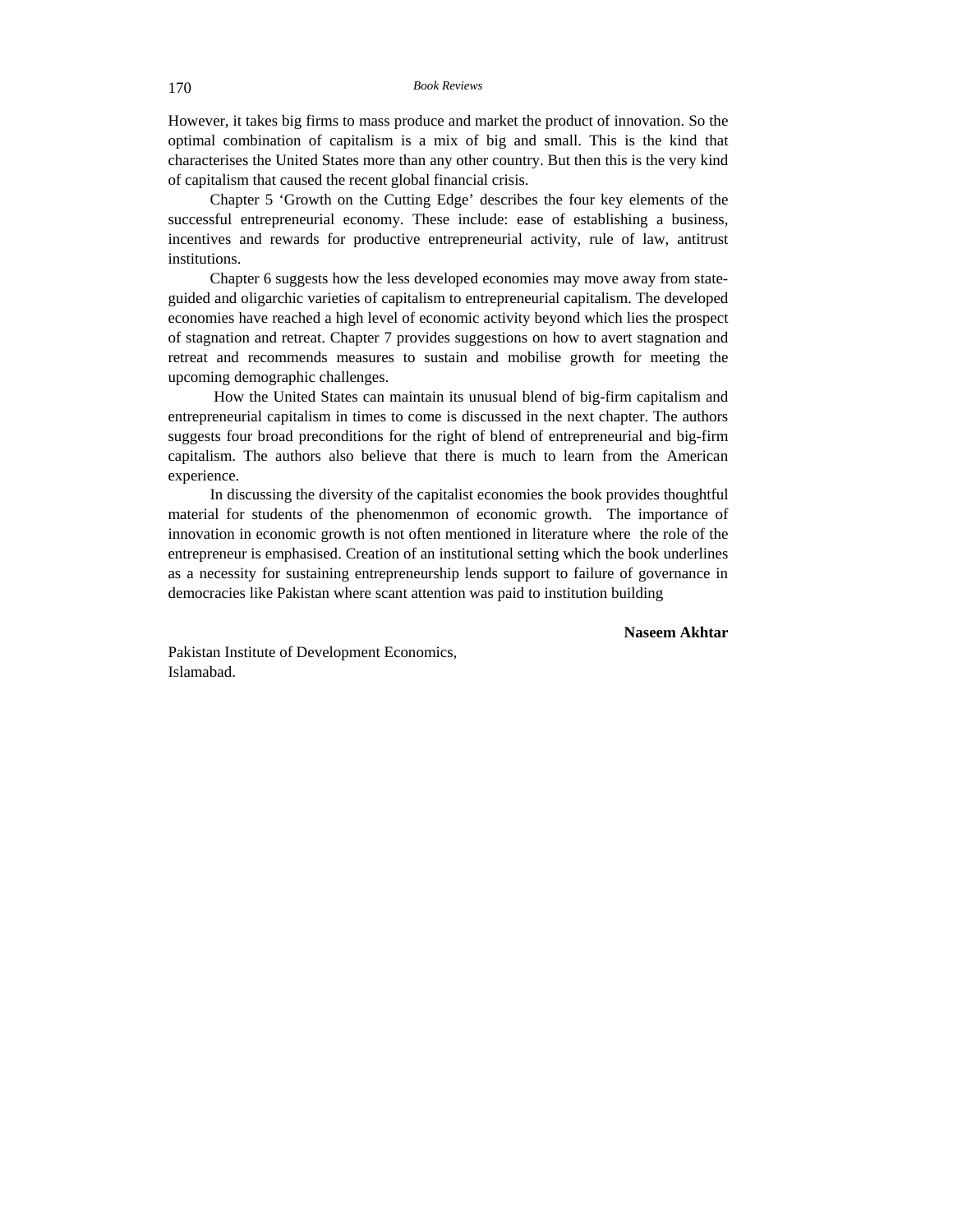**Steven D. Levitt and Stephen J. Dubner.** *Superfreakonomics: Global Cooling, Patriotic Prostitutes, and Why Suicide Bombers Should Buy Life Insurance.* London: Penguin Books Ltd. 2009. 270 pages. Paperback. £ 14.99.

Behavioural economics is an emerging field and superfreakonomics provides useful insights into human behaviour observed with respect to issues that have economic implications. The underlying theme of the book is that human beings respond to incentives. The authors have set up a number of interesting examples to convey how different incentives work.

The case studies discussed in the book are based on the authors' recent academic research; motivated by fellow economists as well as engineers and astrophysicists, psychotic killers and emergency room doctors, amateur historians and transgender neuroscientists. Most of the stories fall into one of the two categories: things you always thought you knew but in fact did not; and things you never knew you wanted to know, but do know.

The authors, with the help of data, show that drunk walking is eight times more dangerous than drunk driving. The message is that the misaligned incentives (penalties) are responsible for this—only drunk driving is penalised. To show the influence of positive incentives the authors demonstrate how cable TV might have improved the status of women in India. A baby Indian girl, who does grow into adulthood, faces discrimination in provision of education, health care and remuneration in job market. In a national health survey, 51 per cent of Indian men said that wife-beating is defensible under certain situations and more surprisingly, 54 per cent of the women agreed. But things are changing, albeit at a slow pace. The authors find that cable TV has empowered Indian rural women—families with cable TV are more likely to have a lower birth rate and more schooling.

In Chapter 1 of the book the authors explore the various costs of being a woman. They argue that it is hard to be a woman, in any country, whether developed or under developed. Practices, such as abandoning a girl child in China and remunerationdiscrimination in corporate America, make it difficult to lead a woman's life. The authors also attempt to understand the demand curve for prostitutes. Based on empirical evidence, they suggest that a street prostitute is similar to a department store—both take advantage of the higher job opportunities caused by holidays.

Next, the authors discuss some compelling facts about the causes of death. They point out that though death from suicide is 575 times more likely than death in a terror attack, still more attention is devoted to protection against terrorism. The lesson is but obvious—check only what is controllable. Another section, pointing to a similar conclusion, talks about the remarkable work one guy has done to make hospitals more efficient and to protect patients against misdiagnoses, medication errors, bacterial infections and technical complications.

Chapter 3 cites various cases of altruism and apathy leading to the conclusion that people are typically neither as good as thought to be nor as bad as perceived. Resolution of apparently difficult problems is found amazingly easy in the following chapter. The authors discuss the unintended consequence of the law: 'Americans with Disabilities Act'—the law designed to protect disabled Americans' rights at the work place, has in fact led to fewer job opportunities for the disabled. The reason is simple, point out the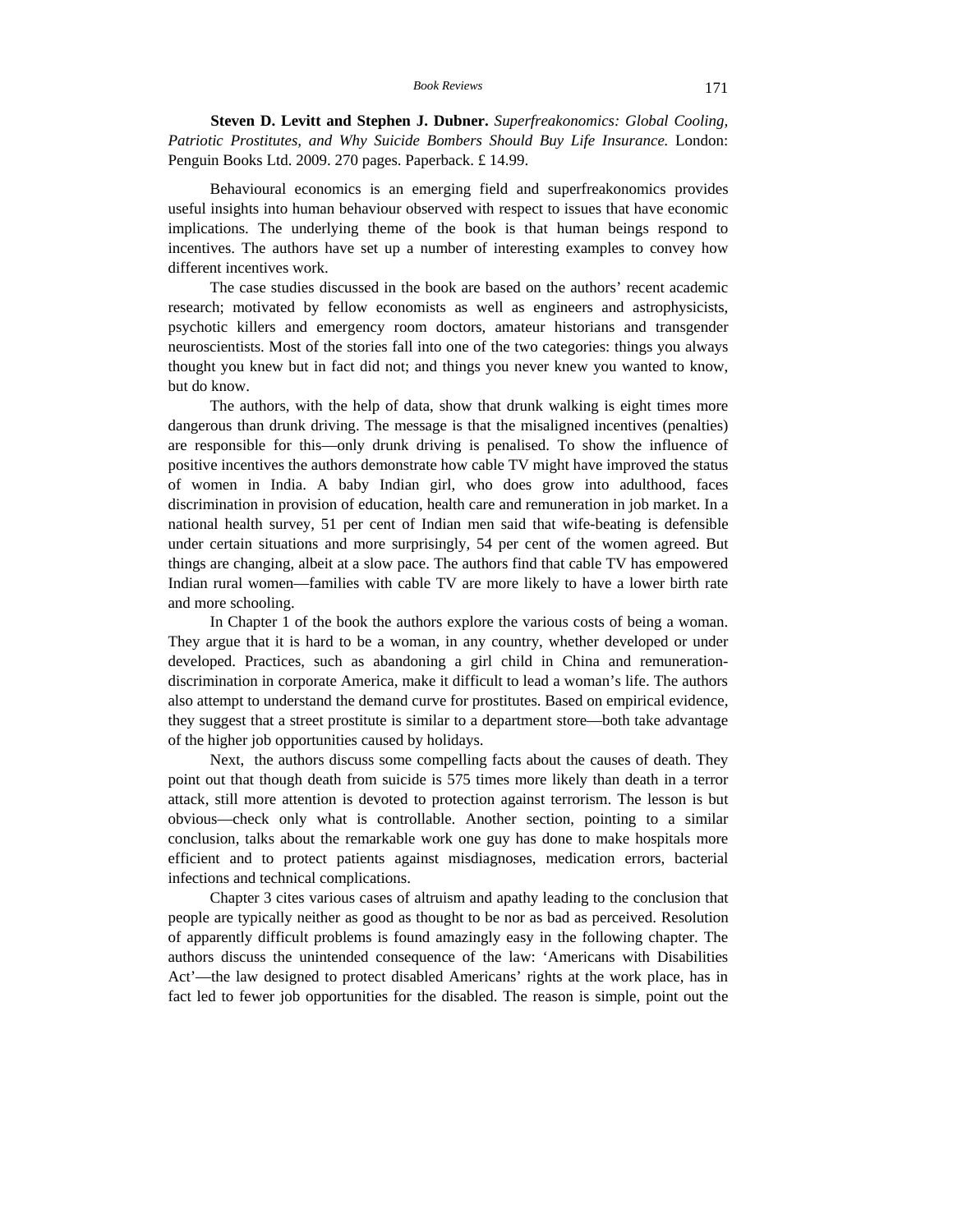authors: the Act has made it difficult for the employers to discipline or lay off a disabled person. The employers responded by not hiring a person with a disability. Discussing unintended consequences further, the authors state that politicians, at times behave as economists do. They use prices to encourage good behaviour. For example, in recent years, many governments have based their trash pick-up fees on trash volume—people made to pay for each extra bag of garbage, will generate less of it. However the volume charge has motivated citizens to stuff their bags fuller and dump garbage elsewhere. In Ireland, for example, new garbage tax resulted in increased backyard trash burning—bad for environment as well health.

The authors also discuss how the discovery of oil in United States has functioned as the Endangered Species Act—saving whales from extinction. By 19th century whale hunting was the engine that helped turn the United States into a powerhouse. Whale oil was a lubricant for all sorts of machinery but most of all it was used as lamp fuel. The demand for whale oil was so great that people hunted the whale, almost to extinction. Accordingly oil shortage appeared and prices rose. Today, such an industry might be considered 'too big to fail' but the whaling industry was failing indeed, with grim repercussions for United States. But then someone discovered oil in the ground. The new oil industry has provided job opportunities for the unemployed whalers and, as a bonus, has functioned as the Endangered Species Act, saving the whale from near-certain extinction.

In the last chapter, the authors take a cool, hard look at global warming. They discuss how Intellectual Ventures like geo-engineering can probably hold up the effects of global warming for a while. This would provide many additional decades to make the changes required in production and use of energy. Among other things, Intellectual Ventures, has thrown up ideas about putting an end to the threat of global warming and severe hurricanes. The authors have done a good job describing the idea. The question of how the idea should be put to practice has been left open.

For the interest of the general reader there is a whole lot of case studies in the book that would give new insights on common problems.

**Umaima Arif**

Pakistan Institute of Development Economics, Islamabad.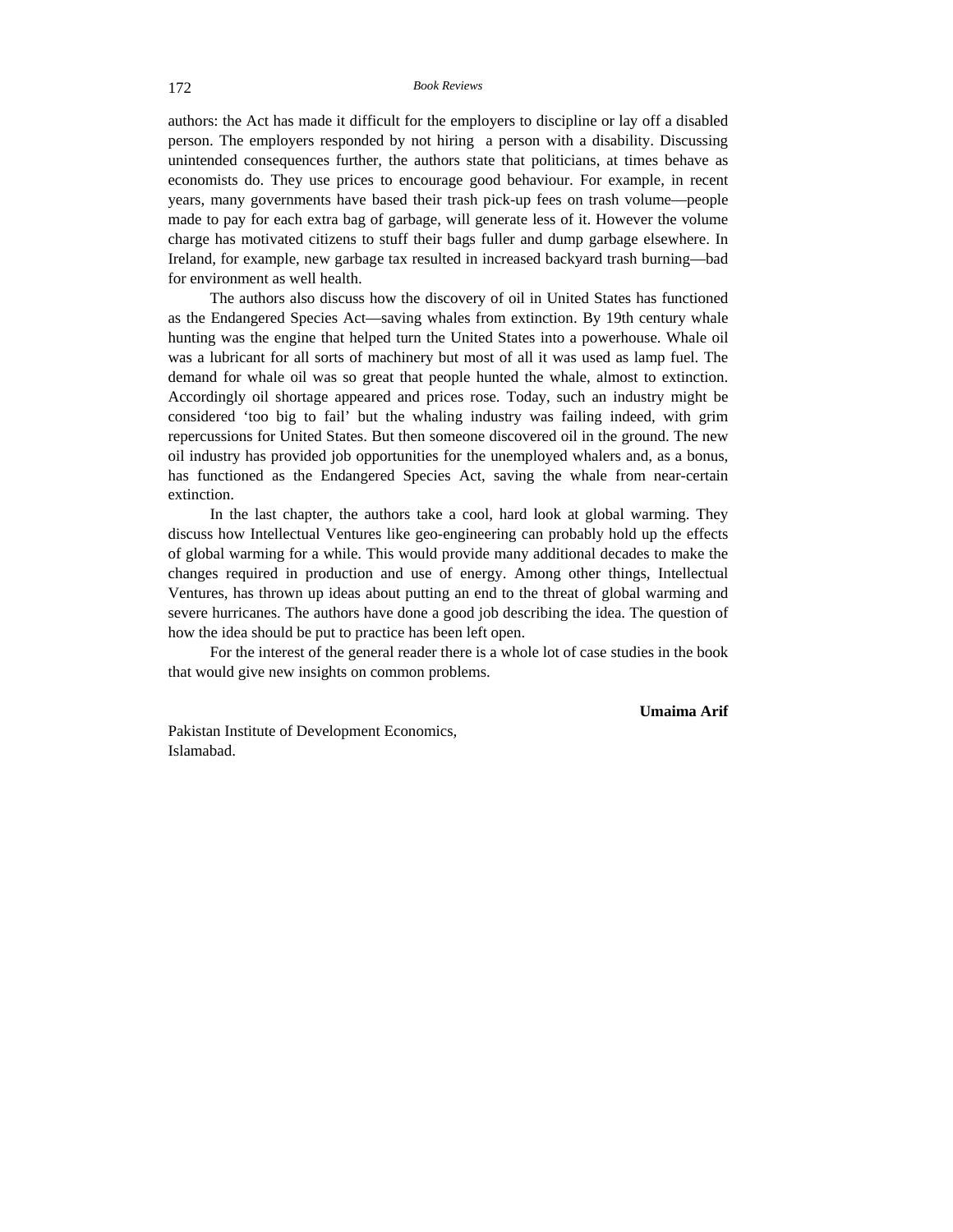**Amartya Sen**. *The Idea of Justice*. London: Penguin Books Ltd. 2009. 468 pages. Hardback. £ 25.00.

Justice is comparative in nature and may have plural impartial dimensions. Provision of justice, in an 'ideal sense', is non-pragmatic and is therefore impossible to deliver, argues the Nobel Laureate, Amartya Sen. He divides the existing theories of justice into two categories: the transcendental institutionalism and the Comparative School. The transcendental institutionalism, led by eminent enlightenment philosophers like Locke, Hobbes, Rousseau and Kant holds that a just society can be maintained by ensuring justice in the 'ideal sense'. The provision of 'ideal justice' is based on the notion of either right or wrong. To provide justice in the 'ideal sense' the society must enjoy access to 'just institutions'. John Rawl, the more recent contributor to transcendental tradition, came up with his theory of 'justice as fairness' in the mid twentieth century. The comparative school of justice propagated by Adam Smith, Marquis de Condorcet, Carl Marx and Stuart Mill lays emphasis upon looking at 'justice' in a comparative sense and on the basis of what the society is actually able to realise.

Sen, disagreeing with both the schools of thought, however, is seen leaning towards the comparative school. The author gives the example of three children and a single flute to demonstrate how the 'ideal justice' and the 'comparative' school fail to hold water in certain situations. Three children—Carla, Anne and Bob, claim their right to a specific flute on different but competing principles. Carla manufactured the flute, Anne is the only one among the three who can play the flute, while Bob is the poorest of the three and does not have any toy to play with. Sen questions how 'ideal justice' may be provided with the transcendental approach, or how the 'comparative assessment' would lead to an impartial and non-arbitrary solution, in the case of the 'three children and a flute'. Despite his disagreement with both the schools of thought, Sen aligns himself with the comparative school. However he believes that for provision of 'impartial justice' competing principles need not essentially be unique; these could be plural as well. The plurality of competing principles is the essence of Sen's 'idea of Justice'.

 The book discusses four broad themes: the demands of justice; forms of reasoning; the materials of justice; and public reasoning and democracy. In the first part, while explaining the demands for justice, Sen discusses the prevailing theories of justice including the Contractarian approach, Adam Smith's 'Impartial Spectator'; and John Rawl's 'Justice as fairness'. Sen, points out, that the three theories have discussed social justice within the framework of reasoning and objectivity. Even the enlightenment tradition of Europe and the social justice provided by the great Mughal emperor, Akbar, found the basis for epistemology of justice, in reasoning and objectivity (Akbar called it *rah-i-aql*).

To Sen, the basic problem with these theories is the assumption that absolute social justice exists somewhere and can be delivered. He believes that disregard for the comparative assessment is inappropriate. Sen also criticizes Rawl's approach on the ground that 'just institutions' which have been assumed to exist are not easy to find. Sen believes that individual incentives would hinder the formulation 'just institutions' which are required to vindicate Rawl. He thinks that institutions are contingent upon human behaviour and would change with change in actual human behaviour.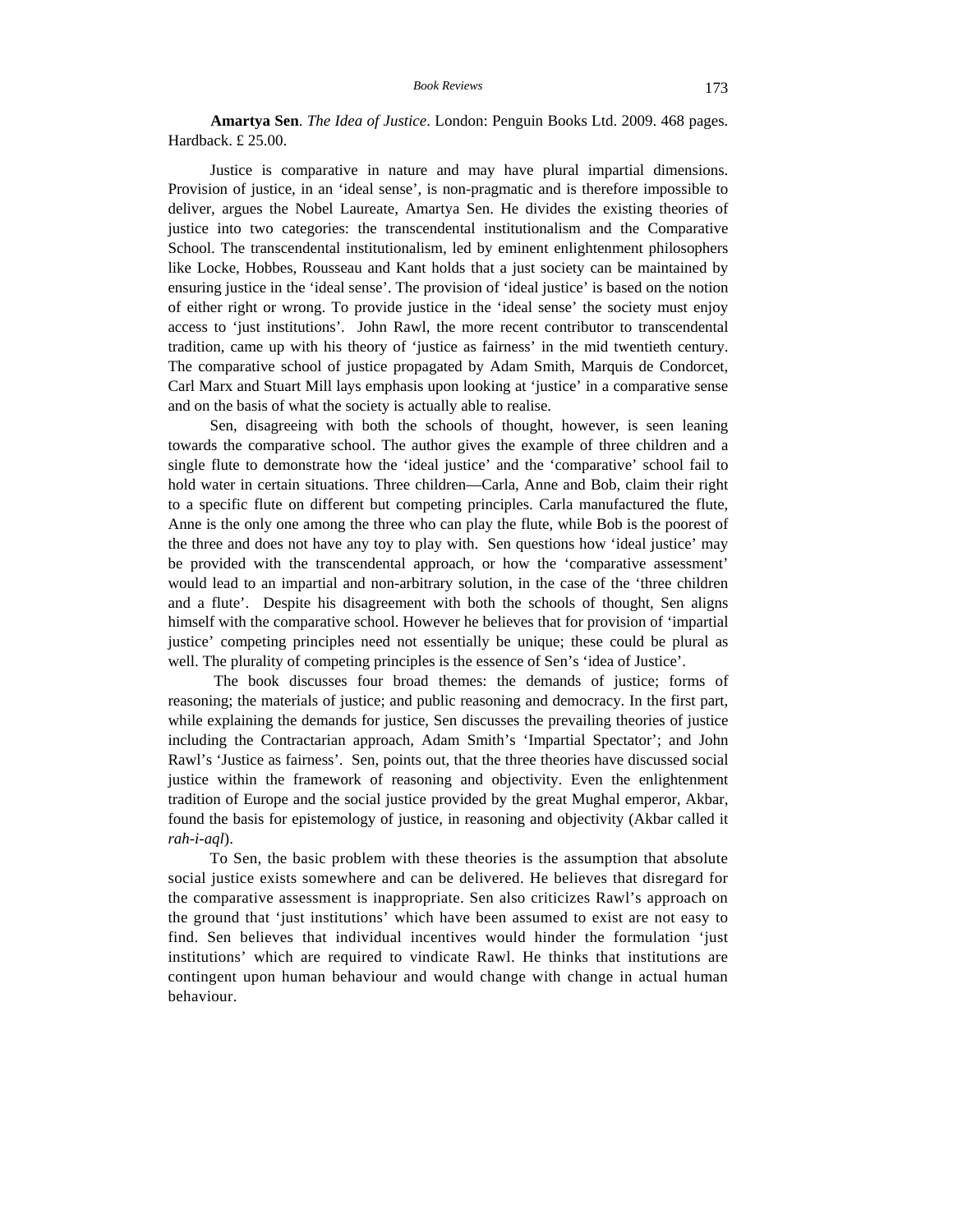#### 174 *Book Reviews*

Sen believes that the views of Kenneth Arrow on provision of justice are more pragmatic as compared to Rawl's 'justice as fairness' formulation. Arrow in his social choice theory accepts the possibility of justice in its comparative nature and permits the plurality of competing principles (both of which are core ideas in Sen's analysis). Sen is also impressed with Adam Smith's 'impartial spectator' especially with his idea of 'open impartiality' and 'closed impartiality'. As Sen puts it; *"the procedure of achieving impartiality is open rather than closed and confined to the perspectives and understandings of the local community only".* One reason for global tension, argues Sen, is inherent in the effort to impose 'the idea of justice' prevalent in one society, onto another society without giving regard to the fact that the 'idea of justice' may vary from society to society. To Sen, justice is comparative in nature and is based upon plural and impartial competing principles.

In the second part of the book, different forms of reasoning have been discussed with focus on human limitations with respect to observation and judgment. Sen argues that human limitations like positional variations, health problems, illusions and narrow perspective of the individuals concerned, may affect reasoning and hence the provision of 'justice'. Rationality, one of the crucial assumptions for many economic theories, is dependent on the above referred variables. But for Sen, even the assumption of rationality is quite misunderstood. He critically examines the rational choice theory and concludes that rationality not only encompasses self-interest and individual preferences but incorporates the well being of other individuals as well—doing good for others, as has been seen frequently observed, is quite a rational choice for individuals, argues the author.

Sen goes on to explain the difference between the narrow notion of rationality held in economics and the rational choices actually observed. He suggests that sometimes individuals sacrifice their utility to let others maximise their own. To substantiate this, Sen gives an example: a person occupying window seat in a plane and enjoying the view outside, would perhaps pull down the shutter to let his fellow passenger play a computer game—sacrificing own utility to let others maximise theirs.

The third part of the book is devoted to the pre-requisites for provision of justice, to what Sen refers to as the 'materials of justice'. He terms freedom, capability, liberty and equality as the 'materials of justice'. The author goes on to explain as to what he means by these terms in the context of provision of justice. According to Sen, freedom provides opportunities and facilitates the process of making choices. Capability includes not only what an individual has been observed to do but also what he might do, given the opportunity. Here Sen brings in the issue of poverty. He argues that a man's poverty could be due to lack of opportunities or due to a disability to do something. The provision of justice then depends upon effective freedom which in turn is based on equality and liberty.

To conclude, provision of justice requires not only effective freedom but also capabilities with equality and liberty. Sen, gives an example to explain how the 'materials of justice' supplement each other: a young guy, Prude, hates to read a specific book, but he would suffer if someone else read that book. There is another guy, Lewd, who loves to read that book, but he would leave the book for Prude to read. Sen argues that the 'materials of justice' generate plurality of impartial justice but may not yield a Pareto-efficient solution (the 80-20 rule) unless we get accustomed to the idea that Pareto- efficient solutions could be plural.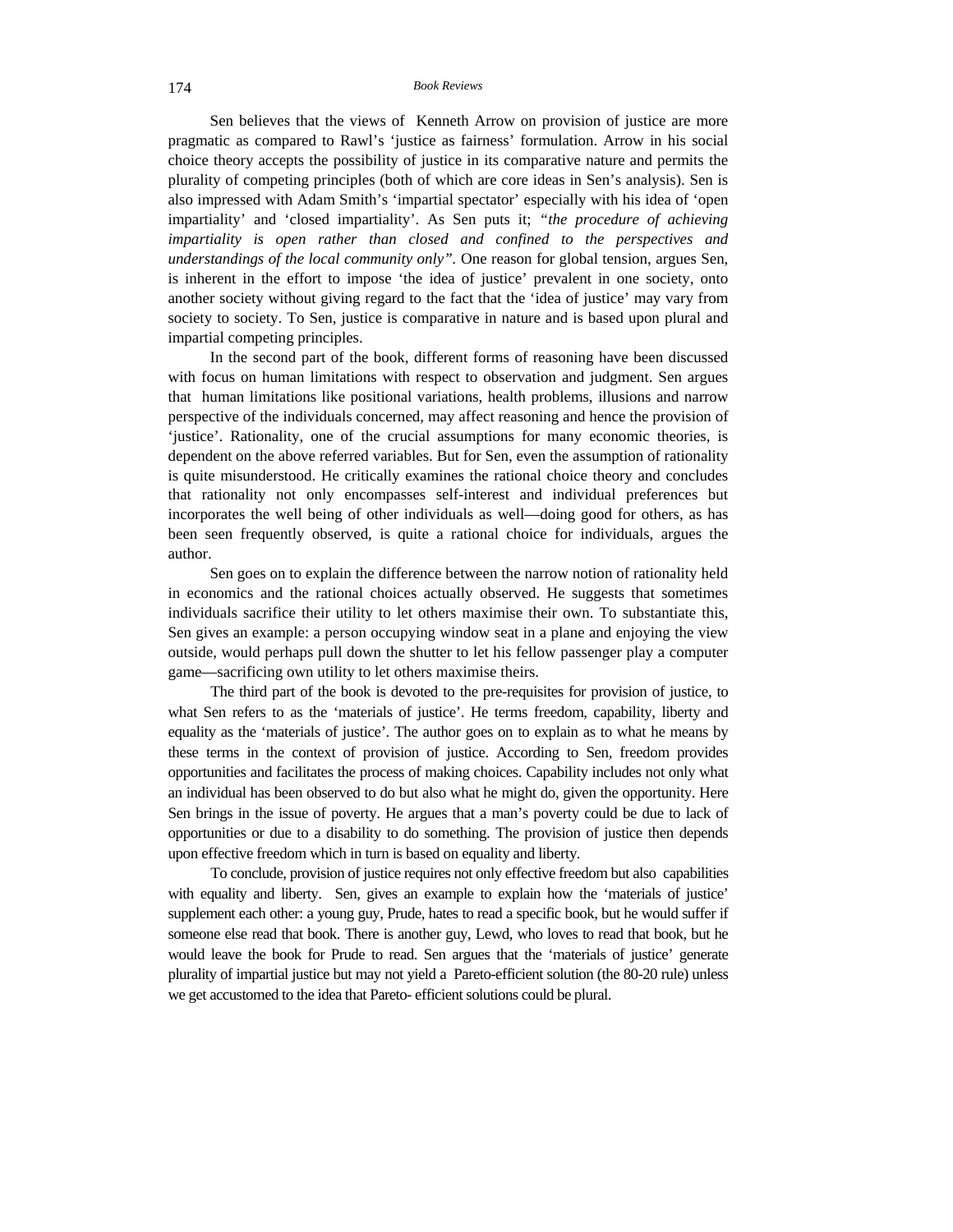*Book Reviews* 175

The final part of the book is devoted to public reasoning and democracy. Sen admires the advantage of democracy as a tool to express public opinion but he disagrees with those who think that democracy is the outcome of western philosophy—he shows that the different forms of democracy can be traced to the ancient Greek and Buddhist regimes. Even some forms of democracy could be observed in the Middle East when Europe was passing through the dark ages. It is the media that propagates public opinion in democracies, argues Sen. He lays stress on the role of free media, an influential political opposition and a powerful legislature for the public opinion to dominate and to minimise famines, violence and anarchy in the society. He even argues, that strong democracies have witnessed lesser famines and deaths compared to sham democracies. The famine of Bengal, according to Sen, got aggravated due to the absence of free media and an influential opposition under the then Indian regime. In another chapter while discussing human rights, Sen argues that these are the product of individual freedom. These rights are inalienable to the human beings and provide the bases for liberty and equality, which in turn ultimately contribute to the provision of justice.

Sen's book provides a pragmatic analysis of different aspects of justice and convincingly argues for the possible existence of 'plural impartial competing principles' for establishment of justice in society. This new idea may influence current thinking on the concept and provision of justice.

**Mutee-ul-Rehman** 

Pakistan Institute of Development Economics, Islamabad.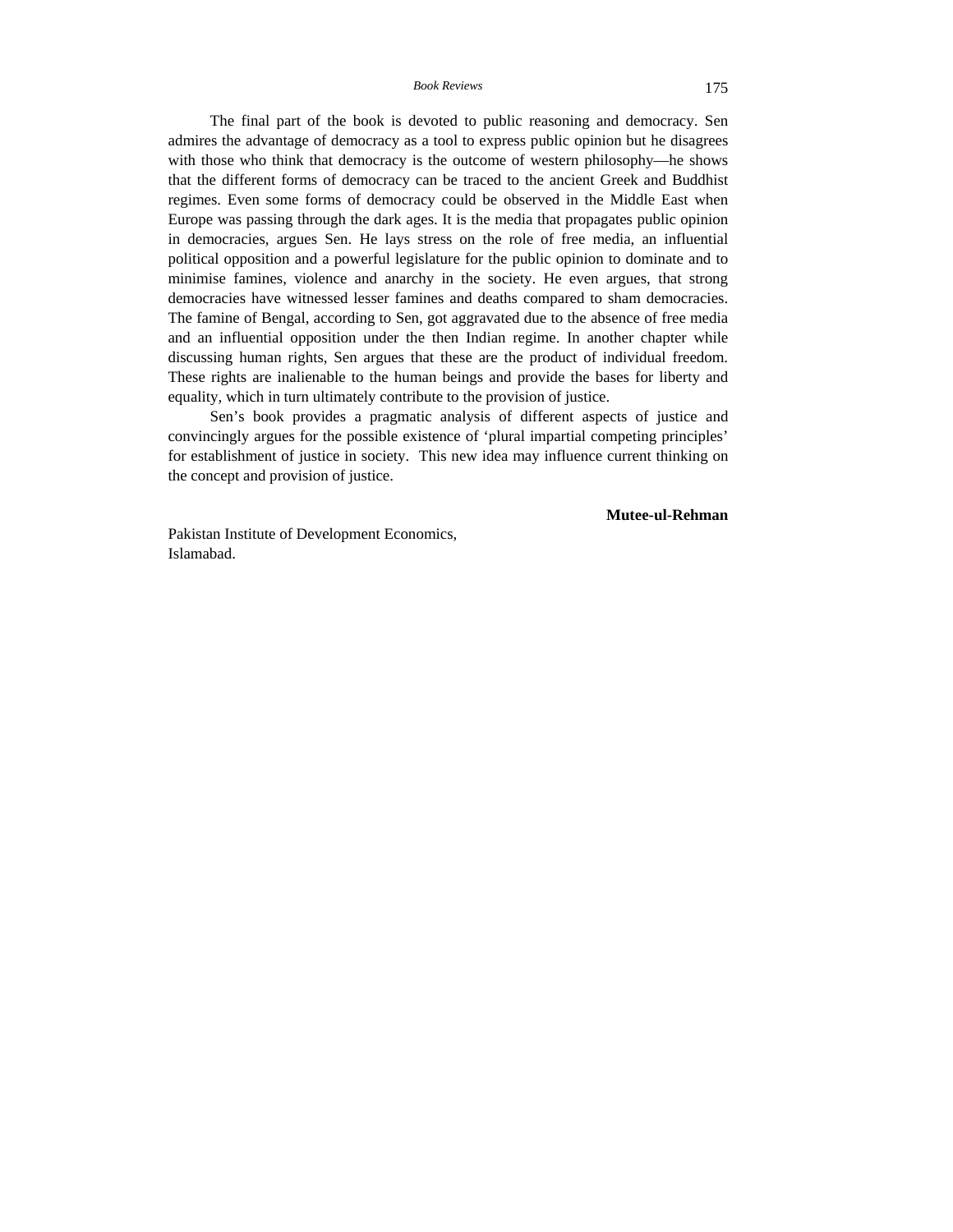# *Shorter Notices*

**Rob Tripp.** *Biotechnology and Agricultural Development: Transgenic Cotton, Rural Institutions and Resource-poor Farmers*. 2009. 280 pages, Hardbound, £ 90.00.

'Biotechnology and Agricultural Development' edited by Rob Tripp, explores how biotechnology can be used to increase agricultural productivity. The book examines case studies from China, India, South Africa and Colombia to study the impact of biotechnology on agricultural output.

The case studies suggest that the use of biotechnology has helped increase agricultural production and alleviate poverty. The studies included in the volume examine the impact of BT cotton and transgenic varieties on the productivity of small farmers. The agronomic performance of GM cotton has also been discussed. The studies suggest that more information about the benefits of transgenic varieties and offer of choices to growers in the use of different varieties, will contribute to greater use of the transgenic varieties. The role of technology for controlling the impact of insect- borne diseases has also been examined in one of the studies.

The book also explores the prospects of using genetically modified crops in developing countries. One of the studies examines the role of institutions in promoting the use of biotechnology. Specifically, the study examines how the poor farmers may benefit from the adoption modern technologies? What role institutions may play in this regard? What institutional shortcomings hinder the use of biotechnology? How the poor farmers may participate in input and credit markets? How the farmers' access to information may be improved and, finally, how the regulatory regimes may be improved? Another study examines the institutional correlates for the introduction of transgenic varieties of cotton, with special focus on the seed and input industry, intellectual property regimes and input delivery. The studies included suggest that more attention should be devoted to the development of local institutions required for technology generation, technology delivery and increasing farmers' capacity to demand more services. *(Anwar Hussain)*

**Robin Boadway and Anwar Shah.** *Fiscal Federalism, Principles and Practice of Multiorder Governance.* Cambridge University Press. 2009. 620 pages. Hardbound. US\$ 26.95.

The concept of fiscal federalism has drawn much attention over the last three decades. Developments like globalisation and conflicts, local as well regional, have made it crucial to revisit the question of the division of responsibilities amongst various tiers of the government, argue the authors. The book evaluates the merits and demerits of decentralisation and highlights the trade-offs involved in making the right choice between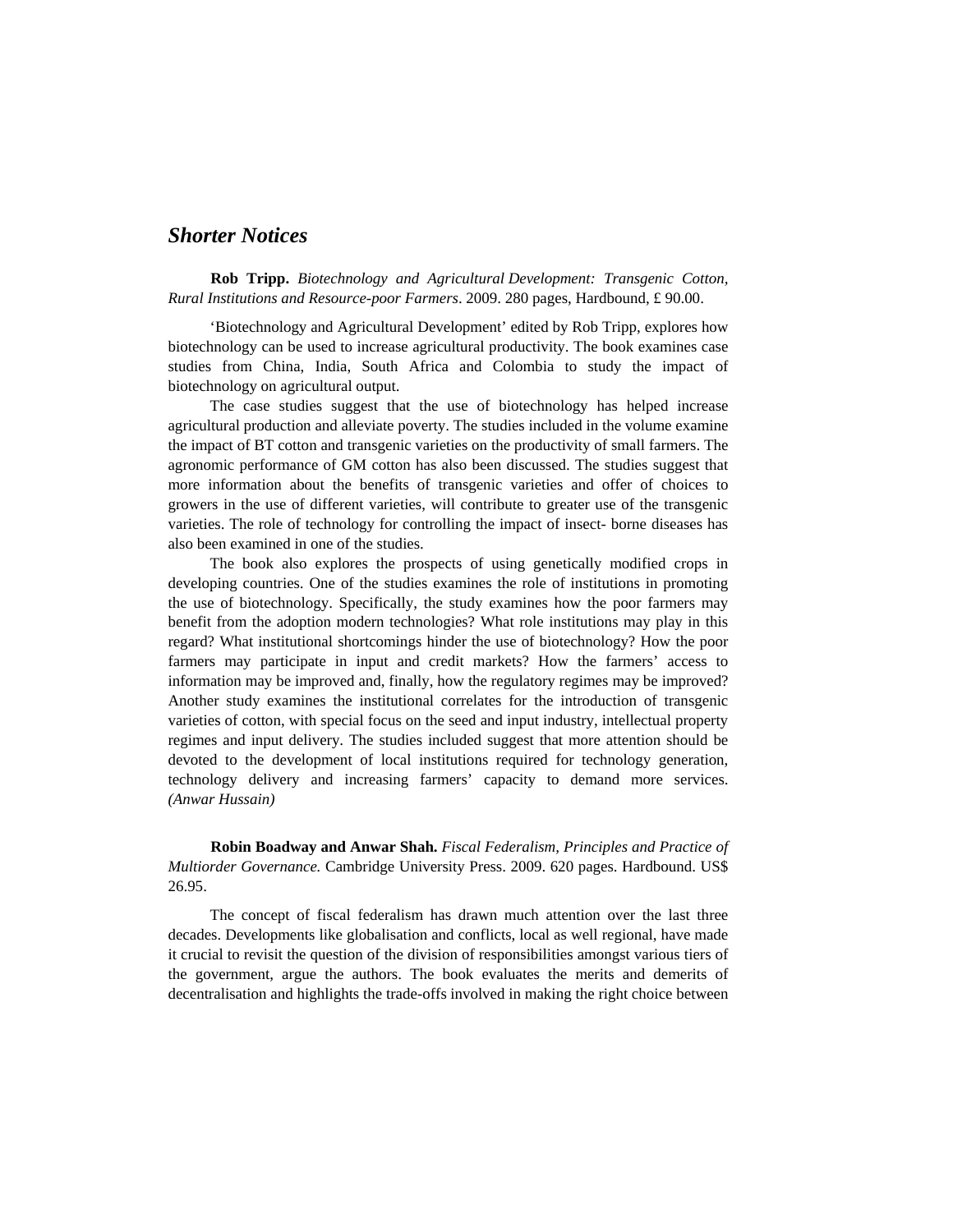centralisation and decentralisation. The standard criticisms of fiscal federalism are; causes macroeconomic instability, augments regional disparities, and promotes corruption. The authors rebut these criticisms convincingly and argue that a decentralised fiscal system presents the most viable way for improving macroeconomic governance and regional fiscal equity.

The authors present various models of federalism by differentiating between unitary forms and federal forms of constitutions. The local governance models of developed countries discussed in the book furnish lessons for fiscal reform in developing countries. The authors point out that the disparity between the revenue means and expenditures needs of the lower tiers of government is common in countries which have adopted a federalist structure. Such fiscal gaps, they argue, should be eased by transferring federal sources of revenue to the sub-national governments. The authors favour lesser reliance on intergovernmental transfers by the sub-national governments. They point out that in OECD countries, inter-governmental transfers, on average, constitute only about one- third of the sub-national expenditures, whereas this figure is as high as 60 per cent for developing countries. The authors recommend lesser inter-governmental transfers as the aim as this allows greater autonomy to the lower tiers of the government.

Talking about the function of sub-national governments, the authors emphasise that local governance not only involves providing local services, like sanitation and street lightning, but also includes protecting the life and liberty of the citizens. The authors view the expenditures on health and education as the most essential amongst the various kinds of public expenditures at the local level. They argue that the decentralised process of decision-making should lead to the kind of public service delivery that is consistent with local preferences

The book summarises the vast and varied literature on the construction of fiscal constitutions and their implementation. It suggests that as the fiscal constitutions sketch the process of revenue generation and expenditures at various tiers of government, therefore, regulatory checks should be part and parcel of the fiscal constitution for responsible, decentralised governance. *(Abdul Qayyum Khan)*

**Malcolm Gladwell.** *Outliers, the Story of Success*. London: Penguin Group. 2008. 309 pages. Pak Rs 995.00.

Why some people outperform all others and what is behind some highly unusual occurrences is the subject matter of 'Outliers' written by Malcolm Gladwell, the author of Tipping Point and Blink. The author follows a journalistic style of writing to explain the secret of successful people. He uses many examples, stories, case studies and interviews to suggest what kind of people outperform. Gladwell argues that intelligence is not the only key to success, rather success is a combination of ability, opportunity and a particular environment in which the Outliers (extraordinary people) grow up.

Success also depends upon access to opportunity, the author argues. To support his contention he mentions that the famous IT guys, like Bill Gates, Paul Allen, Steve Ballmer and Eric Schmidt, were in their early twenties when the IT revolution began in 1975. These guys were well positioned then to take advantage of the new opportunities in the IT field. However the author suggests that the mere access to opportunity is not enough—opportunity can be translated into success only with hard work. The author cites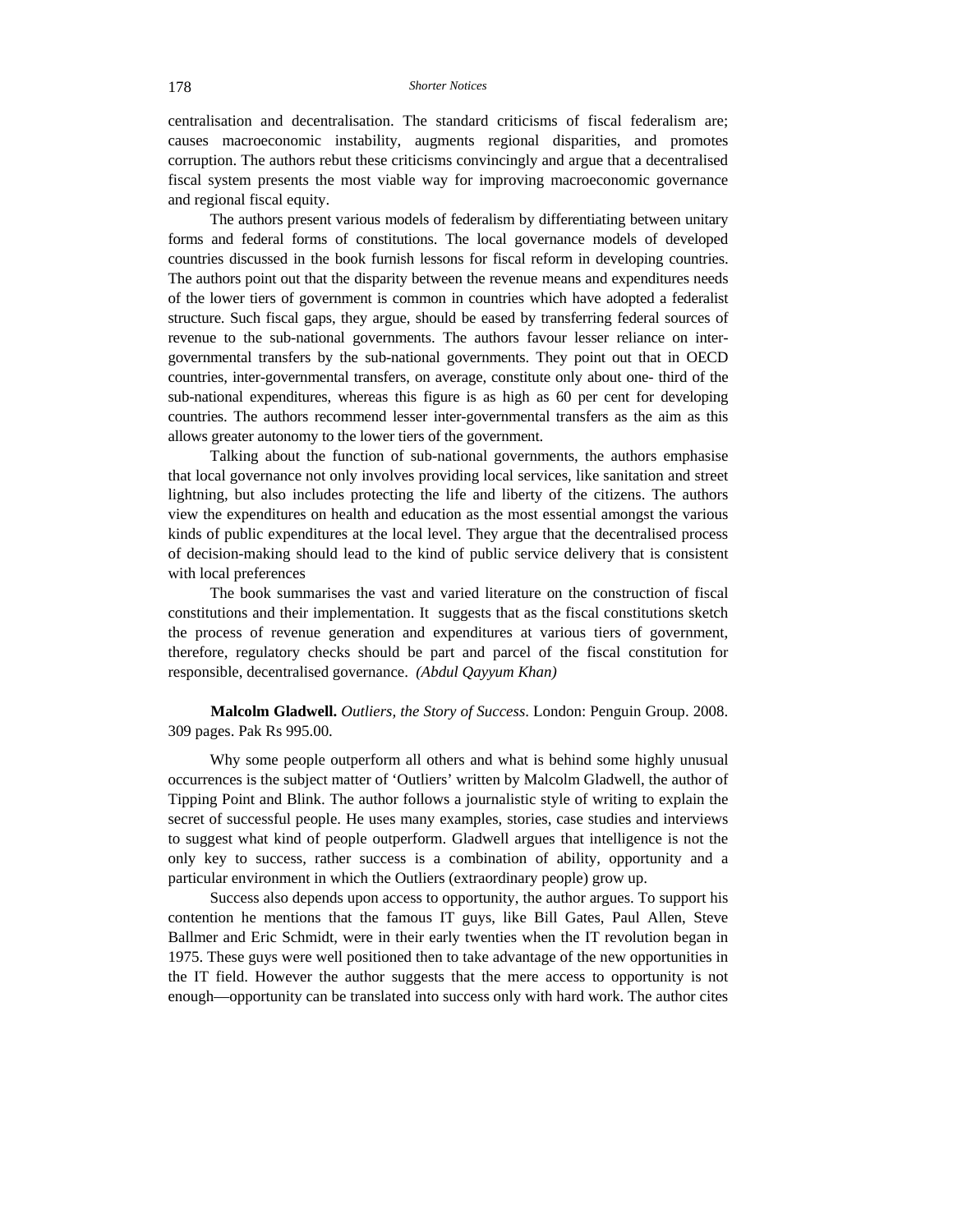the example of Bill Joy and Bill Gates to prove his point. Bill Joy had spent around 10,000 hours doing computer programming in University of Michigan. Later his extensive practice enabled him to write the architecture language, which earned him a fortune. Similarly, Bill Gates had spent thousands of hours behind the computer since the age of 13.

The second part of the book implicitly argues that cultural heterogeneity adversely influences organisational work performance. The author cites the case of relatively higher level of plane crashes faced by the Korean airline. Deeper analysis of the causes of air crashes revealed that pilot, co-pilot and aviation officials belonged to different cultures. This cultural heterogeneity made communication difficult amongst them and thereby contributed to some air crashes. The Korean airline acknowledged that culture is at the root of some of their problems. The airline upgraded its safety standards and was bestowed with an award, in 2006, for its good safety standards and transformation. (*Hafsa Hina*)

**Naureen Talha.** *Jinnah's Role in Strengthening Pakistan's Economy (1947-48*). Islamabad: National Institute of Pakistan Studies, Quaid-i-Azam University, 2008. 252 pages. Hardbound. Rs 250.00.

The book is focused on the economic management of Pakistan during the short rule of Quaid-i-Azam Muhammad Ali Jinnah as the governor-general and the preparatory work that he had initiated well before the independence of Pakistan. After the introduction, the first chapter outlines the post Mughal economic condition of the Indian Muslims. According to the author, the Muslims had realised that given the western education acquired by Hindus and Parsis, the Muslims would be at a perpetual disadvantage economically. The author argues that such economic factors had contributed as much to the Pakistan Movement, as the political ideology did. Therefore, under the leadership of Mr Jinnah, the establishment of Muslim businesses and commercial organisations became a core objective of the All India Muslim League. The committed Muslim businessmen and industrialists invested their money and effort to achieve the objective.

The second chapter looks at Mr Jinnah's efforts in setting up of the Planning Committee in 1944. The very fact that Jinnah thought of setting up such a committee as early as 1944 speaks of his acumen, the committee was asked to survey the economic conditions of the Muslims and prepare them to participate in commercial activities, agricultural expansion and industrialisation. The committee submitted its report in 1945, giving adequate attention to all sectors of the economy.

The third chapter provides detail of the business bodies and enterprises established before the Partition by the Muslims on Mr Jinnah's persuasion. These included the Federation of Muslim Chambers of Commerce and Industry in 1944, commercial banks and newspaper network, including *Pakistan Times*, *Morning News*, *Dawn* and *Star of India*.

Chapter 4 furnishes detail of the suggestions put up by Mr Jinnah's industrialist friends for industrialisation of Pakistan. The suggestions included establishment of factories for manufacturing automobiles, radio and electrical goods, cement and textiles. In the services sector, the group recommended setting up facilities for banking and insurance, transport and technical education.